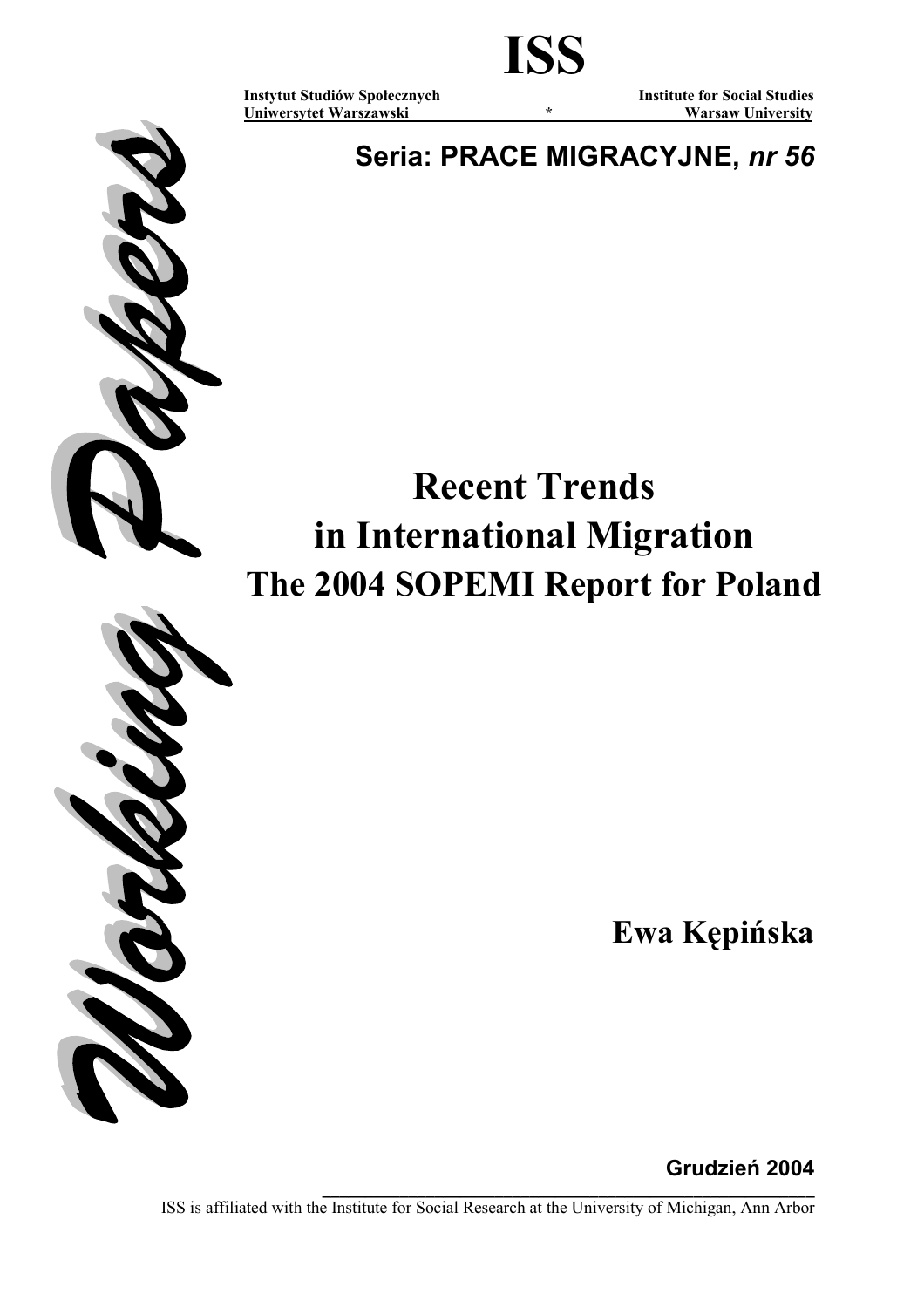Ośrodek Badań nad Migracjami Instytut Studiów Społecznych UW Stawki 5/7 00–183 Warszawa Tel.: 48+22+8315153 Fax: 48+22+8314933 www.iss.uw.edu.pl issinfo@samba.iss.uw.edu.pl

Seria: PRACE MIGRACYJNE, nr 56

## Recent Trends in International Migration The 2004 SOPEMI Report for Poland

Ewa Kępińska

© Copyright by Instytut Studiów Społecznych UW grudzień 2004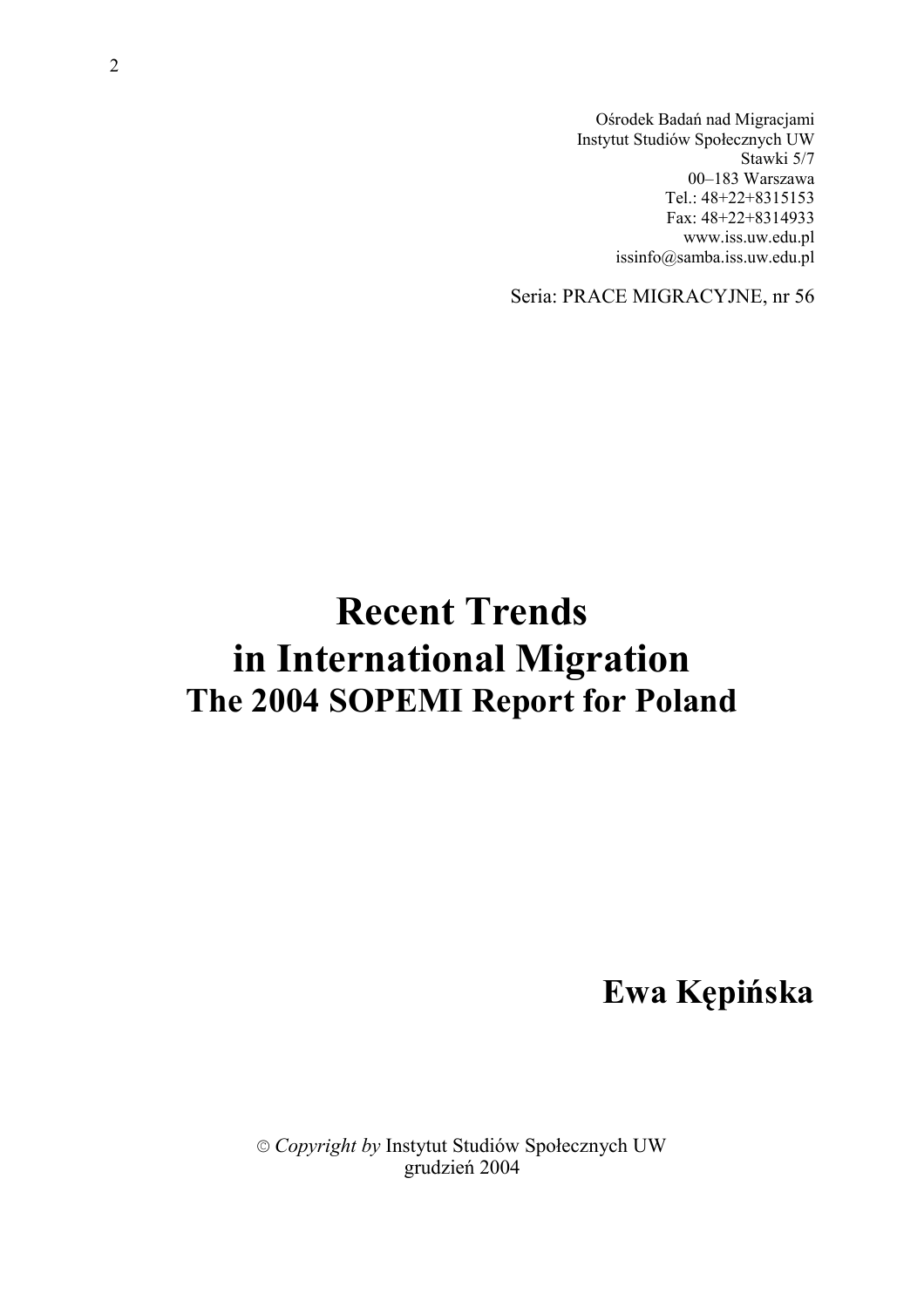### **Contents**

| 5. The stock of foreigners in Poland according to the 2002 population census  19 |  |
|----------------------------------------------------------------------------------|--|
|                                                                                  |  |
|                                                                                  |  |
|                                                                                  |  |
|                                                                                  |  |
|                                                                                  |  |
|                                                                                  |  |
|                                                                                  |  |
|                                                                                  |  |
|                                                                                  |  |
|                                                                                  |  |
|                                                                                  |  |
|                                                                                  |  |
|                                                                                  |  |
|                                                                                  |  |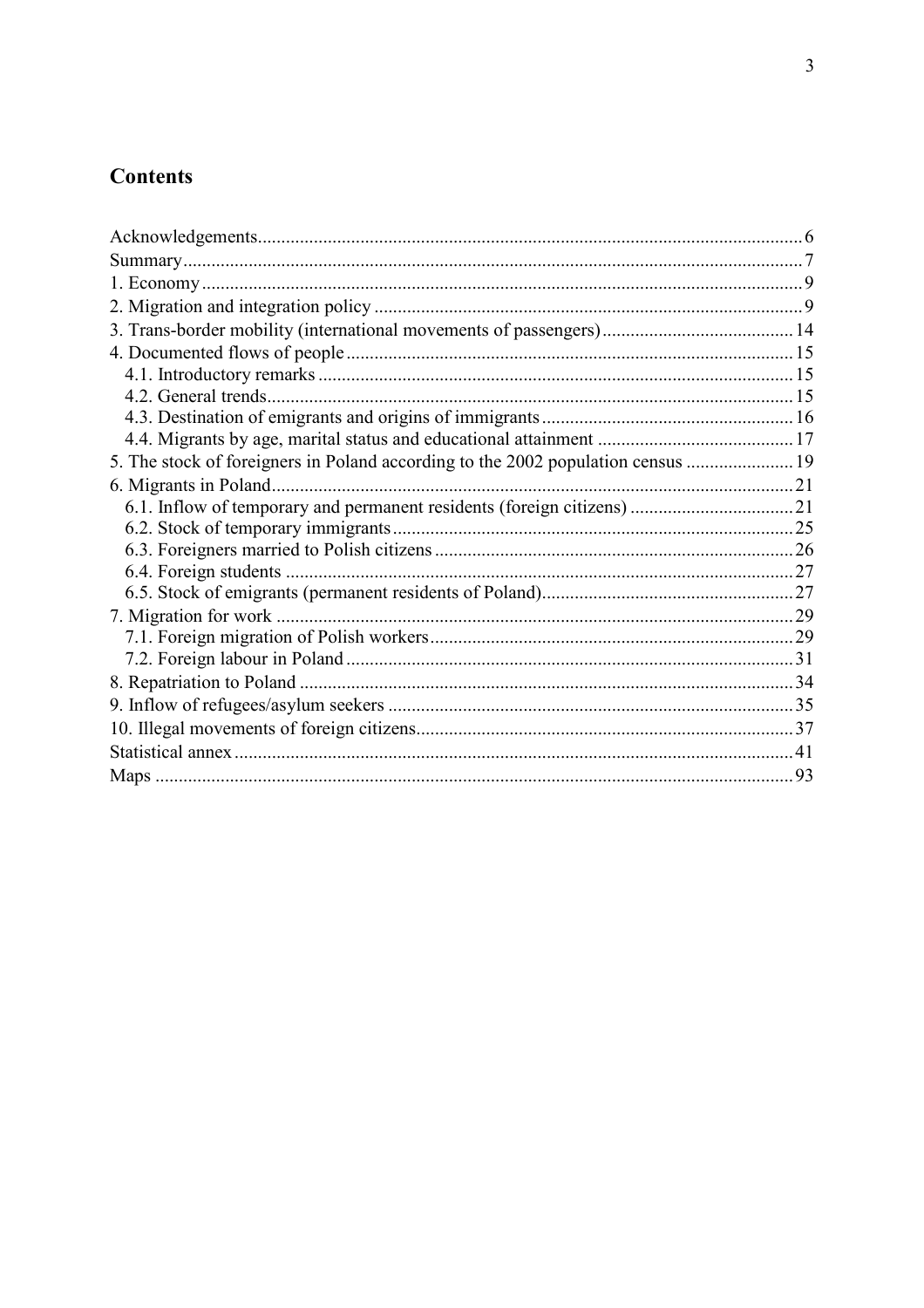#### List of tables (Statistical Annex)

- Table 1. Arrivals of foreigners (in thousand); top nationalities. Poland 2001-2003
- Table 2. International migration. Poland: 1952-2002 (in thousand)
- Table 3. International migration; year-by-year figures. Poland: 1945-2003 (in thousand)
- Table 4. International migration by half-year. Poland: 1992-2004
- Table 5. Emigrants by major destinations. Poland: 2001-2003
- Table 6. Emigrants by sex and age. Poland: 2001-2003
- Table 7. Emigrants by sex and marital status (for 2003 also by age). Poland: 1981-2003
- Table 8. Emigrants aged 15 years or above by sex, age and education. Poland: 2000-2003
- Table 9. Immigrants by country or continent of origin. Poland: 2001-2003
- Table 10. Immigrants by sex and age. Poland: 2001-2003
- Table 11. Immigrants by sex and marital status. Poland: 1981-2003
- Table 12. Immigrants aged 15 years or above by sex, age and education. Poland: 2001-2003
- Table 13. Residents of Poland by citizenship. Population census 2002
- Table 14. Non-Polish residents of Poland by citizenship and age. Population census 2002
- Table 15. Non-Polish residents of Poland by country of birth and sex. Population census 2002
- Table 16. Non-Polish residents of Poland by provinces, the character of stay at a current place of living and sex. Population census 2002
- Table 17. Temporary residence permits by citizenship. Poland: 1998-2002
- Table 18. Settlement (permanent) residence permits by citizenship. Poland 1998-2002
- Table 19. Temporary and settlement (permanent) residence permits by citizenship. Poland 2003
- Table 20. Regularisation program *(abolicia)*; number of persons who submitted relevant applications between 1 September 2003 and 31 December 2003, by province and citizenship
- Table 21. Regularisation program *(abolicja)*; number of persons who were granted positive decisions taken until the end of November 2004 by provinces and major citizenship
- Table 22. Regularisation program (*abolicja*); number of persons who submitted relevant applications between 1 September 2003 and 31 December 2003, and were granted positive decisions taken until the end of November 2004 by citizenship
- Table 23. Persons arrived from abroad registered for temporary stay above two months by previous country of residence in 1997-2001 (as of December 31)
- Table 24. Persons arrived from abroad registered for temporary stay above two months by sex and previous country of residence. Poland 2002 and 2003 (as of December 31)
- Table 25. Persons arrived from abroad registered for temporary stay above two months by sex and age in 2002 and 2003 (as of December 31)
- Table 26. Persons arrived from abroad registered for temporary stay above two months by sex and provinces in 2002 and 2003 (as of December 31)
- Table 27. Total marriages contracted according to the spouses' country of previous residence. Poland: 1990-2003
- Table 28. Mixed marriages; Polish wife, foreign husband by country of previous residence of husband. Poland: 1995-2003
- Table 29. Mixed marriages; Polish husband, foreign wife by country of previous residence of wife. Poland: 1995-2003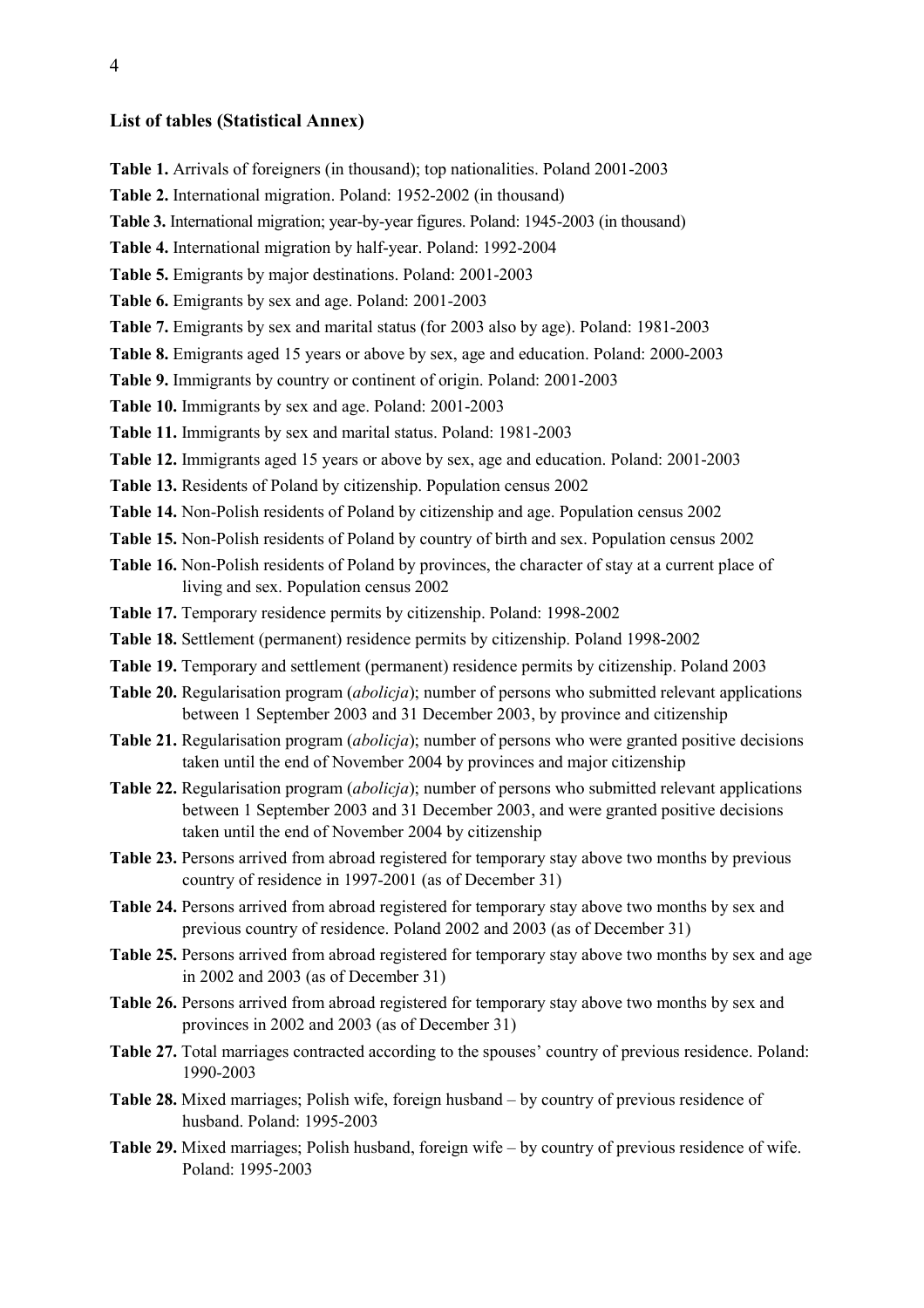Table 30. Foreign students (excluding trainees) by selected nationalities. Poland 1998-2003

- Table 31. Polish citizens staying abroad for longer than two months who at the time of each Labour Force Survey (LFS) were the members of households in Poland by sex, duration of stay abroad and main activity abroad (in thousand; rounded). Poland: 1994-2004
- Table 32. Polish citizens staying abroad for longer than two months who at the time of each Labour Force Survey (LFS) were the members of households in Poland by sex, age and duration of stay abroad (in thousand; rounded). Poland: second quarter 2001, second quarter 2002, second quarter 2003 and second quarter 2004
- Table 33. Polish citizens staying abroad for longer than two months who at the time of each Labour Force Survey (LFS) were the members of households in Poland (of which: migrant workers) by country of destination (in thousand; rounded). Poland: second quarter 2001, second quarter 2002, second quarter 2003 and second quarter 2004
- Table 34. Polish citizens staying abroad for longer than two months who at the time of each Labour Force Survey (LFS) were the members of households in Poland (of which: migrant workers) by country of destination and sex (in thousand; rounded). Poland: second quarter 2004
- Table 35. Contracts for seasonal work in Germany (2001-2002), and Germany and Spain (2003) by industry of employment (fifteen top districts of origin). Poland: 2001-2003
- Table 36. Work permits granted individually by country of permanent residence, duration of work permit and size of enterprise. Poland 2003
- Table 37. Work permits granted individually by country of permanent residence and branch of economic activity (twelve top countries). Poland: 2002 and 2003
- Table 38. Work permits granted individually by country of permanent residence and qualification/occupation. Poland 2003
- Table 39. Monitoring of the legality of employment and the cases of illegal employment of foreigners by provinces. Poland 2003
- Table 40. The cases of illegal employment of foreigners by citizenship. Poland 2003
- Table 41. Repatriation to Poland in 1997-2003
- Table 42. Repatriation visas to Poland issued in 1997-2003 by countries of previous residence of repatriates
- Table 43. Repatriation to Poland in 1998-2003 by provinces of settlement
- Table 44. Persons and families who arrived in Poland within repatriation in 2001-2003
- Table 45. Asylum seekers by country of origin. Poland 1998-2004
- Table 46. Refugee statuses granted by country of origin. Poland 1998-2004
- Table 47. Foreigners apprehended by Border Guard. Poland 1998-2004
- Table 48. Foreigners apprehended by Border Guard for illegal border crossing. Poland 1998-2004
- Table 49. Foreigners readmitted to Poland. 1999-2004
- Table 50. Foreigners apprehended by the Border Guard for illegal border crossing by citizenship. Poland 1998-2004
- Table 51. Foreigners readmitted to Poland by citizenship. Poland: 1998-2004
- Table 52. Foreigners apprehended for illegal border crossing in organised groups. Poland: 1998-2004
- Table 53. Foreigners apprehended in organised groups by citizenship. Poland: 1998-2004
- Table 54. Foreigners expelled from Poland by citizenship: 1998-2004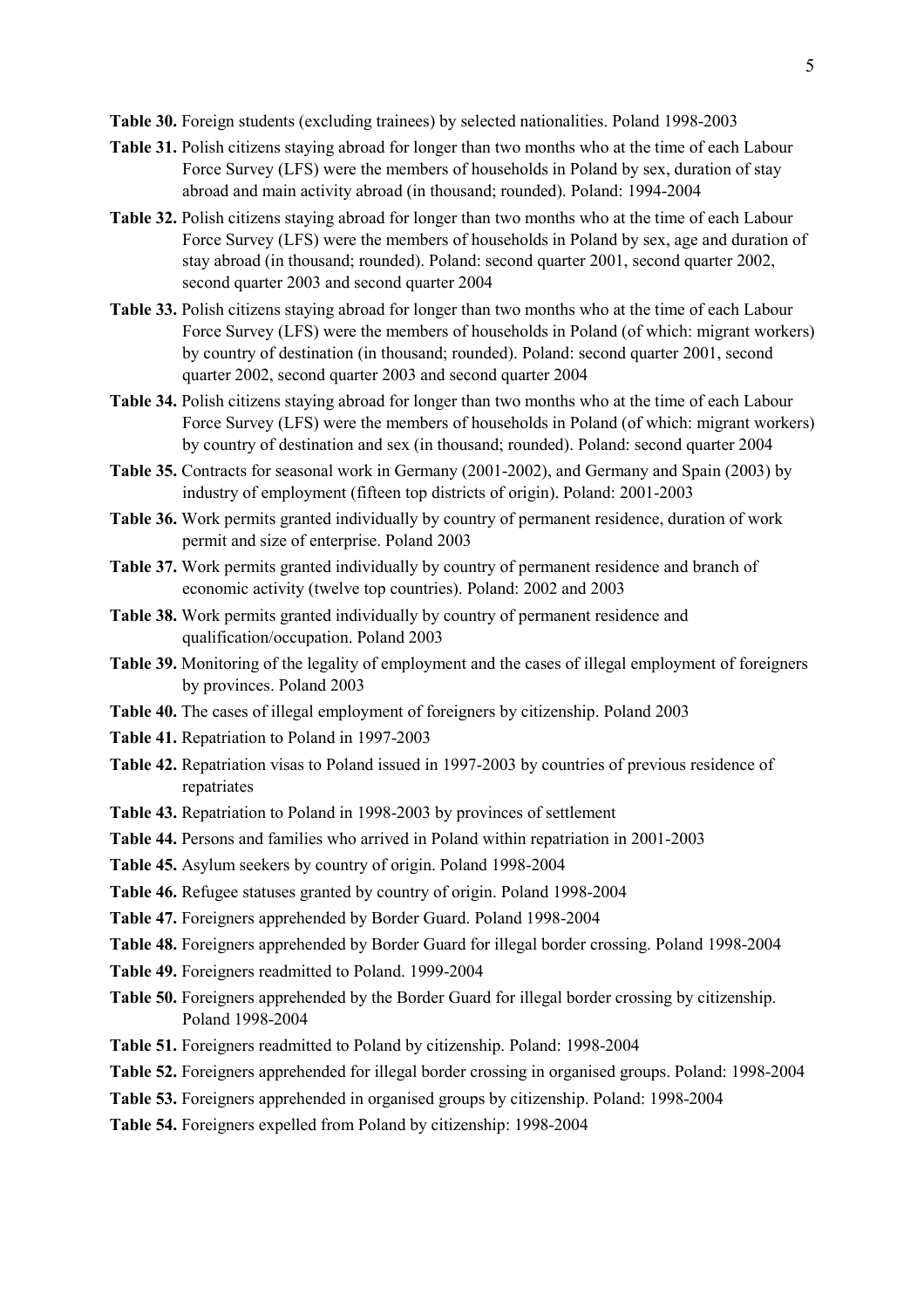### Acknowledgements

The author expresses her gratitude to the Border Guard Headquarters, the Central Statistical Office, the Ministry of Economy and Labour, and the Office for Repatriation and Aliens for invaluable help in preparing this report, in particular for providing statistical data.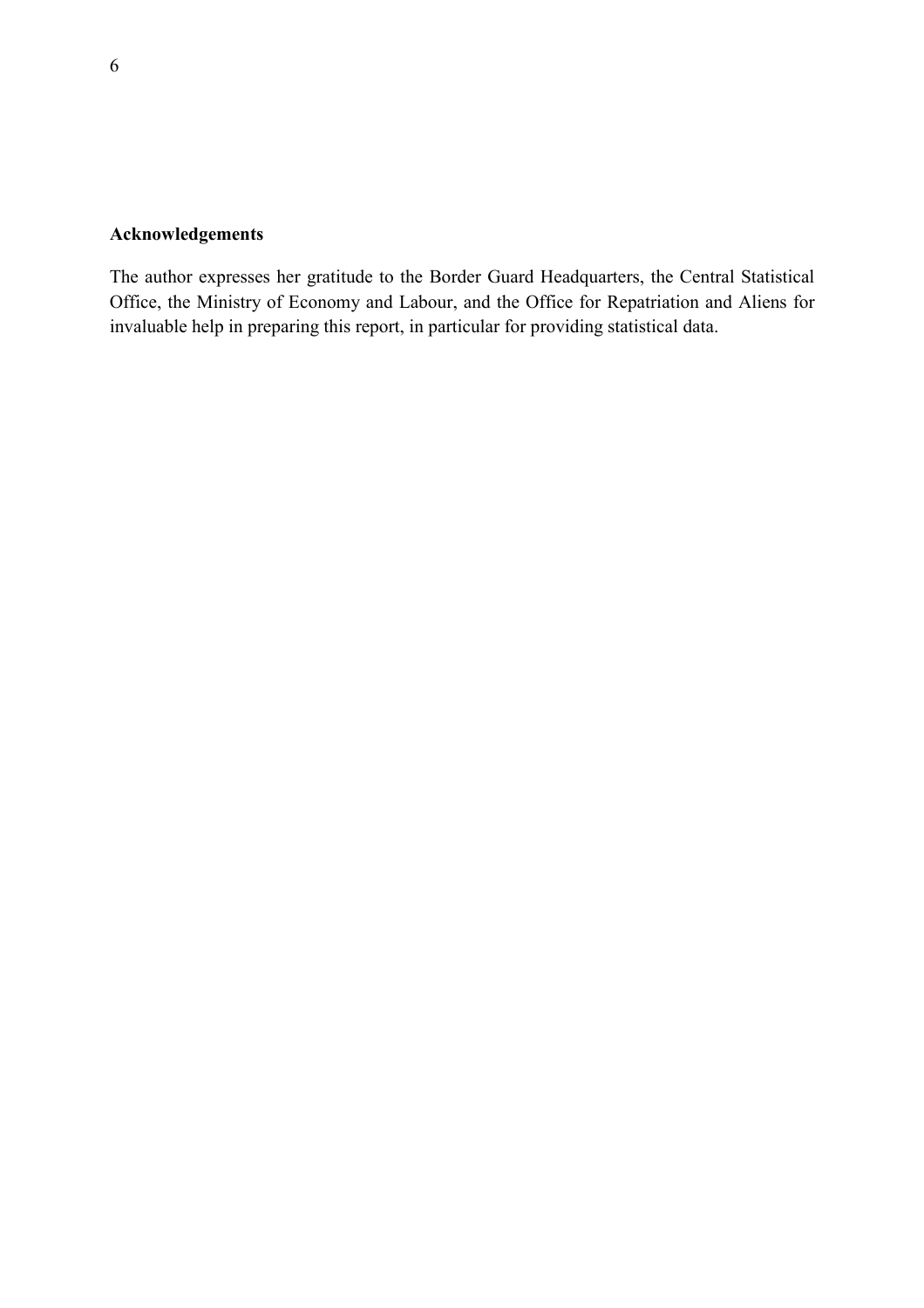#### Summary

Data compiled by the Central Statistical Office from the Central Population Register for 2003 reveal that 20,800 people emigrated from Poland, while 7,000 people immigrated to Poland. Emigration from Poland thus reached the lowest level in the six-year period of 1998- 2003, and is expected to decline further in 2004. After a continuous decrease in the five-year period of 1998-2002, immigration to Poland increased in comparison to the previous year, although it did not match the levels of 1995-1998.

Contemporary migration flows cannot, however, be accurately ascertained by drawing on the registration of permanent arrivals to Poland or, for that matter, of permanent departures from Poland. If, and somewhat against international recommendations, emigration statistics were to incorporate every departure for abroad for purposes other than tourism, family gatherings, or business trips then, since even short-term moves will count, the picture that will emerge is that emigration from Poland has been on a continuous increase, in tandem with the slowdown of the Polish economy in the second half of nineties. This trend has accelerated with the accession of Poland to the EU on May 1, 2004. As recent Labour Force Survey data show, in the third quarter of 2004, approximately 224,000 Poles stayed abroad for more than two months for work purposes, as compared with 175,000 in the corresponding quarter of 2003, or in comparison with 95,000 in the third quarter of 2000.

Despite a growing number of easy-access destination countries and a new free access for Polish nationals to the labour markets of the United Kingdom, Ireland, and Sweden, the lead destination country for emigrants from Poland is still Germany. The main type of the contemporary outflow from Poland is still short-term labour. Polish seasonal workers in Germany, who work mainly in agriculture and for a maximum of three months a year, constitute a striking example. Recent data indicate that in 2004, approximately 307,000 contracts were issued for seasonal work in Germany, as compared to 292,000 in 2003, and to 131,000 in 1992. The constraint on the seasonal flows of Polish workers to the EU-15 will cease once the transitional periods for work end which, in the case of Germany, is expected to occur in 2011.

Immigration to Poland remains low. According to the 2002 population census, approximately 49,200 foreigners (the so-called "usual residents") resided in Poland in May 2002. This represents only 0.1% of the total population of Poland. Nearly half of the foreign population consists of nationals of the former Soviet Union countries, mainly Ukraine. In addition, in the wake of Poland's accession to the EU, and the rising numbers of EU/EEA nationals who are coming to Poland to work, set up businesses, study, and so on, the number of foreign nationals residing in Poland is expected to rise. Mazowieckie province (which incorporates Warsaw) continues to be the main destination.

The inflows to Poland are also only partly captured by official data. Migrants arrive in Poland in order to earn incomes higher than those available at origin, just as Poles do when they leave for other countries, except that the share of those who are employed legally is higher in the latter case. Nationals of Ukraine, Belarus, and other former Soviet Union countries predominate in this inflow, and it seems that the introduction on October 1, 2003 of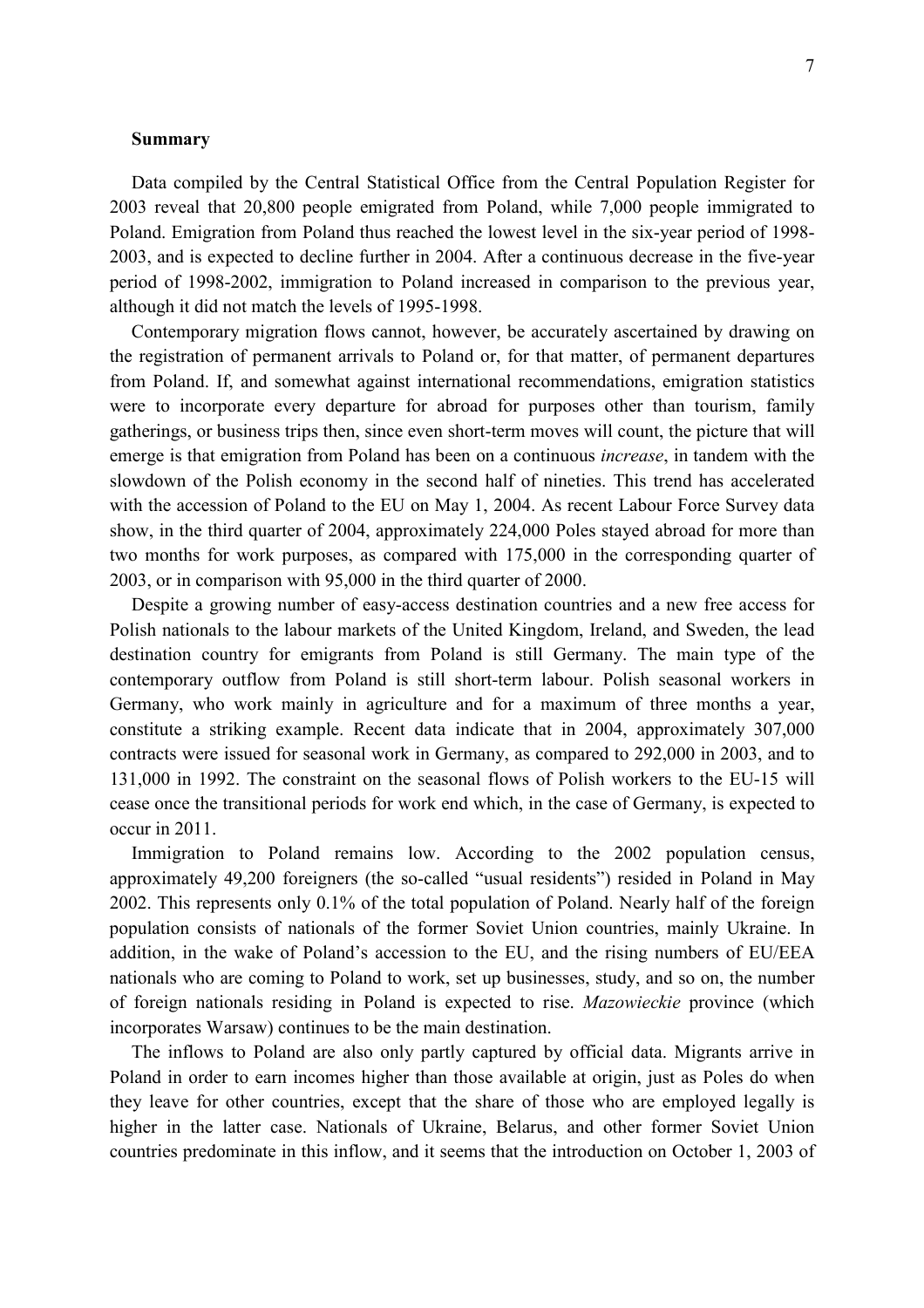a visa regime with Ukraine, Belarus, and Russia has not so far significantly alter the scale of the phenomenon.

Other notable inflows include asylum seekers whose numbers have been increasing constantly since 2000. Nationals of Russia (particularly Chechens) are the main group contributing to this increase. As recent data indicate, the number of asylum seekers who are Russian nationals was approximately 7,180 in 2004 (89% of the total), as compared to 5,569 in 2003. Since Poland is now bound by EU asylum laws, which forbid claiming asylum in several EU countries, asylum seekers from Chechnya can be expected to remain in Poland. Currently, the Polish Parliament considers new amendments to the migration and asylum law, including integration measures for foreigners of the so-called "tolerated status," the majority of which are Chechens.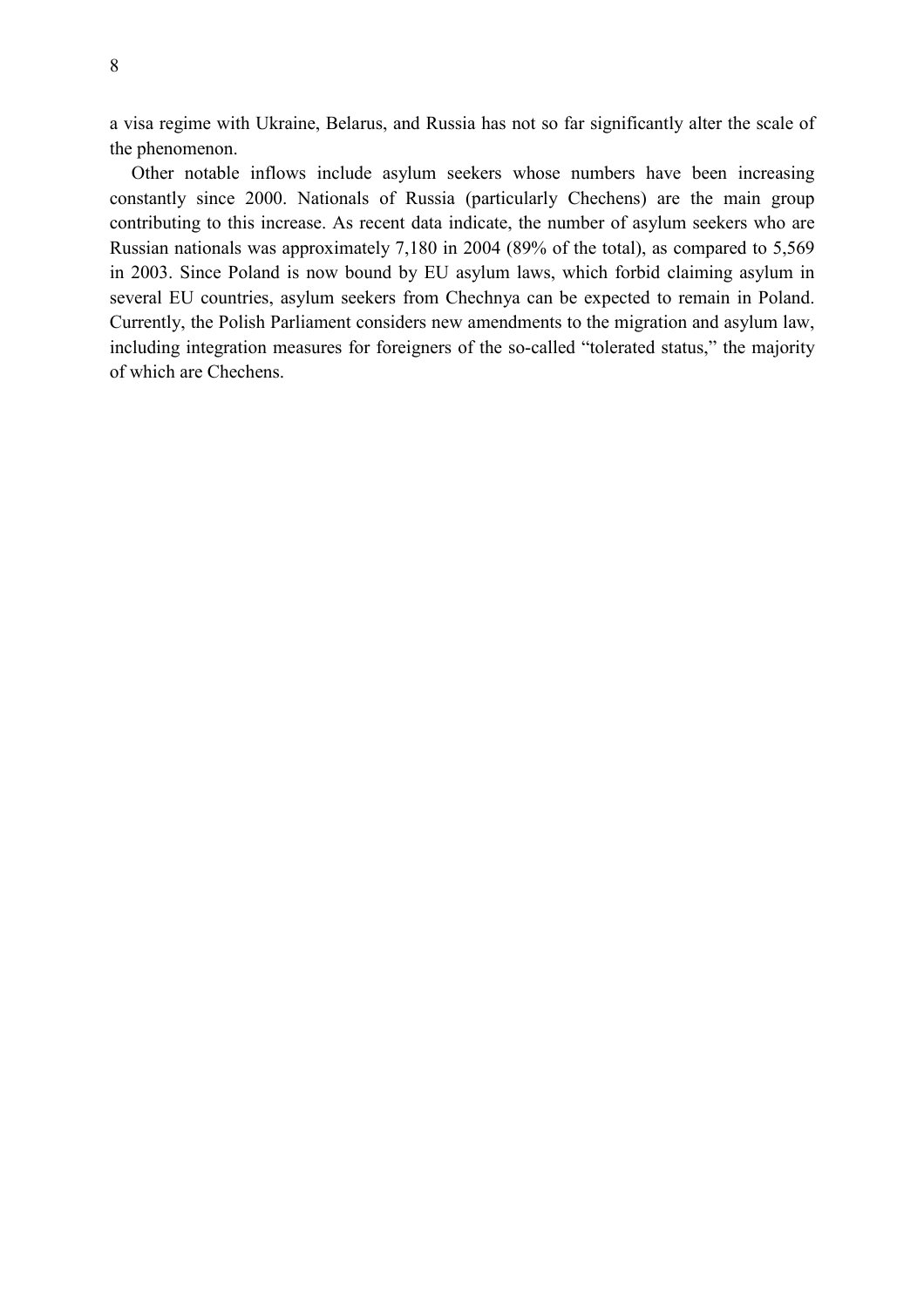#### 1. Economy

After experiencing a decline in its rate of growth in 1999-2002, the Polish economy recorded a recovery in 2003. The upsurge was driven, mainly, by increased exports and private consumption growth. In 2003, the rate of economic growth (the annual increase of GDP) was 3.7%, as opposed to 1.4% in 2002. In the first quarter of 2004, the rate of growth was 6.9%, mainly due to private consumption growth. In the second and third quarters of 2004, the rates of growth were 6.1% and 5.0%, respectively. Estimates by the Gdańsk Institute for Market Economics (Instytut Badań nad Gospodarką Rynkową) project a rate of growth of 4.9% in the fourth quarter of 2004, and of 5.6% for the year as a whole. Such a rate will be the highest since 1997. Forecasts for 2005-2006 are optimistic: the rate of economic growth is expected to stay above 5%.

In 2002-2003, the unemployment rate (revised on the basis of the 2002 population census) was high at 20%. Forecasts suggest that in 2004 the unemployment rate will remain at the 19- 20% level. The rate is expected to decline to around 17% in 2005 and 2006.

These developments are bound to bear on the patterns of international migration to and from Poland.

#### 2. Migration and integration policy

The year 2004 was important with regard to (1) Poland's accession to the European Union and the resulting changes in legislation concerning asylum law and the conditions of entry and stay of EU citizens and their family members in Poland; (2) market labour regulations concerning foreigners; and (3) integration of refugees and foreigners in Poland. In addition, by September of 2004 a year has passed since the implementation of the new visa regime required by the EU with Poland's three neighbouring countries: Belarus, Ukraine, and the Russian Federation. The first results of the first regularisation program in Poland that took place between September and December 2003 were also released.

Since May 1, 2004, Poland is bound by the asylum law of the EU member states. This concerns especially the Regulation of the European Council of February 18, 2003 (so called Dublin II), which provides the rules for determining the country responsible for enacting the asylum procedure. It is usually the first EU country the asylum seeker reaches; although there are exceptions to this rule. Foreigners whose relatives were granted a refugee status in one of the EU member states are directed to that particular state. The Regulation de-legalises asylum "shopping", i.e. applying for asylum in several EU member states. Upon accession, Poland adopted EURODAC rules i.e. collecting digital imprints of the asylum seekers. In September 2004 the UN High Commissioner for Refugees, Ruud Lubbers, paid his first one-day visit to Poland to discuss new responsibilities of Poland in the European asylum system resulting from Poland's accession to EU, with special focus on the inflow of asylum seekers from Chechnya. (This was the first visit of the UN High Commissioner for refugees since 1992.)

On May 1, 2004, the Act on the Conditions of Entry and Stay of EU Citizens and Their Family Members<sup>1</sup>, adopted in July 2002, entered in force. Thus, since May 1, 2004, four main acts govern the situation and status of foreigners in Poland: the  $2003$  Aliens Act<sup>2</sup>, the  $2003$ Act on Protections of Aliens<sup>3</sup>, the 2000 Repatriation Act<sup>4</sup> and the above-mentioned 2002 Act concerning EU citizens.

<sup>&</sup>lt;sup>1</sup> Dziennik Ustaw (Journal of Law), 2002, No 141, item 1180; 2003 and No 128, item 1175.

<sup>&</sup>lt;sup>2</sup> Dziennik Ustaw (Journal of Law), 2003, No 128, item 1175.

<sup>&</sup>lt;sup>3</sup> Dziennik Ustaw (Journal of Law), 2003, No 128, item 1176.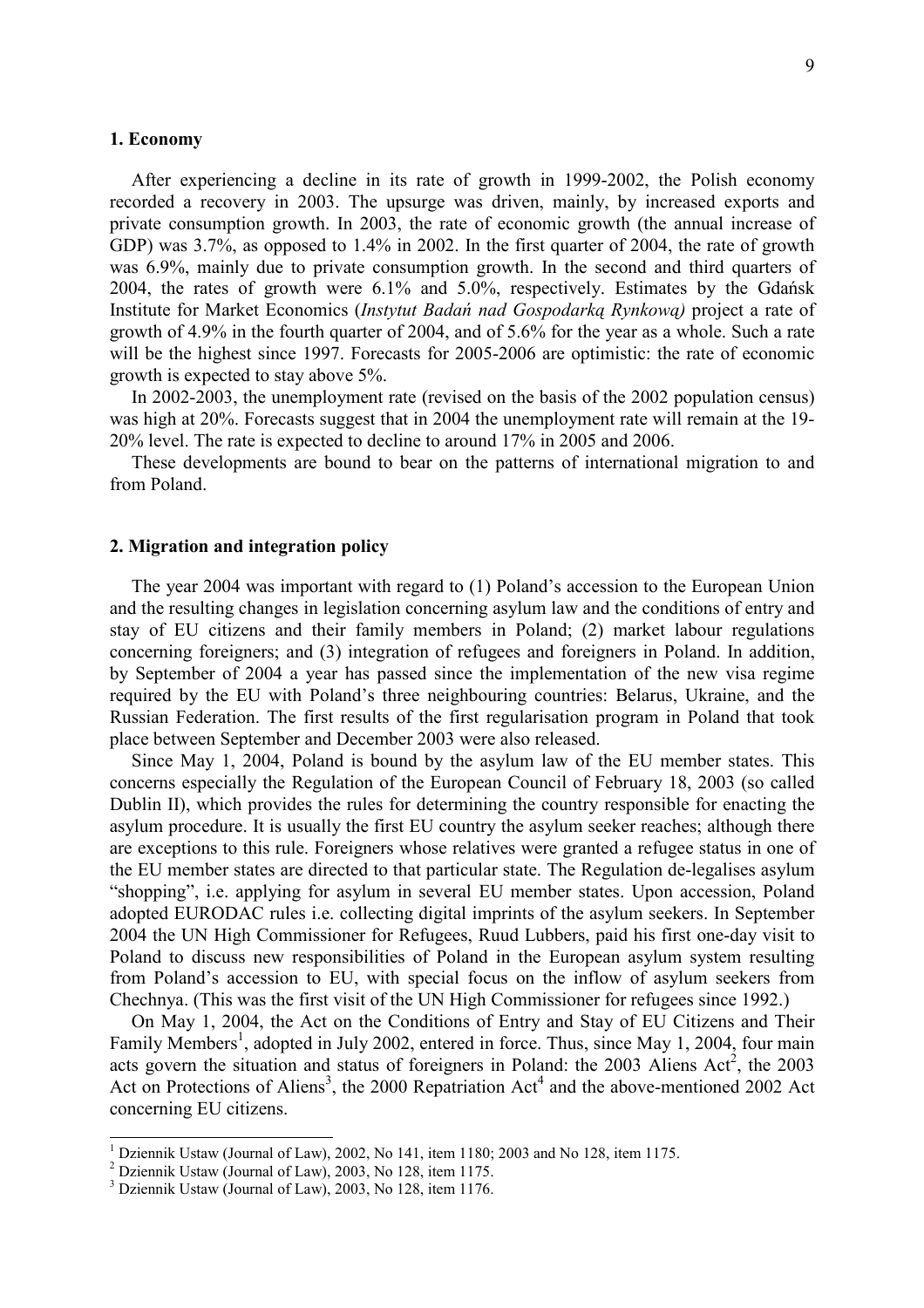The new Act entailed the introduction of two new documents: the EU residence permit and the EU temporary residence permit. Both enable EU citizens, and their families, to stay in Poland longer than three months. The Act applies also to citizens (and their families) of non-EU states which, on the basis of separate agreements, participate in the free movement of persons: Norway, Iceland, Liechtenstein, and Switzerland (EEA states – European Economic Area states). The EU citizens working in Poland who return to their place of residence at least once a week are exempted from the residence permit rule. It is worth mentioning that the same rules apply to members of the EU citizens' families (and the non-EU countries mentioned above), who are neither EU citizens nor Polish citizens. Thus they are not treated as third countries nationals and the 2003 Aliens Act regulations are not binding them.

The EU residence permit is granted to a EU citizen if s/he intends to work or perform business activity in Poland for a period longer than 12 months or s/he has health insurance and financial means sufficient to cover living expenses in Poland, and s/he does not need to draw social security benefits. An EU citizen residing in Poland for an uninterrupted period of at least three years, who has discontinued his employment or business activity which lasted at least for the preceding 12 months, and at the time of discontinuation reached retirement age, can also apply for a residence permit. The residence permit is issued for five years, with a possibility of multiple extensions for the subsequent five years, and it covers also family members.

The EU temporary residence permit is issued to individuals who have health insurance and financial means sufficient to cover living expenses in Poland thereby ensuring that they will not burden the social security system in Poland, and who intend to work in Poland for a period of three to 12 months, study at Polish universities, or search for employment. Permits are granted respectively, for the duration of the employment contract; for a year, with the possibility of extension (but only until the completion of studies); and for six months. The residence permit also covers family members. However, in the case of students "family members" are only the spouse and children up to 21 years of age.

On June 1, 2004, the Act on Promotion of Employment and Institutions of the Labour Market came into force<sup>5</sup>. Inter alia, the Act regulates access of the EU citizens and other foreigners to the Polish labour market. Until recently, access was regulated by the Act on Employment and Counteracting Unemployment of 1994. Protection of the Polish labour market and the issue of high levels of unemployment continue to be at the core of the policy of employment of foreigners in the Polish labour market. Foreigners cannot compete for jobs with Polish citizens. In general, a foreigner needs to obtain a work permit in Poland.

The previous regulation, i.e. the Act on Employment and Counteracting Unemployment of 1994, allowed employment without a work permit only for two categories of aliens: recognised refugees, and settlement permit holders. Separate regulations allowed foreign employees of other categories to work without a work permit, for example, university teachers. Since implementation of the Act on Protection of Aliens, i.e. since September 1, 2003, tolerated status holders or temporary protection status holders can also undertake employment without a work permit.

The new Act of 2004 enumerates further categories of foreigners who are not required to obtain a work permit. Apart from those mentioned above, the list includes family members of Polish citizens who are EU citizens; foreigners (spouses and children below 21 years and dependent children, regardless their age) who are not EU citizens and who were granted a temporary residence permit in Poland as a consequence of marriage to a Polish citizen – this

 4 Dziennik Ustaw (Journal of Law), 2000, No 106, item 1118. It came into force on January 1, 2001.

<sup>5</sup> Dziennik Ustaw (Journal of Law), 2004, No 99, item 1001.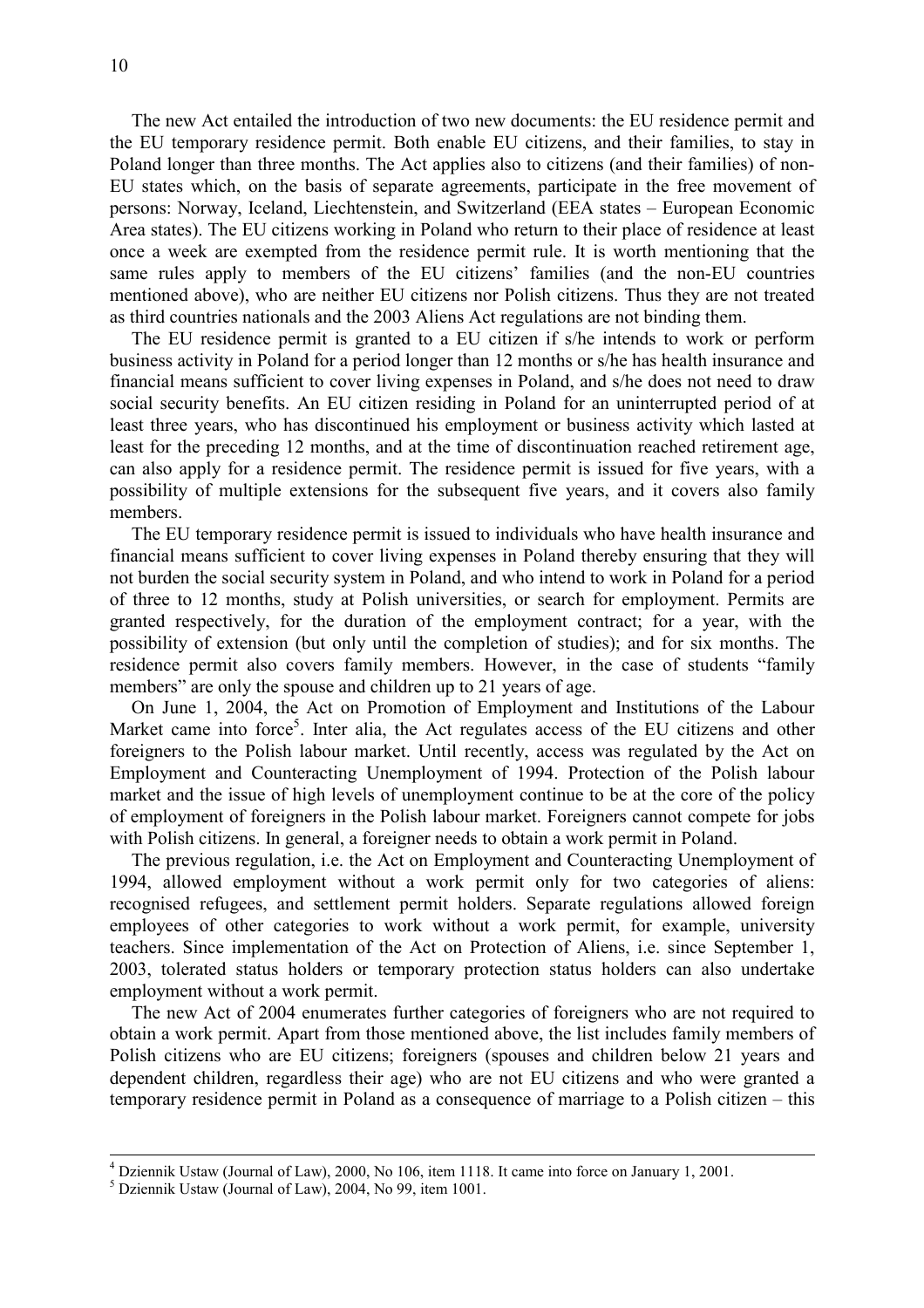group has been fighting for a long time for the right to work<sup>6</sup>; foreigners granted a temporary residence permit in Poland as a consequence of marriage to recognised refugees, tolerated status holders or temporary protection status holders, as well as to foreigners having a settlement permit. Work permits are also not required from foreigners performing jobs on the basis of international agreements and contracts to which Poland is a party, and also foreigners employed by sub-contracting foreign companies operating in Poland.

Citizens of the following EU countries are exempted from the work permit requirement: EU-10 (except Malta), Ireland, the United Kingdom and Sweden. In those countries, Polish citizens can undertake employment without a work permit. Remaining EU citizens must go through a three-stage work permit procedure, binding also for third-country nationals. Simplified procedures are used in the case of citizens of Denmark, the Netherlands, and Norway. All EU citizens, and the citizens of the countries included in the free movement of people agreements, who on May 1, 2004 performed a job or business activity for an uninterrupted period of 12 months, do not need to apply any longer for a work permit.

It is also worth mentioning that the foreigners who perform statutory functions on executive boards of legal persons running business activity also need to have a work permit. Only individuals who perform these functions for a period shorter than 30 days during a given year are exempted from this rule.

During the last year, Poland undertook many initiatives to improve the integration of refugees, believing that experience in this field should better be gathered, when there are not that many refugees on Polish soil. The issues concerning refugees are regulated by the new Act on Social Assistance, which came into force on May 1, 2004<sup>7</sup>. The Act mainly repeats provisions included in the Ministry of Labour and Social Policy Regulation on Integration of December 2000<sup>8</sup>, which previously regulated the procedure of refugee integration. Prior to 2000, refugees relied on periodical aid of non-governmental organisations. In addition, in the years 1996-1998, the Ministry of Internal Affairs and Administration, in collaboration with the Warsaw chapter of UNHCR, developed and conducted Programs of Individual Adaptation.

According to the new Act, assistance in the framework of so-called individual integration programs is granted upon a request submitted by the refugee within 14 days from the date s/he receives refugee status (previously  $-30$  days). The program includes the spouse and minor children of the applicant, who also were granted the refugee status. The program lasts 12 months. The integration program is not available to refugees whose spouse is a Polish citizen. In addition, the Ministry of Social Policy is obliged to define, through a Regulation, the standards of the services that are made available to the refugees, qualifications of the providers, and the mechanisms of monitoring the refugees progress in his or her way to integration. The Ministry of Education and Sport is responsible for Polish language courses for refugees.

Individual integration programs are administered by the local Family Assistance Centres (Ośrodki Pomocy Rodzinie). After interviewing the refugee, a social worker defines the scope of the assistance to be given. This includes financial assistance for living expenses and Polish language courses (from 420 to 1149 zloty<sup>9</sup> per month per person, depending on the size of the family), paying the health insurance contribution, and tailor-cut consulting (legal issues, job

 $\overline{a}$ 

 $<sup>6</sup>$  In addition, since September 1, 2003, with the introduction of the 2003 Aliens Act, a foreign spouse of a Polish</sup> citizen has become eligible for a settlement permit after only two years of residing in Poland on the basis of the temporary residence permit (previously – after five years). Together with a right to work this improve the situation of bi-national families.

<sup>7</sup> Dziennik Ustaw (Journal of Law), 2004, No 64, item 593.

<sup>8</sup> Dziennik Ustaw (Journal of Law), 2000, No 109, item 1160. It came into force on December 20, 2000.

<sup>&</sup>lt;sup>9</sup> According to current rate (1 EUR = 4.3 zloty; November 2004) this is around 100-270 EUR.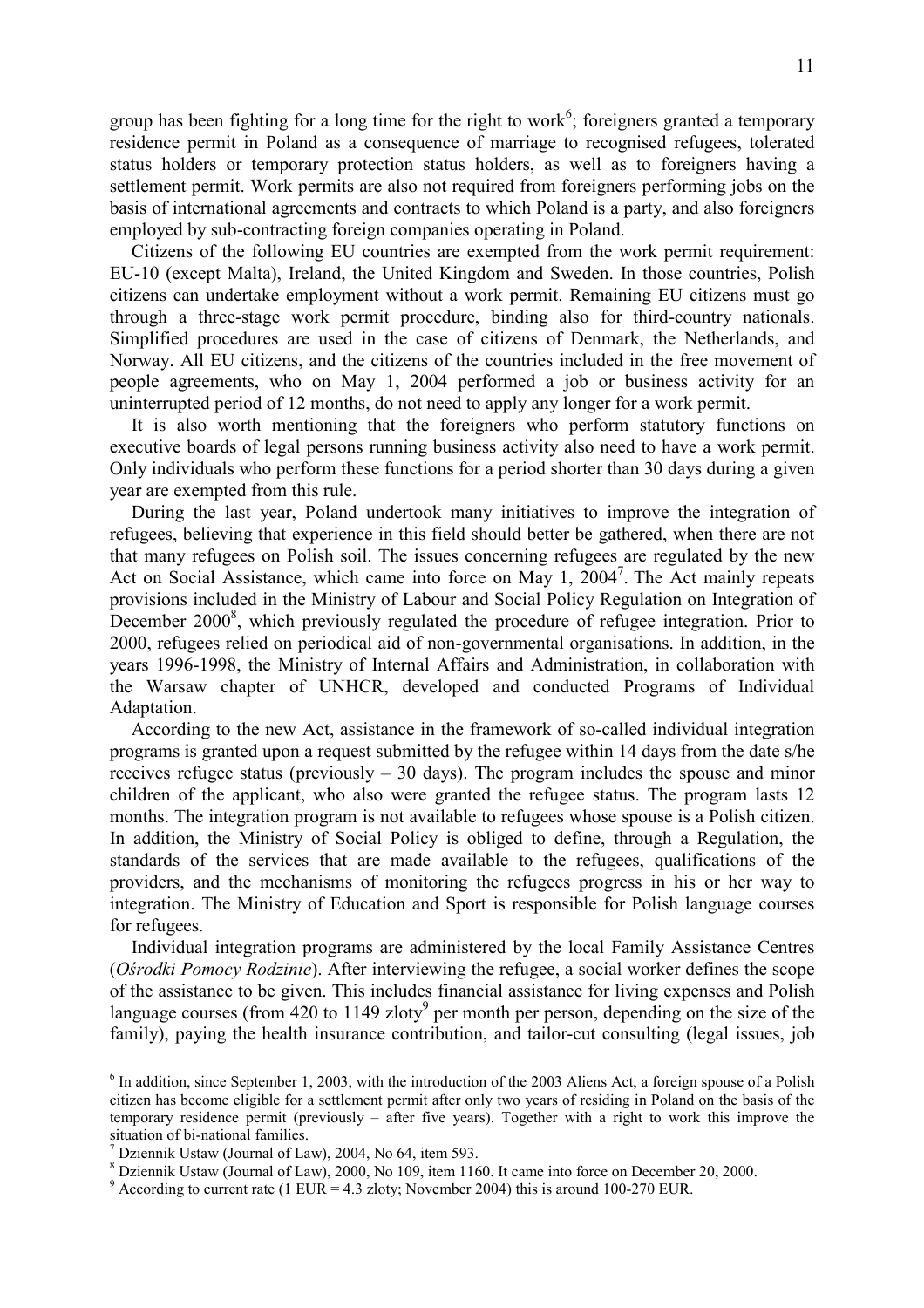search, contacts with authorities and institutions, and so on). The non-governmental organisations indicate that the amount of the benefits and the limited period of the program do not typically meet the basic needs of the refugees, let alone their ability to acquire good Polish language-skills. The key problems continue to be the search for housing and employment.

Mazowieckie province (Mazovian Voivodship) (mainly Warsaw) is the principal destination for asylum seekers in Poland, and thus the majority (ca. 90%) of all integration programs are conducted in this province. In January 2001, the above-mentioned Regulation on Integration came into force and the number of individual integration programs has evolved as follows: in  $2001 - 68$  programs for 147 refugees; in  $2002 - 81$  programs for 203 refugees; and in 2003 – 119 programs for 295 refugees.

In July 2004, the European Commission approved Poland's request for a financial contribution from the European Refugee Fund (ERF), a Fund that was established in September 2000 to assist the member states to accommodate refugees and displaced persons. In 2004, the budgetary allocation granted to Poland is in the amount of 440,000 EUR. Mazowieckie province participated in the first Polish ERF competition, and, as a consequence, was granted approximately 145,000 EUR for the development of the program pertaining to refugee integration. The 12-month long program began in July 2004. The granted financial means are to be used to improve and stabilise the institutional integration program, to realise individual integration programs, establish the Refugee Office in Warsaw (assisting body), support Polish language and professional training courses, improve the housing situation at the first stage of integration, train the staff working with the refugees, and provide social education. Local authorities and independent organisations are partners to this Program.

The above-mentioned project is a continuation of the one-year Polish-Dutch pilot integration program for refugees, which was completed in 2004. The Dutch coordinator of that program was "RADAR", a consulting firm, and the Ministry of Social Policy coordinated it from the Polish side. The program was conducted in Mazowieckie province as well as in two other provinces located at the Eastern border: Lubelskie and Podlaskie. According to the Ministry of Social Policy the program turned out to be a success. The main purposes of the program were to begin a collaboration among various institutions and organisations which can and should play a greater role in the area of integration of refugees (as employment offices and local departments of education), and identification of basic problems related to the integration of foreigners in Poland, including an attempt to establish a consistent integration policy.

In addition, in September 2004, the Council of Ministers decided that the Coordinator for integration of foreigners will be the Ministry of Social Policy. Therefore, other groups of foreigners were also placed in the spotlight of the integration policy.

On the October 1, 2004 one year passed since the implementation of the visa regime with Belarus, Ukraine, and the Russian Federation. Between October 2003 and September 2004, more than 1,100,000 visas were issued in 12 Polish consulates located in Belarus (three consulates), the Russian Federation (four consulates), and Ukraine (five consulates). Ukraine took a lead, with more than 600,000 visas issued to its citizens, of which a large number was issued in Lviv in the Western Ukraine (around 210,000). Approximately 300,000 visas were issued to citizens of Belarus, and around 200,000 visas were issued to Russians, including approximately 140,000 visas issued to residents of Kaliningrad – the Russian enclave located between Poland and Lithuania (i.e. new EU member states). It should be noted that despite the widely reported inefficiency of the Polish consulates in the first months of the implementation of the visa regime, the situation has improved markedly. According to a study that was carried out in March 2004, foreigners who were already issued a visa gave a positive evaluation of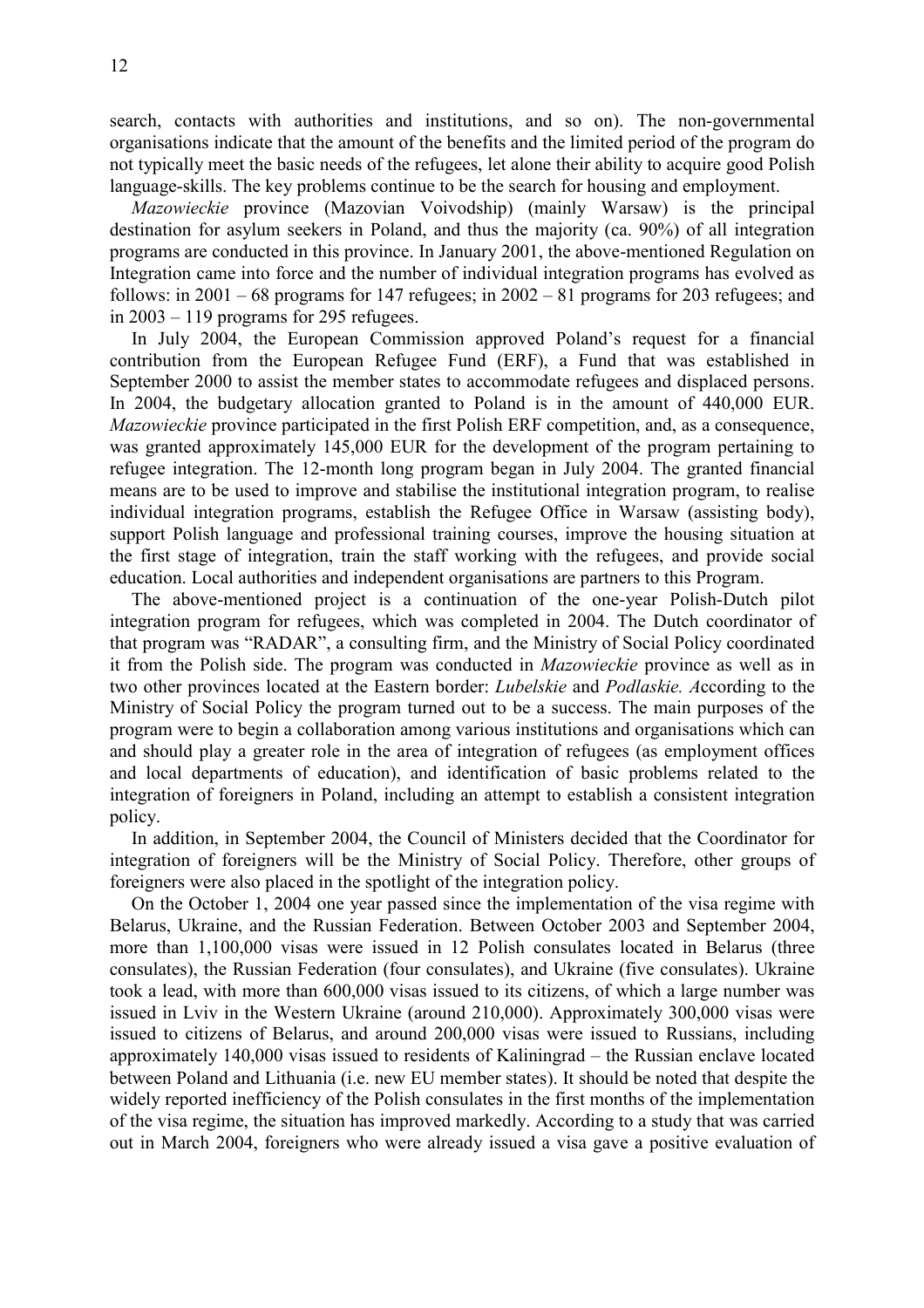the services provided by the Polish consulates in Belarus, the Russian Federation, and Ukraine<sup>10</sup>.

In general, a short-term visa (for up to 90 days in a period of six months), a long-term visa (for up to one year in a period of maximum five years) and a visa with a work permit constitute three main types of visas issued to foreigners. To be eligible for a visa, a foreigner needs to prove his/her sufficient financial standing while in Poland. Since May 1, 2004 a requirement to possess a health insurance upon entry to Poland was introduced. Citizens of Ukraine and citizens of the Russian Federation residing in Kaliningrad area are exempted from paying for a visa; this may change upon Poland's joining the Schengen area. Payment is mandatory for citizens of the Russian Federation 'mainland' and for citizens of Belarus. However, selected categories of persons from the latter countries do not have to pay either, i.e. children below 16 years of age, persons aged 65 (Belarus) or 70 (the Russian Federation) and above, or persons visiting their relatives' graves in Poland. In addition, the entry to Poland has been facilitated for certain categories of Ukrainian citizens since the 15th of November, when a multiply-entry visa granted for the period of five years was introduced. This applies, among others, to retired persons, persons intending to maintain close relationships with their relatives living in Poland or persons visiting graves of their relatives in Poland.

As stated in the 2003 SOPEMI report for Poland, the first regularisation program *(abolicia)* was introduced already with the 2003 Alien Act. Those who continuously lived in Poland for a minimal period of six years (since January 1, 1997), had housing and financial means to cover necessary expenses (or work promise from an employer), gained the right to submit, between September 1 and December 31, 2003 an application for a one-year temporary residence permit (i.e. legalise their status in Poland). In this period, 3,508 foreigners from 62 countries decided to apply. Armenians and Vietnamese comprised two major groups of applicants, accounting, correspondingly, for 46% and 38% of the total. Others were illegal migrants from Ukraine (88 persons), Mongolia (68 persons), the Russian Federation (41 persons) and Azerbaijan (47 persons). Mazowieckie province proved to be one of the major destinations for foreigners, representing 36% of the total, followed by Małopolskie (13%), Dolnośląskie (9%), Łódzkie (9%), Śląskie (6%), Lubelskie (5%), Kujawsko-pomorskie (5%) and Wielkopolskie (4%). The remaining eight out of sixteen provinces received only 12% of all applications. The majority of the Vietnamese submitted their applications in Mazowieckie (51%), Dolnośląskie (17%) and Małpolskie (12%) provinces, while Armenians applied mainly in Mazowieckie (36%), Małopolskie (14%) Łódzkie (14%) and Lubelskie (8%) (Table 20).

Until the end of November 2004, 2,413 previously illegal migrants gained the right to become lawful residents of Poland. Armenians and Vietnamese comprised respectively 44% and 41% of the total. Armenians were granted temporary residence permits mainly in Mazowieckie (28%), Łódzkie (15%), Małopolskie (10%), Śląskie (9%) and Lubelskie (8%) provinces, while Vietnamese became temporary residents predominantly in Mazowieckie (53%) and Dolnośląskie (22%) provinces (Tables 21 and 22).

 $\overline{a}$ 

 $10$  Monitoring polskiej polityki wizowej – raport. Fundacja im. Stefana Batorego, Warszawa, czerwiec 2004.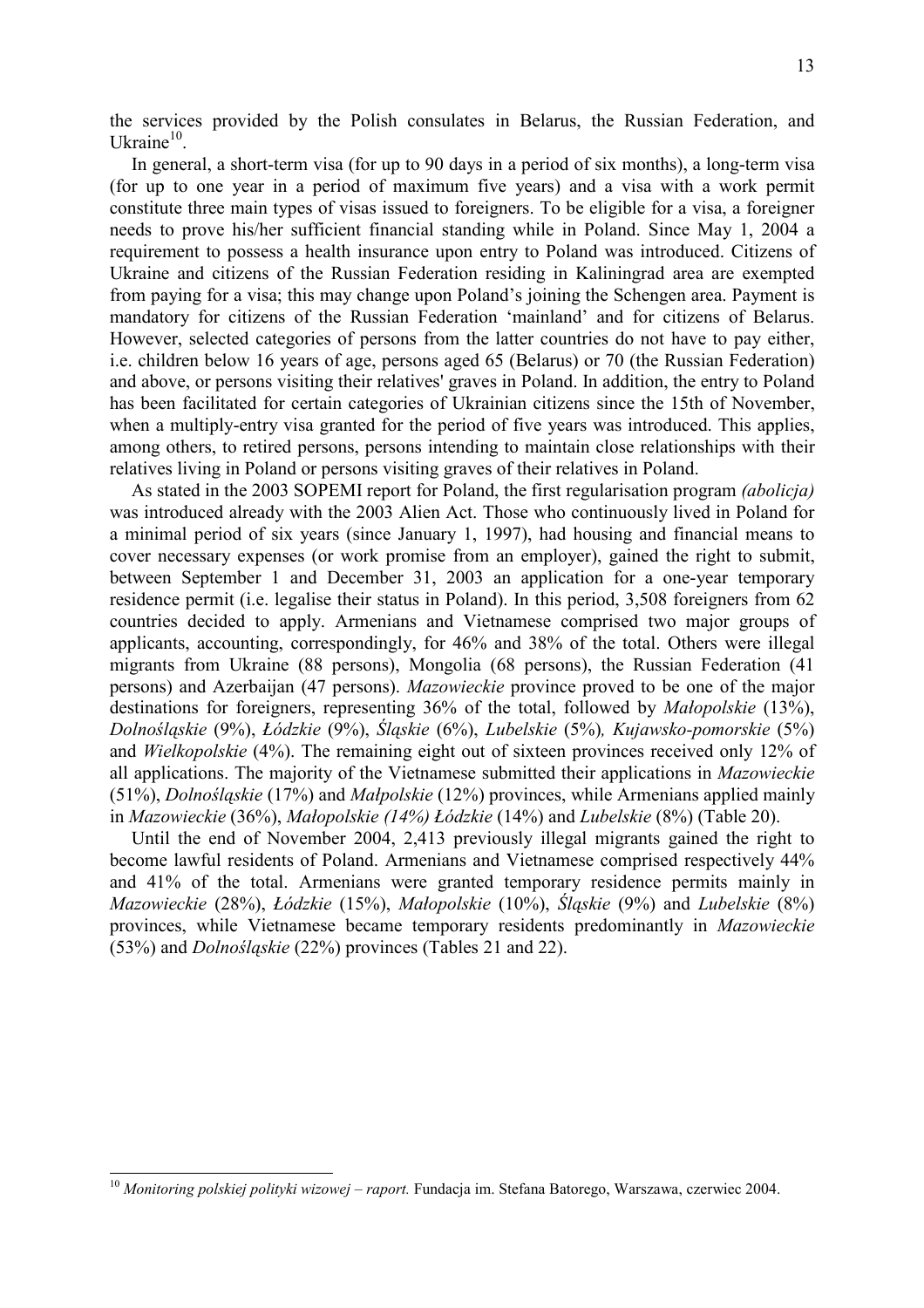#### 3. Trans-border mobility (international movements of passengers)

With the introduction of a visa regime with Belarus, the Russian Federation, and Ukraine in September 2003 and upon the subsequent accession of Poland to the European Union on May 1, 2004, the Polish border was divided into two sections: the UE countries (Germany, the Slovak Republic, the Czech Republic and Lithuania) and the non-UE countries (Belarus, the Russian Federation, Ukraine). This division had a great impact on the dynamics of arrivals of foreigners to Poland, namely (1) increasing number of entries from UE countries (of which from the new EU countries), and (2) decreasing number of entries from Belarus, the Russian Federation, and Ukraine. Also, an increase in the volume of arrivals from non-neighbouring countries (both EU and other) was reported.

In 2003, 52,130,000 entries of foreigners to Poland were reported, signifying a slight increase in comparison to the previous year (by 3%). Despite the growth, the number of entries diminished significantly along the eastern section of the Polish border (by 14%). The largest decrease was reported at the border with the Russian Federation (by 27%), followed by Ukraine (by 19%), and Belarus (by 11%). The exception was Lithuania, which displayed a one per cent increase. An increase in the number of entries was reported at the border with the Slovak Republic (by 44%), the Czech Republic (by 2%) and Germany (by 8%).

Between January and September 2004, the number of arrivals of foreigners to Poland continued to increase (by 19% in comparison to the corresponding period of 2003), amounting to 45,700,000. The largest increase was reported at the border with the Slovak Republic (by 66%), followed by Germany (by 37%) and the Czech Republic (by 12%). At the same time, the number of entries from Ukraine, Belarus, and the Russian Federation continued to decrease (by 16%, 16% and 2%, respectively). Entries from Lithuania rose by 13%.



Figure 1. Arrivals of foreigners (in million). Poland 1991-2003

In 2003, as in previous years, the majority of foreigners arriving to Poland were citizens of seven neighbouring countries (93.5%), with Germans continuing to predominate and Slovaks reporting the largest growth in comparison with 2002 (by 36%). Smaller increases were reported in the case of Germany (by 8%) and the Czech Republic (by 6%). The number of nationals of Ukraine, the Russian Federation, Belarus, as well as Lithuania, visiting Poland decreased in relation to the previous year (by 18%, 17%, 10%, and 2%, respectively) (Table 1).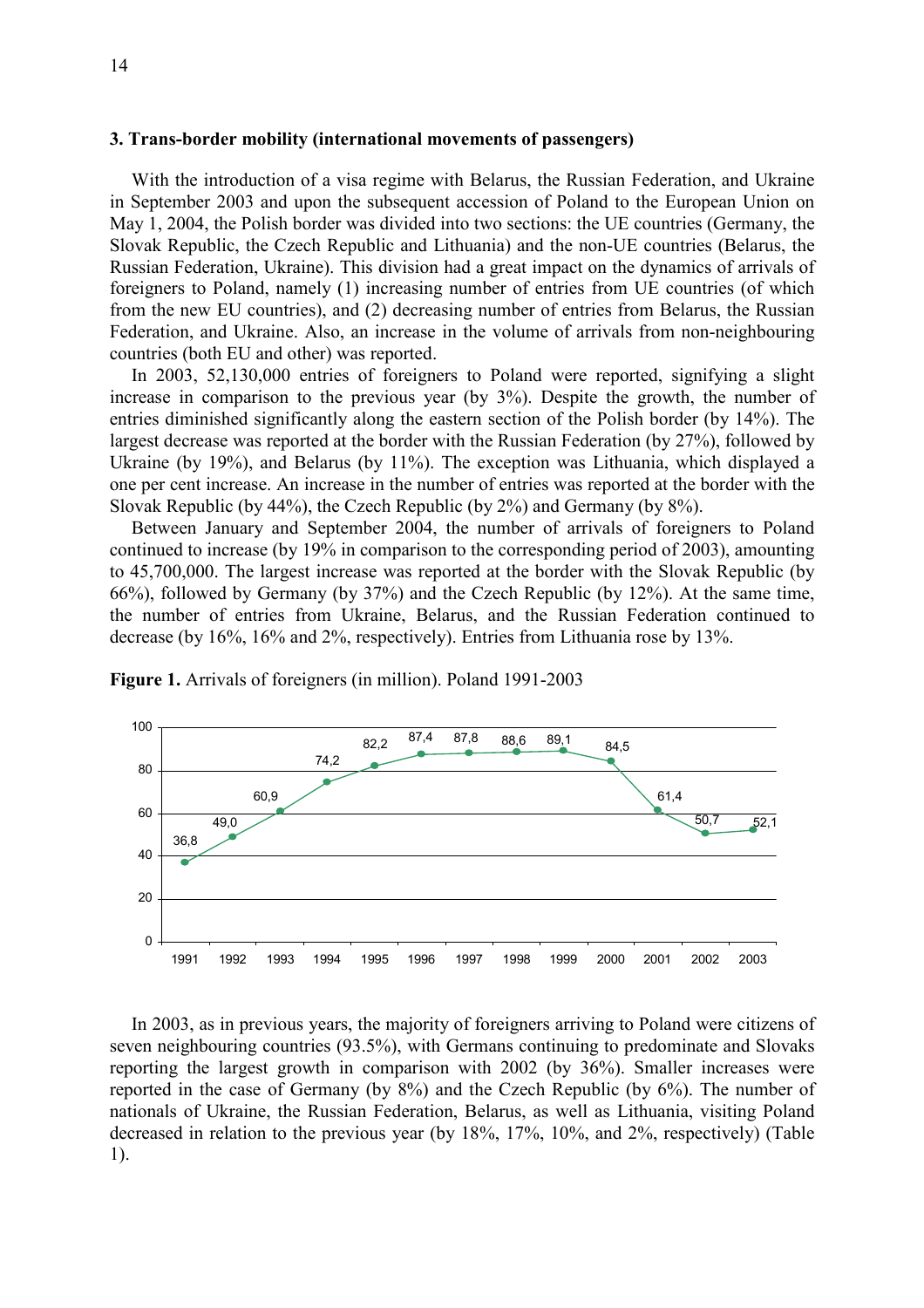Between January and September 2004, the number of nationals of Belarus, the Russian Federation, and Ukraine continued to diminish (altogether by 15% in comparison with the corresponding period of 2003). Decreases were also reported in the case of Estonia, Latvia, and Lithuania (by 12%, 4% and 2%, respectively). The number of arrivals of Germans, Slovaks, and Czechs increased (by 39%, 67% and 13%, respectively). It should be noted, however, that the latter were predominantly involved in one-day tourist trips to the border region of Poland. All other countries (with few exceptions) also reported increases over the first nine months of 2003. The largest increases were in the case of Canada (by 82%), Luxembourg (by 72%), Australia (by 58%), Portugal (by 48%), Malta (by 43%), South Korea (by 43%), Finland (by 31%), and Hungary (by 30%).

According to the cyclical survey carried out by the Institute of Tourism, one-day trips predominated in the total volume of foreign entries to Poland, accounting for 74% in 2003 (78% in 2002). This means that the arrivals of tourists who remained in Poland overnight comprised around one-forth of the total. One-day trips predominated among arrivals from the Slovak Republic and the Czech Republic (97%), as well as Germany (82%). Between January and September 2004, one-day tourist trips accounted for 76% of the total. In this category, Slovaks, Czechs, Germans, and Lithuanians living in the border region predominated.

The number of departures of Poles continued to decrease from 45,000,000 in 2002 to 38,700,000 in 2003 (by 14%). In 2003, only at the borders with Lithuania and Ukraine, as well as at air ports increases were reported. The tourist trips (with an overnight stay abroad) accounted for 19% of all departures in 2003. In the first nine months of 2004, the volume of departures of Poles decreased (to 28,600,000). This represents a 6% decline in comparison with the respective period of 2003. Poles visited Lithuania, the Russian Federation, and Ukraine more frequently (increases by 35%, 9% and 19%, respectively).

#### 4. Documented flows of people

#### 4.1. Introductory remarks

This section is based entirely on official statistical data gathered by the Central Statistical Office in Poland from the Central Population Register, the so-called PESEL register, which records permanent residents of Poland. According to Polish statistics, "immigrants" are defined as people who have arrived to Poland from abroad, decided to settle in Poland after having lived permanently in another country, and have so registered in a given administrative unit. This applies to both foreign and Polish citizens (who previously were living permanently abroad). Foreigners (those who do not have Polish citizenship) have a right to the status of an immigrant only after obtaining a permanent residence permit in Poland.

By a similar token, the population of emigrants includes permanent residents of Poland who decided to leave Poland in order to settle abroad, and have registered their departure with a given administrative unit. From that moment on, they are no longer considered permanent residents of Poland and are not included in the total population of Poland. Long-term emigrants who continue to stay abroad for many years but who have not "unregistered" from PESEL do not belong to this category.

#### 4.2. General trends

According to the Central Population Register (PESEL), net migration continued to be negative in 2003, and was the lowest in the five-year period of 1999-2003. 20,800 people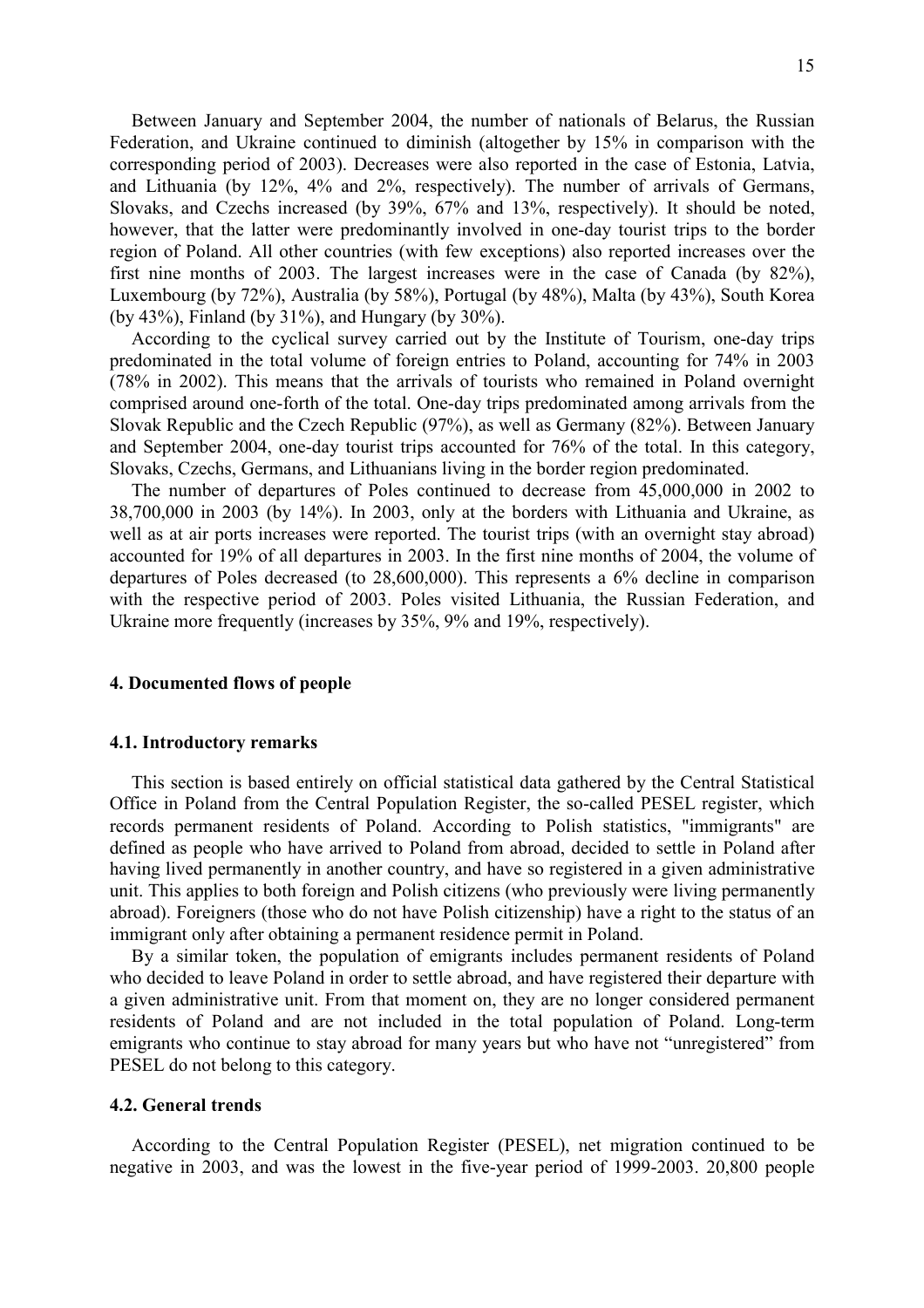emigrated from Poland while 7,000 people immigrated to Poland in 2003. Thus, emigration from Poland decreased by 15.2%, reaching the lowest level in the six-year period of 1998- 2003. After the continuos decrease in 1998-2002, immigration to Poland increased by 7% in comparison with the previous year, but did not reach the level of 1995-1998 (8-9,000 annually). Women constituted 48.4% of emigrants and 47.4% of immigrants in 2003 (49.4% and 46.4% in 2002, respectively) (Table 3).

In the first half of 2004, the number of emigrants continued to decrease (by 19.3% in comparison with the first half of 2003). On the other hand, the volume of immigration significantly increased (by 41.6%). The number of immigrants is thus expected to rise in 2004 (Table 4).

#### 4.3. Destination of emigrants and origins of immigrants

As in previous years, Germany was the favourite destination for emigrants, followed by the United States, and Canada. These three countries accounted for 87.8% of the total in 2003, just as in the preceding years. Austria, Italy, the United Kingdom, the Netherlands, and France followed. Increases over 2002 were displayed only in the case of Italy (by 3.0%), the United Kingdom (by 11.0%), Belgium (by 16.0%), and the Czech Republic (by 21.1%). The number of emigrants from all other countries diminished in 2003 in comparison with 2002, including Germany (down 15.7%), the United States (down 7.9%), and Canada (down 21.3%) (Table 5).

In general, men outnumbered women among emigrants in 2003. This was true in the case of major destination countries for Poles, such as Germany (52.5% of men), the United States and Canada (52.4% in both cases), where no changes occurred compared to 2002. Previously displaying almost equal sex ratios, the Netherlands and the United Kingdom became maledominated in 2003 (56.7% each). There were more women emigrants than man in the case of such destination countries as Austria, Belgium, Denmark, France, Italy, and Sweden. The most striking change was reported in the case of Belgium: 63.0% of women in 2003 as compared to 52.1% in 2002 (Table 5).

As in previous years, the European Union countries (predominantly Germany), the United States, and Canada, as well as the countries of the former Soviet Union comprised the main areas of origin of immigrants settling in Poland in 2003. The total number of immigrants coming from the European Union countries fell in 2003 in relation to 2002 (by 2%). Decreases were reported in the case of France (by 23%), Austria (by 10%), Italy (by 9%), and Germany (by 3%). On the other hand, immigration from the United Kingdom increased by 25%. So did the number of immigrants from the United States and Canada (by 15%), for which Canada was largely responsible (up 53% on 2002). Total immigration from the former Soviet Union countries displayed growth in 2003 in comparison with 2002 (by 21%). Increases were reported in the case of Ukraine (by 21%), the Russian Federation (by 108%), Armenia (by 38%) and Kazakhstan (by 30%). Only Belarus reported a small decline (by 5%). It should be noted that immigration from Vietnam, the main Asian country of origin of immigrants (excluding the former Soviet Union countries of Asia), also increased (by 22%) (Table 9).

In 2003, as in previous years, there were more men than women in the total population of immigrants. This applied to main countries of origin such as Germany (56.0% of men) and the United States (55.1%), followed by Austria (51.4%), and the United Kingdom (51.3%). Previously male-dominated immigration from Canada started to be female-dominated in 2003. Other countries with predominance of women in the total immigration included Ukraine  $(64.3\%)$ , Belarus  $(57.7\%)$ , Kazakhstan  $(55.9\%)$ , and Italy  $(53.7\%)$ . In general, for many years immigration from the former Soviet Union to Poland had proved to be dominated by women,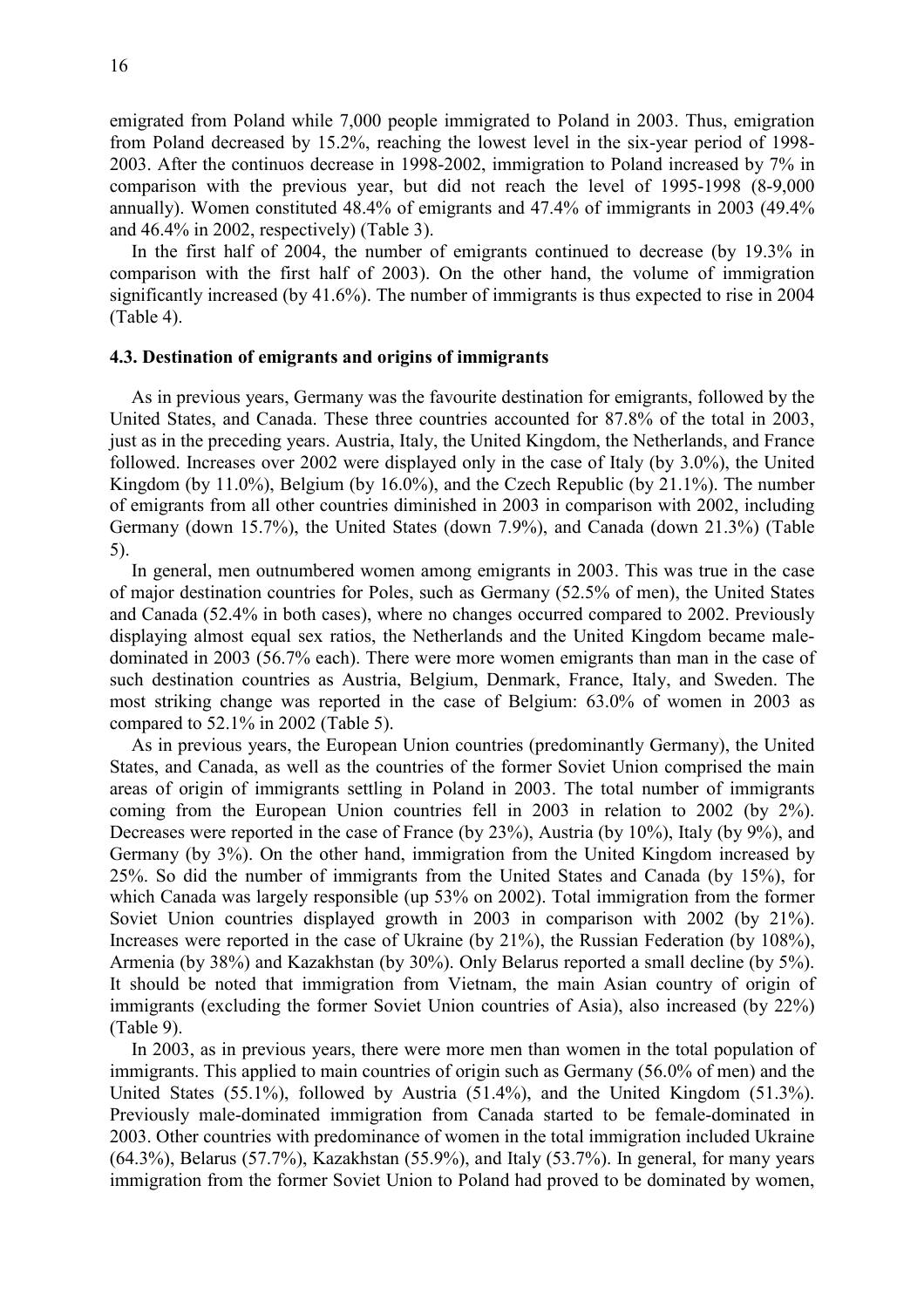(excluding some Asian countries, such as Armenia or Azerbaijan, which did not, however, constitute a significant share of the total and thus did not influence the picture as a whole). In 2003, however, the Russian Federation joined the group of countries with predominance of men (51.4% as compared to 47.6% in 2002) (Table 9).

#### 4.4. Migrants by age, marital status and educational attainment

The age distribution of both emigrants and immigrants did not change significantly in comparison with the previous year. In general, women continued to be older than men. Men, both emigrants and immigrants, had a similar age distribution, with a slightly greater proportion of those aged below 20 among emigrants and a grater share of those aged 50 and above among immigrants. The age distribution of women was different for emigrants and immigrants, with predominance of 'the youngest' and 'the oldest' among immigrants and prevalence of 'the middle aged' among emigrants. The share of small children (0-4 years old) among immigrants remained at the same level as in the previous years (13%). Below is the detailed breakdown: (see also Tables 6 and 10).

| Emigrants  |       |      |      |       |      |      |  |
|------------|-------|------|------|-------|------|------|--|
| Age        |       |      |      | Men   |      |      |  |
|            | 1998  | 1999 | 2000 | 2001  | 2002 | 2003 |  |
| $-20$      | 34.7  | 33.9 | 30.8 | 34.2  | 32.7 | 31.1 |  |
| 20-49      | 52.2  | 51.6 | 51.1 | 49.7  | 50.9 | 52.9 |  |
| $50+$      | 13.0  | 14.6 | 19.2 | 16.1  | 16.4 | 16.0 |  |
|            |       |      |      | Women |      |      |  |
|            | 1998  | 1999 | 2000 | 2001  | 2002 | 2003 |  |
| $-20$      | 19.7  | 18.9 | 17.8 | 16.9  | 16.8 | 16.4 |  |
| 20-49      | 62.6  | 61.4 | 60.7 | 62.8  | 63.8 | 64.2 |  |
| $50+$      | 17.7  | 19.7 | 21.5 | 20.3  | 19.4 | 19.4 |  |
| Immigrants |       |      |      |       |      |      |  |
| Age        | Men   |      |      |       |      |      |  |
|            | 1998  | 1999 | 2000 | 2001  | 2002 | 2003 |  |
| $-20$      | 20.9  | 29.0 | 25.2 | 26.0  | 26.2 | 25.3 |  |
| 20-49      | 57.3  | 50.6 | 52.3 | 49.8  | 49.8 | 51.7 |  |
| $50+$      | 21.8  | 20.4 | 22.5 | 24.2  | 23.3 | 23.0 |  |
|            | Women |      |      |       |      |      |  |
|            | 1998  | 1999 | 2000 | 2001  | 2002 | 2003 |  |
| $-20$      | 21.3  | 29.4 | 27.6 | 28.4  | 29.1 | 28.3 |  |
| 20-49      | 54.7  | 44.0 | 44.7 | 43.6  | 43.7 | 43.8 |  |
| $50+$      | 24.0  | 26.6 | 27.7 | 28.0  | 27.1 | 27.9 |  |

The share of the single among emigrants aged above 15 was continuously increasing in recent years, while the share of the married was decreasing. In 2003, the share of singles was greater among men than women (66% and 52% respectively), whereas the proportion of married was greater among women than among men (42% and 32%, respectively). Among immigrants, as in previous years, married persons predominated. The numbers increased both in the case of women and in the case of men. Consequently the share of the married rose in comparison with 2002, while the share of the single decreased slightly. The number of divorced and widowed persons decreased slightly. In general, the proportion of widowed and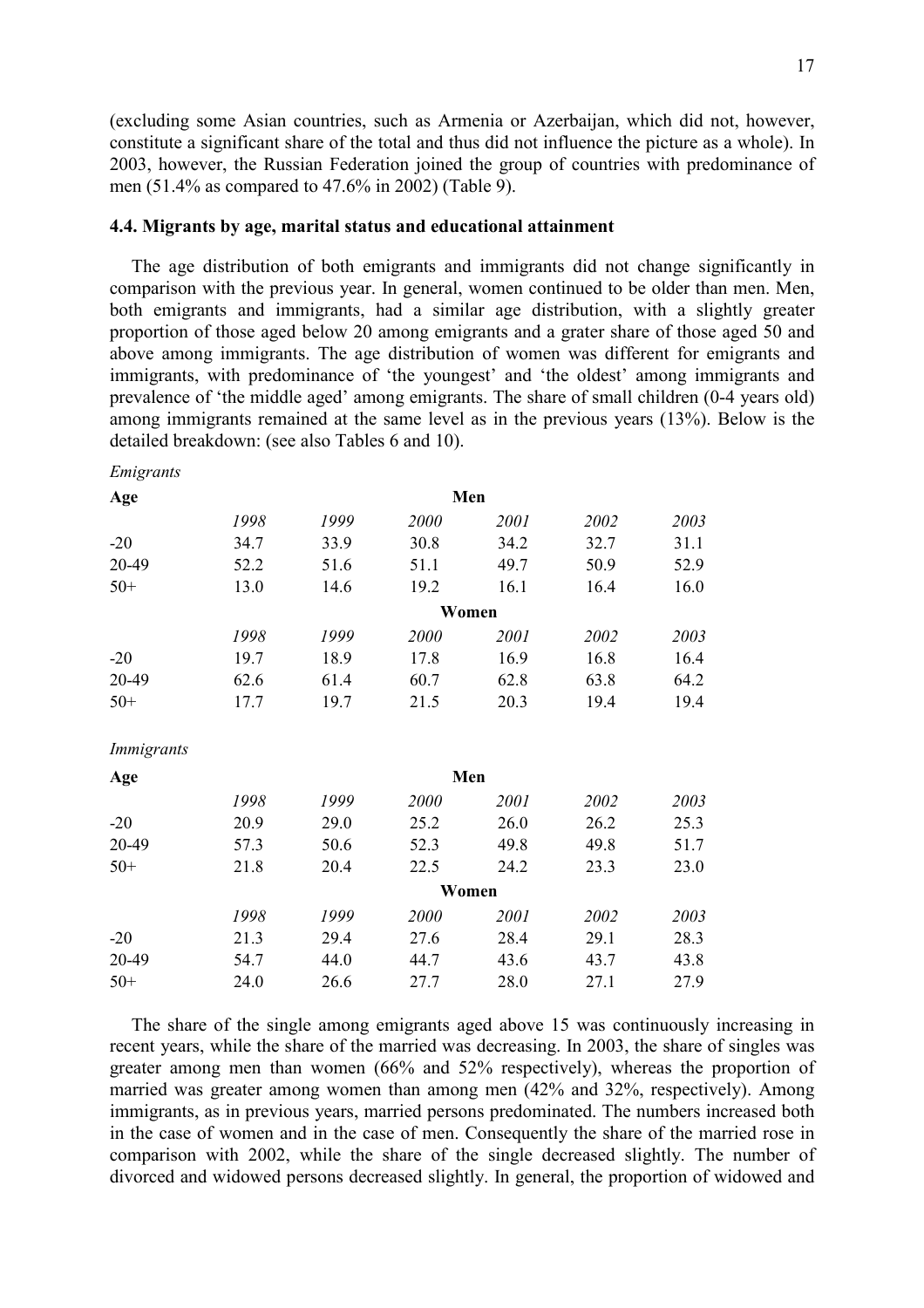divorced persons was greater among immigrants than among emigrants. Below is the detailed breakdown: (see also Tables 7 and 11).

| <b>Marital status</b>     |      |      | Men   |      |      |      |
|---------------------------|------|------|-------|------|------|------|
|                           | 1998 | 1999 | 2000  | 2001 | 2002 | 2003 |
| Single                    | 58.4 | 56.1 | 51.0  | 58.5 | 64.5 | 65.9 |
| Married                   | 39.5 | 41.3 | 46.8  | 38.9 | 33.1 | 31.9 |
| Other                     | 2.1  | 2.6  | 2.2   | 2.6  | 2.4  | 2.2  |
|                           |      |      | Women |      |      |      |
|                           | 1998 | 1999 | 2000  | 2001 | 2002 | 2003 |
| Single                    | 37.2 | 37.1 | 34.9  | 38.2 | 51.8 | 51.9 |
| Married                   | 55.3 | 55.5 | 58.4  | 55.0 | 42.5 | 41.5 |
| Other                     | 7.5  | 7.4  | 6.6   | 6.9  | 5.7  | 6.6  |
| <i>Immigrants</i> $(15+)$ |      |      |       |      |      |      |
| <b>Marital status</b>     |      |      | Men   |      |      |      |
|                           | 1998 | 1999 | 2000  | 2001 | 2002 | 2003 |
| Single                    | 28.8 | 36.5 | 34.7  | 34.9 | 37.6 | 36.2 |
| Married                   | 62.8 | 56.3 | 57.3  | 56.6 | 53.1 | 55.9 |
| Other                     | 8.4  | 8.0  | 8.0   | 8.5  | 9.3  | 7.8  |
|                           |      |      | Women |      |      |      |
|                           | 1998 | 1999 | 2000  | 2001 | 2002 | 2003 |
| Single                    | 15.3 | 20.5 | 21.3  | 22.5 | 24.6 | 23.9 |
| Married                   | 69.2 | 62.3 | 60.6  | 58.9 | 56.7 | 60.7 |
| Other                     | 15.5 | 17.2 | 18.1  | 19.1 | 18.7 | 15.4 |
|                           |      |      |       |      |      |      |

Although data on educational attainment are missing for around 60% of emigrants aged 15 years and above, it is worth noting that despite the total decrease in the number of emigrants in 2003, the volume of those with secondary and post-secondary education increased, in the case of both male and female emigrants. In 2003, one out of ten emigrants aged 15 years and above had either a university diploma (2%, 1% in 2002) or completed secondary school (at least 12 years of schooling) (8%, 7% in 2002). At the same time, the number of those with at best elementary education among emigrants aged 15 years and above decreased. (In 2003, elementary education equalled nine years of schooling; previously it was eight years) (Table 8).

As far as the educational composition of immigrants is concerned, in 2003 almost one out of three immigrants aged 15 years and above had higher education, and this share increased by 5% over the previous year. This applies to both men and women. However, women reported a larger increase over 2002 than men (by 50% and 23%, respectively). In addition, 32% of all immigrants (15+) completed at least secondary school. This represents a slight decrease in relation to the previous year. Nevertheless, around 60% of immigrants, as compared to 10% of emigrants, belong to the category of better-educated (Table 12).

Emigrants (15+)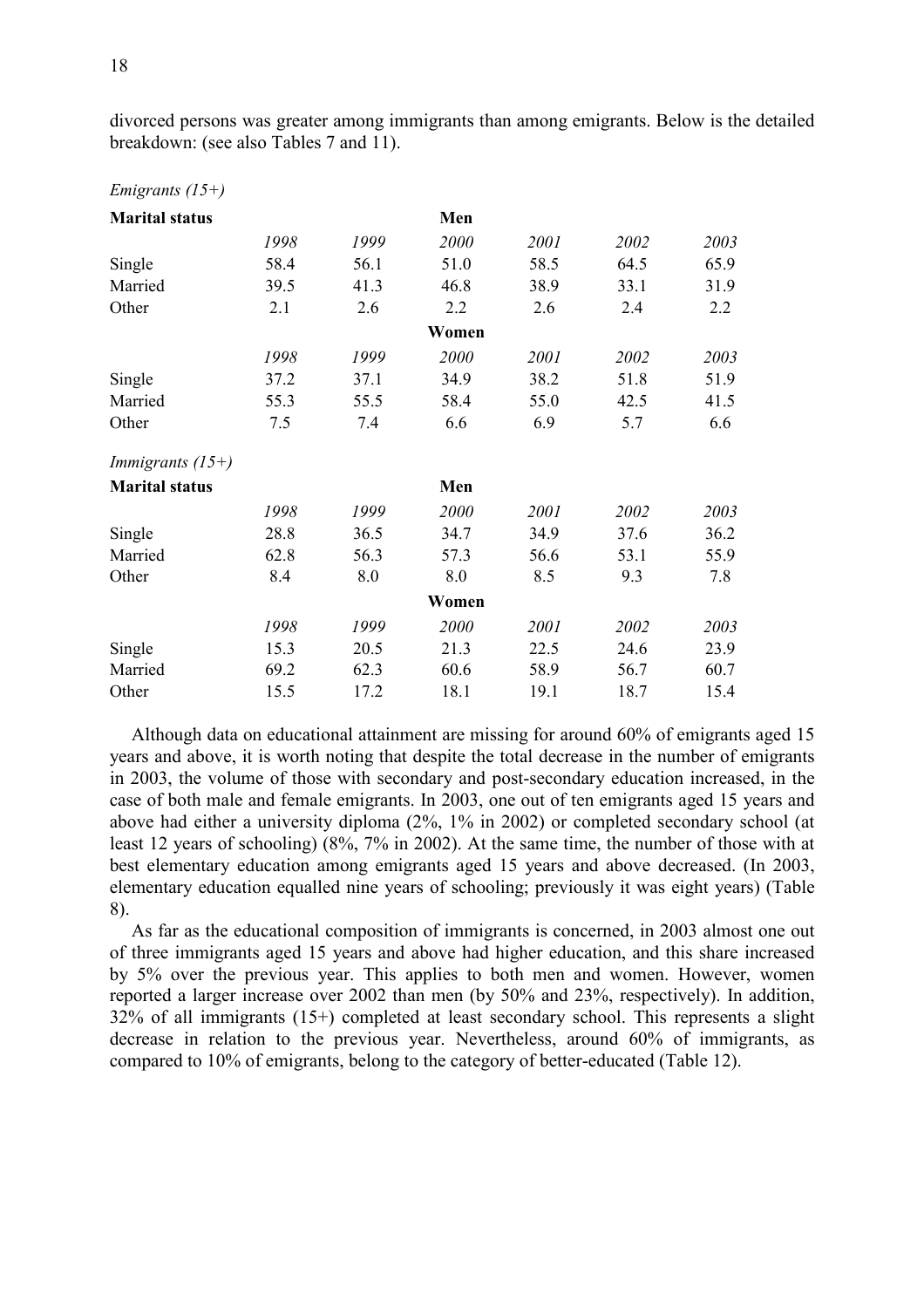#### 5. The stock of foreigners in Poland according to the 2002 population census

This section draws entirely on the results of the population census that was carried out in May 2002 (PC 2002). This was the first census in the post-war period to include data on foreigners' nationality and multiple citizenship; in the 1988 census and in the 1995 micro census this information was not provided.

On the basis of the 2002 census results, three main categories of population were distinguished:

1. permanent population (people living in Poland);

2. de facto resident population;

3. usual residents (people residing in Poland).

The first category includes individuals living in Poland on a permanent basis (usually registered as settled residents), regardless whether during the census they were in the place of residence (domicile) or not. The main distinguishing criterion concerned the fact of being registered as a permanent resident in a given place in Poland.

The second category, as the first one, is based mainly on the registration for permanent residence in a given place in Poland, and it includes individuals who were present during the census, or their absence did not exceed two months. Individuals absent from their permanent residence for longer than two months and staying temporarily in another place in Poland due to military service, imprisonment, or staying temporarily abroad were also counted as de facto residents. People who do not have a permanent residence in Poland were not included in this category.

The third category, i.e. usual residents, included not only individuals permanently living in Poland, but also people staying temporarily in Poland for a period of at least 12 months, who arrived from somewhere else in Poland, or from abroad. Additionally, the resident category does not include individuals who are registered as permanent residents in a given place in Poland, but who during the census were absent from their permanent residence for at least 12 months because they moved to a new location in Poland or to abroad.

Foreigners were included in the permanent population and de facto population only if they had a settlement permit in Poland. The category of "residents" includes not only foreigners who reside in Poland on a permanent basis, but also those who are temporary residents, provided that their stay exceeds 12 months. It is thus the most encompassing, and at the same time an extremely useful category allowing estimation of the number of foreigners staying in Poland during the time of the census, i.e. May 2002. The data presented in the following chapter include only the third category, i.e. people residing in Poland.

The population of residents of Poland was equal to  $37,620,100$ <sup>11</sup>. Residents originating from urban areas dominated, accounting for 61.5% of the total. Polish citizens comprised 98.5% of the total, and in rural areas this percentage was even higher – 99.6%. Among them there were 302,522 persons holding not only Polish but also other(s) citizenship(s), accounting for 0.8% of the total. In addition, 48,675 foreigners and 546 stateless persons lived in Poland in 2002, which gives a total number of 49,221 non-Polish residents living in Poland at the time of the census. Thus, non-Polish residents of Poland made up around 0.1% of the total population of residents of Poland. In the case of 530,599 persons (1.4%), citizenship remained unknown (Table 13).

Women represented 51.5% of the total population of residents of Poland. However, among multiple citizenship holders as well as among non-Polish inhabitants of urban areas, men outnumbered women, accounting, respectively, for 50.9% and 51.3%. At the same time, non-Polish residents living in urban areas were predominantly women (54.6%).

 $\overline{a}$ 

 $11$  De facto population stood at 38,230,100.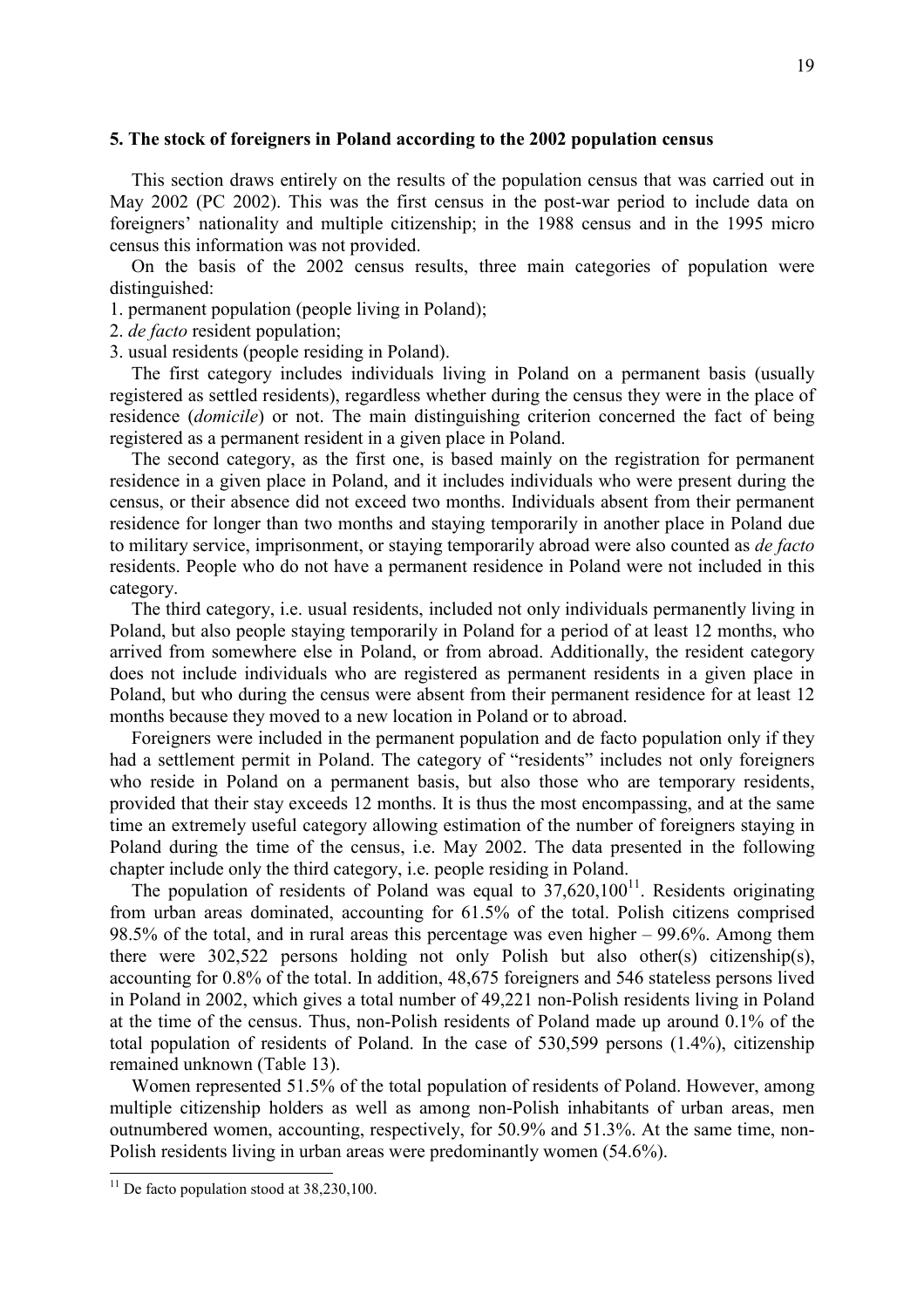Foreign residents in Poland originated mainly from Ukraine (20%), the Russian Federation (9%), Germany (8%), Belarus (6%), Vietnam (4%), Armenia (3%), the United States (3%), Bulgaria (2%), the United Kingdom (2%), France (2%), Lithuania (2%), and the Czech Republic (2%). The remaining 31 countries comprised at most 1% of the total. In addition, the citizenship of 13% of the migrants was unknown (Table 14).

In general, non-citizens in Poland were rather young: more than half were below 35 years old, of which children below 15 constituted 13%, and only 15% were 55 years old and above. However, there were significant differences in the age composition with regard to major countries of origin. Citizens of Ukraine, Belarus, Armenia and other countries of the former Soviet Union were the youngest (the Russian Federation was the only exception). In the case of these countries the share of those aged below 35 was above 60% and, correspondingly, they reported small proportions of those aged 55 years old and above (Ukraine  $-6\%$ , Belarus – 11%, Armenia – 4%). Vietnamese, with smaller (but still significant) shares of those aged below 35 and a greater share of persons belonging to the 35-55 age bracket, were relatively older than Ukrainians, Belarussians and Armenians. However, only 3% of Vietnamese fell into 'the oldest' category. At the same time, citizens of the Russian Federation, Germany, and the United States displayed the largest share of persons aged 55 and above (21%, 37%, and 24%, respectively) and relatively the smallest proportions of 'the youngest' (below 35) (44%, 33%, and 44%, respectively). At the same time, the United States reported the largest share of children below 15 years old (22%), followed by Armenia (19%), Germany (17%), Vietnam (17%), and France (17%) (Table 14).

43,435 non-Polish residents were born outside Poland (in accordance with the administrative boundaries at the time of the census), indicating a smaller number of foreignborn as compared to the volume of non-citizens of Poland (Table 15). It is worth mentioning here that this result is in stark contrast with the 2000 UN Population Division data on International Migration. The foreign-born migrant stock in Poland was estimated as of 2,088,000 or 5.4% of the total population. Subsequently, Poland was listed as the 16th country on the list of countries with the largest international migrant stock in the world.

According to the 2002 census, major countries of birth (excluding Poland) were as follows: Ukraine (22%), the Russian Federation (10%), Belarus (6%), Germany (5%), Vietnam (4%), Armenia (4%), Bulgaria (2%), the United Kingdom (2%), the United States (2%), France (2%), Lithuania (2%), and the Czech Republic (2%). Women greatly outnumbered men in the case of Ukraine (69% of women), the Russian Federation (71%), Belarus (69%), Lithuania (69%) and the Czech Republic (56%), whereas foreigners born in Germany, Vietnam, Armenia, Bulgaria, the United States, and France were predominantly men (women accounted for around 32-38%, and 23% in the case of Bulgaria). As far as countries of the former Soviet Union are concerned, only in case of three Caucasian states, namely Armenia, Azerbaijan and Georgia, men predominated. Among all other countries (including Kazakhstan, Moldova, Latvia, and Uzbekistan) the share of women was greater than the share of men. The latter observation applies also to the Slovak Republic and to Mongolia. However, the sex distribution is strikingly different among foreign-born living in urban areas, where the share of women in the case of many countries changes in favour of men. Men started to outnumber women in the case of Ukraine (48% of women), Belarus (49%), and the Czech Republic (39%), whereas the share of women diminished (but they still predominated) in the case of the Russian Federation (58% of women) and Lithuania (52%) (Table 15).

Persons who arrived in Poland in the period 1989-2002 comprised 60% of all non-Polish residents of Poland, which means that the remainder 40% had already resided in Poland prior to this period. 'The new' immigrants represented 44% non-Polish residents who resided in Poland permanently, and 86% of non-Polish residents who live in Poland temporarily (for more than 12 months) (Table 16).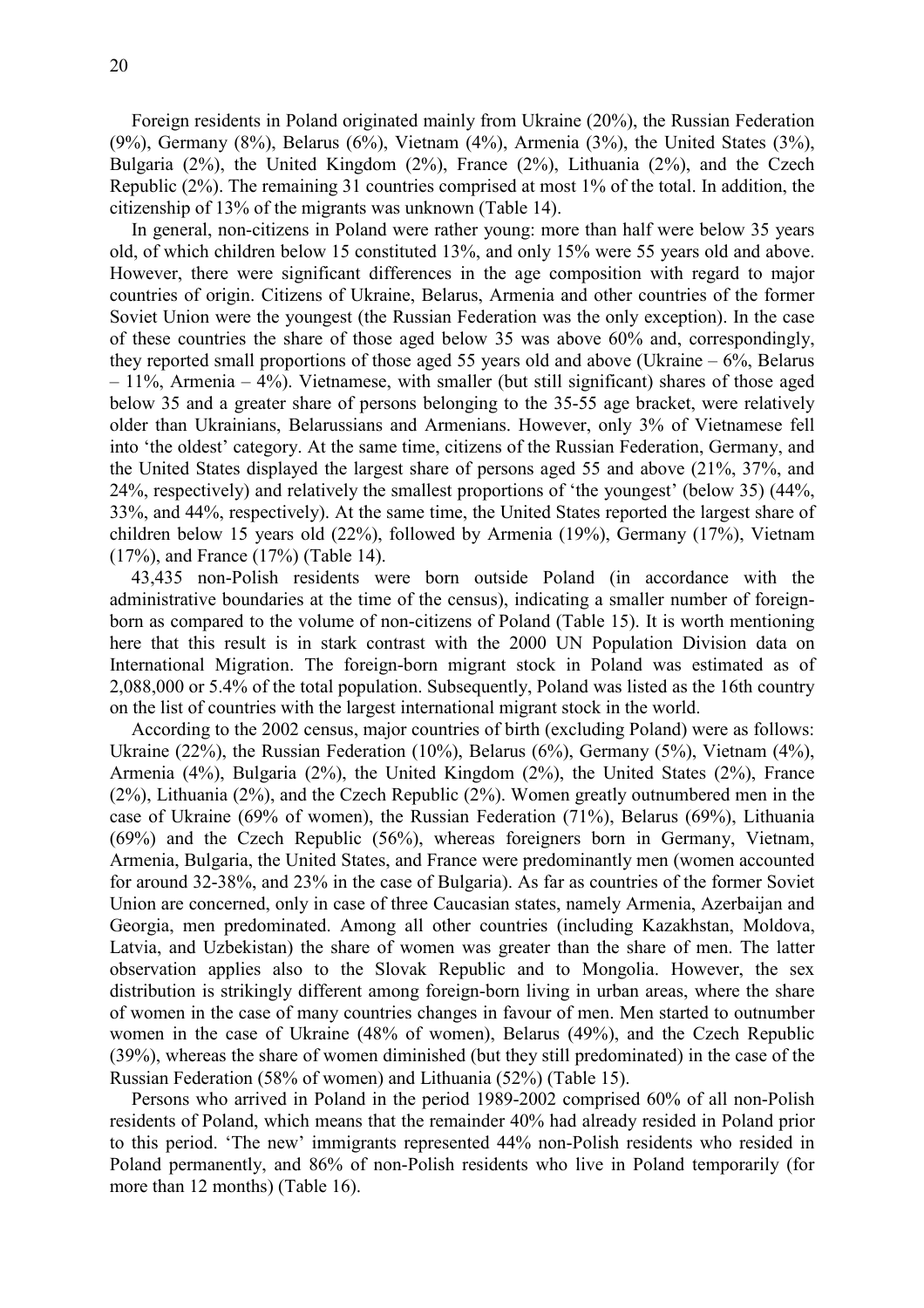Almost 40% of non-Polish residents of Poland were registered in two (out of sixteen) provinces, namely Mazowieckie and Śląskie, accounting, respectively, for one-fourth and 13% of the total. Dolnośląskie (9%), Małopolskie (7%), and Łódzkie (7%) provinces followed. Women outnumbered men in the case of eight provinces. These were (in order of importance): Śląskie (51% of women), Małopolskie (51%), Lubelskie (58%), Podkarpackie (58%), Opolskie (54%), Podlaskie (62%), Warmińsko-mazurskie (53%) and Świętokrzyskie (53%). The share of women was the largest in the case of three provinces located in the East of Poland (Podlaskie, Lubelskie and Podkarpackie). Not surprisingly, as far as non-Polish residents living in rural areas are concerned, women predominated in as many as 10 provinces, with Podlaskie, Lubelskie, and Podkarpackie taking the lead (74%, 73%, 63% of the rural total, respectively) (Table 16 and Map 1).

Permanent residents constituted 60% of non-Polish residents of Poland, whereas the remainder 40% were temporary residents. In general, women slightly outnumbered men among permanent residents representing 51% of the total, while the opposite was true with regard to temporary residents (49% of women). However, in the case of the above-mentioned three Eastern provinces, namely Podlaskie, Lubelskie and Podkarpackie, as well as in the case of Świętokrzyskie, women accounted for around 60% of all temporary residents (Table 16).

Permanent residents were more evenly distributed between two major provinces (*Mazowieckie – 22%* and *Śląskie – 16%*), while one out of three non-Polish residents staying in Poland temporarily for at least 12 months was registered in Mazowieckie, and only 7% in Śląskie province. In fact, Śląskie reported the largest share of permanent residents in the total population of non-Polish residents (77%), followed by Opolskie (75%), and Kujawskopomorskie (70%). The smallest proportion of permanent residents was displayed in Lubelskie province (47%) (Table 16).

#### 6. Migrants in Poland

#### 6.1. Inflow of temporary and permanent residents (foreign citizens)

This part of the report draws upon data provided by the Office for Repatriation and Aliens related to the number of foreigners who were granted temporary (fixed-time) residence and settlement (permanent residence) permits in Poland. In addition, on May 1, 2004, with Poland's accession to the European Union, two documents were introduced for citizens of UE countries and their family members who want to reside in Poland for at least three months: the so-called EU temporary residence permit (3-11 months) and the EU residence permit (12 months and above). Thus, in 2004 and in subsequent years, data on the inflow of temporary and permanent residents will refer to four types of permits:

- Type 1. A temporary residence permit.
- Type 2. A permanent (settlement) residence permit.
- Type 3. The EU temporary residence permit.
- Type 4. The EU residence permit.

In case of third-country nationals, type 1 and type 2 permits constitute two stages of the legislative procedure. Eligible for the temporary residence permit are those foreigners who can prove that it is necessary for them to stay in Poland longer than three months. The settlement permit is geared towards those foreign citizens who would want to settle in Poland for a longer period. Since 1998, to become eligible for a settlement permit, migrants had to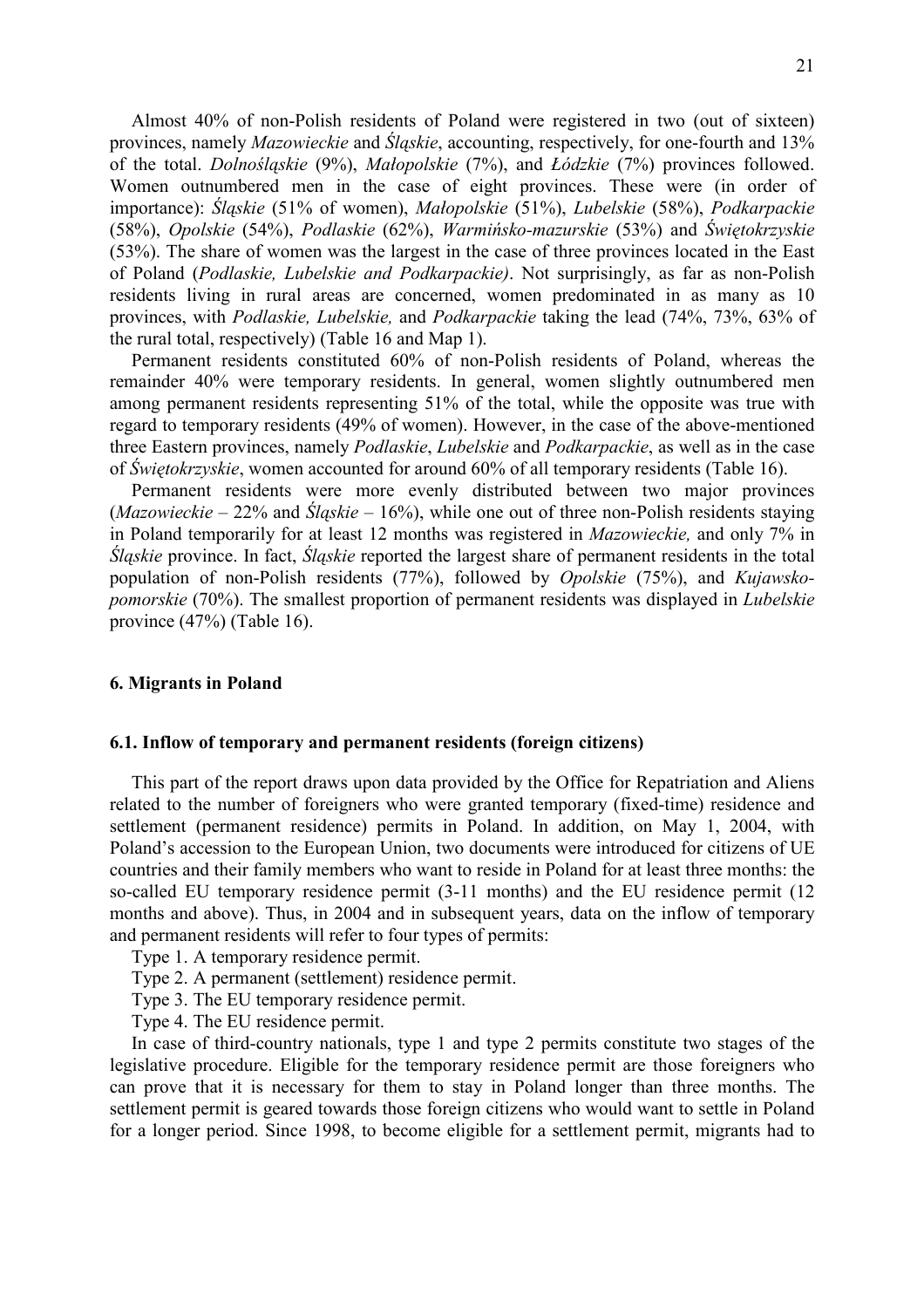reside in Poland on the basis of a temporary residence permit for a minimum of three years $^{12}$ . In 2001, this requirement was revised to five years. However, since September 1, 2003, with the introduction of the 2003 Aliens Act, this period was shortened to two years for a foreign spouse of a Polish citizen. At least some of the present temporary residents may then join the population of permanent residents in future.

In case of EU nationals becoming a holder of an EU residence permit does not require living in Poland on the basis of the EU temporary residence permit. Thus, the EU temporary residence permit and the EU residence permit do not constitute two stages of a legislative procedure. The issuance of both types of EU permits is related to the duration of time that a foreigner plans to stay in Poland. The EU temporary residence permit is granted to those foreigners who want to stay in Poland between three and twelve months, while the EU residence permit is issued to those who plan to stay in Poland for more than 12 months (see Chapter 2 for a detailed description of policy changes).

Despite the above-mentioned differences, both types of permits are strongly interconnected with the registration of temporary or permanent stay with the local administration. As stated in Chapter 4, only individuals having settlement permits may be registered as permanent residents (i.e. immigrants). Persons granted temporary residence permit have to register with the local administration as temporary residents. Data on persons, who arrived from abroad and registered their temporary stay (less than two months), will be presented in Chapter 6.2.

#### Inflow of temporary and permanent residents (foreign citizens) in 2003

According to the Office for Repatriation and Aliens, in 2003, 34,727 foreigners applied for residence permits in Poland (both temporary and settlement), of which 46.8% were women. In the same period, 30,572 positive decisions were issued (Table 19).

31,727 foreigners applied for temporary residence permit in Poland (up 5% on 2002). Women constituted 47% of the total (14,800), of whom the majority originated from the former Soviet Union countries (66%), particularly from Ukraine, Belarus and the Russian Federation. After the continuous increase in the number of temporary permits granted to foreigners in Poland in the period 1998-2002 (with a significant growth in 2002 in relation to 2001; by 42%), in 2003, their number slightly decreased in comparison with the previous year (by 3%; from 29,547 to 28,767) (Tables 17 and 19).

As in previous years, the great majority of the temporary residence permits were issued to former Soviet Union citizens (50%), and their share in the total has been growing over the recent years. Ukraine, Belarus, and Russia were, as usual, at the top of the list, accounting for around 90% of the former USSR total, and for 40% of all permits granted. Although the sex distribution of foreigners who were granted temporary permits is not available, predominance of women can be expected. Only Ukraine reported increase in relation to the previous year (by 8%) whereas the quantity of temporary permits granted to citizens of Belarus diminished (by 12%), and in case of citizens of the Russian Federation, the share remained at the same level. It is worth noting that Armenia with almost 900 permits granted to its citizens (the 38% increase), gained the fourth position in 2003 in comparison with 2002.

The number of temporary permits granted to citizens of almost all other European countries (including EU member states), as well as the United States and Canada, decreased in 2003 in relation to 2002. The largest decreases were reported in the case of Finland (by 46%), the Slovak Republic (by 34%), France (by 31%), Sweden (by 30%), Austria (by 27%), the United Kingdom (by 25%), Norway (by 20%), the Netherlands (by 19%), Denmark (by 18%),

 $\overline{a}$ 

 $12$  They also have to jointly meet the following conditions: the existence of permanent family or economic ties with Poland and secured accommodation and maintenance in Poland.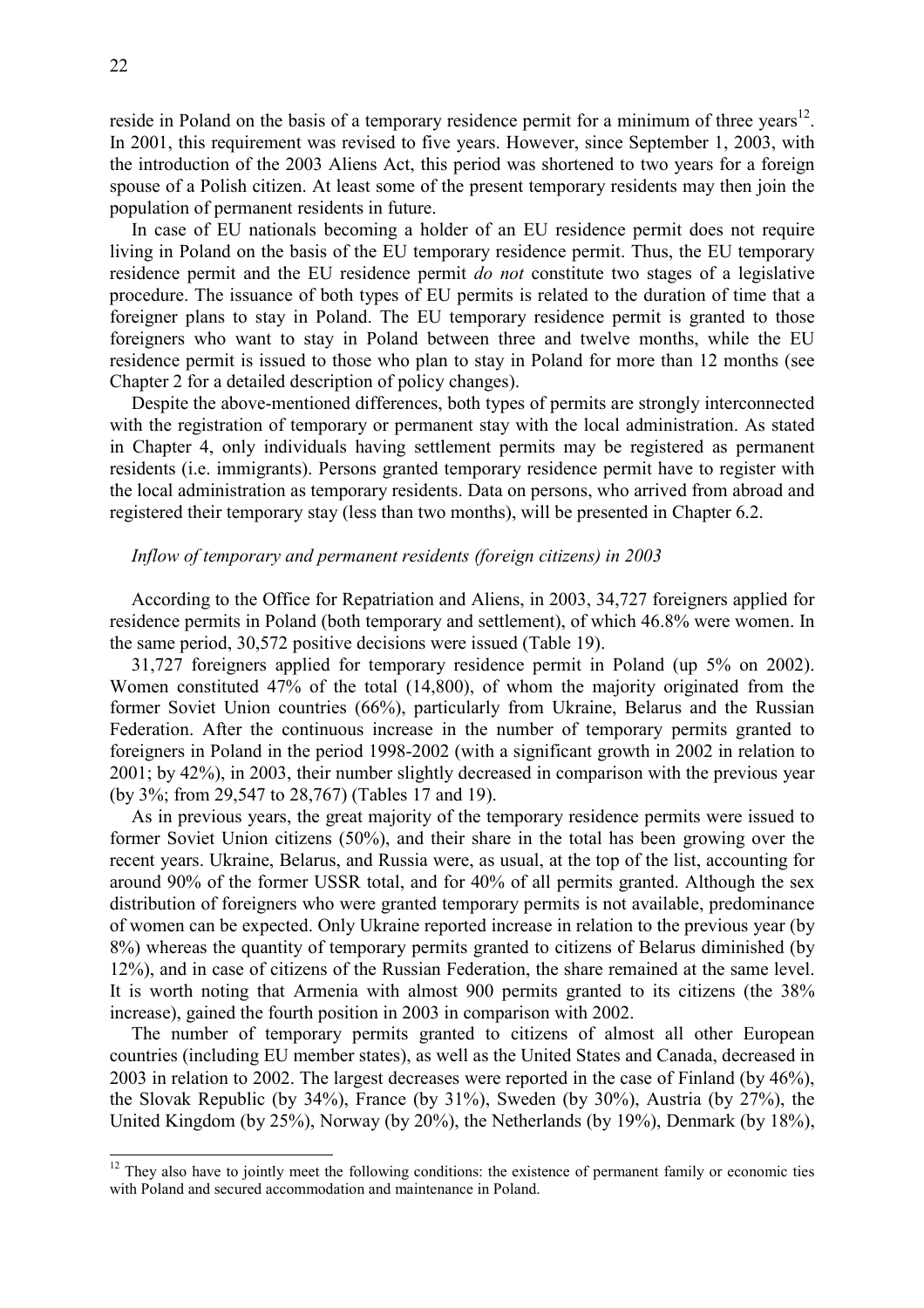the United States (by 16%), and Belgium (by 12%). In general, citizens of the EU accounted for 19% of the total in 2003 and their volume declined by 23% in comparison with 2002.

On the other hand, many Asian countries (excluding the former Soviet Union) displayed increases over 2002. This applied particularly (in order of importance) to Vietnam (up 4%), India (16%), South Korea (24%), Japan (27%), and Mongolia (3%). Only China and Turkey displayed decreases over 2002 (by 6% and 5%, respectively). The seven Asian countries mentioned above comprised 92% of all Asian countries (excluding the former USSR) whose citizens were granted temporary permits in Poland in 2003.

The relevant proportions for selected regions of origin are presented below (see also Tables 17 and 19)

|                       | 1998 | 1999 | 2000 | 2001 | 2002 | 2003 |
|-----------------------|------|------|------|------|------|------|
| $EU-15$               | 9.3  | 16.8 | 20.5 | 21.6 | 23.6 | 19.4 |
| Former<br><b>USSR</b> | 43.4 | 33.7 | 41.8 | 44.0 | 46.1 | 50.2 |
| Asia $(a)$            | 30.1 | 24.8 | 21.4 | 17.7 | 14.4 | 18.7 |
| America               | 4.8  | 6.2  | 5.0  | 5.2  | 5.6  | 5.2  |
| Africa                | 5.2  | 5.7  | 4.7  | 4.3  | 3.2  | 3.2  |

#### (a) excluding former USSR

A large number of temporary permits was traditionally granted in Mazowieckie province (37%), followed by Dolnośląskie (8%), Wielkopolskie (6%), Małopolskie (6%), and Łódzkie, Pomorskie, Lubelskie and Śląskie (5% each). Only Dolnośląskie and Lubelskie reported increases over 2002 (by 4% and 8%, respectively). The largest increases were displayed in the case of provinces with a relatively small number of temporary permit holders, namely (in order of ascending numbers of foreigners): Świętokrzyskie (by 30%), Lubuskie (by 19%), Kujawsko-pomorskie (by 10%), Warmińsko-mazurskie (by 22%), Podlaskie (by 16%), and Podkarpackie (by 10%).

The number of applications for settlement permits more than doubled in comparison with 2002, amounting in 2003 to 3,000 (1,138 in 2002). Women comprised 48.7% of all applicants, of which the great majority, as in the case of temporary permits, constituted citizens of the former Soviet Union countries (77%). Eventually, settlement permits were granted to 1,805 foreigners. This represents a 199% increase over 2002 (Tables 18 and 19).

This significant increase can be explained in two ways. First, in 2003 five years have passed since the temporary residence permit was enacted. Thus, enabling temporary permits holders to change their status from a temporary to a permanent one. Second, changes in legislation that were introduced with the 2003 Alien Act that came into force in September 2003 resulted in the shortening of the period that a foreign spouse of a Polish citizen needed to reside in Poland in order to become eligible for settlement permit to at least two years (previously five years). This increased the number of applications submitted from September 2003 onward.

Three countries - Ukraine, Vietnam, and the Russian Federation - were at the top of the list for many years (at least since 1998), accounting for almost 50% of all permits granted in 2003 (49% in 2002). It is worth noting that due to a sharp increase in the number of settlement permits granted (by 480%, from 80 to 456), Ukraine, after being outnumbered by Vietnam in 2002, re-gained its lead position in 2003, accounting for one-forth of the total (13% in 2002). Vietnam and the Russian Federation reported smaller but also significant increases over 2002 (by 58% and 149% respectively). Belarus, Armenia and China followed, all of them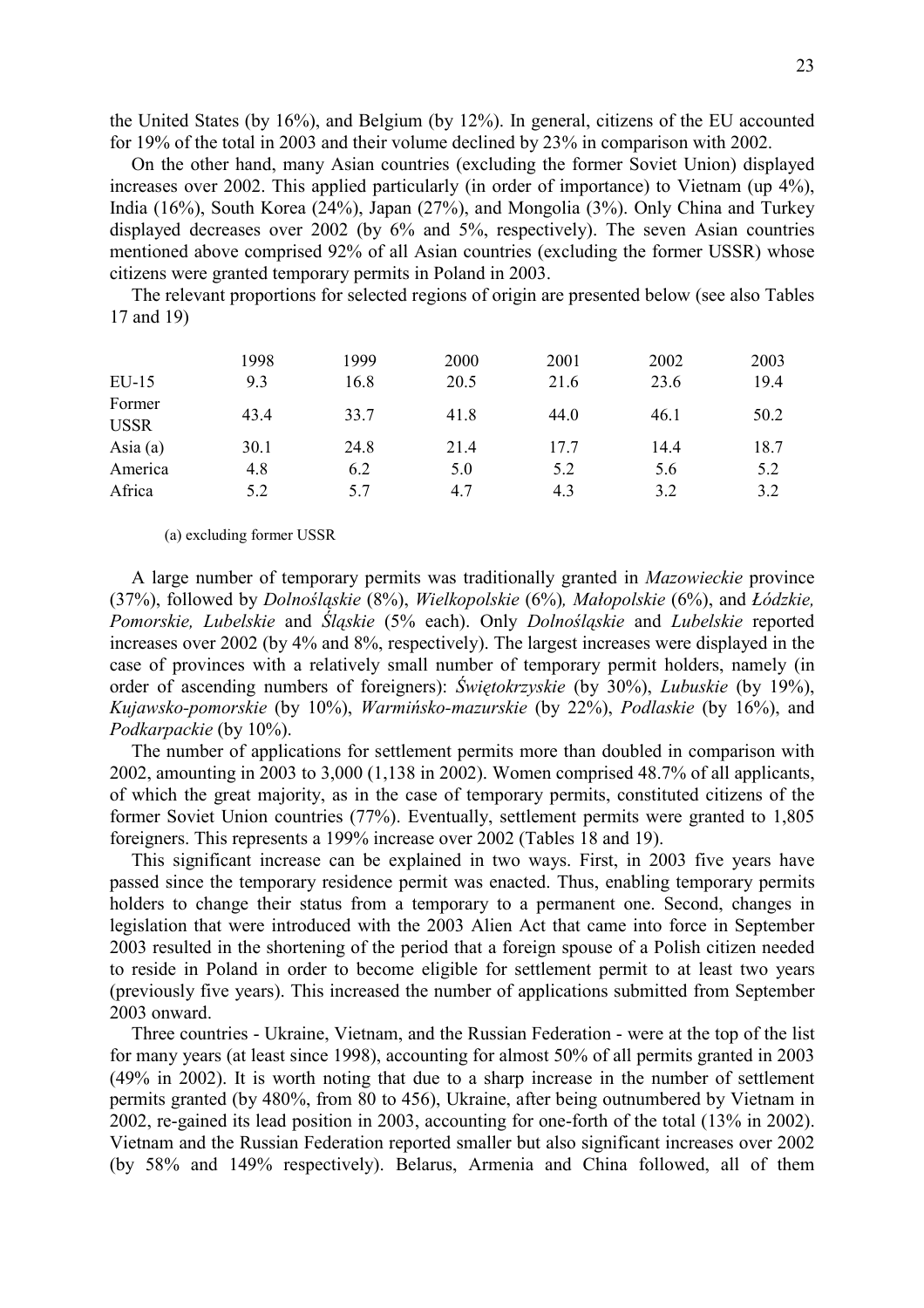displaying growth over 2002 (by 525%, 198%, and 32%, respectively). In general, virtually all countries registered changes in comparison with 2002.

The relevant proportions for selected regions of origin are presented below (see also Tables 18 and 19):

| $EU-15$               | 1998<br>10.7 | 1999<br>12.6 | 2000<br>9.6 | 2001<br>11.3 | 2002<br>8.7 | 2003<br>7.6 |
|-----------------------|--------------|--------------|-------------|--------------|-------------|-------------|
| Former<br><b>USSR</b> | 56.6         | 47.9         | 50.3        | 49.7         | 41.0        | 52.2        |
| Asia $(a)$            | 18.0         | 22.3         | 24.2        | 24.5         | 41.5        | 22.7        |
| America               | 2.4          | 2.4          | 2.9         | 2.8          | 3.9         | 3.4         |
| Africa                | 3.2          | 5.3          | 5.4         | 3.9          | 4.4         | 4.3         |

(a) excluding former USSR

As in previous years, the majority of settlement permits were granted in Mazowieckie province, which reported a 110% increase in relation to 2002. Its share in the total, however, diminished from 39% in 2002 to 27% in 2003, mainly due to the above-mentioned spectacular increase in the total number of settlement permits granted, which affected all provinces. The largest increases were reported in the case of Podkarpackie (from 2 to 55 permits), Lubelskie (from 7 to 66 permits), Śląskie (from 17 to 118 permits), Lubuskie (from 9 to 55 permits), and Opolskie (from 11 to 64 permits). In general, the five (out of 16) major provinces of settlement that accounted for 55% of the total included: Mazowieckie, Dolnośląskie, Zachodniopomorskie, Śląskie, and Warmińsko-mazurskie.

Last but not least, the predominance of women in the inflow from the former Soviet Union (especially its European part) and the predominance of migrants coming from this particular region in the total inflow had a great impact on the sex distribution of all applicants for residence permits (both temporary and permanent). In case of almost all other countries, men outnumbered women. For example, in 2003, men constituted 72% of all applicants for temporary permits and 81% of all applicants for settlement permit from the EU countries. The data on sex composition of those who were granted permits are not available. Moreover, it seems that the great majority of the population of foreign permanent residents in Poland consists of female spouses of Polish citizens.

#### Inflow of temporary and permanent residents (foreign citizens) in 2004 (January–October)

Between January and October 2004, 28,186 foreigners were granted a residence permit in Poland. This figure included, between January and April, two types of permits, namely a temporary residence permit and a permanent residence permit. Between May and October 2004, with the Poland's accession to the EU and as already reported, two new permits for UE nationals (the EU temporary residence permit and the EU residence permit) were added to the menu. Therefore, in 2004 (January-October) EU nationals can be found in data on all types of permits. This will change in 2005.

The above-mentioned number of permits granted in 2004 (January-October) encompassed:

- 19,412 temporary residence permits (type 1),

- 3,651 permanent residence permits (type 2),

- 730 EU temporary residence permits (type 3),

- 4,483 EU residence permits (type 4).

Between January and October 2004, 22,973 permits of type 1 and type 2 were granted. Ukrainians predominated, accounting for 32% of the total, followed by citizens of Belarus and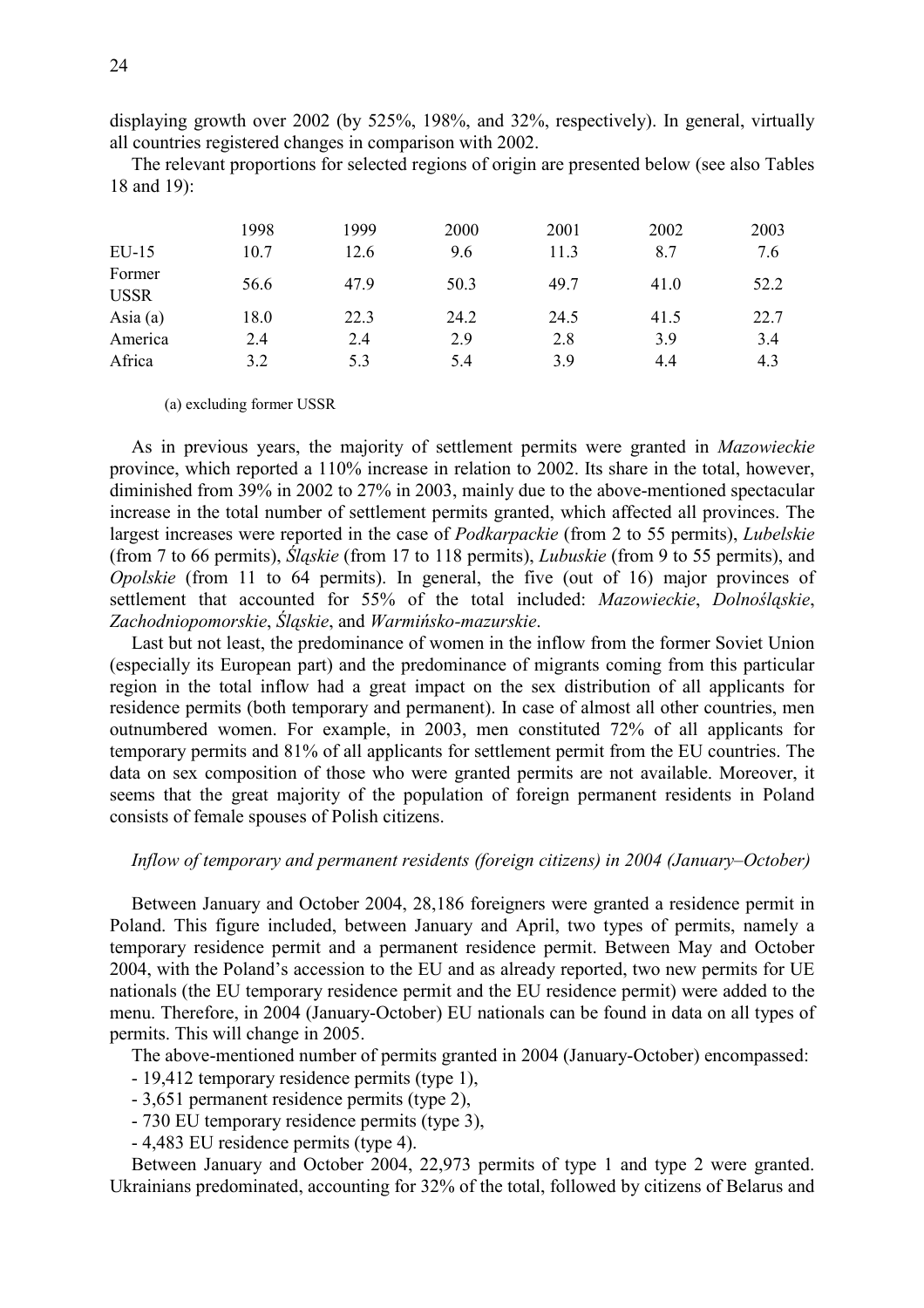the Russian Federation (8% and 7%, respectively). The number of permits granted to citizens of Vietnam and Armenia had already greatly exceeded the 2003 level (by 46% and by 70%, respectively, as compared to 2003). The main reason for this increase was the issuance of temporary residence permits to Vietnamese and Armenians who participated in the first regularisation program that took place in Poland between September and December 2003, and whose applications were favourably considered. (For details on regularisation program and its results see Chapter 2 and also Tables 20-22). Consequently, Vietnamese and Ukrainians consisted, respectively, of 8% and 7% of the total in 2004 (January-October).

Between May and October 2004, 5,213 permits were granted to EU nationals (type 3 and type 4). Germans accounted for around one-fourth of all the permits granted. Citizens of France and of the United Kingdom followed, accounting, respectively, for 17% and 10% of the total. Other important countries of origin included Italy (7%), the Netherlands (6%), Sweden (5%), Lithuania (4%), and Denmark (4%).

The overall number of permits granted in the first ten months of 2004, as compared to the number of permits granted in 2003, indicates that the inflow of foreign citizens to Poland is likely to increase in 2004 and in the subsequent years. EU nationals are likely to greatly contribute to such an increase since between January and October 2004, the numbers of citizens of those EU countries present in the inflow to Poland - such as Germany, France, Italy, the Netherlands, Sweden, Denmark, Austria and Belgium - already exceeded the 2003 levels. For example, the number of Germans increased by 16%, French – by 19%, Italians – by 12%, Dutch – by 23%, Swedish – by 9%, Danish – by 14%, Austrians – by 13%, and Belgians – by 11%. The United Kingdom was an exception, as the number of its citizens was smaller in the first ten months of 2004 in comparison with 2003.

#### 6.2. Stock of temporary immigrants

In this part, the Central Statistical Office data on persons, who arrived from abroad and who registered their temporary stay (less than two months) will be presented. The data include two categories (1) foreign citizens who were granted a temporary residence permit and therefore were obliged to register temporarily with a local administration, and (2) persons who arrived from abroad and who, if staying in Poland for more than two months, had to register with a local administration, regardless of whether or not they hold a temporary residence permit.

For the first time since the introduction of the temporary residence permit to the Polish legislation in 1998, the number of temporary immigrants staying in Poland decreased in December 2003 from 47,255 in 2002 to 42,356 in 2003 (by 10%). This decline was mainly due to the 29% decline in the number of migrants from Ukraine (21,112 in 2002, 14,914 in 2003). Consequently, the share of Ukraine in the total diminished by 10%, from 45% in 2002 to 35% in 2003. This, however, did not change the fact that Ukraine was a leading country in the statistics of temporary migrants in 2003. Neither had this an impact on the total quantity of temporary migrants coming from the former Soviet Union, the region of origin that reported a 17% increase over 2002 (Tables 23 and 24).

Other important countries of origin of temporary immigrants include Belarus (8%), Germany (7%), the Russian Federation (6%), France (4%), and the United Kingdom (3%). They accounted for additional 27% of the total (23% in 2002). Among them only France reported a decline (by 11%), while Belarus, Germany, and the Russian Federation displayed increases over 2002 (by 15%, 8% and 5%, respectively). The number of temporary migrants from the United Kingdom remained stable (Table 24).

Following the predominance of men in the population of temporary migrants in previous years (51.2% in 2002, and 53.7% in 2001), in 2003, for the first time, the proportions of men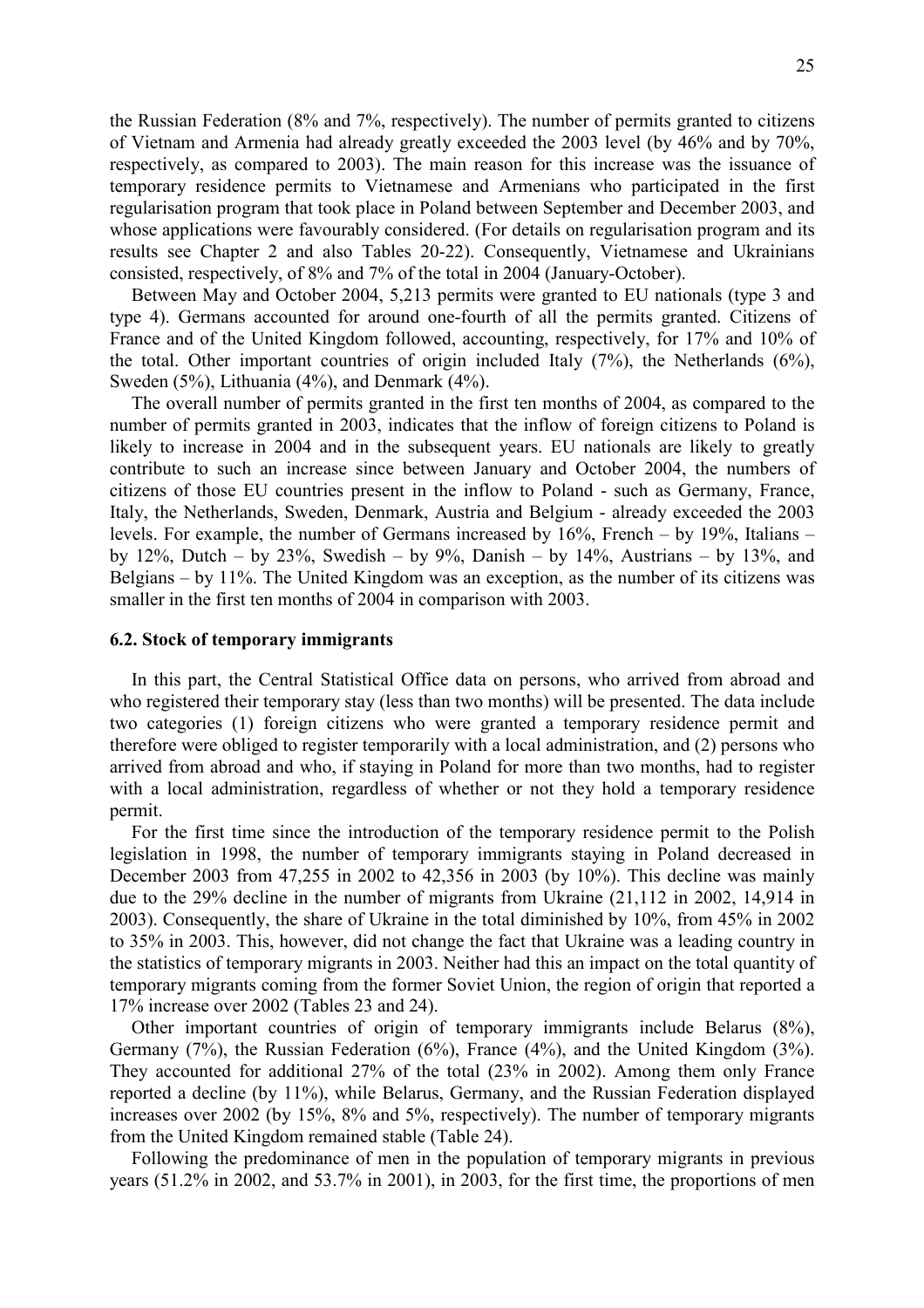and women became equal. An increase in the share of women in the total population was mainly due to the 10% increase in the share of women from the former Soviet Union countries (from 74% in 2002 to 84% in 2003) in the total population of temporary migrants. Also, the above-mentioned decrease in the number of migrants from Ukraine, a leading country in the statistics of temporary migrants, had a greater impact on men than on women. The percentage of men decreased by 40%, while that of women by 23%. This resulted in the growing predominance of women in the outflow from Ukraine (65% in 2003, 60% in 2002). Increasing shares of women in the total were also reported in the case of other important countries of origin: Belarus (from 63% in 2002 to 67% in 2003), Germany (from 31% to 34%), and the Russian Federation (from 63% to 65%). It is worth noting that, as in previous years, after excluding from analysis Ukraine, Belarus and the Russian Federation, men were greatly overrepresented (64%) in the total population of temporary migrants (Table 24).

As in the previous year, the age composition was typical for temporary migrants and similar for both men and women. Persons aged 20-39 constituted the largest age group (53%), and those between 20-49 years of age accounted for the major part of all temporary migrants (71%). The proportion of small children and teenagers (below 15) was relatively small (9%), and the proportion of persons in retirement age  $(65+)$  was only 3% (Table 25).

As in previous years, the majority of temporary migrants were registered in *Mazowieckie* province (42%). Their number fell by 6% in relation to 2002. Other provinces attracting temporary migrants were (in order of importance) Dolnośląskie (7%), Śląskie (6%), Małopolskie (6%), Pomorskie (5%), Łódzkie (5%), and Lubelskie (4%). Previously, among the six provinces with the largest number of temporary migrants, in 2003, Lubelskie and Podkarpackie, situated in the South-East of Poland (Polish-Ukrainian border), reported the largest decreases over 2002 (by 40% each). They were followed by Opolskie (by 31%), Świętokrzyskie (by 27%), Wielkopolskie (by 23%), and Dolnośląskie (by 22%). Only five provinces reported an increase in comparison with 2002. These were (in order of importance): Śląskie (by 13%) and Małopolskie (by 5%) situated in the South of Poland; Podlaskie (by 11%) and Warmińsko-mazurskie (by 10%) situated in the north-east of Poland; and Kujawskopomorskie (by 14%) situated in the centre of Poland (Table 26).

As in the previous year, women outnumbered men in *Lubelskie* (comprising 63%), Podkarpackie (62%), Podlaskie (59%), and Świętokrzyskie (55%). All these provinces are located in the East of Poland. Moreover, in 2003, two more provinces from the East of Poland, namely Warmińsko-mazurskie and Małopolskie, became female-dominated, comprising, respectively, 54% and 52% of women. This resulted in the sex-specific spatial pattern of the stock of temporary immigrants, namely the Eastern part of Poland (except Mazowieckie province) being dominated by women. In addition, the proportion of women was also higher in the case of one province located at the border with Germany: Lubuskie (54%). Men were predominant in six out of 16 provinces (10 out of 16 in 2002). In 2003 this applied to Dolnośląskie (men comprised 51%), Śląskie (55%), Wielkopolskie (56%), Łódzkie (57%), and Kujawsko-pomorskie (54%) (Table 26).

#### 6.3. Foreigners married to Polish citizens

This section is based on data from the Central Statistical Office concerning marriages contracted in Poland between a Polish citizen and a person who lived (prior to the marriage) abroad. The term 'foreign' does not apply only to 'actual' foreigners, i.e. people without Polish citizenship, since the sole criterion for collecting this data is the place of permanent residence (not citizenship). Therefore, among the types of marriages presented in this section, those contracted between a Pole living in Poland before getting married and a Pole living in another country before getting married are to be included as well.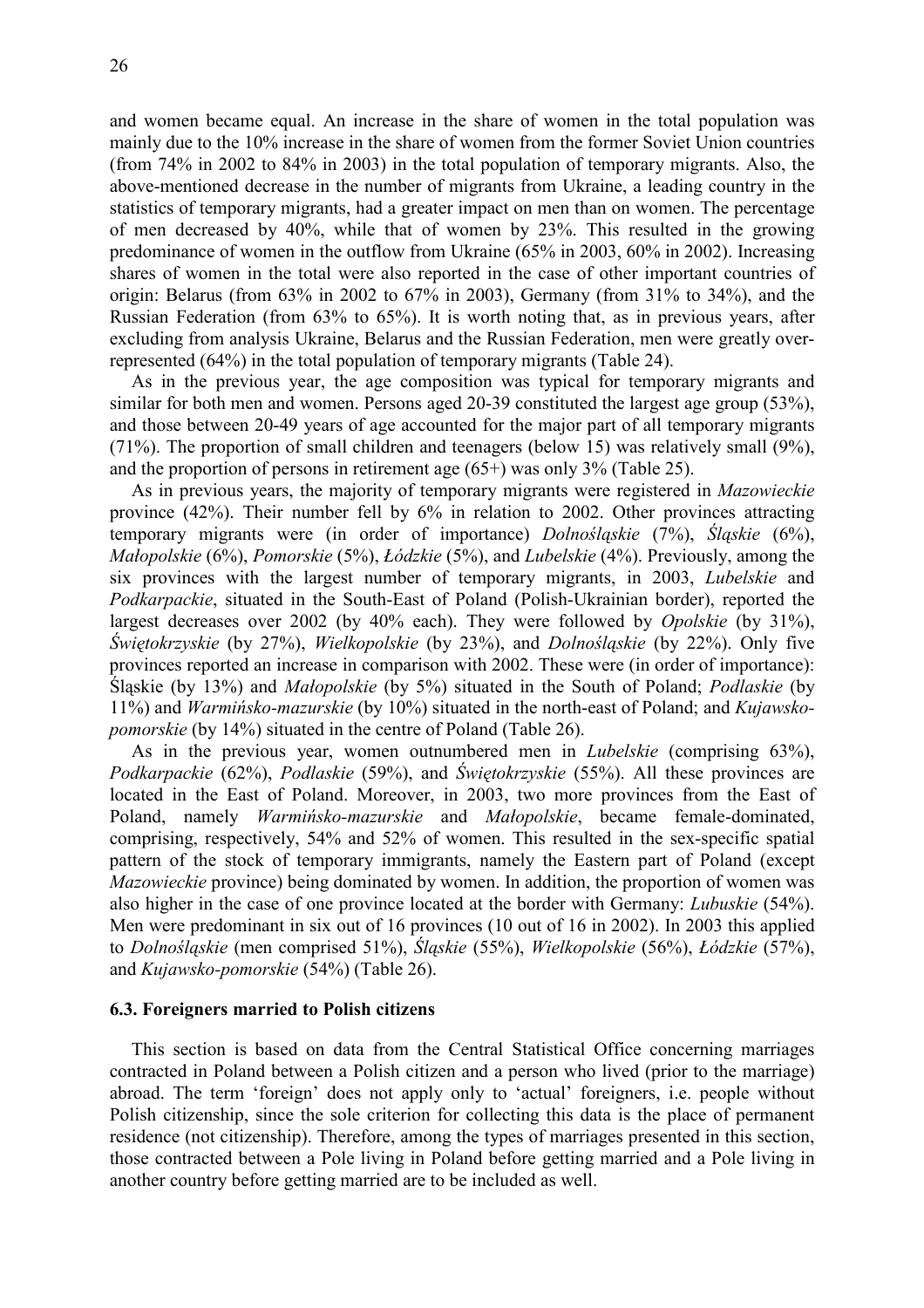In 2003, 195,495 marriages were contracted in Poland, 1.8% more than in 2002. However, while the volume of marriages between nationals has been declining recently, the number of mixed marriages has been rising steadily. In 2003, there were 3,967 such marriages. This represents a 12% increase in comparison with the previous year. Although 'foreign husband' marriages still predominated, accounting for 57% of all mixed marriages in 2003 (60% in 2002), the share of 'foreign wife' marriages increased, from 40% in 2002 to 43% in 2003 (Table 27).

As far as national composition of foreign partners is concerned, traditionally the distribution of countries of origin among men was more diversified than among women. Husbands from EU member states were predominant (52%) although their share in the total fell by 4% in comparison with the previous year. Among major countries of origin Germany, the United Kingdom, Italy, and France as well as the United States and Canada reported declines, whereas the number of husbands from Ukraine and the Netherlands increased. The 43% growth in the case of Ukraine, but also from the Russian Federation and Armenia, contributed to the increase in the number of husbands from the former Soviet Union countries. In 2003, their share in the total increased to 19% (from 15% in 2002) (Table 28).

Ukraine, Belarus, and the Russian Federation continued to be important countries of origin of foreign wives in 2003. With 1,327 marriages (1,055 in 2002) they accounted for as much as 78% of all 'foreign wife – Polish husband' marriages (74% in 2002). This was mainly due to the 35% growth (from 762 in 2002 to 1,031 in 2003) in the number of wives from Ukraine, as Belarus reported a small increase (by 5%), and the Russian Federation reported a decrease (by 7%) over 2002. Moreover, the number of wives from Ukraine and Belarus displayed continuous increases already since the middle of nineties, while the number of wives from the Russian Federation has been declining since 1998. It is worth noting that the majority (55%) of wives from Ukraine were previously married (52% in 2002). In general, a relatively high proportion of previously married among foreign partners continued to be a major characteristic of the inflow to Poland of not only foreign wives (45%), but also husbands (28%) (Table 29).

#### 6.4. Foreign students

In 2003, 8,106 foreign students studied in Poland and their number has been increasing steadily over recent years. Students from Ukraine and Belarus as well as from the former Soviet Union countries such as Lithuania, Kazakhstan, and the Russian Federation (being often of Polish ethnicity) formed the largest proportion of the total in 2003 (54%) (48% in 1998). Ukraine predominated, accounting for almost one-fourth of the total in 2003 (16% in 1998). Other countries of importance included the United States (7%), Norway (6%), the Czech Republic (3%), Germany, Vietnam, and Canada (2% each), as well as the Slovak Republic, Sweden, Bulgaria, and India (1% each). The latter reported a significant increase over 2002 (by 271%!). Important increases were also displayed in the case of the United States (by 52%), Germany (by 23%), and Canada (by 20%). On the other hand, the volume of students from the Czech Republic, the Slovak Republic, and Bulgaria decreased (Table 30).

#### 6.5. Stock of emigrants (permanent residents of Poland)

This section is based on the quarterly Labour Force Survey (BAEL) which, since May 1994, has included the topic of temporary residence of Polish citizens outside Poland, i.e. the place of their permanent residence. BAEL data give an ample understanding of the intertemporal changes in the stock of Polish migrants staying abroad, although they capture only part of the phenomenon. The data apply only to adults (with few exceptions) who at the time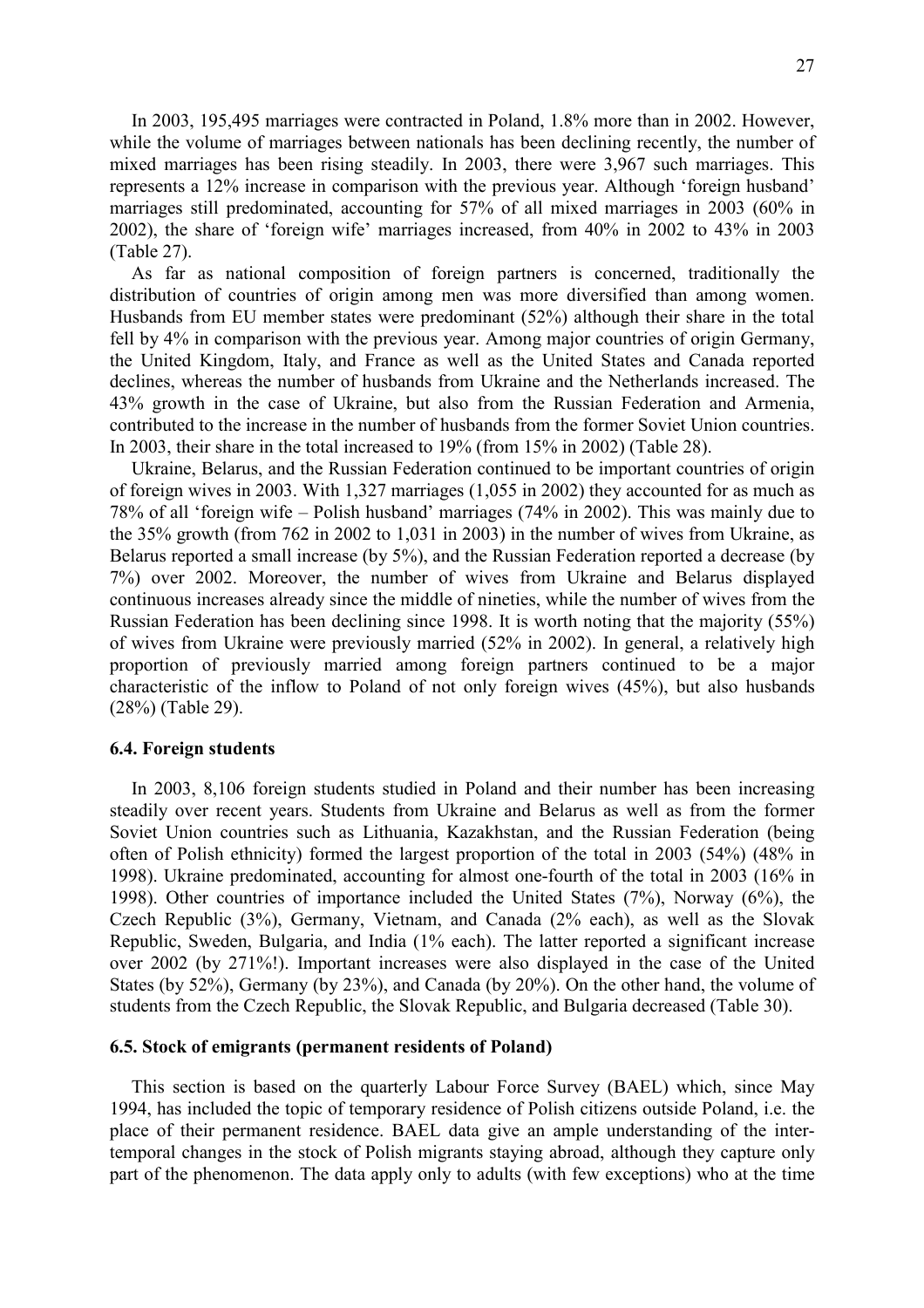28

of the survey have been abroad for at least two months and had at least one household member still staying in Poland (to answer survey questions).

In 2003, and in the first two quarters of 2004, the trend of growing emigration from Poland continued. In 2003, on average, 206,000 Poles stayed abroad for at least two months, which was 16% more than in 2002. In addition, in every quarter of 2004 (1-2) the number of emigrants was greater in comparison with corresponding quarters of 2003 (by 23% and 21%, respectively). The majority of Polish migrants stayed abroad for work purposes (on average, around 76% in 2003 and 78% in 2004 (1-2) (Table 31) (see Chapter 7 for more detailed description of migrant workers).

Men continue to dominate in the total population of Polish emigrants. Their share was quite stable for almost a decade, accounting for around 58%. However, in every quarter of 2003 their share decreased reaching, at the end, 54%. The average number of women migrants rose by 18,000 (from 76,000 in 2002 to 94,000 in 2003), whereas in the case of men it was only 9,000. In the first two quarters of 2004, the share of men migrants reached again 58%. In the population of migrant workers (staying abroad for work purposes), men constituted on average approximately 60%.

The predominance of short-term migrants (staying abroad for less than one year) over long-term migrants (staying abroad for at least one year) also continued. The average proportion of short-term migrants amounted to 53% in 2003 (54% in 2002). However, in every quarter of 2004 (1-2) this share was even greater, accounting for 55% in the first quarter and 64% in the second quarter.

The predominance of short-term over long-term migrants applied both to men and women. During the nineties, the share of short-term migrants was, on average, greater among women than among men. This changed in 2000 with the growing number of Poles emigrating abroad, when the average proportion of short-term male migrants exceeded the average proportion of short-term female migrants. However, in 2003 and in the first two quarters of 2004, shortterm migrants were more often women than men, comprising on average 55% in 2003 (compared to 51% of men) and 67% in 2004 (1-2) (compared to 57% of men).

Polish migrants continued to be relatively young. In the second quarter of 2004, the age of 63% of the migrants was below 35 (61% in the respective period of 2003) whereas the age of 21% of the migrants was at least 45 years old (23% in 2003). In general, women were younger than men. In the second quarter of 2004, 70% of women and 56% of men were less than 35 years old (67% and 61% in the second quarter of 2003, respectively), and one out of four women, and the same percentage of men, were 45 years old and above (20% and 26% in 2003) (Table 32).

As far as destinations are concerned, Germany was still the main receiving country, accounting for around one-third of the total in the second quarters of 2003 and 2004. Despite a 13% increase in the number of migrants heading for Germany in the second quarter of 2004 as compared to the respective period of 2003, Germany's share in the total has been decreasing steadily during the last years. Accounting for the decline was rising migration to Ireland and Sweden (countries that on May 1 opened their labour markets to Poles) and that became new destinations for Polish migrants (mostly short-term) in 2004. The Netherlands and Belgium reported declines, while all other countries displayed increases in the second quarter of 2004 in comparison with the second quarter of 2003 (Table 33).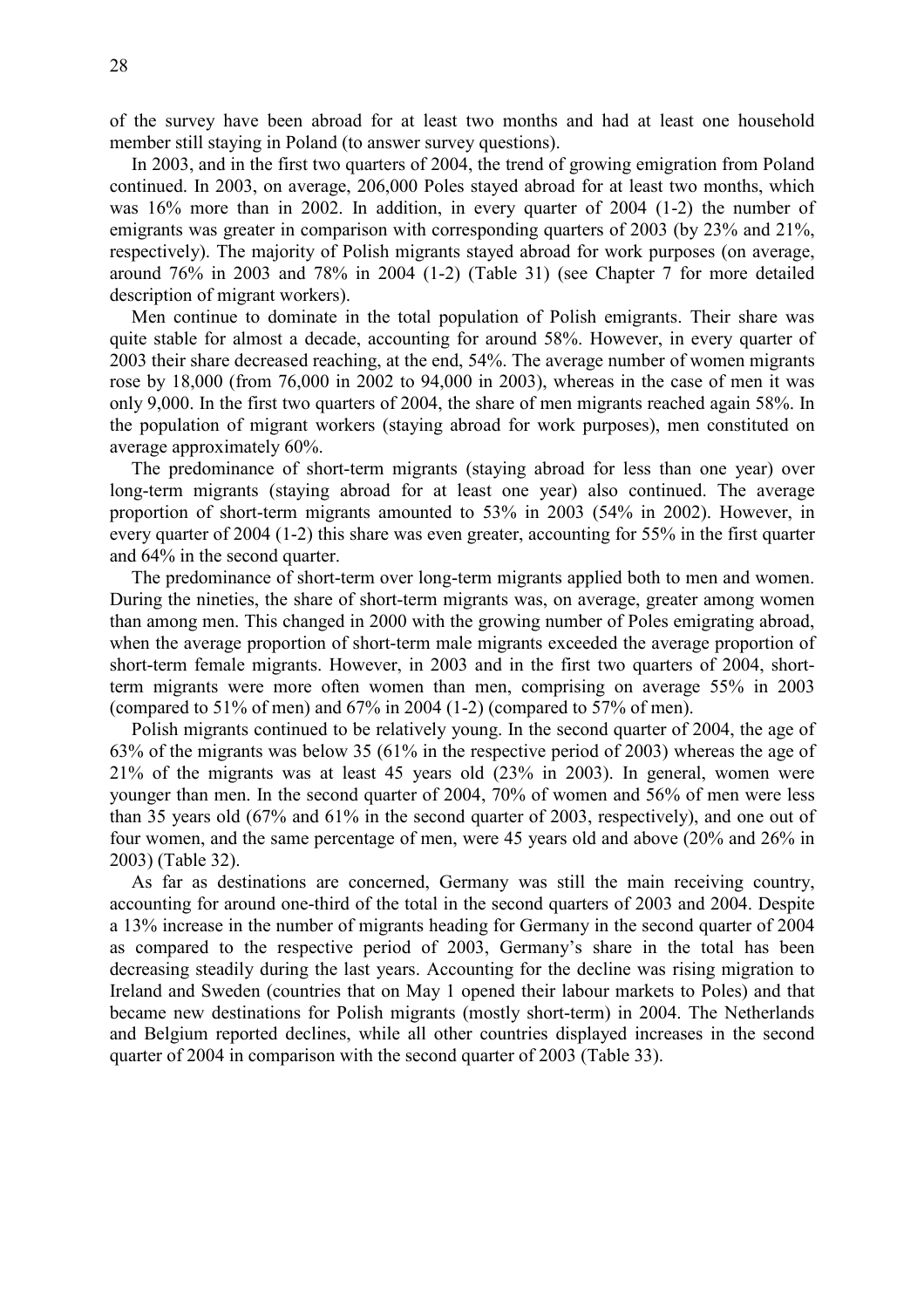#### 7. Migration for work

#### 7.1. Foreign migration of Polish workers

Three sources of data provide information on foreign employment of Polish workers. First, the Ministry of Economy and Labour (previously the Ministry of Economy, Labour and Social Policy) compiles data on workers who signed contracts for foreign employment through legal Polish intermediaries. Second, the Ministry of Economy and Labour is also responsible for keeping records of contracts offered by German (and since 2003 also by Spanish) employers to seasonal workers from Poland. The third source of data is the quarterly Labour Force Survey (BAEL), conducted by the Central Statistical Office, that includes information on Polish temporary migrant workers (permanent residents of Poland) who stayed abroad for more than two months for work purposes.

In 2003, the Ministry of Economy and Labour recorded over 320,000 Polish workers who found employment abroad on the basis of bilateral agreements and through legally-operating Polish intermediaries. In the fist half of 2004, this number reached approximately 250,000 pointing to an increase in the number of workers in 2004 as a whole. 95% of all workers in 2003 as well as in 2004 were employed in Germany, the overwhelming majority of which comprised of seasonal workers.

According to this data, the constantly-growing trend of the number of Polish seasonal workers employed in the German labour market continued. In 2003, 291,925 contracts for seasonal work in Germany were recorded. The number increased but at a slower pace than in the previous years (only by 3% in 2003/2002 as compared to by 8% in 2002/2001). Typically, only a small fraction of all offers was rejected (2.5%) which finally yielded a number of approximately 284,600 workers (275,800 in 2002). According to recent data in the first half of 2004, there were approximately 240,000 contracts for seasonal work in Germany. Thus, the volume of seasonal employment of Polish workers in Germany is expected to exceed the respective figure in 2003. In addition, 10,619 contracts for seasonal work in Spain were recorded in 2003. Spain was present in the data provided by the Ministry of Economy and Labour as a destination country for the first time in 2003, although the inflow of seasonal workers to that country started already in 2002. The information on the sex of migrants is not provided in the official data. However, according to the representative study carried out in 2002, women comprised around 30-35% of the total seasonal outflow to Germany. According to the Ministry of Economy and Labour, as a result of a gender-specific demand on the side of Spanish employers, Polish seasonal workers to Spain are predominantly women.

Contracts in agriculture constituted 94% of the inflow into both Germany and Spain in 2003. The list of major sending provinces in Poland did not changed significantly between 2002 and 2003, despite the fact that the Ministry of Economy and Labour added to the previously presented data on contracts for seasonal work in Germany data on seasonal contracts in Spain. This was mainly due to the small fraction of Spanish seasonal contracts. Nevertheless, since the introduction of the bilateral agreement between Poland and Germany in December 1990, the outflow of seasonal workers from Poland has been a province-specific phenomenon. In 2003, as in previous years, the top nine 'old' provinces in Poland (out of 49) sent almost 40% of all seasonal workers to Germany and Spain, with centrally located Kielce province being an indisputable long-term leader (7% of the total in 2003). However, during recent years the distribution of provinces of origin of Polish seasonal workers became more diversified. While at the beginning of the implementation of the bilateral agreement, a great majority of seasonal workers originated from the South-West of Poland (and from Kielce),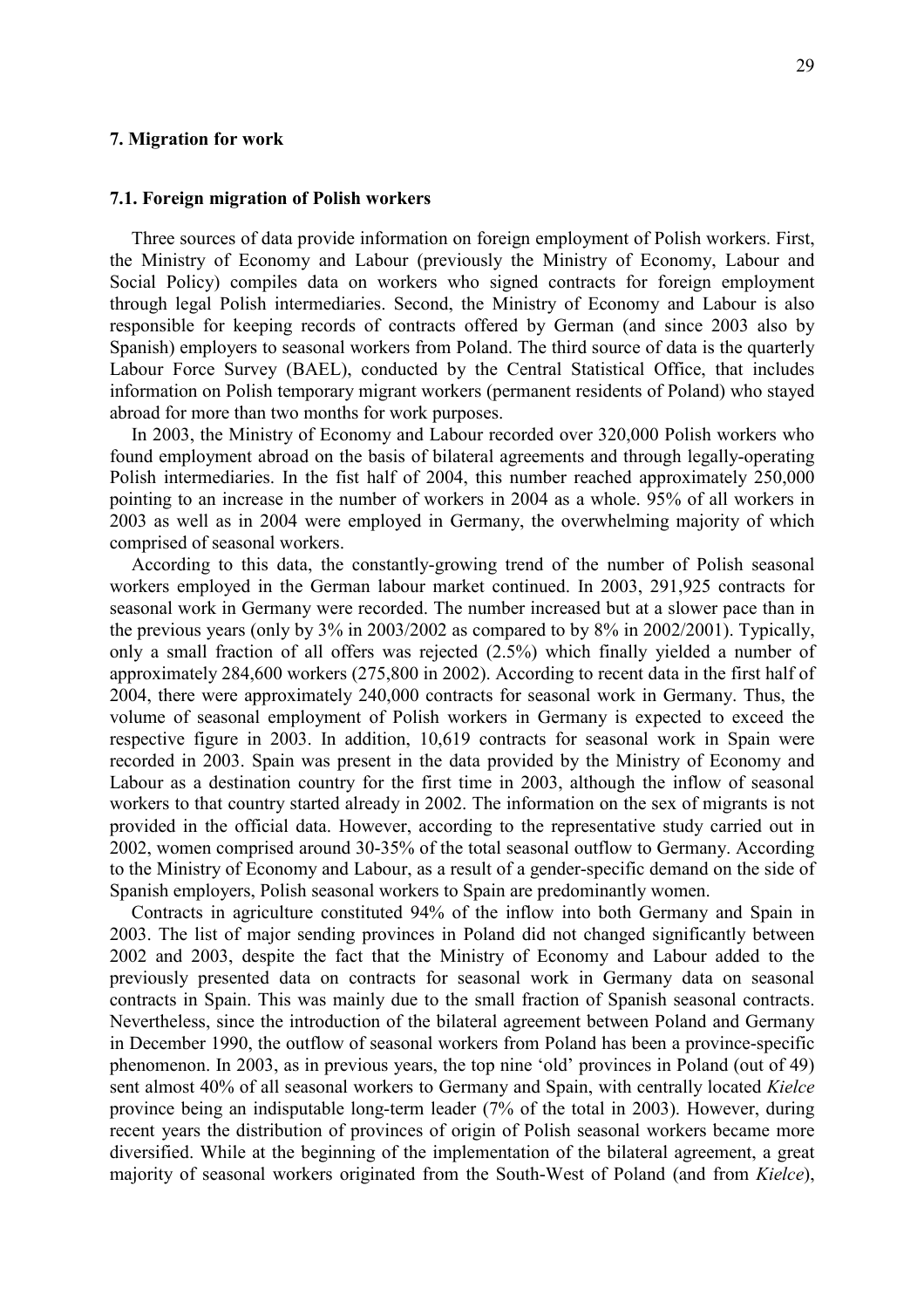currently the workers also originate from selected provinces located in other parts of Poland. This applied, for example to Zamość province situated in South-Eastern Poland and to Olsztyn province located in the North-East of Poland. In addition, seasonal flows of Polish workers to the EU-15 will cease once the transitional periods for work (introduced in destination countries with which Poland signed relevant bilateral agreements) end. In the case of Germany, the strongest opponent of a free access to its labour markets by Poles and citizens of other new member states, this period may last for seven more years (Table 32).

As stated in the previous SOPEMI report, the data on seasonal workers in Germany and the LFS (BAEL) data provide information on slightly different groups of migrants. The typical duration (measured by the median) of stay of seasonal workers abroad is eight weeks. Bearing in mind that the LFS data refer to workers who stay abroad for more than two months, it is clear that only approximately 50% of seasonal workers may be included in the LFS data. Therefore, the LFS data provides additional evidence of an increasing outflow of migrant workers in recent years (a considerable rise in 2000-2002 after a moderate decline in 1994- 1999) (see Chapter 6.5 for a general description of the LSF data on Polish migrants) (Table 26).

As the LFS data indicates, the majority of Polish migrants stayed abroad for work purposes (around 78%). Starting from the second quarter of 2003, in every subsequent quarter of 2003 and in the first two quarters of 2004, the absolute number of migrant workers has been on a constant increase and exceeded the respective figures of previous years, reaching 193,000 in the second quarter of 2004. As a matter of fact, this was the highest number since 1994 recorded by the LFS data. The predominance of short-term migrant workers (staying abroad for less than one year) over long-term workers (staying abroad for at least one year), which began in 2000, continued. In the second quarter of 2004, the former increased by 52% in comparison with the respective figures of 2003 (from 83,000 to 126,000) while the number of the latter remained stable (around 66-67,000). As a consequence, the share of short-term workers increased to 65% of the total (56% in the corresponding period of 2003).

As in previous years, there were more migrant men than migrant women. In the second quarter of 2004, men comprised 62% of the total (58% in the corresponding period of 2003). Workers formed the majority of both migrant men and of migrant women. The share of workers in the total population of men was 89% in the second quarter of 2004 (84% in the second quarter of 2003) whereas the proportion of women reached 72% (67% in the second quarter of 2003). In the second quarter of 2004, almost 60% of all workers were between 18 and 34 years old. Women were younger than men - 62% of all women (63% in the second quarter of 2003) and 55% of all men (50% in the second quarter of 2003) constituted the youngest migrant workers (18-34).

In the second quarter of 2002, the LFS data reveal a low level of education (and skills) of Polish migrant workers - 52% of them completed at most a vocational level of schooling. In the respective quarters of 2003 and 2004, this percentage fell to 42% in 2003 and increased to 48% in 2004. Nevertheless, those with at least secondary level of education started to rise in 2003, when migrant workers with a university diploma consisted of around 13-14% of the total (both in 2003 and 2004).

Germany continued to be a major destination country for labour migrants from Poland. Despite an 18% increase in the number of workers heading for Germany in the second quarter of 2004 in comparison with the second quarter of 2003, its share in the total has been decreasing continuously during recent years. In the second quarter of 2004, only one out of four labour migrants went to Germany, whereas in the second quarter of 2003 - 30% and in the second quarter of 2002 – 37% did. In general, due to the total growth in the number of migrant workers, almost all countries of destination recorded increases in the second quarter of 2004 over the respective period of 2003. The largest increases were reported in the case of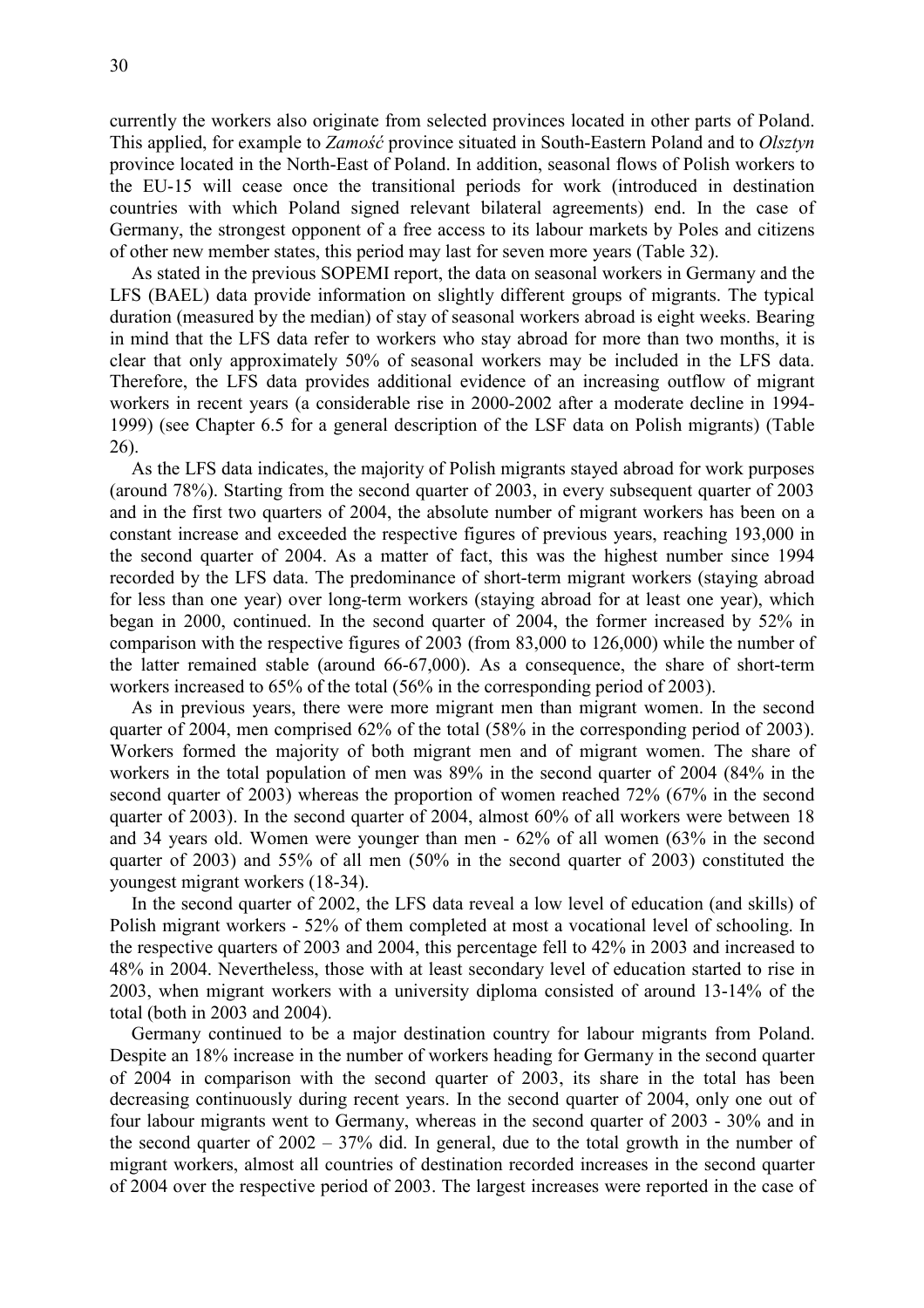Austria (by 150%), France (by 71%), Spain (42%), the United Kingdom (by 40%), and the United States (by 39%). In addition, previously virtually non-existent destinations for Polish migrant workers opened up in the second quarter of 2004, namely Ireland and Sweden. In the wake of Poland's accession to the European Union, both countries fully opened their labour markets to Poles. The number of workers in Ireland increased from 1,000 in the second quarter of 2003 to 6,000 in the second quarter of 2004 whereas the respective figures for Sweden were 2,000 and 5,000. Only Belgium reported a decrease over the second quarter of 2003 (by 20%); the number of workers heading for the Netherlands remained stable.

It must be emphasised that allowing free movement of workers by Ireland, the United Kingdom, and Sweden on May 1, 2004 was only partly responsible for the overall growth in the number of migrant workers from Poland in the second quarter of 2004. As a matter of fact, despite the above-mentioned increases, Poles taking up employment in these three countries consisted of only 16% of the total population of migrant workers in the second quarter of 2004.

Typically, short-term migrants predominated in the outflow of Polish migrant workers and their share in the total increased in the case of all receiving countries, except France. In the second quarter of 2004, only the United States and France reported greater shares of longterm migrants. However, the proportion of short-term migrants among those heading for the United States has been on the increase during recent years, and in the second quarter of 2004 they constituted 47% (39% in the corresponding period of 2003). The opposite is true in the case of all other countries, with 60-67% of short-term migrants in Ireland, Italy, and Spain, and 70-77% in the case of Belgium, Germany, and the United Kingdom. The largest shares were in Austria and Sweden (80% each). In the Netherlands the proportions of long-term and short-term workers were equal. In the total population of migrant workers, men outnumbered women in almost every destination. However, women predominated among short-term migrant workers to Italy and Belgium, accounting for 71% and 67% of the total and among long-term labour migrants to Italy and the United Kingdom (67% and 75%, respectively) (Table 31).

It is worth noting that since the beginning of 2004, the data on citizenship and country of birth were added to the standard LSF questionnaire. Thus, data on foreigners in the Polish labour market and their main characteristics are expected to become available in 2005.

#### 7.2. Foreign labour in Poland

This section is based on the data compiled by the Central Statistical Office at the request of the Ministry of Economy, Labour and Social Policy concerning work permits granted to foreigners in Poland. Presented data include work permits granted to individual foreign applicants and to foreigners working in sub-contracting foreign companies operating in Poland (to the so-called posted workers). In addition, data regarding the monitoring of illegal employment of foreigners will be presented at the end of the chapter that follows.

In 2003, 19,831 work permits were granted to foreigners in Poland, of which 18,841 were granted to individual applicants, and 990 to foreigners working in sub-contracting foreign companies. The 19% decrease was recorded over the previous year (from 24,627 in 2002). The number of work permits granted individually to foreigners declined by 17% (3,935 permits) whereas the number of permits allowing employment in foreign companies operating in Poland decreased by 47% (877 permits). After the substantial increase in the quantity of work permits granted to foreigners in 2002 (by 24%), the 2003 figure returned to the levels of 2001 and of the preceding years. The 2002 increase was due to changes in the legislation concerning foreigners who perform statuary functions on executive boards of legal persons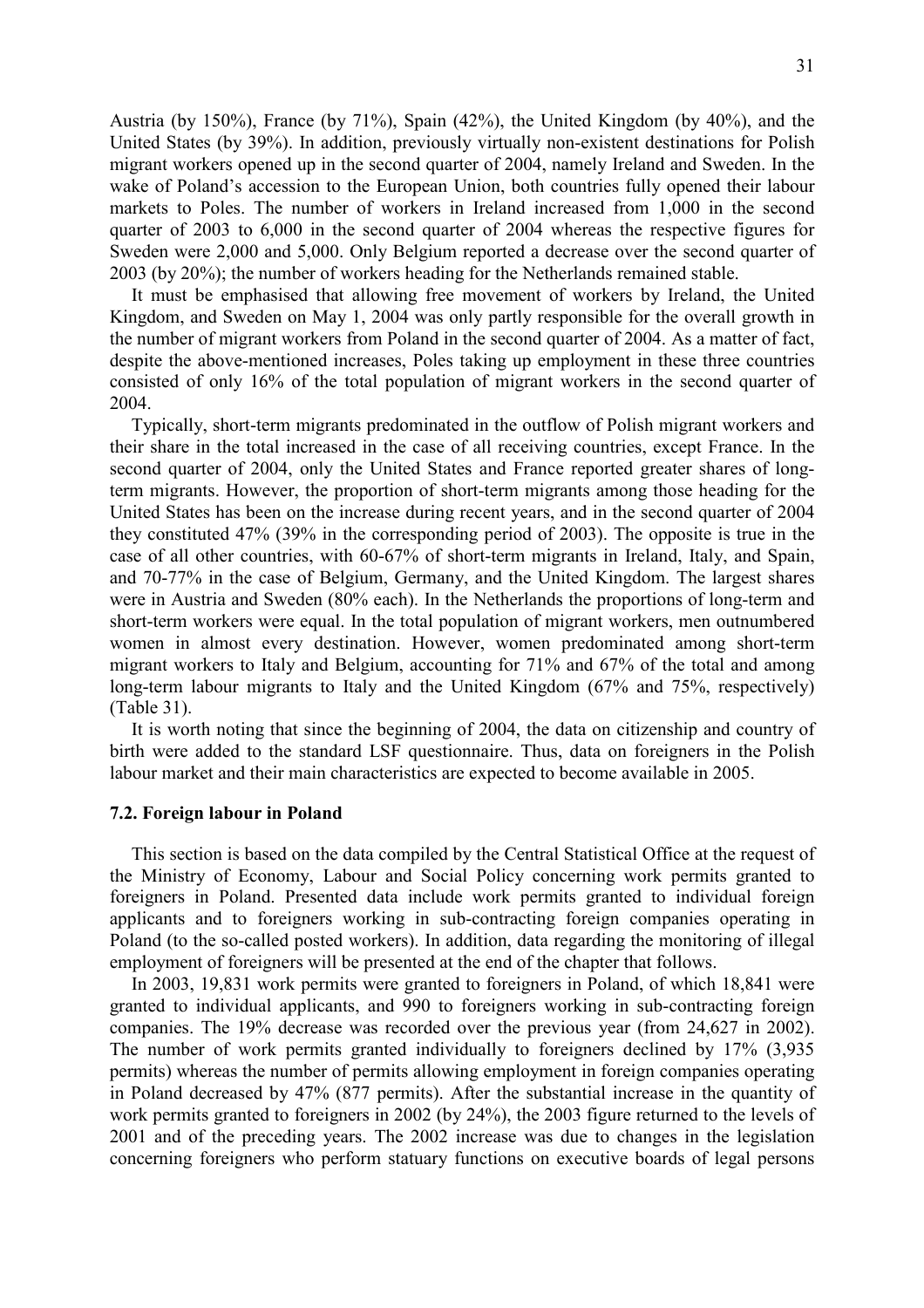running business activity. Since that time, those persons had to apply for a work permit, just like all other foreigners. In 2004, the number of work permits is expected to decline.

Major countries of origin in 2003 included the following:

| Country                   | All permits granted | of which:<br>to individual applicants | of which:<br>to sub-contracting foreign<br>companies |  |
|---------------------------|---------------------|---------------------------------------|------------------------------------------------------|--|
| Total                     | 19,831              | 18,841                                | 990                                                  |  |
| Ukraine                   | 2,802               | 2,750                                 | 52                                                   |  |
| Germany                   | 1,936               | 1,865                                 | 71                                                   |  |
| France                    | 1,504               | 1,491                                 | 13                                                   |  |
| United Kingdom            | 1,588               | 1,438                                 | 150                                                  |  |
| <b>USA</b>                | 870                 | 846                                   | 24                                                   |  |
| <b>Belarus</b>            | 1,151               | 828                                   | 323                                                  |  |
| <b>Russian Federation</b> | 699                 | 698                                   | 1                                                    |  |
| Italy                     | 686                 | 676                                   | 10                                                   |  |
| Turkey                    | 655                 | 665                                   | -                                                    |  |
| Vietnam                   | 630                 | 630                                   |                                                      |  |
| India                     | 612                 | 597                                   | 15                                                   |  |
| Netherlands               | 464                 | 455                                   | 9                                                    |  |
| Sweden                    | 422                 | 361                                   | 61                                                   |  |
| Austria                   | 372                 | 341                                   | 31                                                   |  |
| South Korea               | 234                 | 208                                   | 26                                                   |  |

As far as work permits granted to foreigners working in sub-contracting foreign companies are concerned, the majority of permits were issued to workers, who were to be employed by companies from Belarus (33%), the United Kingdom (15%), Lithuania (11%; 105 permits), Germany (7%), Sweden (6%), and Ukraine (5%). The majority of all migrants were hired for more than three months (71%, 701 permits), which represents a shift over the 2002, when the dominant duration of a permit was less than three months (54%). Mazowieckie province was the main destination area, accounting for 53% of the total (55% in 2002). Pomorskie (12%; 9% in 2002), Wielkopolskie (7%), Śląskie (7%, the same in 2002), and Dolnośląskie (6%, 8% in 2002) followed.

As far as work permits granted individually to foreigners are concerned, in 2003, 26,107 applications were submitted  $(27,260 \text{ in } 2002)$ , of which 33%  $(8,654 \text{ permits})$  by women  $(40\%$ in 2002). Finally, on completion of a three-stage procedure 18,841 work permits were granted (down 17% on 2002), of which 54% constituted extensions of previously-granted permits. Women comprised 33% (6,250 permits) of all permits granted, of which 57% were renewals (3,607 permits).

In addition, in the first six months of 2004, 6,544 work permits were issued as compared to 9,043 permits in the respective period of 2003, which signifies a decline in the overall volume of work permits in Poland in 2004. This is mainly due to the new market labour regulations that were introduced as a result to Poland's accession to the EU. First, citizens of the EU-15 member states, which did not impose any restrictions on Polish nationals with regard to access to their labour markets, as well as to citizens of the new member states (except Malta), are exempted from the work permit requirement. Second, exempted from the work permit requirement are also the EU-nationals who on May 1, 2004 were already working in Poland for uninterrupted period of 12 months (see Chapter 2 for details on other categories of migrants who gained a right to work in Poland without a work permit). In the latter case, 54%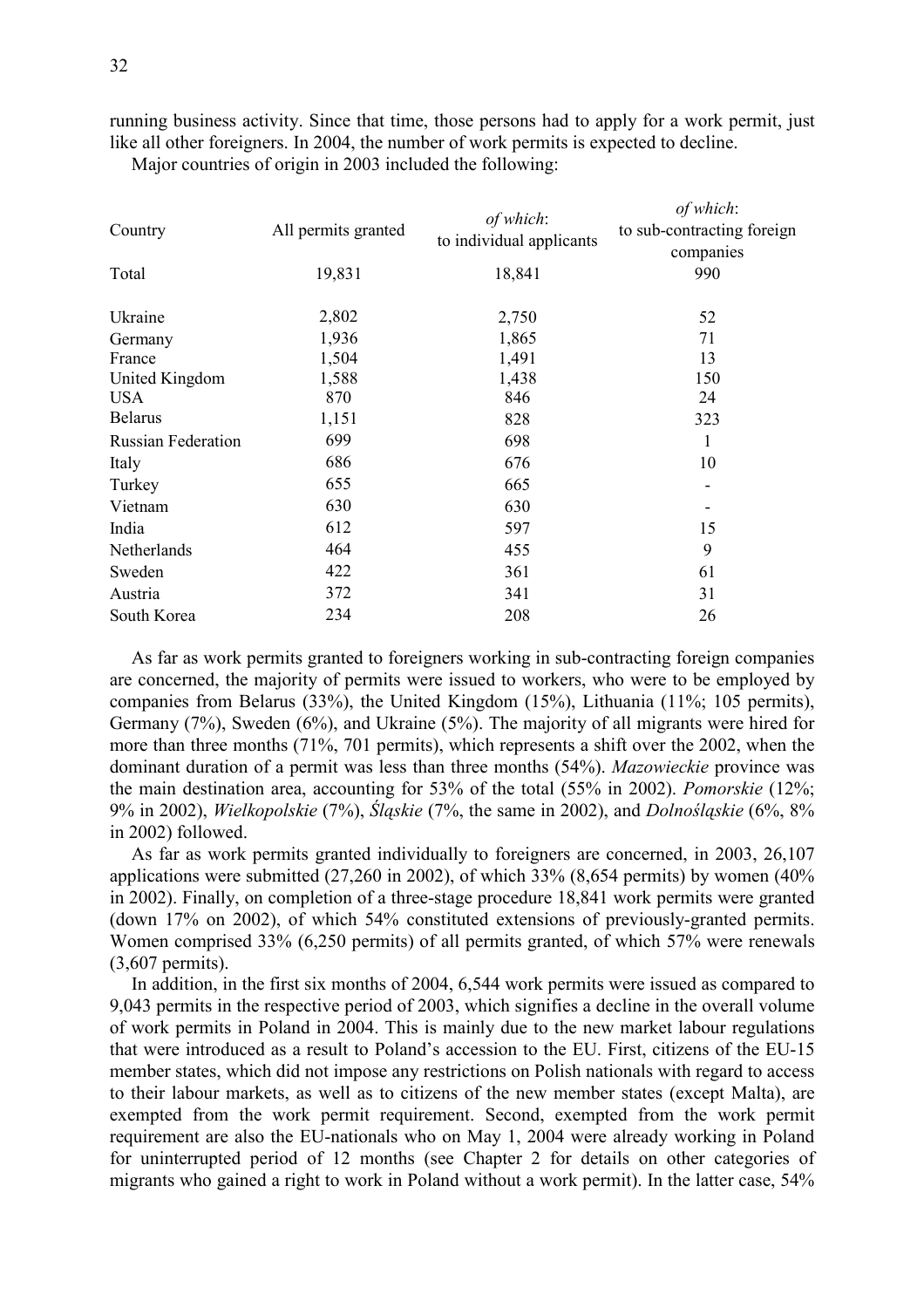of all permits were issued for at least the second time in 2003 and this share reduced to 47% in the first half of 2004.

With 2,750 permits Ukraine traditionally predominated in 2003 (a decrease by 11% over 2002), accounting for 15% of the total (13.5% in 2002). Germany, France, the United Kingdom, the United States, Belarus, the Russian Federation, Italy, Turkey and Vietnam followed, accounting for additional 48% of the total. All of these countries displayed decreases over 2002, with the largest reported in the case of Vietnam (by 33%), the United Kingdom (by 24%), France (by 23%), and Germany (by 19%). Virtually all countries of origin reported declines in 2003, with the exception of (in order of importance) India (up 3% on 2002), Japan (up 22%), Lithuania (up 3%), and Spain (up 14%). In general, the number of foreigners from the UE member states reported a 20% decline, and the number of former-USSR citizens decreased by 11% (Table 36).

The distribution of the continents of origin of foreign workers was as follows:

| Continent<br>Total | 1998<br>16,928 | 1999<br>17,116 | <i>2000</i><br>17,802 | <i>2001</i><br>17,038 | 2002<br>22,776 | 2003<br>18,841 |
|--------------------|----------------|----------------|-----------------------|-----------------------|----------------|----------------|
| Europe             | 10,340         | 11,087         | 12,411                | 12,118                | 16,578         | 13,730         |
| Asia               | 5,235          | 4,680          | 4,183                 | 3,679                 | 4,246          | 3,563          |
| America            | 1,049          | 1,029          | 860                   | 875                   | 1,371          | 1,145          |
| Africa             | 206            | 222            | 224                   | 257                   | 399            | 263            |
| Australia          | 86             | 76             | 82                    | 85                    | 172            | 127            |

The high spatial concentration of foreigners' employment in Poland continued as the largest number of work permits was recorded in Mazowieckie province (49%; 9,727 permits). Major destinations also included provinces such as: Śląskie (8%; 1,471 permits), Pomorskie (6%; 1,072), Wielkopolskie (5%; 1,039), Dolnośląskie (5%; 949), Małopolskie (4%; 829), and Łódzkie (4%; 793). No significant changes occurred in comparison with the previous year.

Work permits granted for more than three months predominated, accounting for 86% of the total (82% in 2002, 85% in 2001). However, this share diminished in comparison with the period 1995-2002 when work permits of this type represented more than 95% of all permits granted. As in previous years, the employment in small enterprises predominated. 34% foreigners were employed in companies with less than 10 workers, and a slightly smaller proportion (28%) was hired by companies with 10 to 49 workers. Only 37% of workers worked in large firms, half of which were companies with 250 or more employees. The majority of foreigners from Turkey, Vietnam, China, Armenia, and Mongolia were employed in small companies (below 10 workers) (55%, 74%, 57%, 86%, 89%, respectively). Japanese and South Koreans were more evenly distributed between the four categories of companies. The same applied to EU citizens who reported the largest shares of those employed in large firms (250 plus). In the case of major countries of origin the respective figures were 31% for Germany, 39% for France, 23% for the United Kingdom, and 34% for Italy. The majority of Ukrainians, Belarussians, and Russians (around 70-80%) were typically hired in small and medium enterprises (below 50 workers).

The majority of work permits continued to be granted to foreigners working in trade. Foreigners hired in this sector of the economy constituted 25% of the total (23% in 2002). Manufacturing, financial intermediation and real-estate activities, followed by education, accounted, respectively, for 20%, 16% and 14% of the total in 2003 (18%, 15% and 14% in 2002). The overall decrease in the number of foreign workers between 2002 and 2003 applied to all sectors of the economy, with construction and education displaying the largest declines (by 31% and 18% respectively) (Table 37).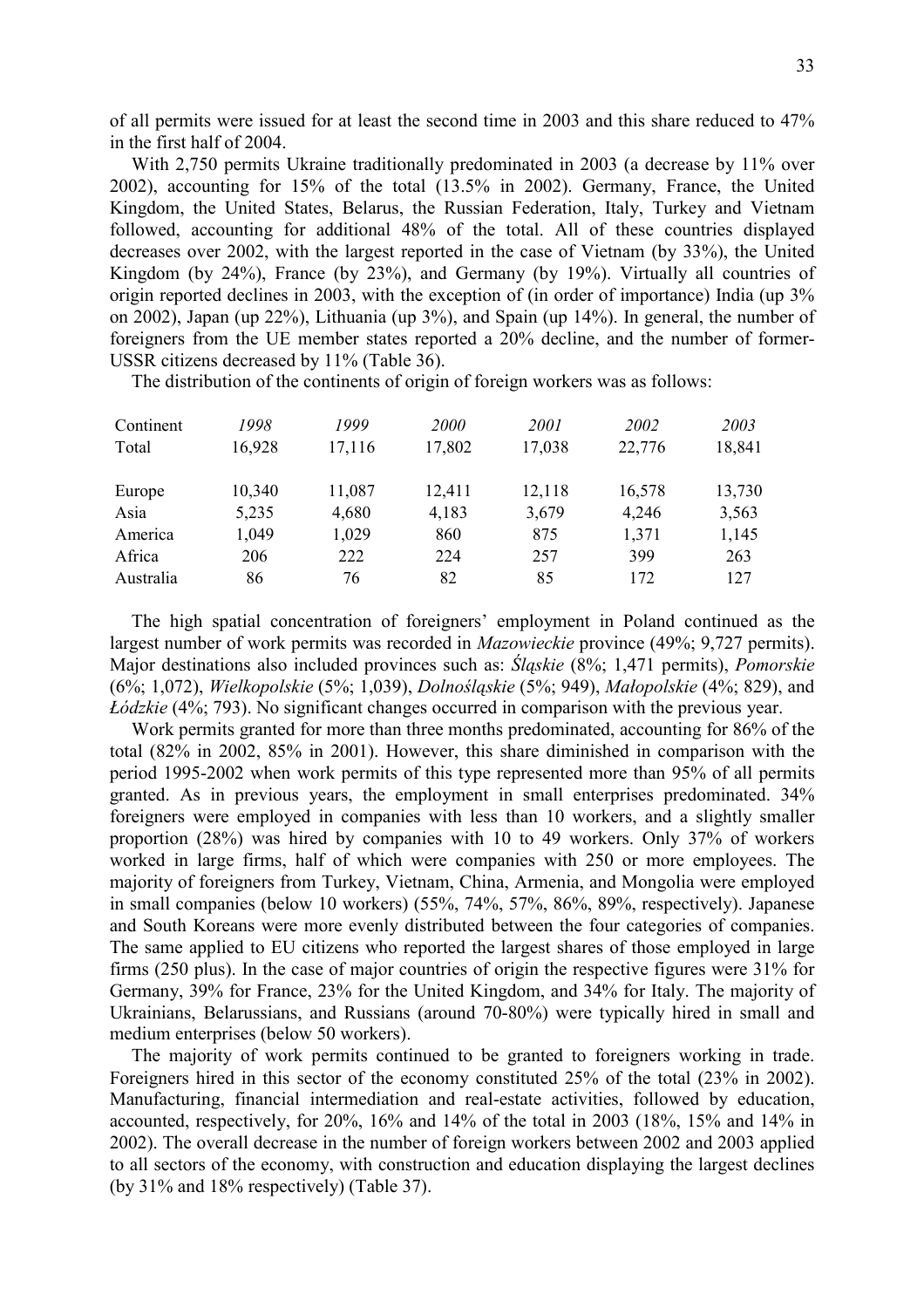Trade predominated in the case of Turks (51%, 46% in 2002), Vietnamese (54%, 55% in 2002), Indians (62%, 76% in 2002) and Armenians (83%, 75% in 2002), typically followed by engagement in hotel and restaurant-related businesses (the largest in the case of Vietnam: 42%). Employment in education was typical for citizens of English speaking countries, i.e. the United Kingdom – 37%, the United States – 32%, Ireland – 38% and Canada - 52%, but also for Ukraine and Belarus (36% and 25%, respectively). In each case, the absolute number of workers decreased in 2003. Ukrainians and Belarussians were employed also in trade (24% and 21% respectively). Despite the overall decrease in the total number of foreign labourers from Ukraine, their representation in education slightly increased (by 3%, 568 permits). Germans (as well as many other EU citizens) worked mainly in manufacturing (36%), followed by trade, and financial intermediation and real estate activities.

Labour authorities in cooperation with the Police and Border Guard monitor the legality of employment in companies operating in Poland. In 2003, 25,766 labour inspections were performed, of which 11% in Mazowieckie, 10% in Wielkopolskie, 9% in Lubelskie, and 8% each in Dolnośląskie and Śląskie provinces. Altogether, around 8,000 cases of undocumented employment were identified, of which 2,711 concerned foreigners, which represents 10% of the total. Over 70% of recognised cases of undocumented employment of foreigners were detected in only four provinces, namely Lubelskie (36%), Mazowieckie (14%), Świętokrzyskie (13%) and Dolnośląskie (9%). In addition, Lubelskie displayed the largest share of undocumented employment in the number of inspections carried out in a given province – 44%. Świętokrzyskie (22%), Małopolskie (16%), Mazowieckie (14%), Dolnośląskie (11%), and Podlaskie (11%) followed. 51% of recognised cases of undocumented employment of foreigners concerned citizens of Ukraine. Belarus, Bulgaria, and Armenia followed, accounting for 13%, 12% and 6% of the total (Tables 39 and 40).

#### 8. Repatriation to Poland

The resettlement of people of Polish ethnicity or of those who could claim Polish origin, which began in the middle of nineties, continued. However, the scale of this process was on the decline since 2002. In 2003, 586 applications concerning repatriation were submitted (215 applications less than in the previous year, a decline of 27%): 552 were repatriates and 34 were family members of a nationality other than Polish (717 and 84 in 2002 respectively). The latter had to obtain a temporary residence permit in order to enter Poland (Table 41).

Only 301 repatriation visas were issued in 2003, 51% less than in 2002. The share of Ukraine, which received the largest proportion of visas in 2002, diminished considerably, from 40% in 2002 to 26% in 2003 and the number of visas granted to its citizens declined by 69%. The same applied to Belarus, the third country of importance, whose share in the total decreased to 14% in 2003 (from 21% in 2002) while the number of visas granted declined by 66%. At the same time, the share of Kazakhstan increased, from 32% in 2002 to 52% in 2003, although the absolute number of citizens of this country fell in comparison to the previous year by 20%. Eventually, citizens of the European countries of the former Soviet Union started to "disappear" from the statistics. This should have been expected since January 2001, when the 2000 Repatriation Act, i.e. the first complex legislative document relating to repatriation issues and limiting repatriation only to Asian republics of the former Soviet Union, came into being (Table 42).

175 families and 455 persons settled in Poland on the basis of repatriation in 2003. Repatriates constituted 90% of the total, of which children aged below 19 years comprised 21%, whereas family members having a nationality other than Polish constituted the remaining 10%. The majority arrived in Poland at an invitation from Mazowieckie (13%),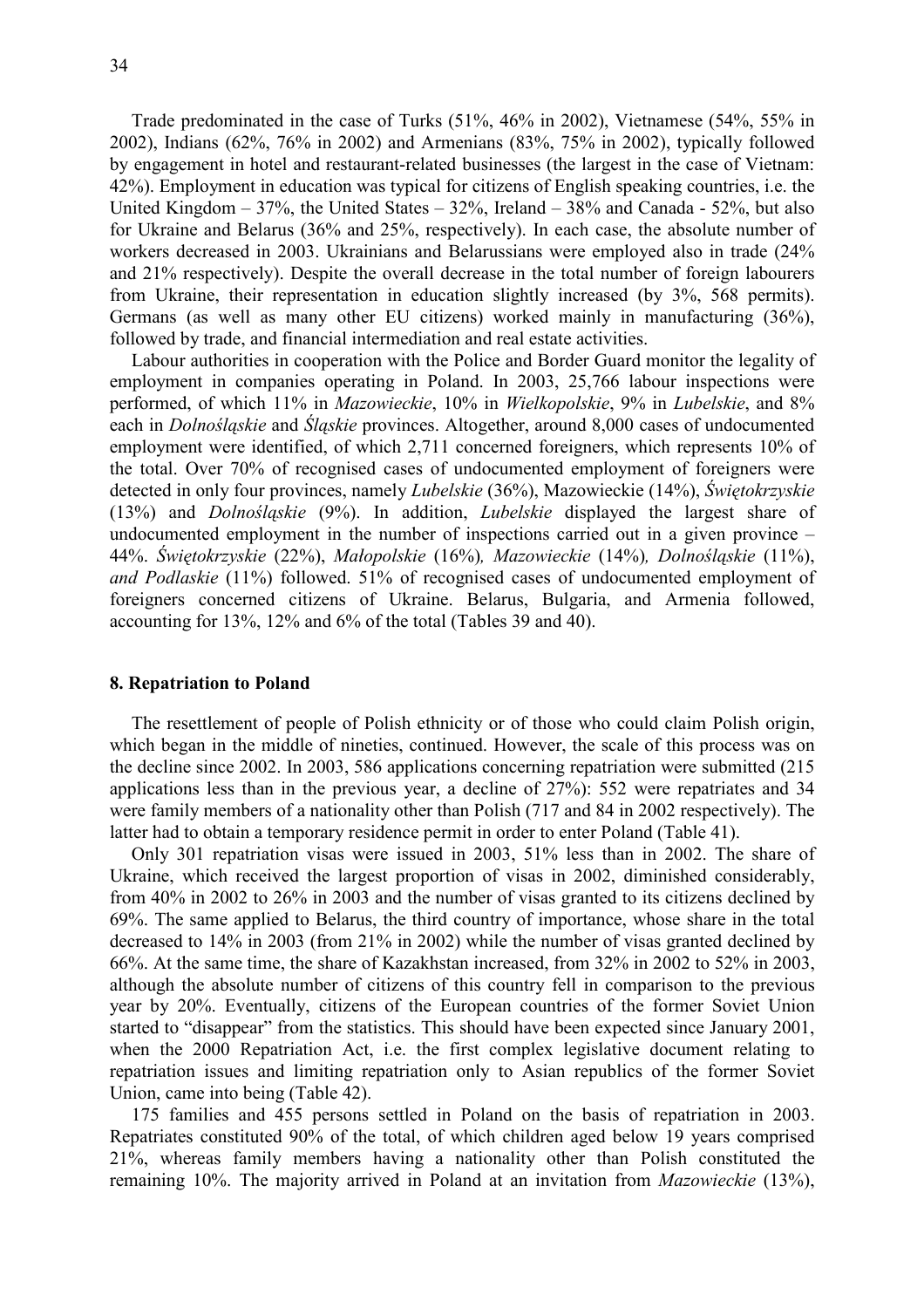Małopolskie (11%), Dolnośląskie (9%), Śląskie (9%), Lubelskie (9%), Podkarpackie (8%) and Podlaskie (8%) provinces. Only Podkarpackie reported a slight increase over 2002 (by 6%). All other provinces reported declines, the least significant in case of *Lubelskie* (by 7%), Opolskie (by 10%) and Śląskie (by 14%) (Tables 43 and 44).

Altogether, in 1998-2003, 3,992 persons (1,531 families) settled in Poland on account of repatriation (3,537 persons and 1,356 families in 1998-2002). Half of them settled in four (out of 16) provinces, namely Mazowieckie (20%), Dolnośląskie (11%), Małopolskie (11%) and Lubelskie (9%). However, each of the 16 provinces invited at least 100 persons during those six years. Świętokrzyskie province was the only exception: only 59 persons were invited in 1998-2003.

#### 9. Inflow of refugees/asylum seekers

As already noted in the 2003 SOPEMI report, on September 1, 2003, a separate Act on Protection of Aliens came into effect<sup>13</sup>. It includes principles and conditions for extending various forms of protection of foreigners, including the refugee status, the asylum status $^{14}$ , the temporary protection status, and the tolerated status. Together with decrees of the Ministry of Interior and Administration, the Act governs the status of foreigners seeking protection in Poland. Also, since May 1, 2004, Poland is subject to the EU regulation Dublin II, which specifies the country responsible for consideration of asylum claims in the EU, as well as the system of computer transfer of data on fingerprints – EURODAC. The latter is necessary for implementing of regulation Dublin II.

Since 2000, the number of asylum seekers was constantly increasing, with only a slight decline in the number of asylum claims in 2001. In 2003, there were 6,909 asylum seekers in Poland. This represents a 34% increase over the previous year. Women accounted for around 40% of all claims. A further increase is expected in 2004 due to the fact that between January and October the number of asylum claims has already exceeded the respective figure for 2003 (Table 45).

The average number of claims made in 2003, and between January and October 2004, amounted to about 600 per month. However, the number of applications peaked at 1,220 in September 2003, just prior to the October 1, 2003 introduction of the visa regime with Belarus, Ukraine, and the Russian Federation. In 2004, the number of asylum seekers increased substantially in April (prior to Poland's accession to EU on May 1), as well as in September and October (after the school siege in Beslan, North Ossetia). Applications submitted in the latter two months accounted for 30% of all asylum claims in 2004. The majority of asylum seekers entered Poland through the main checkpoint located at the Polish-Belarus border (Terespol), which is the most convenient entry point, in terms of geographical proximity, for asylum seekers from Chechnya. The share of those entering Poland in Terespol increased from 67% in 2003 to 82% in 2004 (January-October).

Citizens of the Russian Federation (predominantly of Chechen nationality) were the main contributors to the increase of asylum claims and to the whole asylum phenomenon in Poland in the last five years. Their number grew rapidly in 2000 in comparison to 1999 (by 846%, from 125 to 1,182), by and large due to the war in Chechnya that began in the second half of 1999. Since then, the number has been constantly on the increase, reaching 5,569 applications

 $\overline{a}$ 

<sup>&</sup>lt;sup>13</sup> Dziennik Ustaw (Journal of Law), 2003, No 128, item 1176.

<sup>&</sup>lt;sup>14</sup> In Polish legislation the concept of refugee is separate from the concept of asylum. The status of refugee is subject to international protection, whereas asylum is understood as exclusively the right of the state to protect the foreigner and – apart from humanitarian considerations – to serve the interest of the state which offers asylum to the foreigner. In fact, since 1989 only a few asylum statuses have been granted.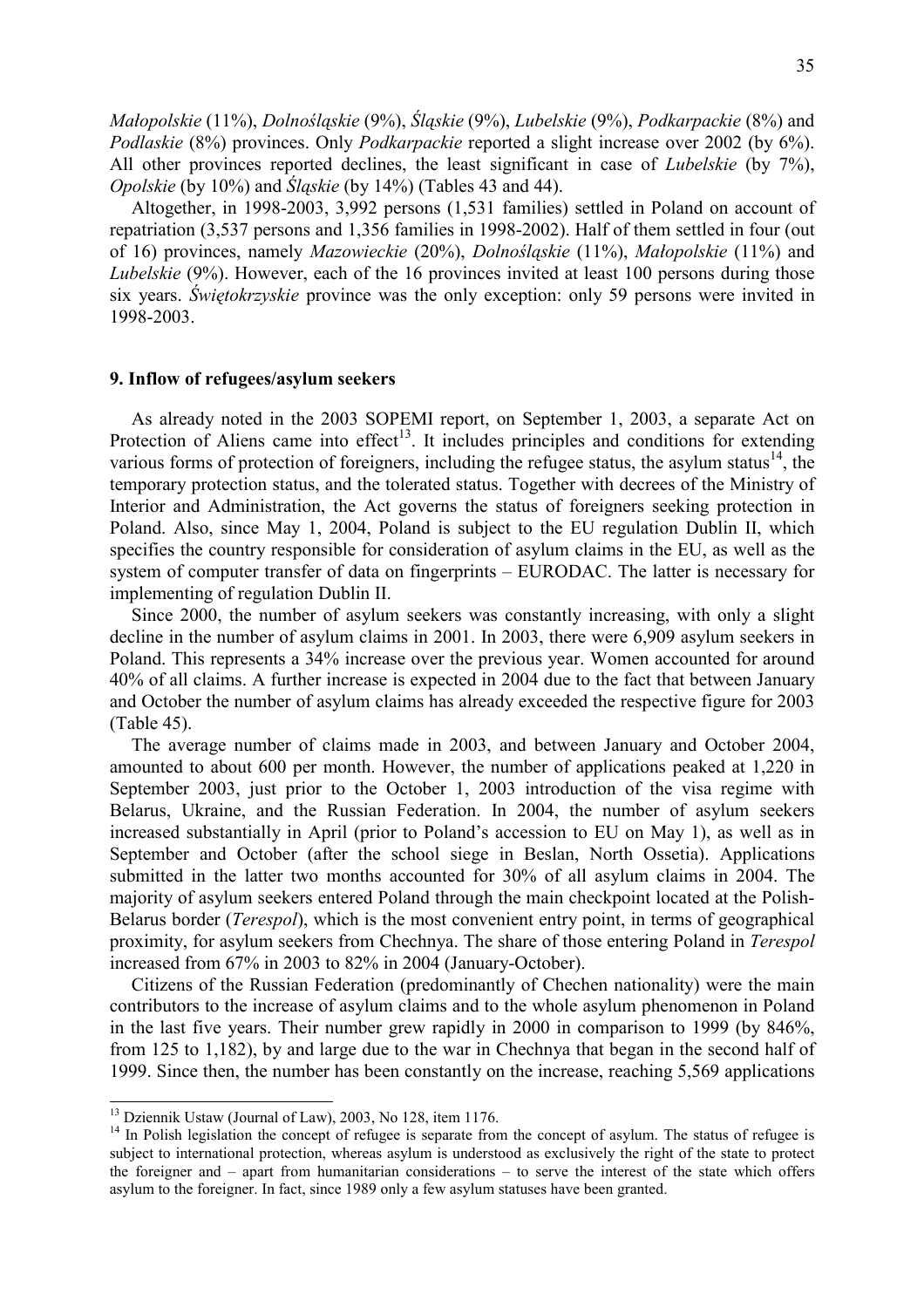in 2003, and 5,317 applications between January and October 2004. The share of the Russian Federation in the total has been growing as well, from 25% in 2000 to 81% in 2003 and 87% in 2004 (January-October). Women accounted for around 47% of all applicants from the Russian Federation.

As far as other nationalities are concerned, the number of asylum seekers from Afghanistan as well as from Armenia, Moldova, Mongolia, and Iraq - countries that were present on the asylum scene in Poland in 2002 - continued to decline in 2003 and in 2004 (Jan-Oct). At the same time, in 2004 (January-October) the number of asylum claims from Pakistan already exceeded the 2003 level, and Pakistan constituted the second important country of origin of asylum seekers in 2004. Despite the expected decrease in the number of asylum seekers in 2004 (January-October), India still followed.

Asylum seekers who do not possess sufficient means to cover the costs of their stay in Poland are offered basic assistance at reception centres, including accommodation, food, medical assistance, education, and pocket money. Currently there are 13 such centres in Poland. However, the authorities consider opening new centres for asylum seekers as the scale of the phenomenon increases. An asylum seeker is allowed to stay in the centre during the refugee status determination proceedings and during 14 days after their completion. Lodging an appeal against a negative decision to the Supreme Administrative Court does not give him/her the right for a prolonged stay in the centre. Recognised refugees can stay in the reception centre for three months after receiving a positive decision. They are also entitled to social integration assistance (see Chapter 2 for details). Receiving a financial benefit instead of accommodation in the centre is possible, if staying in the centre is not recommended to an asylum seeker because of health or safety reasons. At the same time, the right to stay in the refugee centre and the right to a financial allowance can be partly or fully withdrawn if a foreigner possess sufficient means to satisfy his/her needs, tried to illegally cross the border, or violated the rules of social conduct at the centre.

In 2003, 8,665 decisions were taken with regard to asylum seekers by the President of the Office for Repatriation and Aliens and the Refugee Board (which serves as the second instance review authority). Only 245 of them were positive, by 34 less than in 2002, and 86% were given to citizens of the Russian Federation, of which the majority constituted Chechen nationals. At the same time, 4,014 negative decisions were issued and in 4,406 cases the application was left unacknowledged. Between January and September, 5,110 decisions were taken, of which 188 were positive. This already exceeded the January-September 2003 level and thus, the number of those who will be granted a refugee status is expected to rise in 2004. Moreover, the recognition rate (the number of positive decisions out of the total number of decisions taken in a given year) reached 3.7% in 2004 (January – September) while in 2003 it was only 2.8%. Negative decisions and cases of discontinuity of the asylum procedure amounted respectively to 2,800 and 2,310 in 2004 (January-September) (Table 46).

Asylum seekers from Chechnya comprised 98% of cases where the asylum procedure was not continued. The largest number of discontinuation of cases occurred in April and October 2003 (632 and 1,058 respectively). According to the Office for Repatriation and Aliens in 2003 around 7,000 asylum seekers from Chechnya left Poland, simply by withdrawing their travel documents from the Office (and thus stopping the refugee procedure). They headed for the Czech Republic, where they applied for a refugee status for the second time. However, this usually was not their target country as the majority moved to Western Europe, mainly Austria and Belgium, where they repeated their claim for asylum. With the introduction of the Dublin II regulation on May 1, 2004 such a practice will no longer be possible.

Between January and September 2004, over 90% (2,226 persons) of all cases that were left unacknowledged were applications of citizens of the Russian Federation. 73% of them decided to stop the asylum procedure in the first four months of 2004 (between January and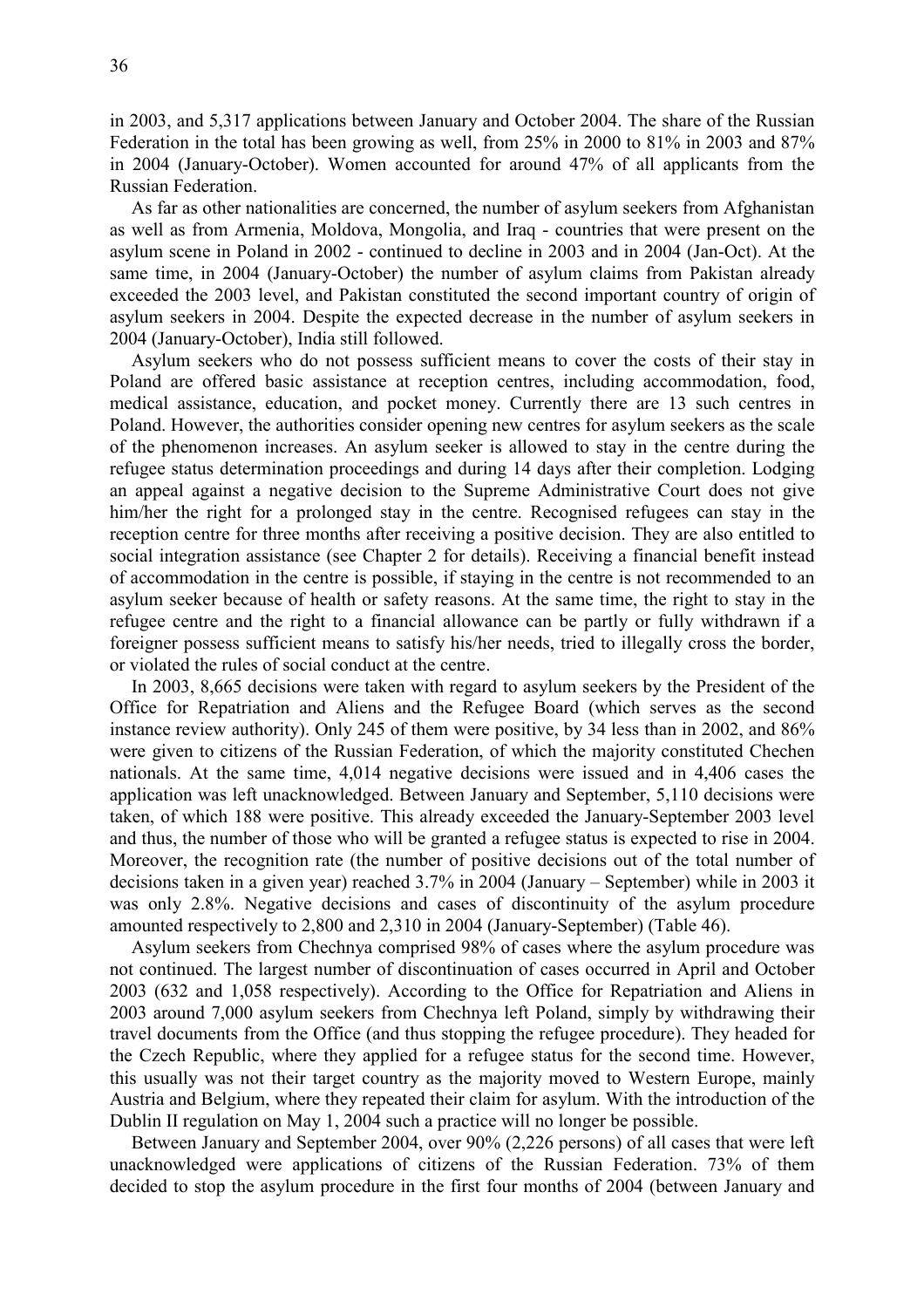April), i.e. just before the accession of Poland to the EU. The number of asylum seekers who decided to discontinue the asylum procedure in Poland has been decreasing since May 2004. It is worth noting here that after Poland's accession to the EU, around 400 Chechen nationals were readmitted from Germany to Poland.

As far as the tolerated status is concerned, between September 2003 and September 2004 628 such types of status were granted, of which 60 in 2003 (September-December) and 568 in 2004 (January-September). 90% of them were issued to asylum seekers (who were granted negative decision in the asylum procedure but could not be expelled from Poland), and the remaining 10% to foreigners who, due to various reasons, could not be granted a temporary residence permit in Poland. The latter usually applied to foreigners who were about to be deported from Poland but their expulsion could not be enforced because they were married to a Polish citizen. Citizens of the Russian Federation received 79% of the already granted tolerated statuses. Afghanistan, Armenia, Iraq, Nigeria, Turkey, and Ukraine followed with much smaller numbers.

The introduction of the tolerated status into the Polish legislation in 2003 was of utmost importance, especially with regard to rejected asylum seekers who cannot return to their country of origin. Although the tolerated status gives a foreigner the right to work (without a work permit) and tolerated status holders are entitled to social assistance, medical care, and education in Poland, special programs of integration that would help them to find employment and duly adjust to Polish life were not developed. These individuals are not entitled to a travel document (thus, cannot leave Poland). Therefore, despite the fact that their stay in Poland has been legalised, which was considered a solution to a large number of rejected asylum seekers from Chechnya, their employment situation is highly irregular.

## 10. Illegal movements of foreign citizens

This section is based on data compiled by the Polish Border Guard Headquarters.

Two events, already referred to several times before, will impinge importantly on the phenomenon of illegal movements to and from Poland. On May 1, 2004, with Poland's accession to the European Union, the Polish Eastern border became the external border of the EU. Moreover, on that date the Regulation of the European Council of February 18, 2003 (so called Dublin II), which provides rules for determining the country responsible for asylum procedure, came into force.

There are two major indicators of illegal movements of foreign citizens to and from Poland: (1) the number of foreigners apprehended by the Polish Border Guard (BG), including a small number of apprehensions by the Polish Police and apprehensions helped by information provided by Police and Border Guard authorities of neighbouring countries; and (2) the number of migrants sent back to Poland on the basis of readmission agreements.

## Illegal movement of foreign citizens in 2003

In general, after a two-year decline in the number of foreign citizens apprehended by the Polish Border Guard for illegal border crossing in 2001-2002, in 2003 the figure increased by 16% in comparison with the previous year, to around 6,000. In general, apprehensions occurred, as in previous years, along the Polish-German and the Polish-Ukrainian borders. At both borders increases were reported in comparison to the previous year (by 18% and 37%, respectively) and comprised 64% and 11% of the total in 2003 (63% and 9% in 2002, respectively). Over 90% of all foreigners caught at the German section of the Polish border were heading westward (from Poland). Similarly, foreigners apprehended on their way to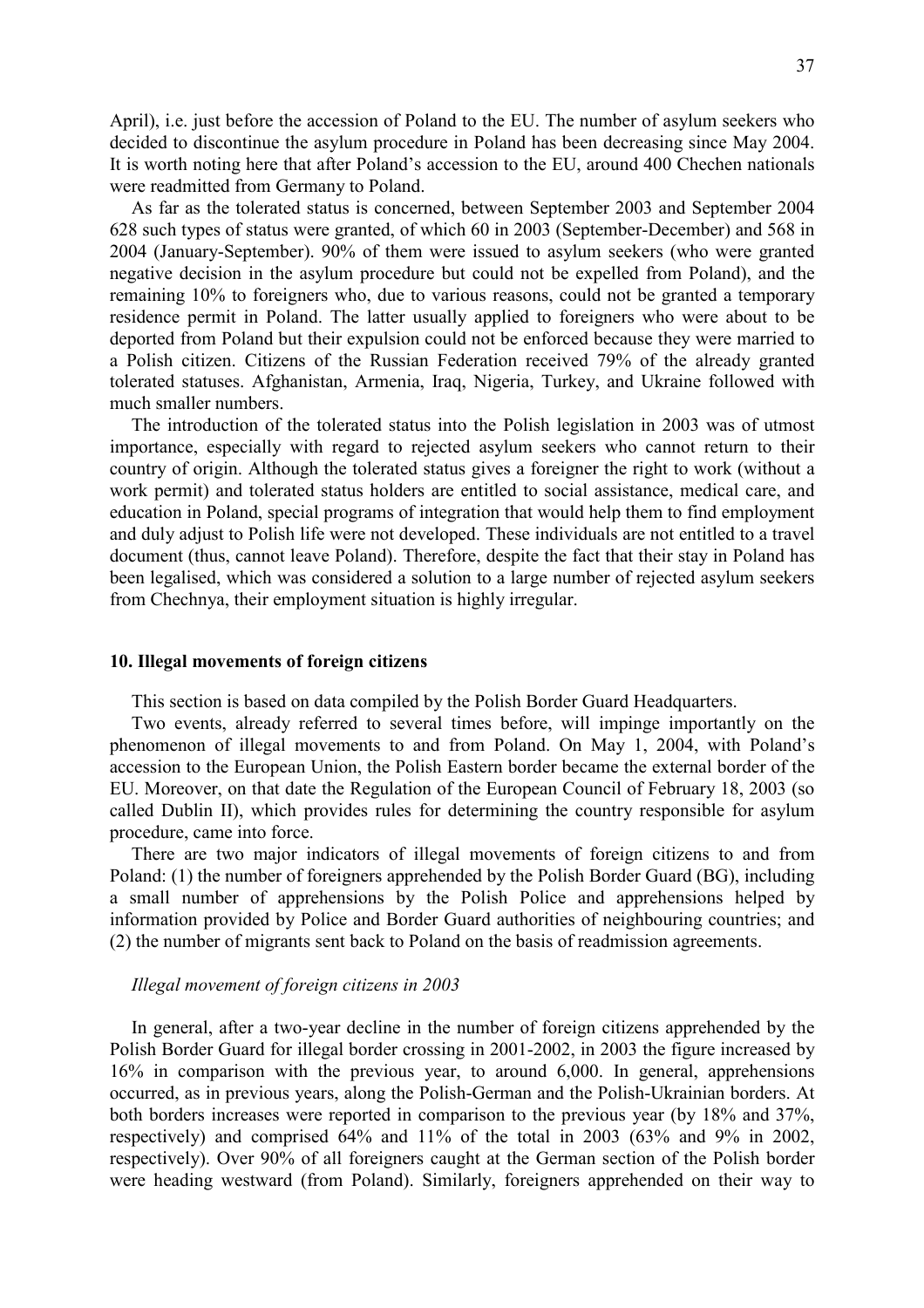Poland constituted over 90% of the Polish-Ukrainian border total. Illegal movements at the Polish-Czech border were also present, accounting for 13% of the total (17% in 2002). This particular figure emanates from the overwhelming presence of tourists at the border with the Czech Republic, who "spoil" the relevant statistics (Table 47).

In 2003, 2,644 illegal migrants were apprehended independently by the BG. This represents an increase of 18% over 2002. The number of persons intercepted for illegal border crossing while entering Poland increased by 24%, whereas it was only 13% in case of those who were leaving Poland. Despite the overall growth, the volume of foreigners intercepted outside border crossings on their way from Poland decreased by 7%. Since the corresponding figure reported a slight increase at the border with Germany (by 9%), this decline was due to the 60% decrease in the number of illegal migrants apprehended at the border with the Czech Republic (from 262 in 2002 to 105 in 2003) (Table 48).

After a two-year decline in 2001-2002, the number of foreigners readmitted to Poland increased by 12% in relation to the previous year. Foreigners sent back from Germany constituted 95% of the total and their number grew by 16% over 2002. Readmitted migrants that illegally crossed the border in organised groups constituted 44% of the total (47% in 2002) (Table 49).

The majority of foreigners taking part in illegal movements to Poland originated in a small group of countries. In 2003, Ukraine was leading a pack, accounting for one-fourth of the total. The Russian Federation (13%), Vietnam (7%), India (7%), China (6%), Moldova (6%), Pakistan (4%), Afghanistan (4%) and Belarus (2%) followed. These nine countries constituted 74% of the total. Tourists who unintentionally crossed the border outside the border check points and petty smugglers from the Czech Republic accounted for additional 10% of the total. However, the distribution of major sending countries changed considerably in comparison with 2002. Then, among the top-ten were the following: the Russian Federation (16%), Ukraine (16%), Afghanistan (13%), the Czech Republic (11%), Vietnam (8%), India (5%), China (4%), Moldova (4%), Iraq (3%), and Armenia (2%). According to BG, around 75% of the citizens of the Russian Federation implicated in the phenomenon of illegal movements to Poland were Chechen nationals (Tables 50 and 51).

Among the 2003 major countries of origin, only the Russian Federation and Afghanistan displayed decreases over 2002 (by 6% and 64%, respectively). This applied also to Iraq and to Armenia. In general, previously large numbers of illegal migrants from Afghanistan, Iraq, and Armenia had been continuously decreasing since 2001. The largest increases were reported in the case of Pakistan (by 370%), Moldova (by 88%), Ukraine (by 87%), China (by 60%), and India (by 52%). Vietnam reported a moderate growth over 2002 (by 8%). It is worth noting that China, India, and Pakistan continued to report greater numbers of illegal migrants, and their share in the total reached 17% in 2003 as compared to 10% in 2002, and 2% in 2001.

In general, in 2003 half of the intercepted migrants originated from the former Soviet Union, almost one-third from Asia (excluding former USSR Asian countries), and 16% from European countries (excluding the European part of the former Soviet Union). As can be discerned form Figure 2, significant changes occurred over recent years. Although in 1998 migrants from Asian countries were the most frequently represented category of apprehended migrants, in 1999 the distribution of countries of origin changed in favour of citizens of the former Soviet Union. The latter were responsible for the growth in the total number of apprehensions in 2000. However, their numbers were decreasing in the period 2001-2002 increasing though, by 36%, in 2003. European countries constituted a declining share of the total, mainly due to disappearance of citizens of Serbia and Montenegro from the statistics ever since 2000. Citizens of remote Asian countries gained second position (after former USSR) in 2002.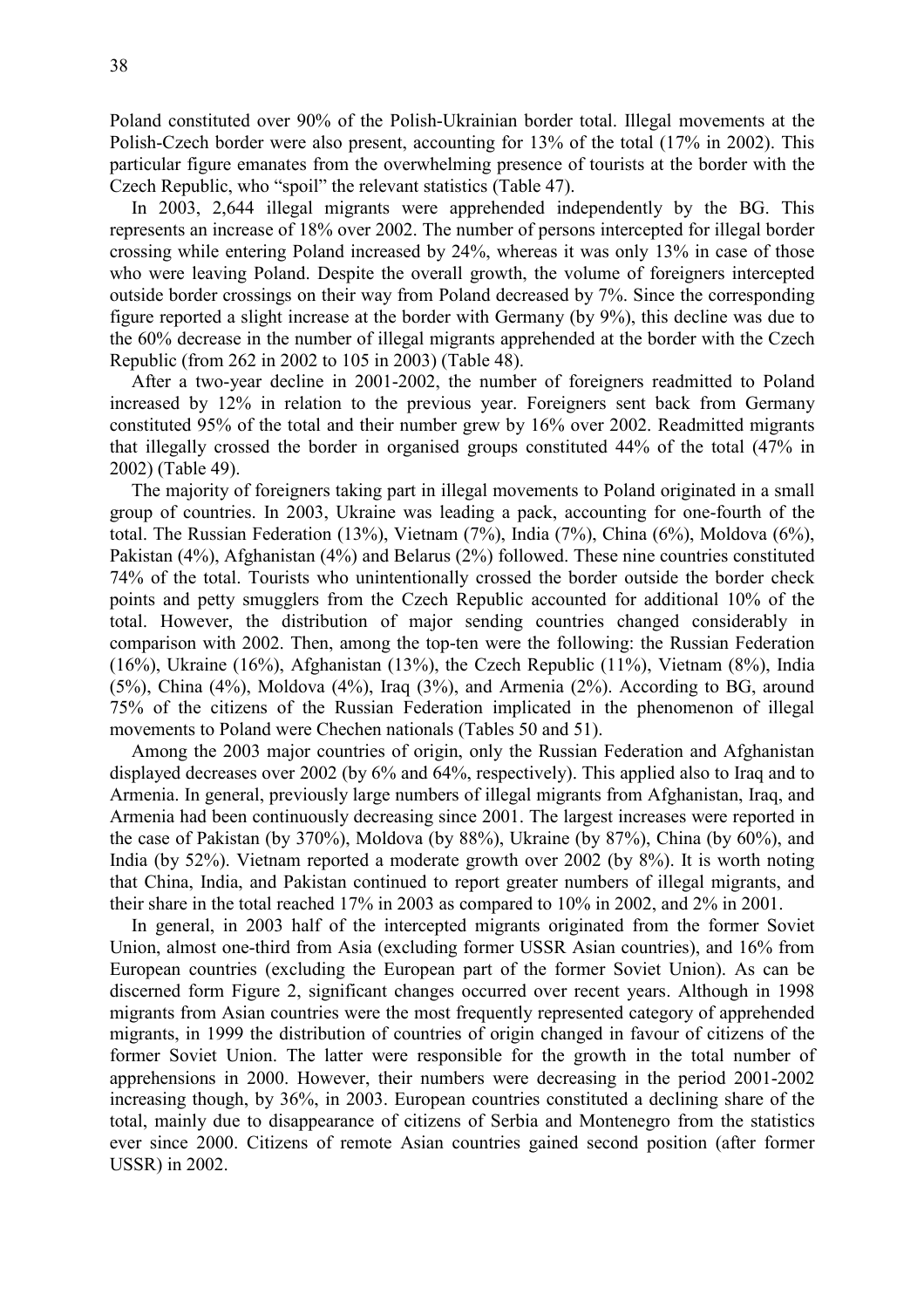

Figure 2. Foreigners apprehended for illegal border crossings. Poland 1998-2003

In 2003, 278 organised groups with 2,288 migrants were apprehended. This represents a 19% increase over the previous year. Additionally, 225 facilitators were arrested (172 in 2002) who proved to be predominantly of Polish citizenship (92%). As in the previous year, the majority of all groups were stopped at the Polish-German border (80%). Their number increased from 178 in 2002 to 220 in 2003 and involved 1,634 migrants (by 15% more than in the previous year). A growth in the number of intercepted organised groups was also reported in the case of the Polish-Ukrainian border (from 32 in 2002 to 43 in 2003). Consequently, the volume of trafficked migrants increased by 41% in relation to 2002 (Table 52).

Bearing in mind that the number of migrants apprehended in organised groups is included in the overall number of foreigners caught for illegal border crossing (by the BG and readmitted to Poland), it is possible to estimate on the scale of trafficking. In 2003, migrants apprehended in organised groups comprised, as in previous years, approximately 40% of the total population of intercepted foreigners and this share remained stable over the period 2001- 2003 (31% in 2000 and 37% in 1999).

Trafficking in migrants concerned mainly citizens of Asian countries (excluding former USSR countries). Migrants from (in order of importance) Vietnam, India, China, Afghanistan and Pakistan comprised 56% of the total in 2003. However, citizens of the Russian Federation formed the largest single share, accounting for 22% of the total. Ukrainians, constituting onetenth of all migrants apprehended in organised groups, followed. In addition, the vast majority of all migrants coming to Poland from the above-mentioned Asian countries travelled with the assistance of traffickers. This applied to 68% of intercepted Vietnamese, 72% of Indians, 76% of Pakistanis, 81% of Afghanis and 85% of Chinese. 65% of Russians (predominantly of Chechen origin) were also trafficked. On the contrary, only around 17% of Ukrainians used services of traffickers on their way westward (Table 53).

## Illegal movements of foreign citizens in 2004 (January-August)

Between January and August 2004, over 3,900 foreigners were apprehended for illegal border crossing, of which 2,644 were intercepted independently by the Border Guard (including apprehensions by the Polish Police, assisted by information provided by the Police and Border Guards of neighbouring countries), and 1,481 were readmitted to Poland. The latter figure increased by 13% in relation to the corresponding period of 2003, while the number of illegal migrants caught by the Border Guard remained stable. However, the number of those who were apprehended by BG on their way from Poland increased by 10%, whereas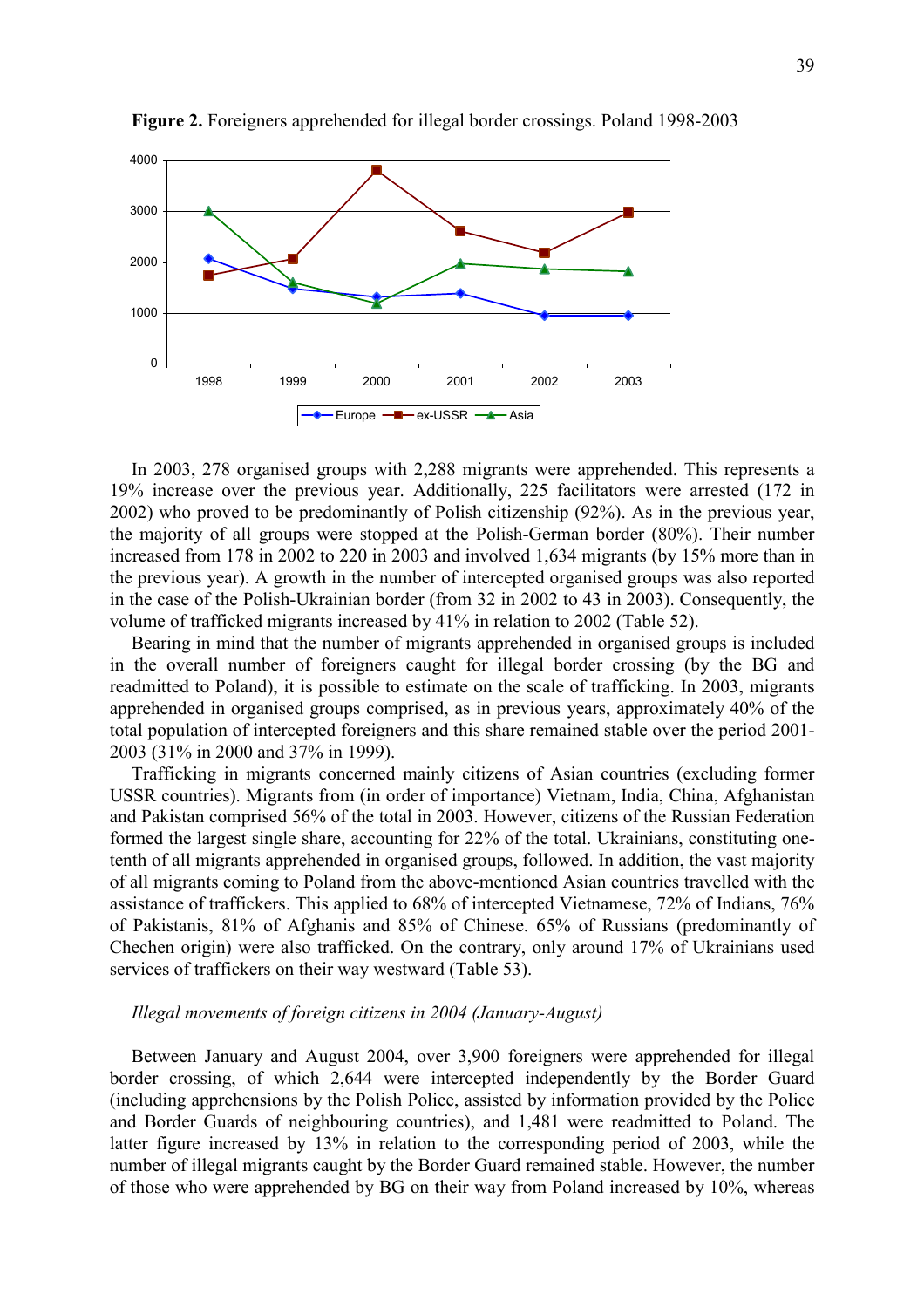the number of migrants intercepted while entering Poland decreased by 13% in comparison with 2003 (January-August). It seems that in 2004 the scale of the phenomenon will either increase or remain at the same level as in 2003 (Tables 47-49).

As in previous years, illegal movements to and from Poland occurred largely at two sections of the Polish border, with Germany and Ukraine. Both reported increases over corresponding period of 2003 (January-August), by 26% and 9%, respectively. As far as major nationalities are concerned, the number of Ukrainians continued to increase and has already (in first eight months) exceeded the corresponding figure of 2003. This growth applied to the number of Ukrainians intercepted by BG (by 77% in relation to January-August 2003) and readmitted to Poland (by 150% in relation to Jan-Aug 2003). The latter growth was largely responsible for the above-mentioned increase in the total number of migrants readmitted to Poland between January and August 2004. In 2004 (Jan-Aug), Ukrainians comprised 47% of all migrants apprehended for illegal border crossing, as compared to around one-forth in 2003.

As far as other major nationalities are concerned, between January and August 2004, increases were reported also in the case of (in order of importance) Pakistan, Moldavia, Belarus and Armenia (by 83%, 10%, 5% and 11% respectively as compared to January-August 2003). The Russian Federation, Afghanistan, and Iraq continued to record declines, while China, India, and Vietnam, after significant increases in 2002 and 2003, displayed smaller numbers of migrants in relation to the corresponding period of 2003 (down by 55%, 42%, and 44%, respectively, as compared to Jan-Aug 2003) (Tables 50 and 51).

Between January and August 2004, 79 organised groups of migrants, with 776 migrants, were apprehended. In the corresponding period of 2003, there were 178 groups with 1,584 migrants. Thus, in 2004 (Jan-Aug), the scale of trafficking significantly decreased as compared to the parallel period of 2003. 2004 was also the first year when the share of migrants apprehended in organised groups in the total population of intercepted migrants (independently by BG and readmitted to Poland) decreased to 19%. Previously (at least since 1998), this share oscillated at around 40% (Table 52).

Although only one out of ten Ukrainians was using services of traffickers in 2004 (January-August), such Ukrainians constituted 26% of all migrants apprehended for illegal border crossing in organised groups (11% in 2003). On the contrary, only one out of five foreigners from the Russian Federation was trafficked, while this proportion amounted to 65% in 2003. Consequently, their share fell to 13% in 2004 (January-August) (from 22% in 2003). Moreover, the number of trafficked Pakistanis increased by 95% (from 65 in January-August 2003 to 127 in January-August 2004), and their share in the total increased from 8% to 16% in 2004 (January-August). Other major nationalities were using services of traffickers less frequently between January and August 2004, as compared to the corresponding period in 2003 (Table 53).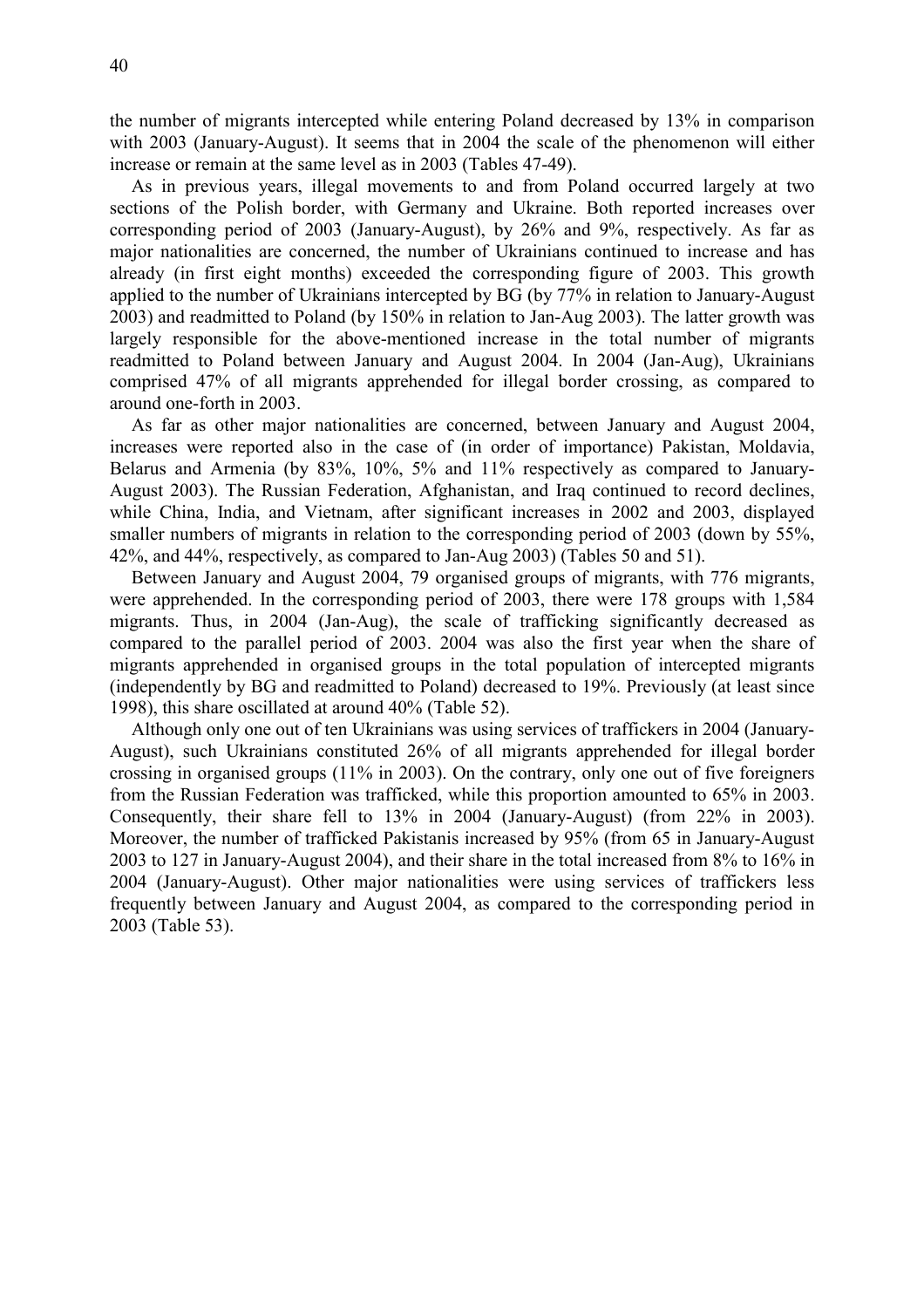## Statistical annex

|                                         | All arrivals |                |        |       |                       |       |  |  |  |
|-----------------------------------------|--------------|----------------|--------|-------|-----------------------|-------|--|--|--|
| Country of<br>citizenship               |              | Actual numbers |        |       | Per cent of the total |       |  |  |  |
|                                         | 2001         | 2002           | 2003   | 2001  | 2002                  | 2003  |  |  |  |
| Total                                   | 61,431       | 50,735         | 52,130 | 100.0 | 100.0                 | 100.0 |  |  |  |
| of which: countries<br>bordering Poland | 57,905       | 47,431         | 48,740 | 94.3  | 93.5                  | 93.5  |  |  |  |
| Germany                                 | 31,010       | 23,655         | 25,457 | 50.5  | 46.6                  | 48.8  |  |  |  |
| Czech Republic                          | 9,276        | 8,313          | 8,827  | 15.1  | 16.4                  | 16.9  |  |  |  |
| Ukraine                                 | 6,418        | 5,853          | 4,830  | 10.4  | 11.5                  | 9.3   |  |  |  |
| <b>Belarus</b>                          | 5,197        | 4,242          | 3,830  | 8.5   | 8.4                   | 7.3   |  |  |  |
| Slovak Republic                         | 2,642        | 2,126          | 2,896  | 4.3   | 4.2                   | 5.6   |  |  |  |
| <b>Russian Federation</b>               | 1,969        | 1,844          | 1,534  | 3.2   | 3.6                   | 2.9   |  |  |  |
| Lithuania                               | 1,393        | 1,398          | 1,366  | 2.3   | 2.8                   | 2.6   |  |  |  |
| Latvia                                  | 412          | 401            | 422    | 0.7   | 0.8                   | 0.8   |  |  |  |
| Netherlands                             | 337          | 303            | 225    | 0.5   | 0.6                   | 0.4   |  |  |  |
| Austria                                 | 297          | 248            | 266    | 0.5   | 0.5                   | 0.5   |  |  |  |
| <b>United States</b>                    | 268          | 235            | 250    | 0.4   | 0.5                   | 0.5   |  |  |  |
| France                                  | 230          | 202            | 180    | 0.4   | 0.4                   | 0.3   |  |  |  |
| United Kingdom                          | 222          | 202            | 211    | 0.4   | 0.4                   | 0.4   |  |  |  |
| Sweden                                  | 192          | 191            | 198    | 0.3   | 0.4                   | 0.4   |  |  |  |
| Estonia                                 | 222          | 186            | 194    | 0.4   | 0.4                   | 0.4   |  |  |  |
| Italy                                   | 189          | 185            | 215    | 0.3   | 0.4                   | 0.4   |  |  |  |
| Hungary                                 | 137          | 139            | 170    | 0.2   | 0.3                   | 0.3   |  |  |  |
| Denmark                                 | 123          | 123            | 149    | 0.2   | 0.2                   | 0.3   |  |  |  |
| Belgium                                 | 112          | 93             | 65     | 0.2   | 0.2                   | 0.1   |  |  |  |
| Norway                                  | 60           | 64             | 69     | 0.1   | 0.1                   | 0.1   |  |  |  |
| Other                                   | 725          | 732            | 776    | 1.2   | 1.4                   | 1.5   |  |  |  |

Table 1. Arrivals of foreigners (in thousand); top nationalities. Poland 2001-2003

Source: Border Guard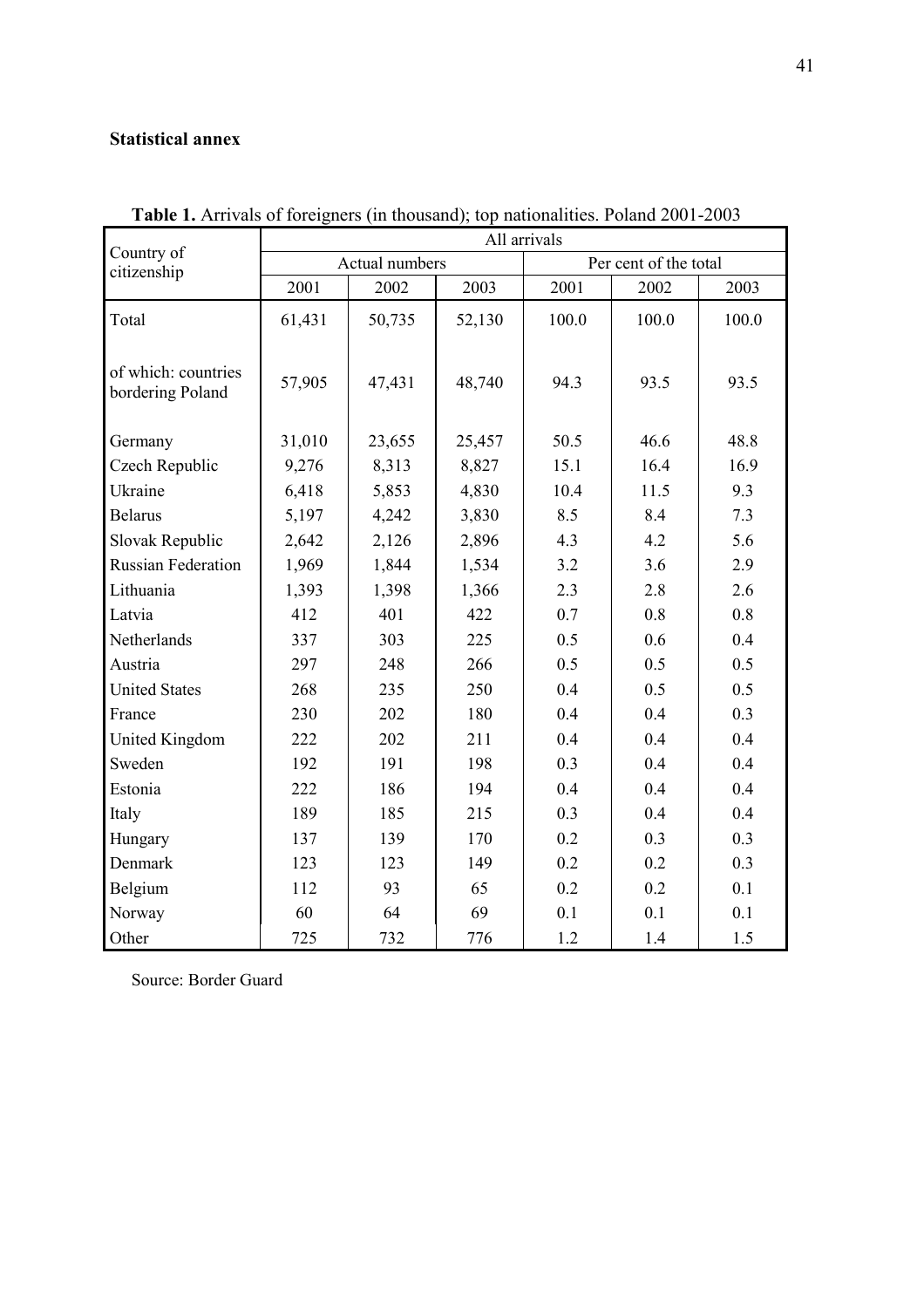| Year      | Emigrants | Immigrants | Net migration |
|-----------|-----------|------------|---------------|
| 1952-2002 | 1,359.2   | 418.9      | $-940.3$      |
| 1952-1960 | 370.4     | 275.1      | $-95.3$       |
| 1961-1970 | 223.8     | 24.3       | $-199.5$      |
| 1971-1980 | 225.7     | 16.3       | $-209.4$      |
| 1981-1990 | 266.7     | 17.3       | $-249.4$      |
| 1991-2000 | 224.8     | 72.7       | $-152.1$      |

Table 2. International migration (a). Poland: 1952-2002 (in thousand)

(a) in legal sense only, i.e. migration related to the changes of "permanent" residence; this also pertains to Tables from 3 to 12

Source: Central Statistical Office (Central Population Register – PESEL)

| Year | Emigrants | Immigrants | Net<br>migration | Year | Emigrants | Immigrants | Net<br>migration |
|------|-----------|------------|------------------|------|-----------|------------|------------------|
| 1945 | 1,506.0   | 2,283.0    | 777.0            | 1975 | 9.6       | 1.8        | $-7.8$           |
| 1946 | 1,836.0   | 1,181.0    | $-655.0$         | 1976 | 26.7      | 1.8        | $-24.9$          |
| 1947 | 542.7     | 228.7      | $-314.0$         | 1977 | 28.9      | 1.6        | $-27.3$          |
| 1948 | 42.7      | 62.9       | 20.2             | 1978 | 29.5      | 1.5        | $-28.0$          |
| 1949 | 61.4      | 19.1       | $-42.3$          | 1979 | 34.2      | 1.7        | $-32.5$          |
| 1950 | 60.9      | 8.1        | $-52.8$          | 1980 | 22.7      | 1.5        | $-21.2$          |
| 1951 | 7.8       | 3.4        | $-4.4$           | 1981 | 23.8      | 1.4        | $-22.4$          |
| 1952 | 1.6       | 3.7        | 2.1              | 1982 | 32.1      | 0.9        | $-31.2$          |
| 1953 | 2.8       | 2.0        | $-0.8$           | 1983 | 26.2      | 1.2        | $-25.0$          |
| 1954 | 3.8       | 2.8        | $-1.0$           | 1984 | 17.4      | 1.6        | $-15.8$          |
| 1955 | 1.9       | 4.7        | 2.8              | 1985 | 20.5      | 1.6        | $-18.9$          |
| 1956 | 21.8      | 27.6       | 5.8              | 1986 | 29.0      | 1.9        | $-27.1$          |
| 1957 | 133.4     | 91.8       | $-41.6$          | 1987 | 36.4      | 1.8        | $-34.6$          |
| 1958 | 139.3     | 92.8       | $-46.5$          | 1988 | 36.3      | 2.1        | $-34.2$          |
| 1959 | 37.0      | 43.2       | 6.2              | 1989 | 26.6      | 2.2        | $-24.4$          |
| 1960 | 28.0      | 5.7        | $-22.3$          | 1990 | 18.4      | 2.6        | $-15.8$          |
| 1961 | 26.5      | 3.6        | $-22.9$          | 1991 | 21.0      | 5.0        | $-16.0$          |
| 1962 | 20.2      | 3.3        | $-16.9$          | 1992 | 18.1      | 6.5        | $-11.6$          |
| 1963 | 20.0      | 2.5        | $-17.5$          | 1993 | 21.3      | 5.9        | $-15.4$          |
| 1964 | 24.2      | 2.3        | $-21.9$          | 1994 | 25.9      | 6.9        | $-19.0$          |
| 1965 | 28.6      | 2.2        | $-26.4$          | 1995 | 26.3      | 8.1        | $-18.2$          |
| 1966 | 28.8      | 2.2        | $-26.6$          | 1996 | 21.3      | 8.2        | $-13.1$          |
| 1967 | 19.9      | 2.1        | $-17.8$          | 1997 | 20.2      | 8.4        | $-11.8$          |
| 1968 | 19.4      | 2.2        | $-17.2$          | 1998 | 22.2      | 8.9        | $-13.3$          |
| 1969 | 22.1      | 2.0        | $-20.1$          | 1999 | 21.5      | 7.5        | $-14.0$          |
| 1970 | 14.1      | 1.9        | $-12.2$          | 2000 | 26.9      | 7.3        | $-19.6$          |
| 1971 | 30.2      | 1.7        | $-28.5$          | 2001 | 23.3      | 6.6        | $-16.7$          |
| 1972 | 19.1      | 1.8        | $-17.3$          | 2002 | 24.5      | 6.6        | $-17.9$          |
| 1973 | 13.0      | 1.4        | $-11.6$          | 2003 | 20.8      | 7.0        | $-13.8$          |
| 1974 | 11.8      | 1.4        | $-10.4$          |      |           |            |                  |

Table 3. International migration; year-by-year figures. Poland: 1945-2003 (in thousand)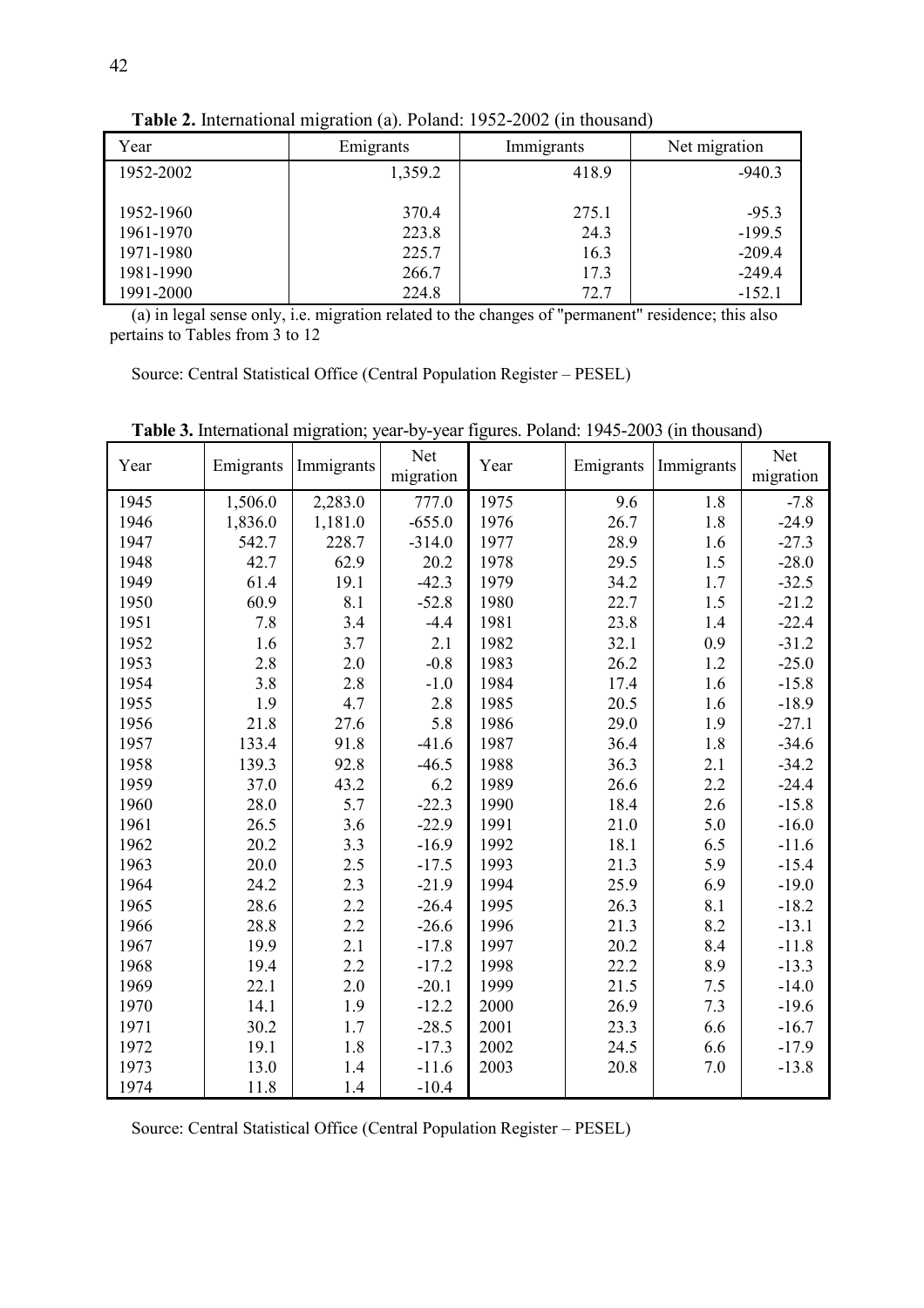| Period                         | Number<br>of emigrants | Number<br>of immigrants | Net<br>migration      |
|--------------------------------|------------------------|-------------------------|-----------------------|
| 1992                           |                        |                         |                       |
| 1st half-year<br>2nd half-year | 8,576<br>9,239         | 3,135<br>3,377          | $-5,441$<br>$-5,862$  |
| 1993                           |                        |                         |                       |
| 1st half-year<br>2nd half-year | 8,693<br>12,683        | 2,827<br>3,097          | $-5,866$<br>$-9,586$  |
| 1994                           |                        |                         |                       |
| 1st half-year<br>2nd half-year | 11,949<br>13,955       | 3,027<br>3,880          | $-8,922$<br>$-10,075$ |
| 1995                           |                        |                         |                       |
| 1st half-year<br>2nd half-year | 13,312<br>13,032       | 3,428<br>4,693          | $-9,884$<br>$-8,339$  |
| 1996                           |                        |                         |                       |
| 1st half-year                  | 10,596                 | 3,586                   | $-7,010$              |
| 2nd half-year                  | 10,701                 | 4,600                   | $-6,101$              |
| 1997                           |                        | 3,649                   |                       |
| 1st half-year<br>2nd half-year | 9,337<br>10,885        | 4,777                   | $-5,688$<br>$-6,108$  |
| 1998                           |                        |                         |                       |
| 1st half-year                  | 10,580                 | 4,148                   | $-6,432$              |
| 2nd half-year                  | 11,597                 | 4,768                   | $-6,829$              |
| 1999                           |                        |                         |                       |
| 1st half-year<br>2nd half-year | 9,514<br>12,022        | 3,823<br>3,702          | $-5,691$<br>$-8,320$  |
| 2000                           |                        |                         |                       |
| 1st half-year                  | 12,844                 | 3,095                   | $-9,749$              |
| 2nd half-year                  | 14,155                 | 4,236                   | $-9,919$              |
| 2001                           |                        |                         |                       |
| 1st half-year                  | 11,617                 | 3,285                   | $-8,332$              |
| 2nd half-year                  | 11,751                 | 3,340                   | $-8,411$              |
| 2002<br>1st half-year          | 10,617                 | 2,900                   | $-7,717$              |
| 2nd half-year                  | 13,915                 | 3,687                   | $-10,228$             |
| 2003                           |                        |                         |                       |
| 1st half-year                  | 9,936                  | 2,975                   | $-6,961$              |
| 2nd half-year                  | 10,877                 | 4,073                   | $-6,804$              |
| 2004<br>1st half-year          | 8,022                  | 4,214                   | $-3,808$              |
|                                |                        |                         |                       |

Table 4. International migration by half-year. Poland: 1992-2004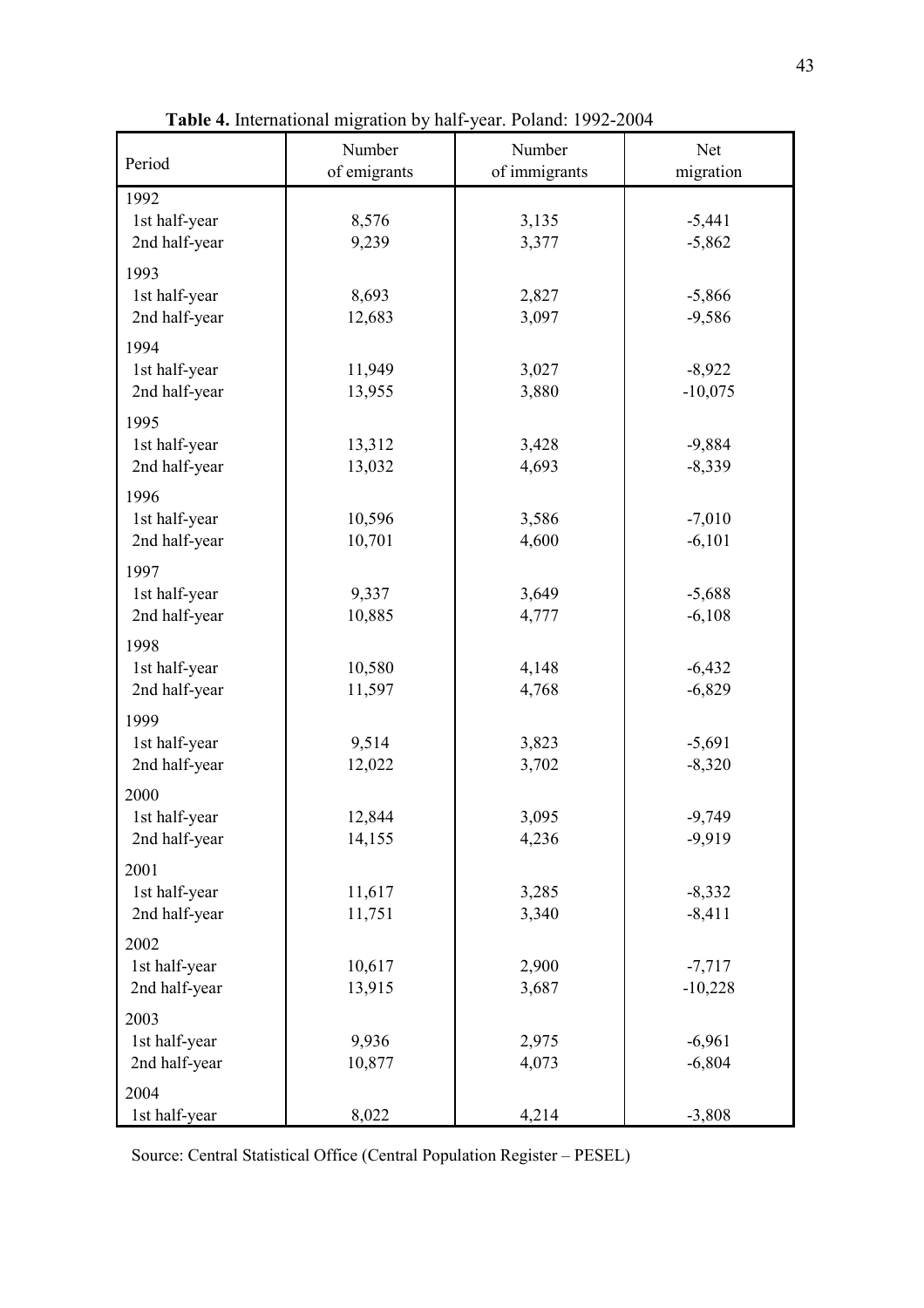|                           |              | Actual numbers | Per cent of the total |                  |                |        |        |        |
|---------------------------|--------------|----------------|-----------------------|------------------|----------------|--------|--------|--------|
| Country of<br>destination |              |                |                       | 2003             |                |        |        |        |
|                           | 2001         | 2002           | Total                 | Male             | Female         | 2001   | 2002   | 2003   |
| Total                     | 23,368       | 24,532         | 20,813                | 10,744           | 10,069         | 100.0  | 100.0  | 100.0  |
|                           |              |                |                       |                  |                |        |        |        |
| $(EU-15)$                 | (19, 192)    | (20, 196)      | (17,055)              | (8,795)          | (8,260)        | (82.1) | (82.3) | (81.9) |
|                           |              |                |                       |                  |                |        |        |        |
| Europe (a)                | 19,469       | 20,485         | 17,294                | 8,899            | 8,395          | 83.3   | 83.5   | 83.1   |
| Austria                   | 640          | 525            | 355                   | 151              | 204            | 2.7    | 2.1    | 1.7    |
| Belgium                   | 103          | 119            | 138                   | 51               | 87             | 0.4    | 0.5    | 0.7    |
| Czech Republic            | 57           | 38             | 46                    | 17               | 29             | 0.2    | 0.2    | 0.2    |
| Denmark                   | 100          | 95             | 68                    | 20               | 48             | 0.4    | 0.4    | 0.3    |
| France                    | 261          | 339            | 251                   | 114              | 137            | 1.1    | 1.4    | 1.2    |
| Germany                   | 16,900       | 17,806         | 15,013                | 7,878            | 7,135          | 72.3   | 72.6   | 72.1   |
| Greece                    | 74           | 75             | 56                    | 23               | 33             | 0.3    | 0.3    | 0.3    |
| Italy                     | 307          | 302            | 311                   | 99               | 212            | 1.3    | 1.2    | 1.5    |
| Netherlands               | 265          | 290            | 275                   | 156              | 119            | 1.1    | 1.2    | 1.3    |
| Norway                    | 71           | 47             | 35                    | 16               | 19             | 0.3    | 0.2    | 0.2    |
| Spain                     | 131          | 166            | 139                   | 70               | 69             | 0.6    | 0.7    | 0.7    |
| Sweden                    | 167          | 174            | 117                   | 46               | 71             | 0.7    | 0.7    | 0.6    |
| Switzerland               | 50           | 88             | 62                    | 23               | 39             | 0.2    | 0.4    | 0.3    |
| <b>United Kingdom</b>     | 208          | 254            | 282                   | 160              | 122            | 0.9    | 1.0    | 1.4    |
| Other                     | 135          | 167            | 146                   | 75               | 71             | 0.6    | 0.7    | 0.7    |
| Africa                    | 48           | 39             | 17                    | $\boldsymbol{7}$ | 10             | 0.2    | 0.2    | 0.1    |
| South Africa              | 35           | 33             | 10                    | $\overline{3}$   | $\tau$         | 0.1    | 0.1    | 0.0    |
| Other                     | 13           | 6              | $\overline{7}$        | $\overline{4}$   | $\overline{3}$ | 0.1    | 0.0    | 0.0    |
| America                   | 3,558        | 3,708          | 3,289                 | 1,724            | 1,565          | 15.1   | 15.1   | 15.8   |
| Canada                    | 1,037        | 1,016          | 800                   | 419              | 381            | 4.4    | 4.1    | 3.8    |
| <b>United States</b>      | 2,485        | 2,676          | 2,464                 | 1,292            | 1,172          | 10.6   | 10.9   | 11.8   |
| Other                     | 36           | 16             | 25                    | 13               | 12             | 0.2    | 0.1    | 0.1    |
| Asia                      | 42           | 40             | 26                    | 18               | 8              | 0.2    | 0.2    | 0.1    |
| Oceania                   | 250          | 204            | 179                   | 94               | 85             | 1.1    | 0.8    | 0.9    |
| Australia                 | 244          | 187            | 165                   | 86               | 79             | 1.0    | 0.8    | 0.8    |
| Other                     | 6            | 17             | 14                    | $8\,$            | 6              | 0.0    | 0.1    | 0.1    |
| Unknown                   | $\mathbf{1}$ | 56             | 8                     | $\overline{2}$   | 6              | 0.0    | 0.2    | 0.0    |

Table 5. Emigrants by major destinations. Poland: 2001-2003

(a) Including Turkey and Cyprus.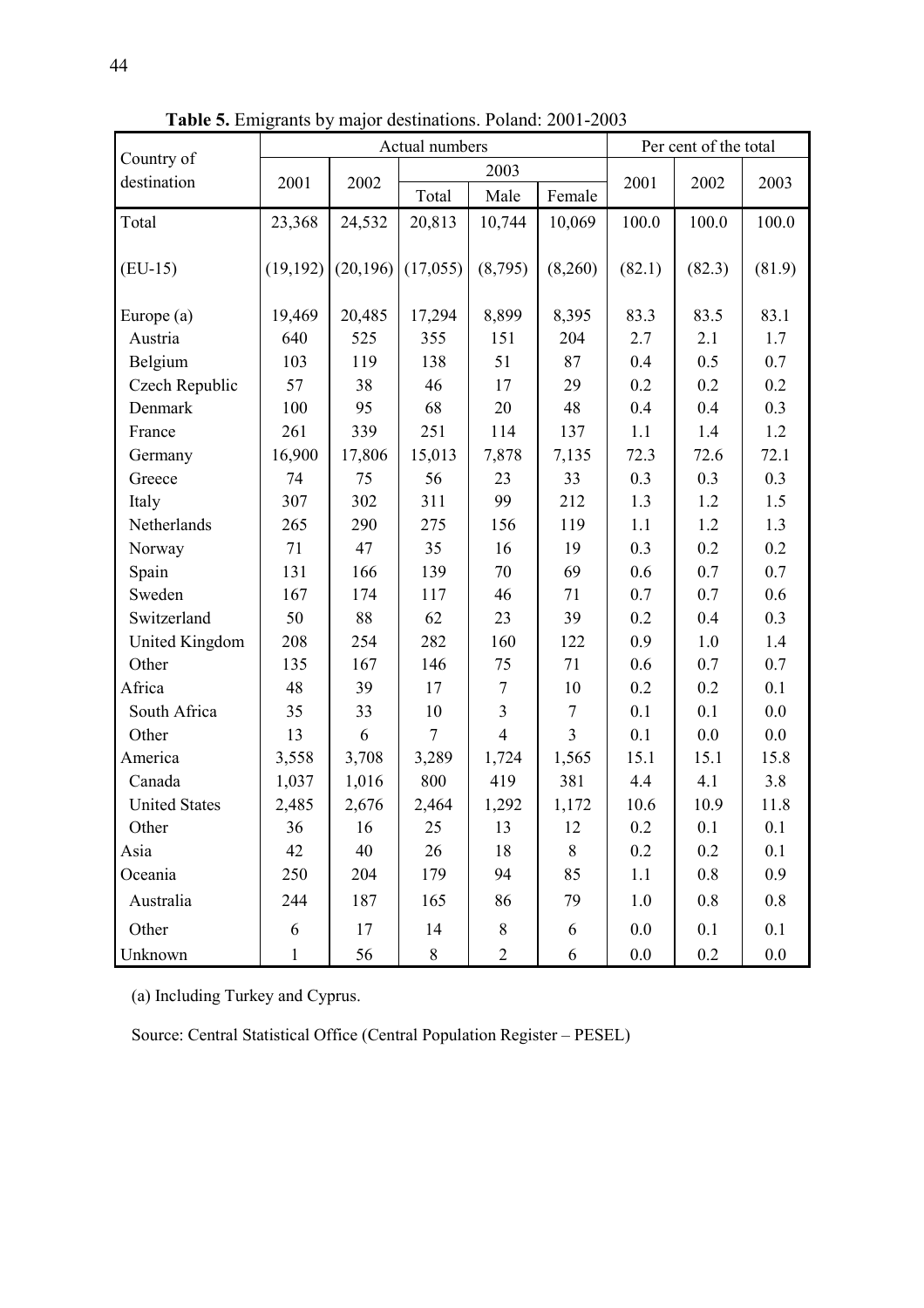| Table 6. Emigrants by sex and age. Poland: 2001-2003 |  |
|------------------------------------------------------|--|
|------------------------------------------------------|--|

|              |        | Actual numbers |        | Per cent of the total |       |       |  |
|--------------|--------|----------------|--------|-----------------------|-------|-------|--|
| Age category | 2001   | 2002           | 2003   | 2001                  | 2002  | 2003  |  |
| Males        |        |                |        |                       |       |       |  |
| Total        | 12,251 | 12,411         | 10,744 | 100.0                 | 100.0 | 100.0 |  |
|              |        |                |        |                       |       |       |  |
| $0 - 4$      | 211    | 194            | 161    | 1.7                   | 1.6   | 1.5   |  |
| $5-9$        | 259    | 287            | 292    | 2.1                   | 2.3   | 2.7   |  |
| $10 - 14$    | 635    | 577            | 403    | 5.2                   | 4.6   | 3.8   |  |
| 15-19        | 3,083  | 3,000          | 2,481  | 25.2                  | 24.2  | 23.1  |  |
| 20-24        | 1,564  | 1,451          | 1,524  | 12.8                  | 11.7  | 14.2  |  |
| 25-29        | 741    | 796            | 764    | 6.0                   | 6.4   | 7.1   |  |
| 30-34        | 598    | 672            | 605    | 4.9                   | 5.4   | 5.6   |  |
| 35-39        | 902    | 952            | 699    | 7.4                   | 7.7   | 6.5   |  |
| 40-44        | 1,172  | 1,351          | 1,153  | 9.6                   | 10.9  | 10.7  |  |
| 45-49        | 1,116  | 1,097          | 938    | 9.1                   | 8.8   | 8.7   |  |
| 50-54        | 780    | 754            | 620    | 6.4                   | 6.1   | 5.8   |  |
| 55-59        | 450    | 407            | 367    | 3.7                   | 3.3   | 3.4   |  |
| 60-64        | 367    | 350            | 314    | 3.0                   | 2.8   | 2.9   |  |
| 65-69        | 170    | 208            | 159    | 1.4                   | 1.7   | 1.5   |  |
| $70+$        | 203    | 315            | 264    | 1.7                   | 2.5   | 2.5   |  |
| Females      |        |                |        |                       |       |       |  |
| Total        | 11,117 | 12,121         | 10,069 | 100.0                 | 100.0 | 100.0 |  |
|              |        |                |        |                       |       |       |  |
| $0 - 4$      | 183    | 203            | 175    | 1.6                   | 1.7   | 1.7   |  |
| $5-9$        | 270    | 303            | 265    | 2.4                   | 2.5   | 2.6   |  |
| $10 - 14$    | 528    | 481            | 366    | 4.7                   | 4.0   | 3.6   |  |
| $15-19$      | 897    | 1,053          | 844    | 8.1                   | 8.7   | 8.4   |  |
| $20 - 24$    | 1,207  | 1,393          | 1,074  | 10.9                  | 11.5  | 10.7  |  |
| 25-29        | 1,285  | 1,337          | 1,200  | 11.6                  | 11.0  | 11.9  |  |
| 30-34        | 918    | 1,099          | 950    | 8.3                   | 9.1   | 9.4   |  |
| 35-39        | 1,099  | 1,288          | 1,052  | 9.9                   | 10.6  | 10.4  |  |
| 40-44        | 1,367  | 1,438          | 1,233  | 12.3                  | 11.9  | 12.2  |  |
| 45-49        | 1,102  | 1,176          | 953    | 9.9                   | 9.7   | 9.5   |  |
| 50-54        | 786    | 740            | 662    | 7.1                   | 6.1   | 6.6   |  |
| 55-59        | 454    | 480            | 370    | 4.1                   | 4.0   | 3.7   |  |
| 60-64        | 418    | 386            | 309    | 3.8                   | 3.2   | 3.1   |  |
| 65-69        | 230    | 294            | 208    | 2.1                   | 2.4   | 2.1   |  |
| $70+$        | 373    | 450            | 408    | 3.4                   | 3.7   | 4.1   |  |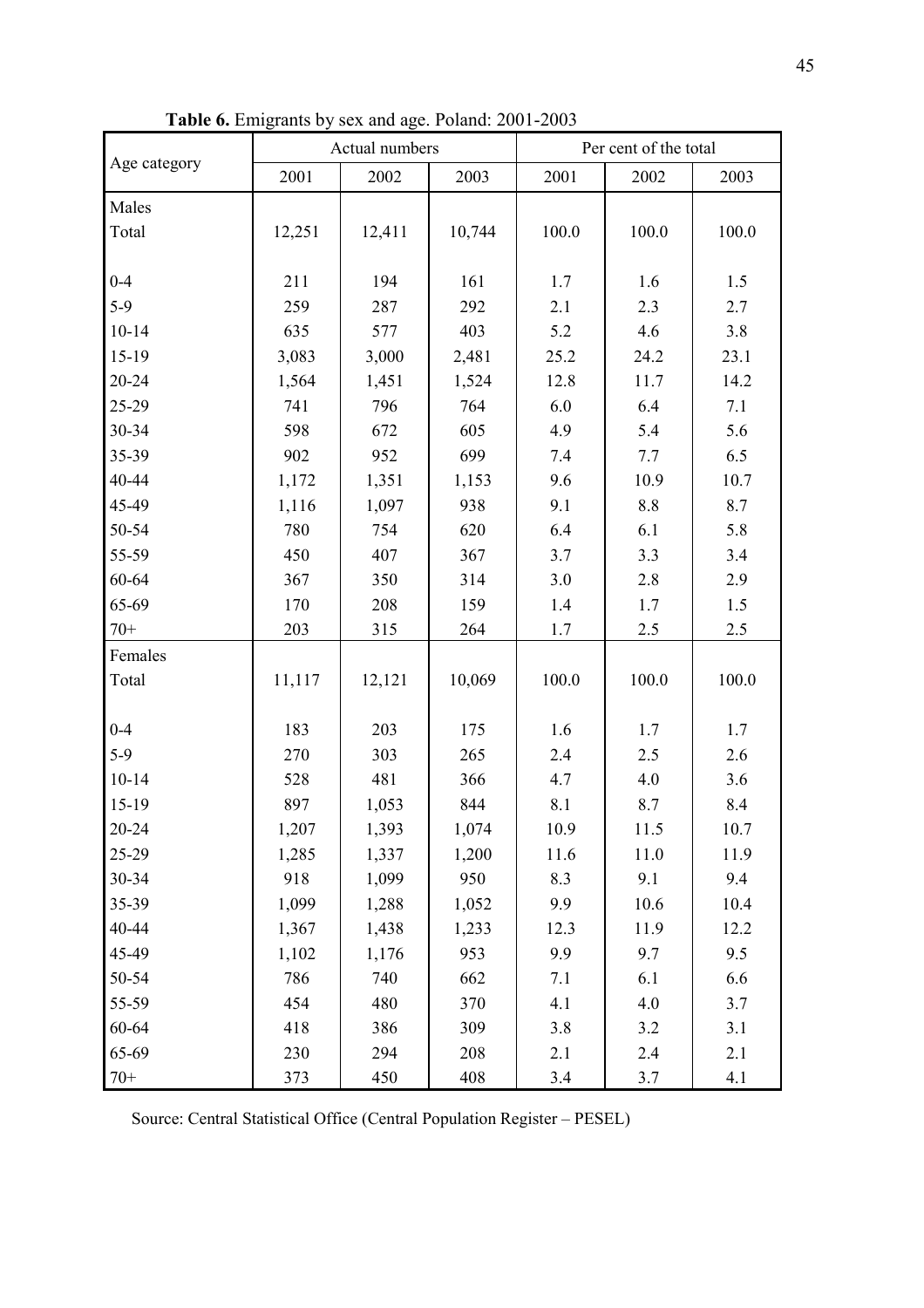| Year and age    | Marital status |             |         |                |                     |
|-----------------|----------------|-------------|---------|----------------|---------------------|
|                 |                | Bachelor or |         | Widower or     |                     |
| category        | Total          | spinster    | Married | widow          | Divorced            |
| Males           |                |             |         |                |                     |
| 1981-85 $(a)$   | 10,937         | 5,357       | 5,270   | 114            | 197                 |
| 1986-90 $(a)$   | 13,734         | 7,347       | 5,988   | 82             | 317                 |
|                 |                |             |         | 84             |                     |
| 1991-95 $(a)$   | 11,337         | 6,464       | 4,609   |                | 180                 |
| 1996-2000 $(a)$ | 11,489         | 7,016       | 4,240   | 56             | 177                 |
|                 |                |             |         |                |                     |
| 1992            | 9,063          | 5,230       | 3,577   | 93             | 161                 |
| 1993            | 10,603         | 5,560       | 4,783   | 84             | 176                 |
| 1994            | 13,451         | 7,891       | 5,306   | 84             | 170                 |
| 1995            | 13,305         | 8,333       | 4,707   | 73             | 192                 |
| 1996            | 10,882         | 6,936       | 3,744   | 54             | 148                 |
| 1997            | 10,179         | 6,463       | 3,504   | 60             | 152                 |
| 1998            | 11,607         | 7,294       | 4,094   | 46             | 173                 |
| 1999            | 11,035         | 6,725       | 4,054   | 62             | 194                 |
| 2000            | 13,740         | 7,661       | 5,802   | 57             | 220                 |
|                 |                |             |         | 94             | 199                 |
| 2001            | 12,251         | 7,620       | 4,338   |                |                     |
| 2002            | 12,411         | 8,382       | 3,761   | 48             | 220                 |
|                 |                |             |         |                |                     |
| 2003            | 10,744         | 7,374       | 3,151   | 44             | 175                 |
| $0 - 14$        | 856            | 856         |         |                | $\blacksquare$      |
| 15-24           | 4,005          | 3,925       | 79      |                | $\mathbf{1}$        |
| 25-34           | 1,369          | 977         | 356     | $\mathbf{1}$   | 35                  |
| 35-44           | 1,852          | 776         | 1,026   | $\overline{2}$ | 48                  |
| 45-54           | 1,558          | 500         | 998     | $\overline{7}$ | 53                  |
| 55-64           | 681            | 213         | 429     | 9              | 30                  |
| $65+$           | 423            | 127         | 263     | 25             | $8\,$               |
| Females         |                |             |         |                |                     |
|                 |                |             |         |                |                     |
| 1981-85 $(a)$   | 13,092         | 4,864       | 7,120   | 783            | 326                 |
| 1986-90 $(a)$   | 15,630         | 6,466       | 8,208   | 541            | 416                 |
| 1991-95 $(a)$   | 11,206         | 4,973       | 5,447   | 452            | 334                 |
| 1996-2000 $(a)$ | 10,958         | 4,865       | 5,376   | 353            | 363                 |
|                 |                |             |         |                |                     |
| 1992            | 9,052          | 4,253       | 4,329   | 247            | 223                 |
| 1993            | 10,773         | 4,481       | 5,356   | 656            | 280                 |
| 1994            | 12,453         | 5,318       | 6,170   | 562            | 403                 |
| 1995            | 13,039         | 6,167       | 5,932   | 489            | 451                 |
| 1996            | 10,415         | 4,955       | 4,755   | 345            | 360                 |
| 1997            | 10,043         | 4,739       | 4,632   | 327            | 345                 |
| 1998            | 10,570         | 4,667       | 5,197   | 356            | 350                 |
| 1999            | 10,501         | 4,578       | 5,224   | 349            | 350                 |
| 2000            | 13,259         | 5,388       | 7,070   | 390            | 411                 |
| 2001            | 11,117         | 4,850       | 5,570   | 302            | 395                 |
| 2002            | 12,121         | 6,756       | 4,729   | 295            | 341                 |
|                 |                |             |         |                |                     |
| 2003            | 10,069         | 5,616       | 3,843   | 268            | 342                 |
| $0 - 14$        | 806            | 806         |         |                |                     |
|                 |                |             |         |                | $\blacksquare$<br>9 |
| 15-24           | 1,918          | 1743        | 161     | 5              |                     |
| 25-34           | 2,150          | 1336        | 748     | 11             | 55                  |
| 35-44           | 2,285          | 826         | 1,336   | 21             | 102                 |
| 45-54           | 1,615          | 490         | 982     | 30             | 113                 |
| 55-64           | 679            | 211         | 383     | 49             | 36                  |
| $65+$           | 616            | 204         | 233     | 152            | 27                  |

Table 7. Emigrants by sex and marital status (for 2003 also by age). Poland: 1981-2003

(a) Annual average.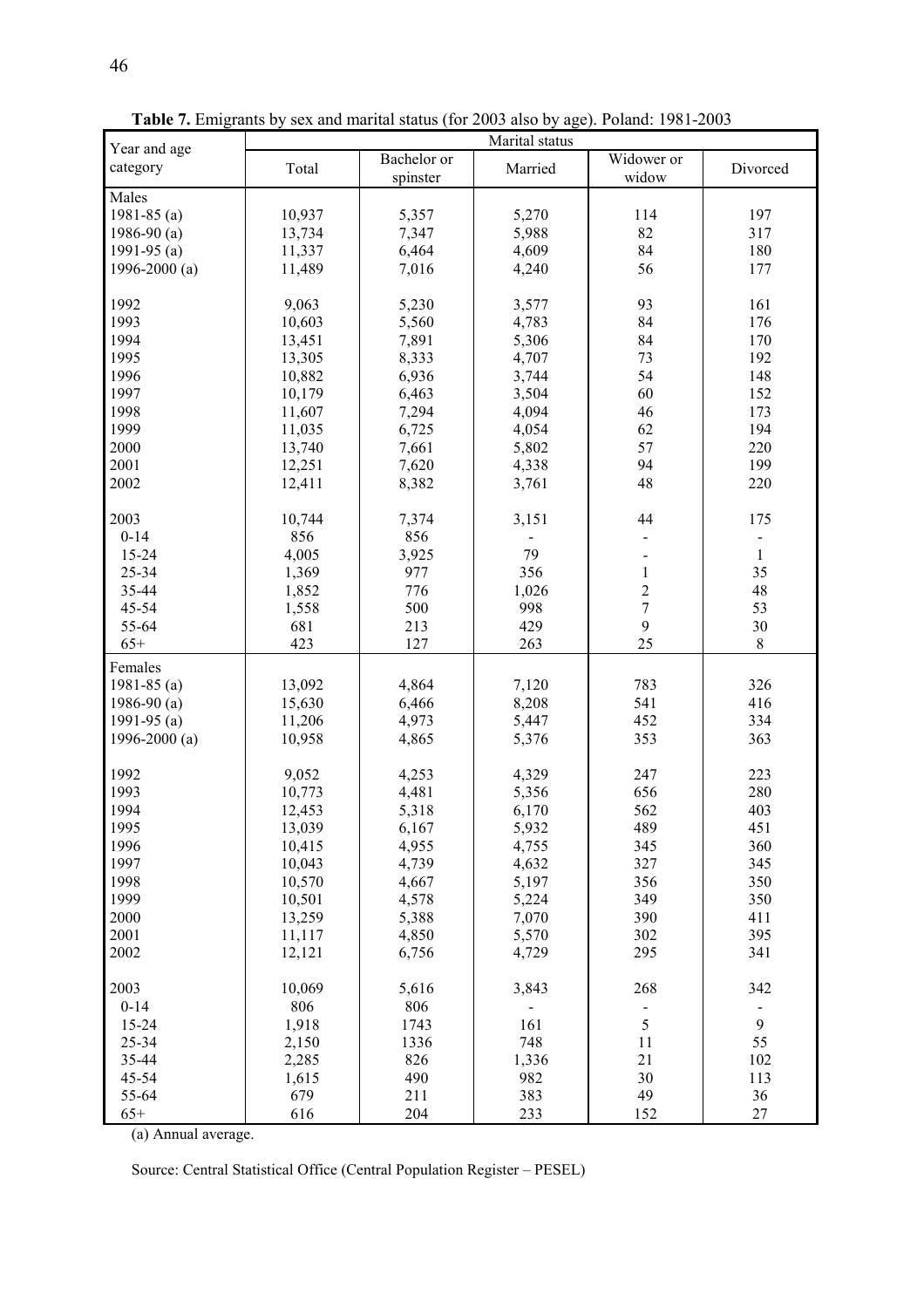|                   | <b>Educational attainment</b> |                         |               |            |                           |         |  |  |  |
|-------------------|-------------------------------|-------------------------|---------------|------------|---------------------------|---------|--|--|--|
| Age category      | Total                         | Post-<br>secondary      | Secondary (a) | Vocational | Elementary or<br>less (b) | Unknown |  |  |  |
| $\overline{200}1$ |                               |                         |               |            |                           |         |  |  |  |
| Males             |                               |                         |               |            |                           |         |  |  |  |
| Total             | 11,146                        | 140                     | 708           | 1,125      | 2,686                     | 6,487   |  |  |  |
| $15 - 24$         | 4,647                         | 10                      | 178           | 210        | 1,992                     | 2,257   |  |  |  |
| 25-34             | 1,339                         | 26                      | 102           | 177        | 186                       | 848     |  |  |  |
| 35-44             | 2,074                         | 30                      | 197           | 337        | 187                       | 1,323   |  |  |  |
| 45-54             | 1,896                         | 51                      | 163           | 292        | 182                       | 1,208   |  |  |  |
| 55-64             | 817                           | 19                      | 47            | 94         | 92                        | 565     |  |  |  |
| $65+$             | 373                           | $\overline{\mathbf{4}}$ | 21            | 15         | 47                        | 286     |  |  |  |
| Females           |                               |                         |               |            |                           |         |  |  |  |
| Total             | 10,136                        | 137                     | 1,031         | 690        | 1,930                     | 6,348   |  |  |  |
| 15-24             | 2,104                         | $\overline{4}$          | 120           | 62         | 817                       | 1,101   |  |  |  |
| 25-34             | 2,203                         | 31                      | 253           | 158        | 360                       | 1,401   |  |  |  |
| 35-44             | 2,466                         | 50                      | 339           | 246        | 271                       | 1,560   |  |  |  |
| 45-54             | 1,888                         | 43                      | 245           | 176        | 222                       | 1,202   |  |  |  |
| 55-64             | 872                           | 5                       | 56            | 34         | 147                       | 630     |  |  |  |
| $65+$             | 603                           | $\overline{4}$          | 18            | 14         | 113                       | 454     |  |  |  |
| 2002              |                               |                         |               |            |                           |         |  |  |  |
| Males             |                               |                         |               |            |                           |         |  |  |  |
| Total             | 11,353                        | 115                     | 619           | 868        | 3,077                     | 6,674   |  |  |  |
| 15-24             | 4,451                         | 3                       | 200           | 132        | 2,734                     | 1,382   |  |  |  |
| 25-34             | 1,468                         | 17                      | 107           | 135        | 83                        | 1,126   |  |  |  |
| 35-44             | 2,303                         | 21                      | 152           | 282        | 93                        | 1,755   |  |  |  |
| 45-54             | 1,851                         | 45                      | 101           | 232        | 62                        | 1,411   |  |  |  |
| 55-64             | 757                           | 22                      | 44            | 64         | 50                        | 577     |  |  |  |
| $65+$             | 523                           | $\boldsymbol{7}$        | 15            | 23         | 55                        | 423     |  |  |  |
| Females           |                               |                         |               |            |                           |         |  |  |  |
| Total             | 11,134                        | 106                     | 994           | 529        | 1,604                     | 7,901   |  |  |  |
| 15-24             | 2,446                         | $\overline{2}$          | 136           | 36         | 1,078                     | 1,194   |  |  |  |
| 25-34             | 2,436                         | 31                      | 272           | 126        | 151                       | 1,856   |  |  |  |
| 35-44             | 2,726                         | 26                      | 327           | 188        | 104                       | 2,081   |  |  |  |
| 45-54             | 1,916                         | 34                      | 190           | 138        | 80                        | 1,474   |  |  |  |
| 55-64             | 866                           | 10                      | 47            | 32         | 90                        | 687     |  |  |  |
| $65+$             | 744                           | 3                       | 22            | 9          | 101                       | 609     |  |  |  |
| 2003              |                               |                         |               |            |                           |         |  |  |  |
| Males             |                               |                         |               |            |                           |         |  |  |  |
| Total             | 9,888                         | 128                     | 648           | 926        | 2,760(c)                  | 5,426   |  |  |  |
| 15-24             | 4,005                         | 14                      | 210           | 167        | 2,430                     | 1,184   |  |  |  |
| 25-34             | 1,369                         | 21                      | 128           | 138        | 78                        | 1,004   |  |  |  |
| 35-44             | 1,852                         | 30                      | 140           | 292        | 76                        | 1,314   |  |  |  |
| 45-54             | 1,558                         | 39                      | 120           | 224        | 56                        | 1,119   |  |  |  |
| 55-64             | 681                           | 18                      | 37            | 84         | 54                        | 488     |  |  |  |
| $65+$             | 423                           | 6                       | 13            | 21         | 66                        | 317     |  |  |  |
| Females           |                               |                         |               |            |                           |         |  |  |  |
| Total             | 9,263                         | 217                     | 889           | 567        | 1,416(c)                  | 6,174   |  |  |  |
| 15-24             | 1,918                         | 16                      | 117           | 47         | 902                       | 836     |  |  |  |
| 25-34             | 2,150                         | 56                      | 268           | 136        | 134                       | 1,556   |  |  |  |
| 35-44             | 2,285                         | 69                      | 267           | 214        | 104                       | 1,631   |  |  |  |
| 45-54             | 1,615                         | 55                      | 183           | 136        | 73                        | 1,168   |  |  |  |
| 55-64             | 679                           | 12                      | 38            | 29         | 86                        | 514     |  |  |  |
| $65+$             | 616                           | 9                       | 16            | 5          | 117                       | 469     |  |  |  |

Table 8. Emigrants aged 15 years or above by sex, age and education. Poland: 2000-2003

(a) Including post-secondary not completed. (b) Including elementary not completed

(c) Since 2003, elementary level of education has included six years of basic school and three years of secondary school (gymnasium); previously it was only eight years of basic school.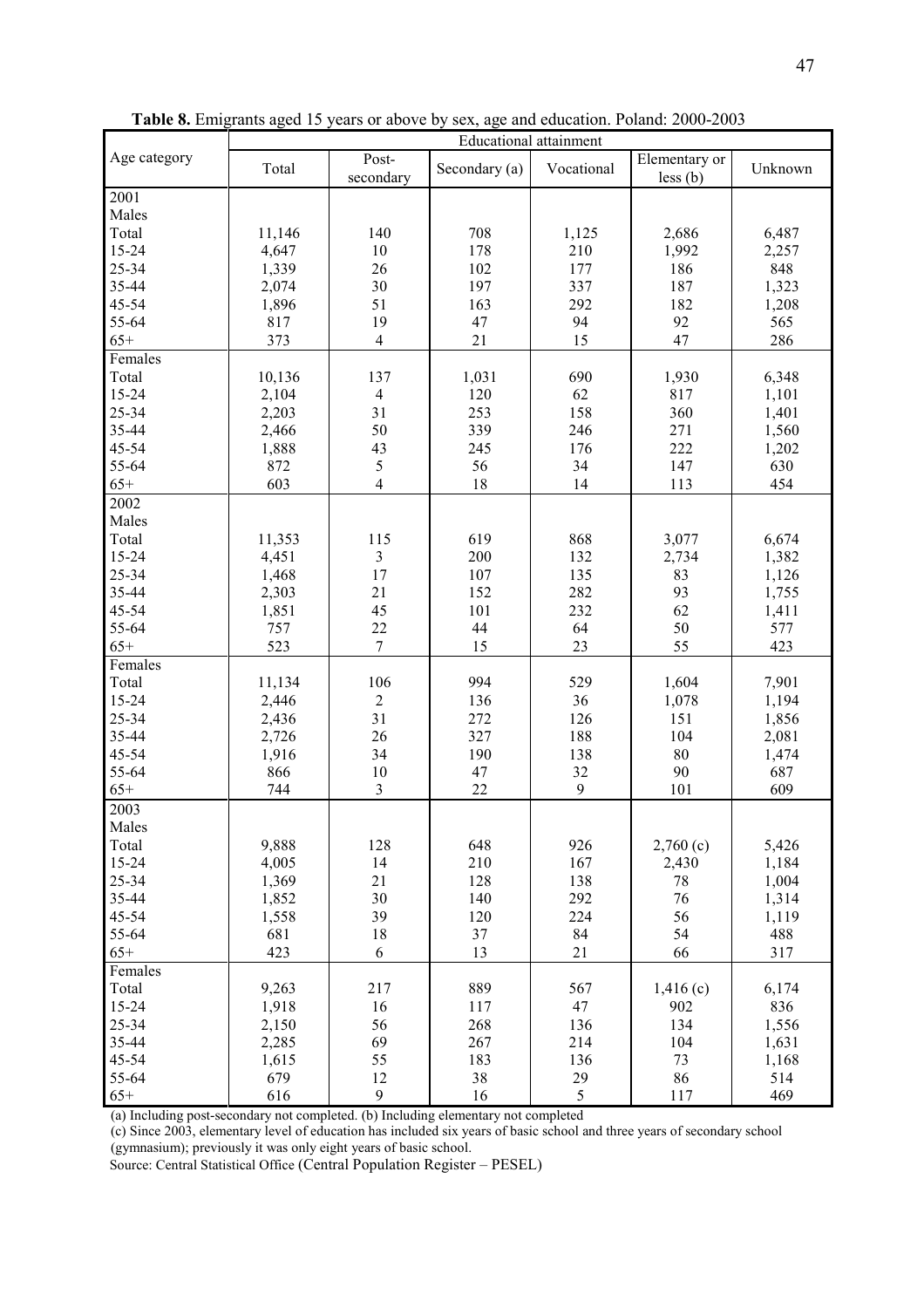|                           |                  |                 | Actual numbers |                |                          | Per cent of the total |        |        |
|---------------------------|------------------|-----------------|----------------|----------------|--------------------------|-----------------------|--------|--------|
| Origin of                 |                  |                 |                | 2003           |                          |                       |        |        |
| immigrants                | 2001             | 2002            | Total          | Male           | Female                   | 2001                  | 2002   | 2003   |
| Total                     | 6,625            | 6,587           | 7,048          | 3,710          | 3,338                    | 100.0                 | 100.0  | 100.0  |
|                           |                  |                 |                |                |                          |                       |        |        |
| $(EU-15)$                 | (3, 448)         | (3,575)         | (3,503)        | (1,882)        | (1,621)                  | (52.0)                | (54.3) | (49.7) |
| (former USSR)             | (1, 144)         | (920)           | (1,110)        | (461)          | (649)                    | (17.3)                | (14.0) | (15.7) |
|                           |                  |                 |                |                |                          |                       |        |        |
| Europe (a)                | 4,508            | 4,413           | 4,498          | 2,304          | 2,194                    | 68.0                  | 67.0   | 63.8   |
| Austria                   | 157              | 156             | 140            | 72             | 68                       | 2.4                   | 2.4    | 2.0    |
| <b>Belarus</b>            | 125              | 130             | 123            | 52             | 71                       | 1.9                   | 2.0    | 1.7    |
| Belgium                   | 72               | 61              | 64             | 35             | 29                       | 1.1                   | 0.9    | 0.9    |
| Czech Republic            | (b)              | 34              | 46             | 18             | 28                       | (b)                   | 0.5    | 0.7    |
| France                    | 226              | 247             | 191            | 96             | 95                       | 3.4                   | 3.7    | 2.7    |
| Germany                   | 2,177            | 2,335           | 2,261          | 1,266          | 995                      | 32.9                  | 35.4   | 32.1   |
| Greece                    | 58               | 60              | 58             | 28             | 30                       | 0.9                   | 0.9    | 0.8    |
| Italy                     | 251              | 251             | 229            | 106            | 123                      | 3.8                   | 3.8    | 3.2    |
| Lithuania                 | 61               | 40              | 60             | 18             | 42                       | 0.9                   | 0.6    | 0.9    |
| Netherlands               | 86               | 83              | 72             | 41             | 31                       | 1.3                   | 1.3    | 1.0    |
| <b>Russian Federation</b> | 125              | 86              | 179            | 94             | 85                       | 1.9                   | 1.3    | 2.5    |
| Spain                     | 66               | 63              | 85             | 37             | 48                       | 1.0                   | $1.0$  | 1.2    |
| Sweden                    | 74               | 70              | 91             | 36             | 55                       | 1.1                   | 1.1    | 1.3    |
| Switzerland               | (b)              | 41              | 55             | 29             | 26                       | (b)                   | 0.6    | 0.8    |
| Ukraine                   | 486              | 350             | 423            | 151            | 272                      | 7.3                   | 5.3    | 6.0    |
| United Kingdom            | 246              | 208             | 261            | 134            | 127                      | 3.7                   | 3.2    | 3.7    |
| Other                     | 298              | 273             | 160            | 91             | 69                       | 4.5                   | 3.0    | 2.3    |
| Africa                    | 99               | 44              | 114            | 68             | 46                       | 1.5                   | 0.7    | 1.6    |
| America                   | 1,352            | 1,403           | 1,622          | 865            | 757                      | 20.4                  | 21.3   | 23.0   |
| Canada                    | 282              | 230             | 351            | 164            | 187                      | 4.3                   | 3.5    | 5.0    |
| <b>United States</b>      | 1,008            | 1,137           | 1,216          | 670            | 546                      | 15.2                  | 17.3   | 17.3   |
| Other                     | 62               | 36              | 55             | 31             | 24                       | 0.9                   | 0.5    | 0.8    |
| Asia                      | 510              | 548             | 703            | 407            | 296                      | 7.7                   | 8.3    | 10.0   |
| Armenia                   | 46               | 50              | 69             | 47             | 22                       | 0.7                   | 0.8    | 1.0    |
| China                     | 23               | 29              | 40             | 24             | 16                       | 0.3                   | 0.4    | 0.6    |
| Israel                    | 21               | 30              | 35             | 26             | 9                        | 0.3                   | 0.5    | 0.5    |
| Kazakhstan                | 265              | 221             | 288            | 127            | 161                      | 4.0                   | 3.4    | 4.1    |
| Vietnam                   | 70               | 124             | 151            | 105            | 46                       | 1.1                   | 1.9    | 2.1    |
| Other                     | 85               | 94              | 120            | 78             | 42                       | 1.3                   | 1.4    | 1.7    |
| Oceania                   | 111              | 105             | 110            | 65             | 45                       | 1.7                   | 1.6    | 1.6    |
| Australia                 | 102              | 98              | 106            | 61             | 45                       | 1.6                   | 1.5    | 1.5    |
| Other                     | $\boldsymbol{9}$ | $7\phantom{.0}$ | $\overline{4}$ | $\overline{4}$ | $\overline{\phantom{0}}$ | 0.1                   | 0.1    | 0.1    |
| Unknown                   | 45               | 74              | $\mathbf{1}$   | $\mathbf{1}$   |                          | 0.7                   | 1.1    | 0.0    |

Table 9. Immigrants by country or continent of origin. Poland: 2001-2003

(a) Including Turkey and Cyprus.

(b) Included in other European.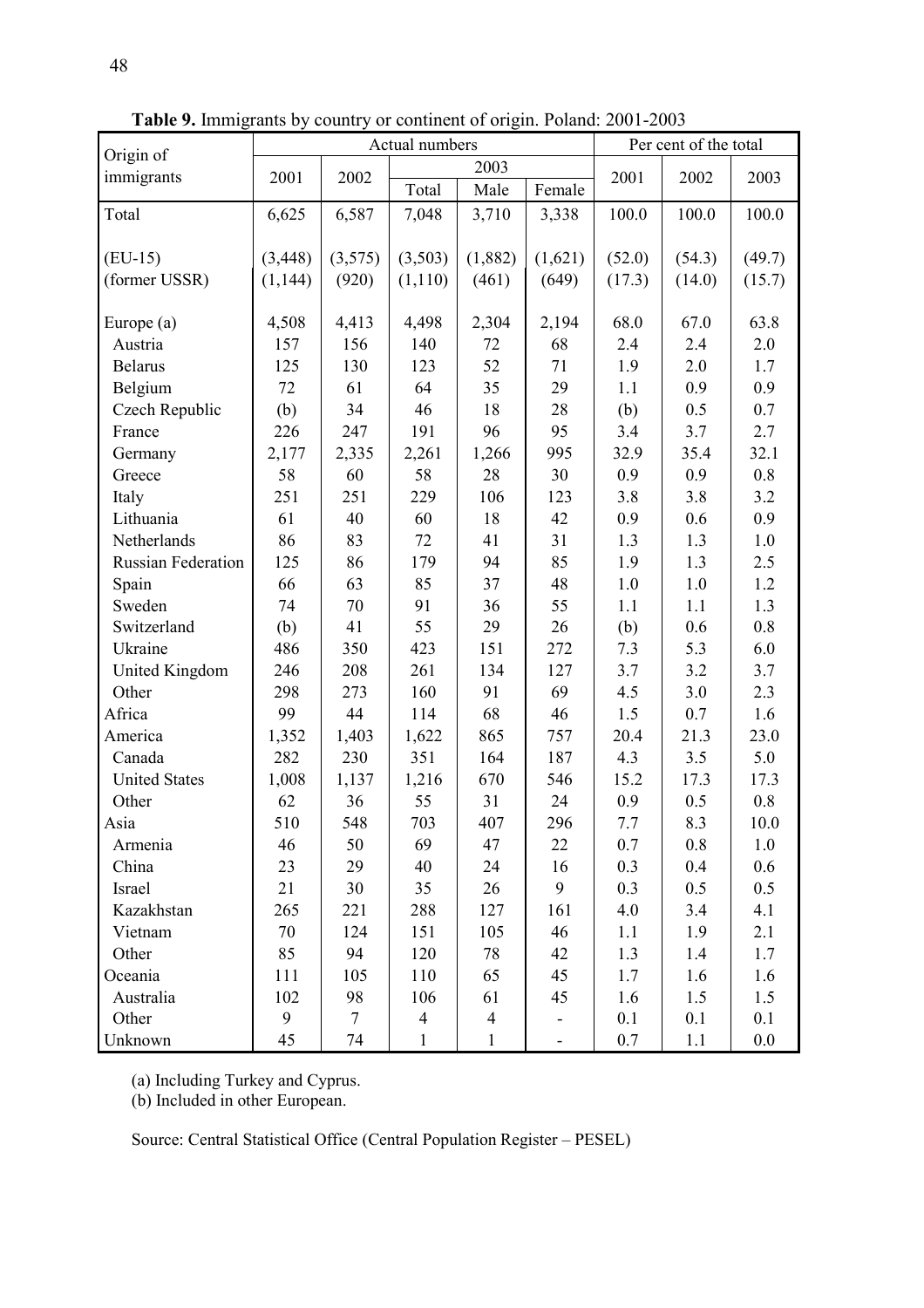|              |       | Actual numbers |       |       | Per cent of the total |       |  |  |
|--------------|-------|----------------|-------|-------|-----------------------|-------|--|--|
| Age category | 2001  | 2002           | 2003  | 2001  | 2002                  | 2003  |  |  |
| Males        |       |                |       |       |                       |       |  |  |
| Total        | 3,505 | 3,529          | 3,710 | 100.0 | 100.0                 | 100.0 |  |  |
|              |       |                |       |       |                       |       |  |  |
| $0 - 4$      | 435   | 442            | 418   | 12.4  | 12.5                  | 11.3  |  |  |
| $5-9$        | 224   | 192            | 220   | 6.4   | 5.4                   | 5.9   |  |  |
| $10 - 14$    | 129   | 137            | 137   | 3.7   | 3.9                   | 3.7   |  |  |
| 15-19        | 125   | 155            | 165   | 3.6   | 4.4                   | 4.4   |  |  |
| 20-24        | 304   | 342            | 310   | 8.7   | 9.7                   | 8.4   |  |  |
| 25-29        | 375   | 400            | 378   | 10.7  | 11.3                  | 10.2  |  |  |
| 30-34        | 311   | 247            | 341   | 8.9   | 7.0                   | 9.2   |  |  |
| 35-39        | 218   | 252            | 305   | 6.2   | 7.1                   | 8.2   |  |  |
| 40-44        | 288   | 240            | 309   | 8.2   | 6.8                   | 8.3   |  |  |
| 45-49        | 248   | 278            | 274   | 7.1   | 7.9                   | 7.4   |  |  |
| 50-54        | 225   | 250            | 252   | 6.4   | 7.1                   | 6.8   |  |  |
| 55-59        | 148   | 131            | 189   | 4.2   | 3.7                   | 5.1   |  |  |
| 60-64        | 184   | 157            | 120   | 5.2   | 4.4                   | 3.2   |  |  |
| 65-69        | 131   | 122            | 130   | 3.7   | 3.5                   | 3.5   |  |  |
| $70+$        | 160   | 184            | 162   | 4.6   | 5.2                   | 4.4   |  |  |
| Females      |       |                |       |       |                       |       |  |  |
| Total        | 3,120 | 3,058          | 3,338 | 100.0 | 100.0                 | 100.0 |  |  |
|              |       |                |       |       |                       |       |  |  |
| $0 - 4$      | 425   | 408            | 474   | 13.6  | 13.3                  | 14.2  |  |  |
| $5-9$        | 187   | 205            | 180   | 6.0   | 6.7                   | 5.4   |  |  |
| $10-14$      | 136   | 145            | 147   | 4.4   | 4.7                   | 4.4   |  |  |
| 15-19        | 137   | 133            | 144   | 4.4   | 4.3                   | 4.3   |  |  |
| 20-24        | 191   | 197            | 170   | 6.1   | 6.4                   | 5.1   |  |  |
| 25-29        | 281   | 235            | 253   | 9.0   | 7.7                   | 7.6   |  |  |
| 30-34        | 207   | 189            | 259   | 6.6   | 6.2                   | 7.8   |  |  |
| 35-39        | 178   | 189            | 234   | 5.7   | 6.2                   | 7.0   |  |  |
| 40-44        | 243   | 231            | 257   | 7.8   | 7.6                   | 7.7   |  |  |
| 45-49        | 260   | 296            | 290   | 8.3   | 9.7                   | 8.7   |  |  |
| 50-54        | 224   | 209            | 264   | 7.2   | 6.8                   | 7.9   |  |  |
| 55-59        | 140   | 158            | 173   | 4.5   | 5.2                   | 5.2   |  |  |
| 60-64        | 175   | 145            | 160   | 5.6   | 4.7                   | 4.8   |  |  |
| 65-69        | 105   | 115            | 118   | 3.4   | 3.8                   | 3.5   |  |  |
| $70+$        | 231   | 203            | 215   | $7.4$ | 6.6                   | 6.4   |  |  |

Table 10. Immigrants by sex and age. Poland: 2001-2003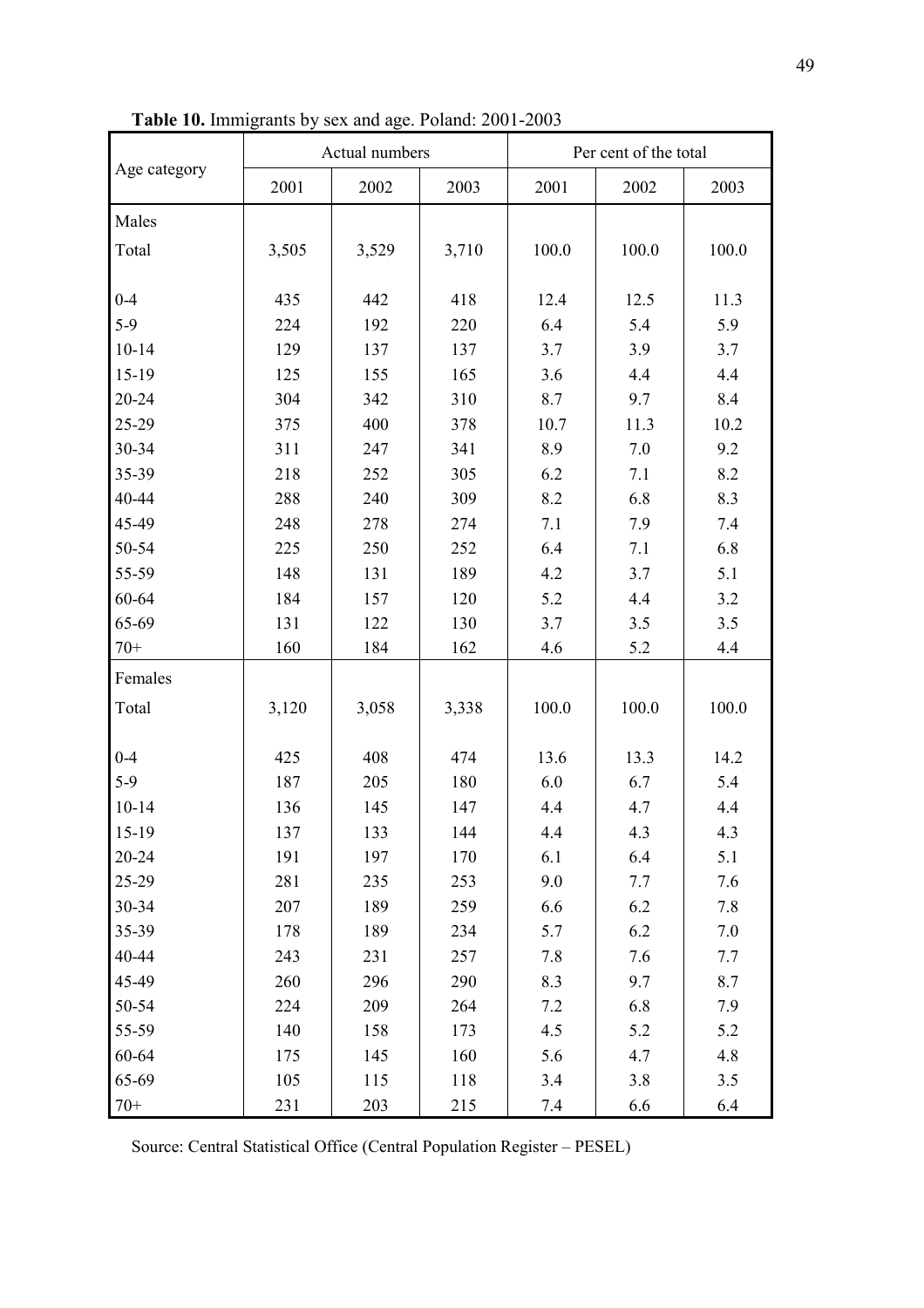|                 | Marital status |                         |                              |                                            |                |
|-----------------|----------------|-------------------------|------------------------------|--------------------------------------------|----------------|
| Year            | total          | bachelor or<br>spinster | married                      | widower or<br>widow                        | divorced       |
| Males           |                |                         |                              |                                            |                |
| 1981-85 $(a)$   | 610            | 195                     | 356                          | 25                                         | 34             |
| 1986-90 $(a)$   | 1,021          | 277                     | 630                          | 22                                         | 72             |
| 1991-95 $(a)$   | 3,424          | 1,164                   | 1,968                        | 73                                         | 208            |
| 1996-2000 $(a)$ | 4,118          | 1,758                   | 2,091                        | 76                                         | 193            |
|                 |                |                         |                              |                                            |                |
| 1992            | 3,468          | 1,196                   | 1,959                        | 93                                         | 163            |
| 1993            | 3,046          | 1,009                   | 1,771                        | 59                                         | 207            |
| 1994            | 3,569          | 1,200                   | 2,070                        | 68                                         | 231            |
| 1995            | 4,321          | 1,476                   | 2,504                        | 80                                         | 261            |
| 1996            | 4,165          | 1,489                   | 2,390                        | 76                                         | 210            |
| 1997            | 4,279          | 1,597                   | 2,400                        | 75                                         | 207            |
| 1998            | 4,400          | 1,804                   | 2,291                        | 84                                         | 221            |
| 1999            | 3,853          | 2,003                   | 1,619                        | 79                                         | 152            |
| 2000            | 3,893          | 1,896                   | 1,753                        | 67                                         | 177            |
| 2001            | 3,505          | 1,735                   | 1,539                        | 63                                         | 168            |
|                 |                |                         |                              |                                            |                |
| 2002            | 3,529          | 1,807                   | 1,465                        | 69                                         | 188            |
| 2003            | 3,710          | 1,838                   | 1,642                        | 51                                         | 179            |
| $0 - 14$        | 775            | 775                     |                              |                                            | $\blacksquare$ |
| 15-24           | 475            | 435                     | 38                           | $\mathbf{1}$                               | $\mathbf{1}$   |
| 25-34           | 719            | 328                     | 370                          |                                            | 18             |
| 35-44           | 614            | 139                     | 420                          | $\begin{array}{c} 3 \\ 3 \\ 3 \end{array}$ | 52             |
| 45-54           | 526            | 84                      | 387                          |                                            | 52             |
| 55-64           | 309            | 23                      | 242                          | 5                                          | 39             |
|                 |                |                         |                              |                                            |                |
| $65+$           | 292            | 54                      | 185                          | 36                                         | 17             |
| Females         |                |                         |                              |                                            |                |
| 1981-85 $(a)$   | 719            | 171                     | 394                          | 115                                        | 39             |
| 1986-90 $(a)$   | 1,054          | 277                     | 545                          | 167                                        | 64             |
| 1991-95 $(a)$   | 3,077          | 795                     | 1,809                        | 255                                        | 212            |
| 1996-2000 $(a)$ | 3,959          | 1,307                   | 2,119                        | 313                                        | 219            |
| 1992            | 3,044          | 777                     | 1,808                        | 247                                        | 223            |
| 1993            | 2,878          | 752                     | 1,686                        | 207                                        | 197            |
| 1994            | 3,338          | 824                     | 1,989                        | 312                                        | 213            |
| 1995            | 3,800          | 969                     | 2,272                        | 301                                        | 258            |
| 1996            | 4,021          | 1,063                   | 2,364                        | 350                                        | 244            |
| 1997            | 4,147          | 1,212                   | 2,386                        | 331                                        | 218            |
|                 |                |                         |                              |                                            |                |
| 1998            | 4,516          | 1,366                   | 2,574                        | 329                                        | 247            |
| 1999            | 3,672          | 1,525                   | 1,682                        | 284                                        | 181            |
| 2000            | 3,438          | 1,371                   | 1,591                        | 273                                        | 203            |
| 2001            | 3,120          | 1,269                   | 1,397                        | 252                                        | 202            |
| 2002            | 3,058          | 1,324                   | 1,304                        | 220                                        | 210            |
| 2003            | 3,338          | 1,407                   | 1,541                        | 229                                        | 161            |
| $0 - 14$        | 801            | 801                     | $\qquad \qquad \blacksquare$ |                                            |                |
| 15-24           | 314            | 259                     | 51                           | $\overline{\phantom{0}}$                   | $\overline{4}$ |
| 25-34           | 512            | 148                     | 345                          | 5                                          | 14             |
| 35-44           |                |                         |                              | $8\,$                                      | 29             |
|                 | 491            | 67                      | 387                          |                                            |                |
| 45-54           | 554            | 75                      | 411                          | 16                                         | 52             |
| 55-64           | 333            | $26\,$                  | 223                          | 47                                         | 37             |
| $65+$           | 333            | 31                      | 124                          | 153                                        | 25             |

Table 11. Immigrants by sex and marital status. Poland: 1981-2003

(a) Annual average.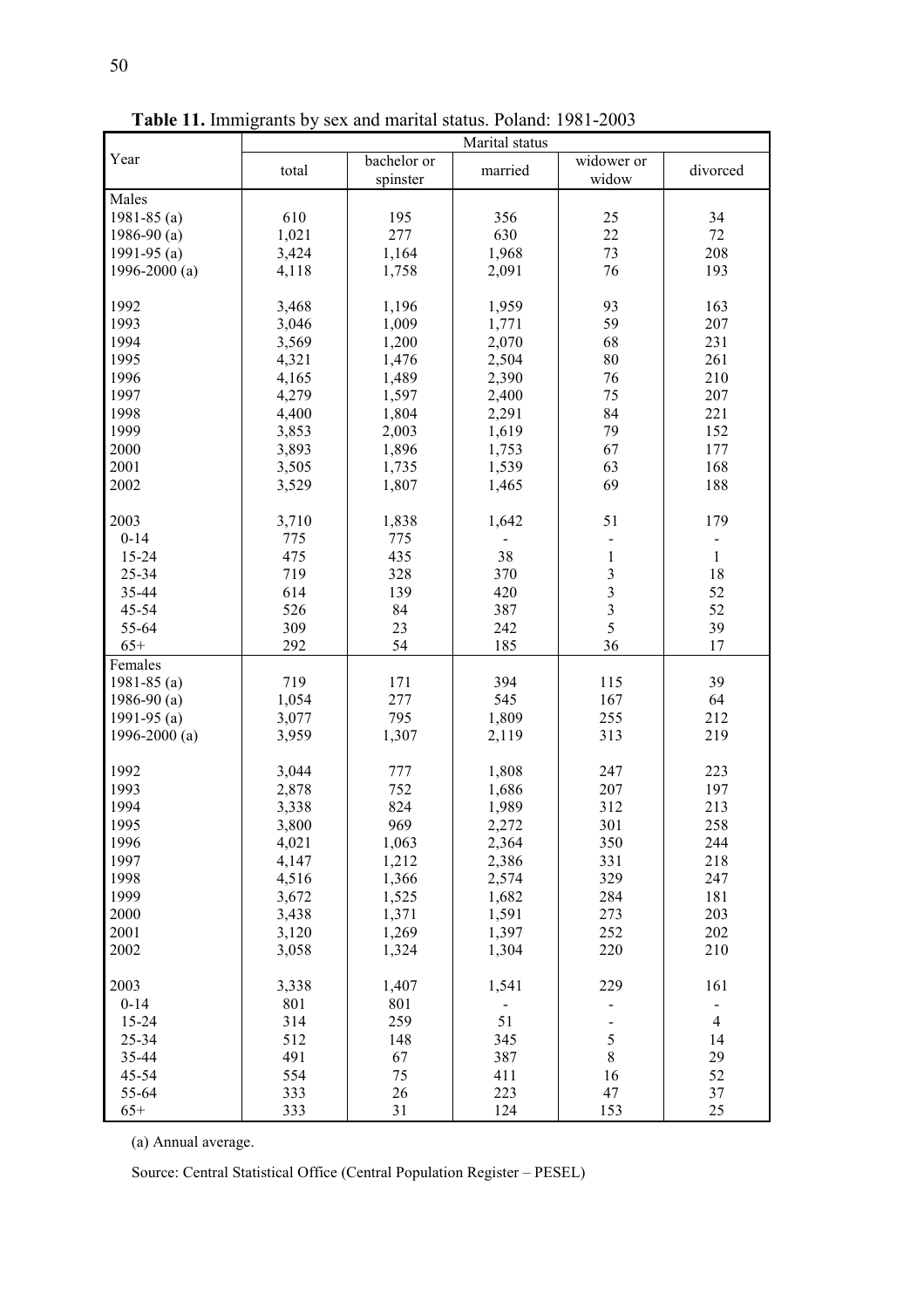|              | <b>Educational attainment</b> |                    |               |            |                             |         |  |
|--------------|-------------------------------|--------------------|---------------|------------|-----------------------------|---------|--|
| Age category | Total                         | Post-<br>secondary | Secondary (a) | Vocational | Elementary or<br>$less$ (b) | Unknown |  |
| 2001         |                               |                    |               |            |                             |         |  |
| males        |                               |                    |               |            |                             |         |  |
| total        | 2,717                         | 693                | 873           | 682        | 294                         | 175     |  |
| 15-24        | 429                           | 24                 | 164           | 109        | 107                         | 25      |  |
| 25-34        | 686                           | 205                | 214           | 201        | 25                          | 41      |  |
| 35-44        | 506                           | 134                | 178           | 147        | 23                          | 24      |  |
| 45-54        | 473                           | 162                | 154           | 109        | 17                          | 31      |  |
| 55-64        | 332                           | 100                | 94            | 71         | 46                          | 21      |  |
| $65+$        | 291                           | 68                 | 69            | 45         | 76                          | 33      |  |
| females      |                               |                    |               |            |                             |         |  |
| total        | 2,372                         | 567                | 958           | 255        | 394                         | 198     |  |
| 15-24        | 328                           | 40                 | 135           | 19         | 107                         | 27      |  |
| 25-34        | 488                           | 191                | 180           | 66         | 20                          | 31      |  |
| 35-44        | 421                           | 107                | 200           | 59         | 21                          | 34      |  |
| 45-54        | 484                           | 134                | 225           | 57         | 40                          | 28      |  |
| 55-64        | 315                           | 65                 | 129           | 31         | 58                          | 32      |  |
| $65+$        | 336                           | 30                 | 89            | 23         | 148                         | 46      |  |
| 2002         |                               |                    |               |            |                             |         |  |
| males        |                               |                    |               |            |                             |         |  |
| total        | 2,758                         | 623                | 874           | 627        | 338                         | 296     |  |
| 15-24        | 497                           | 33                 | 176           | 104        | 145                         | 39      |  |
| 25-34        | 647                           | 177                | 212           | 163        | 35                          | 60      |  |
| 35-44        | 492                           | 124                | 166           | 133        | 16                          | 53      |  |
| 45-54        | 528                           | 146                | 170           | 120        | 36                          | 56      |  |
| 55-64        | 288                           | 75                 | 76            | 60         | 40                          | 37      |  |
| $65+$        | 306                           | 68                 | 74            | 47         | 66                          | 51      |  |
| females      |                               |                    |               |            |                             |         |  |
| total        | 2,300                         | 480                | 894           | 219        | 387                         | 320     |  |
| 15-24        | 330                           | 42                 | 138           | 15         | 104                         | 31      |  |
| 25-34        | 424                           | 128                | 165           | 59         | 27                          | 45      |  |
| 35-44        | 420                           | 100                | 186           | 42         | 19                          | 73      |  |
| 45-54        | 505                           | 126                | 216           | 59         | 30                          | 74      |  |
| 55-64        | 303                           | 55                 | 115           | 28         | 58                          | 47      |  |
| $65+$        | 318                           | 29                 | 74            | 16         | 149                         | 50      |  |
| 2003         |                               |                    |               |            |                             |         |  |
| males        |                               |                    |               |            |                             |         |  |
| total        | 2,935                         | 769                | 880           | 616        |                             | 346     |  |
| 15-24        | 475                           | 33                 | 182           | 82         | 324(c)<br>141               | 37      |  |
| 25-34        | 719                           | 198                | 229           | 179        | 33                          | 80      |  |
| 35-44        | 614                           | 205                | 189           | 129        | 25                          | 66      |  |
| 45-54        | 526                           | 152                | 154           | 123        | 30                          | 67      |  |
| 55-64        | 309                           | 105                | 71            | 61         | 32                          | 40      |  |
| $65+$        | 292                           | 76                 | 55            | 42         | 63                          | 56      |  |
| females      |                               |                    |               |            |                             |         |  |
| total        | 2,537                         | 722                | 843           | 263        | 376(c)                      | 333     |  |
| 15-24        | 314                           | 55                 | 114           | 21         | 103                         | 21      |  |
| 25-34        | 512                           | 188                | 175           | 55         | 23                          | 71      |  |
| 35-44        | 491                           | 166                | 186           | 67         | 11                          | 61      |  |
| 45-54        | 554                           | 183                | 190           | 68         | 31                          | 82      |  |
| 55-64        | 333                           | 100                | 103           | 33         | 63                          | 34      |  |
| $65+$        | 333                           | $30\,$             | 75            | 19         | 145                         | 64      |  |
|              |                               |                    |               |            |                             |         |  |

Table 12. Immigrants aged 15 years or above by sex, age and education. Poland: 2001-2003

(a) Including post-secondary not completed. (b) Including elementary not completed. (c) Since 2003, elementary level of education has included six years of basic school and three years of secondary school (gymnasium); previously it was only eight years of basic school.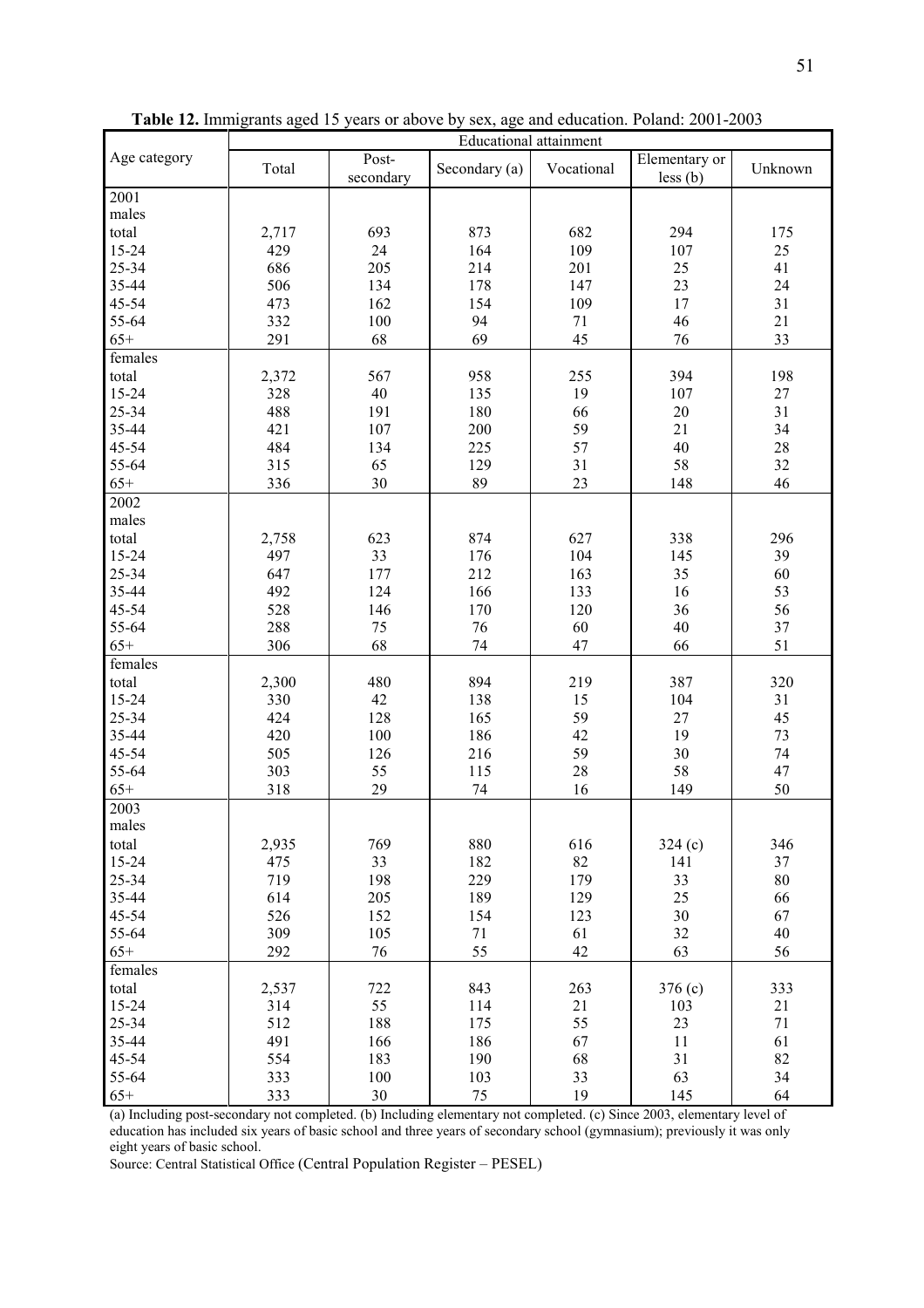|                  |          | Total                        |                          | Urban              | Rural    |                    |  |  |  |  |
|------------------|----------|------------------------------|--------------------------|--------------------|----------|--------------------|--|--|--|--|
| Citizenship      | Total    | of which:<br>women           | Total                    | of which:<br>women | Total    | of which:<br>women |  |  |  |  |
|                  |          | Actual numbers (in thousand) |                          |                    |          |                    |  |  |  |  |
| Total            | 37,620.1 | 19,382.6                     | 23,145.0                 | 12,120.2           | 14,475.1 | 7,262.4            |  |  |  |  |
| Polish           | 37,040.3 | 19,090.5                     | 22,625.7                 | 11,859.1           | 14,414.6 | 7,231.3            |  |  |  |  |
| Only Polish      | 36,737.7 | 18,941.8                     | 22,486.9                 | 11,790.6           | 14,250.8 | 7,151.3            |  |  |  |  |
| Polish and other | 302.5    | 148.6                        | 138.8                    | 68.5               | 163.7    | 80.1               |  |  |  |  |
| Non-Polish       | 49.2     | 24.7                         | 37.6                     | 18.3               | 11.7     | 6.4                |  |  |  |  |
| Foreign          | 48.7     | 24.4                         | 37.1                     | 18.1               | 11.6     | 6.3                |  |  |  |  |
| <b>Stateless</b> | 0.5      | 0.3                          | 0.5                      | 0.2                | 0.1      | 0.0                |  |  |  |  |
| Unknown          | 530.6    | 267.5                        | 481.8                    | 242.8              | 48.8     | 24.7               |  |  |  |  |
|                  |          |                              | As per cent of the total |                    |          |                    |  |  |  |  |
| Total            | 100.0    | 100.0                        | 100.0                    | 100.0              | 100.0    | 100.0              |  |  |  |  |
| Polish           | 98.5     | 98.5                         | 97.8                     | 97.8               | 99.6     | 99.6               |  |  |  |  |
| Only Polish      | 97.7     | 97.7                         | 97.2                     | 97.3               | 98.5     | 98.5               |  |  |  |  |
| Polish and other | 0.8      | 0.8                          | 0.6                      | 0.6                | 1.1      | 1.1                |  |  |  |  |
| Non-Polish       | 0.1      | 0.1                          | 0.2                      | 0.2                | 0.1      | 0.1                |  |  |  |  |
| Foreign          | 0.1      | 0.1                          | 0.2                      | 0.1                | 0.1      | 0.1                |  |  |  |  |
| <b>Stateless</b> | 0.0      | 0.0                          | 0.0                      | 0.0                | 0.0      | 0.0                |  |  |  |  |
| Unknown          | 1.4      | 1.4                          | 2.1                      | 2.0                | 0.3      | 0.3                |  |  |  |  |

Table 13. Residents of Poland (a) by citizenship. Population census 2002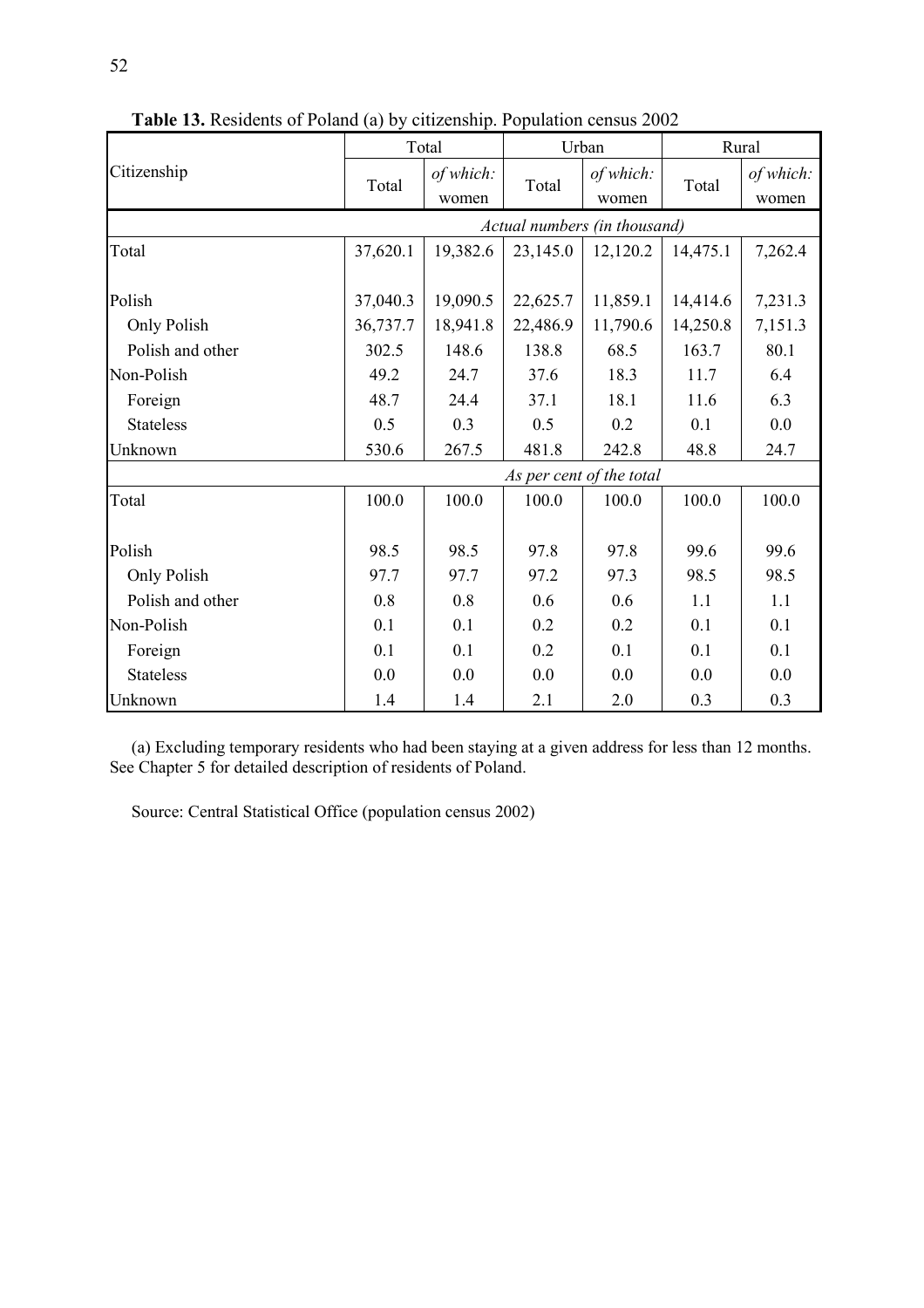| Table 14. Non-Polish residents of Poland (a) by citizenship and age. Population census 2002 |  |  |  |
|---------------------------------------------------------------------------------------------|--|--|--|
|                                                                                             |  |  |  |

| Citizenship               | Total  | $0 - 14$         | 15-24      | 25-34  | 35-44       | 45-54        | 55-64                    | $65+$          | unknown        |
|---------------------------|--------|------------------|------------|--------|-------------|--------------|--------------------------|----------------|----------------|
| Total                     | 49,221 | 6,414            | 6,751      | 11,685 | 10,095      | 6,525        | 3,555                    | 4,177          | 19             |
|                           |        |                  |            |        |             |              |                          |                |                |
| Algeria                   | 231    | $\overline{4}$   | 4          | 64     | 96          | 48           | 14                       | 1              |                |
| Armenia                   | 1,642  | 319              | 217        | 496    | 334         | 207          | 54                       | 15             |                |
| Austria                   | 328    | 62               | 34         | 41     | 72          | 68           | 24                       | 27             |                |
| <b>Belarus</b>            | 2,852  | 323              | 587        | 908    | 467         | 264          | 140                      | 163            |                |
| Belgium                   | 215    | 27               | 8          | 41     | 41          | 35           | 31                       | 30             | $\overline{c}$ |
| Bulgaria                  | 1,058  | 76               | 141        | 219    | 213         | 237          | 107                      | 64             | $\mathbf{1}$   |
| Canada                    | 177    | 38               | $\tau$     | 21     | 39          | 25           | 8                        | 39             |                |
| China                     | 296    | 37               | 24         | 82     | 99          | 30           | 14                       | 10             |                |
| Croatia                   | 189    | $\boldsymbol{7}$ | 14         | 51     | 49          | 36           | 21                       | 11             |                |
| Czech Republic            | 831    | 91               | 142        | 220    | 119         | 139          | 73                       | 47             |                |
| Denmark                   | 173    | 33               | 6          | 29     | 48          | 25           | 25                       | $\overline{7}$ |                |
| France                    | 989    | 166              | 69         | 250    | 195         | 154          | 67                       | 88             |                |
| F.Y.R. Macedonia          | 115    | 4                | 11         | 30     | 37          | 22           | 6                        | 4              | $\mathbf{1}$   |
| Georgia                   | 168    | 15               | 29         | 44     | 42          | 27           | 6                        | 5              |                |
| Germany                   | 3,711  | 633              | 232        | 361    | 594         | 511          | 595                      | 784            | 1              |
| Greece                    | 532    | 24               | 11         | 31     | 100         | 119          | $78\,$                   | 169            |                |
| Hungary                   | 452    | 50               | 85         | 69     | $8\sqrt{1}$ | 89           | 54                       | 24             |                |
| India                     | 289    | 29               | 21         | 132    | 73          | 21           | 11                       | $\overline{2}$ |                |
| Italy                     | 719    | 90               | 31         | 120    | 159         | 128          | 107                      | 84             |                |
| Japan                     | 204    | 22               | $\,$ $\,$  | 52     | 54          | 51           | $10\,$                   | $\tau$         |                |
| Jordan                    | 125    | 4                | 12         | 65     | 30          | 10           | 3                        | $\mathbf{1}$   |                |
| Kazakhstan                | 508    | 39               | 206        | 108    | 75          | 51           | 15                       | 14             |                |
| Latvia                    | 116    | 9                | 28         | 42     | 25          | 5            | $\overline{c}$           | 5              |                |
| Libya                     | 141    | 43               | 8          | 26     | 56          | 7            | $\mathbf{1}$             |                |                |
| Lithuania                 | 860    | 56               | 258        | 273    | 110         | 63           | 44                       | 54             | 2              |
| Moldova                   | 205    | 22               | 49         | 74     | 35          | 18           | 2                        | 5              |                |
| Mongolia                  | 348    | 69               | 82         | 62     | 97          | 35           | $\overline{\mathbf{c}}$  | $\mathbf{1}$   |                |
| Netherlands               | 490    | 75               | 17         | 95     | 129         | 80           | 57                       | 36             | $\mathbf{1}$   |
| Nigeria                   | 130    | 3                | 21         | 47     | 50          | 9            | $\overline{\phantom{a}}$ |                |                |
| Norway                    | 198    | 13               | 62         | 43     | 29          | 17           | 24                       | 10             |                |
| Romania                   | 275    | 31               | 48         | 99     | 47          | 23           | 16                       | 10             | $\mathbf{1}$   |
| <b>Russian Federation</b> | 4,325  | 500              | 518        | 895    | 966         | 528          | 305                      | 613            |                |
| Serbia and Montenegro     | 452    | 38               | 36         | 96     | 126         | 80           | 48                       | 28             |                |
| Slovak Republic           | 482    | 56               | 97         | 156    | 89          | 59           | 20                       | $\mathfrak s$  |                |
| Spain                     | 225    | 25               | 29         | 62     | 44          | 29           | 14                       | $22\,$         |                |
| Sweden                    | 475    | 33               | 44         | 54     | 67          | 109          | 102                      | 66             |                |
|                           |        |                  |            |        |             |              |                          |                |                |
| Syria                     | 258    | 14               | 23         | 83     | 104         | $22\,$       | 10                       | $\overline{c}$ |                |
| Turkey                    | 312    | 16               | 29         | 120    | 107         | $27\,$       | 12                       | $\mathbf{1}$   |                |
| Ukraine                   | 9,881  | 1150             | 1682       | 3156   | 2048        | 1053         | 383                      | 409            |                |
| <b>United Kingdom</b>     | 1,025  | 126              | 46         | 250    | 298         | 150          | 92                       | 63             |                |
| <b>United States</b>      | 1,321  | 295              | 94         | 193    | 254         | 160          | 83                       | 240            | $\sqrt{2}$     |
| Vietnam                   | 2,093  | 366              | 302        | 507    | 545         | 315          | 45                       | 12             | $\mathbf{1}$   |
| Yemen                     | 117    | 21               | $\sqrt{6}$ | 59     | 30          | $\mathbf{1}$ |                          |                |                |
| Unknown                   | 6,286  | 1,060            | 999        | 900    | 878         | 1,009        | 637                      | 803            |                |
| <b>Stateless</b>          | 546    | (b)              | (b)        | (b)    | (b)         | (b)          | (b)                      | (b)            | (b)            |
| Other countries           | 2856   | 300              | 374        | 959    | 944         | 429          | 193                      | 196            | $\tau$         |

(b) Included in other countries.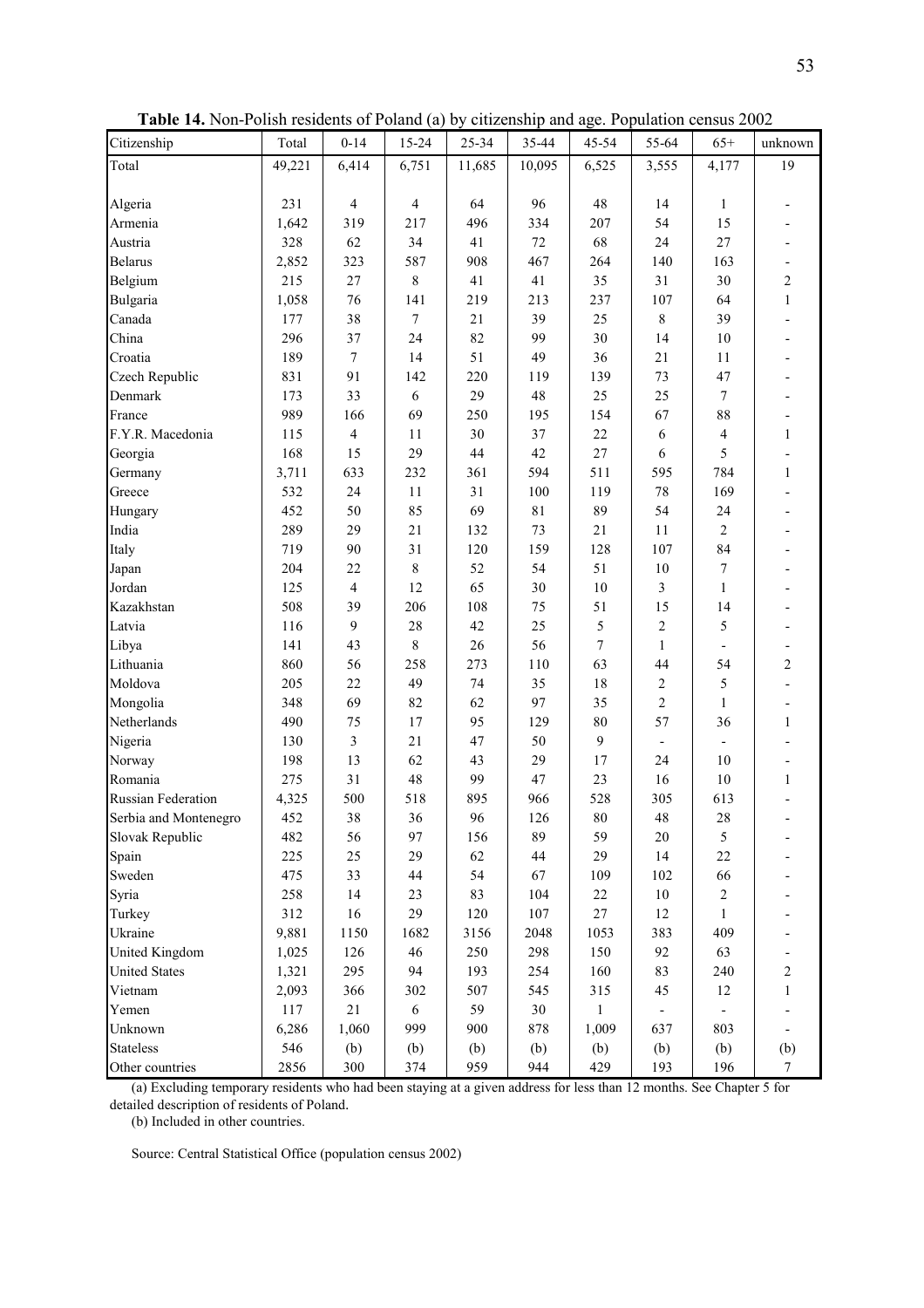| Country of birth (b)      | Total  | Men    | Women  | of which:<br>Urban |
|---------------------------|--------|--------|--------|--------------------|
| Total                     | 49,221 | 24,562 | 24,659 | 37,566             |
| Poland                    | 5,079  | 2,591  | 2,488  | 3,661              |
| Abroad                    |        |        |        |                    |
|                           | 43,435 | 21,628 | 21,807 | 33,358             |
| Europe                    | 28,463 | 12,649 | 15,814 | 21,767             |
| Austria                   | 189    | 120    | 69     | 156                |
| <b>Belarus</b>            | 2,685  | 827    | 1,858  | 2,010              |
| Belgium                   | 185    | 143    | 42     | 135                |
| Bosnia and Herzegovina    | 118    | 97     | 21     | 104                |
| Bulgaria                  | 1,023  | 635    | 388    | 878                |
| Croatia                   | 159    | 122    | 37     | 137                |
| Czech Republic            | 826    | 366    | 460    | 586                |
| Denmark                   | 180    | 130    | 50     | 153                |
| F.Y.R. Macedonia          | 100    | 81     | 19     | 86                 |
| France                    | 887    | 604    | 283    | 762                |
| Germany                   | 2,096  | 1,334  | 762    | 1,383              |
| Greece                    | 411    | 299    | 112    | 370                |
| Hungary                   | 387    | 196    | 191    | 338                |
| Italy                     | 635    | 513    | 122    | 518                |
| Latvia                    | 144    | 46     | 98     | 111                |
| Lithuania                 | 842    | 264    | 578    | 645                |
| Moldova                   | 208    | 78     | 130    | 154                |
| Netherlands               | 422    | 339    | 83     | 258                |
| Norway                    | 171    | 112    | 59     | 162                |
| Romania                   | 273    | 153    | 120    | 227                |
| <b>Russian Federation</b> | 4,264  | 1,221  | 3,043  | 3,472              |
| Serbia and Montenegro     | 474    | 367    | 107    | 409                |
| Slovak Republic           | 429    | 185    | 244    | 326                |
| Spain                     | 164    | 92     | 72     | 156                |
| Sweden                    | 199    | 148    | 51     | 168                |
| Turkey                    | 284    | 251    | 33     | 211                |
| Ukraine                   | 9,339  | 2,933  | 6,406  | 6,675              |
| <b>United Kingdom</b>     | 904    | 697    | 207    | 793                |
| Other                     | 465    | 296    | 169    | 384                |

Table 15. Non-Polish residents of Poland (a) by country of birth and sex. Population census 2002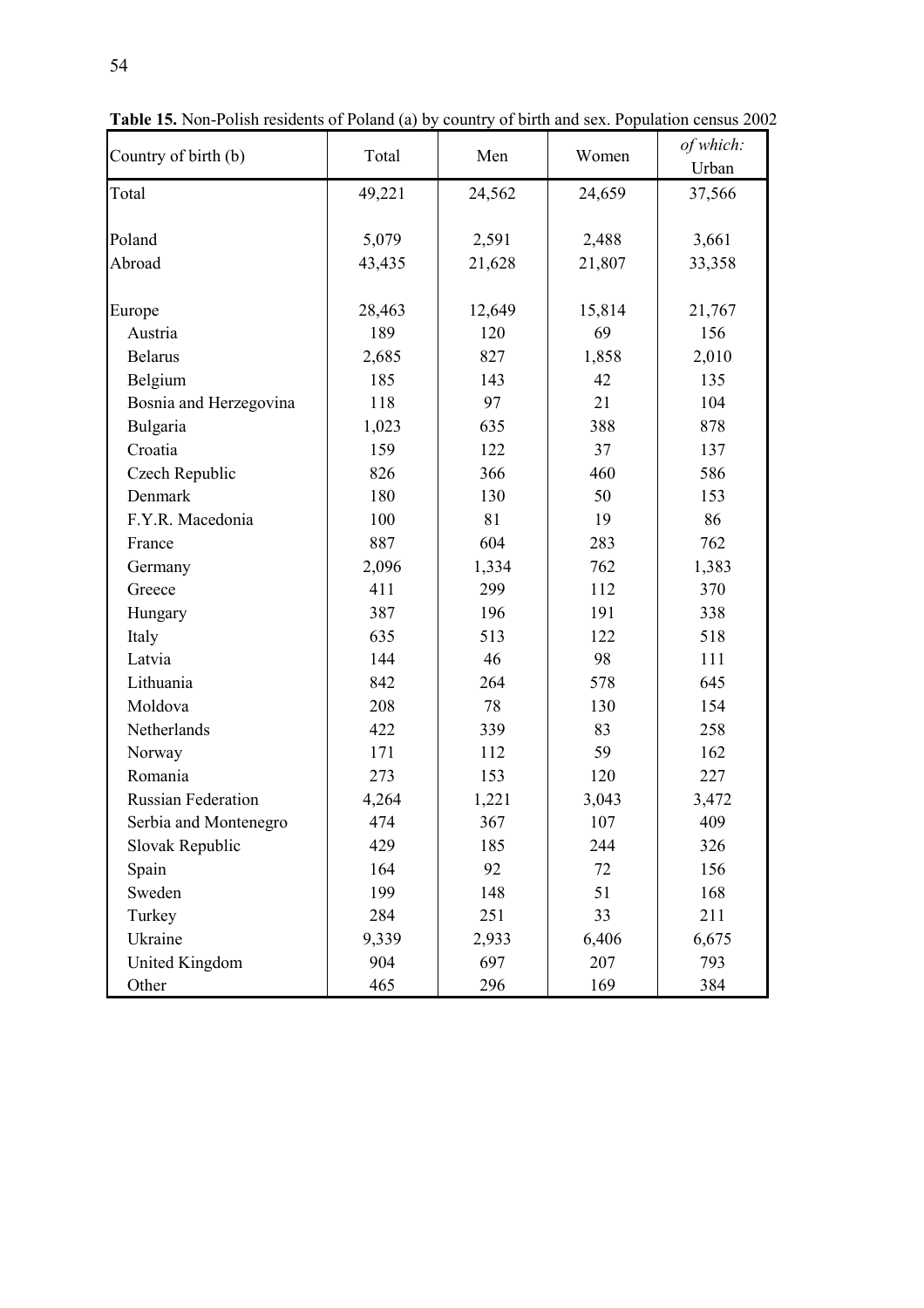| Country of birth     | Total | Men   | Women | of which:<br>Urban |
|----------------------|-------|-------|-------|--------------------|
| Asia                 | 7,200 | 4,458 | 2,742 | 6,257              |
| Armenia              | 1,627 | 943   | 684   | 1,344              |
| Azerbaijan           | 199   | 109   | 90    | 163                |
| China                | 253   | 159   | 94    | 220                |
| Georgia              | 243   | 140   | 103   | 218                |
| India                | 279   | 203   | 76    | 207                |
| Iraq                 | 114   | 97    | 17    | 108                |
| Israel               | 112   | 104   | 8     | 108                |
| Japan                | 196   | 106   | 90    | 190                |
| Kazakhstan           | 627   | 237   | 390   | 490                |
| Korea South          | 112   | 56    | 56    | 107                |
| Lebanon              | 109   | 101   | 8     | 98                 |
| Mongolia             | 335   | 151   | 184   | 296                |
| Syria                | 264   | 247   | 17    | 228                |
| Uzbekistan           | 128   | 53    | 75    | 111                |
| Vietnam              | 1,867 | 1,214 | 653   | 1,731              |
| Yemen                | 109   | 90    | 19    | 103                |
| Other                | 626   | 448   | 178   | 535                |
| America              | 1,482 | 974   | 508   | 1,277              |
| Canada               | 139   | 83    | 56    | 112                |
| <b>United States</b> | 895   | 579   | 316   | 762                |
| Other                | 448   | 312   | 136   | 403                |
| Africa               | 1,274 | 1,077 | 197   | 1,135              |
| Algeria              | 239   | 228   | 11    | 207                |
| Egypt                | 94    | 85    | 9     | 82                 |
| Libya                | 130   | 97    | 33    | 122                |
| Nigeria              | 127   | 113   | 14    | 115                |
| Other                | 684   | 554   | 130   | 609                |
| Oceania              | 74    | 52    | 22    | 63                 |
| Unknown              | 4,942 | 2,418 | 2,524 | 2,859              |

Table 15. Non-Polish residents of Poland by country of birth and sex. Population census 2002 (cont.)

(b) According to political (administrative) boundaries at the time of the census.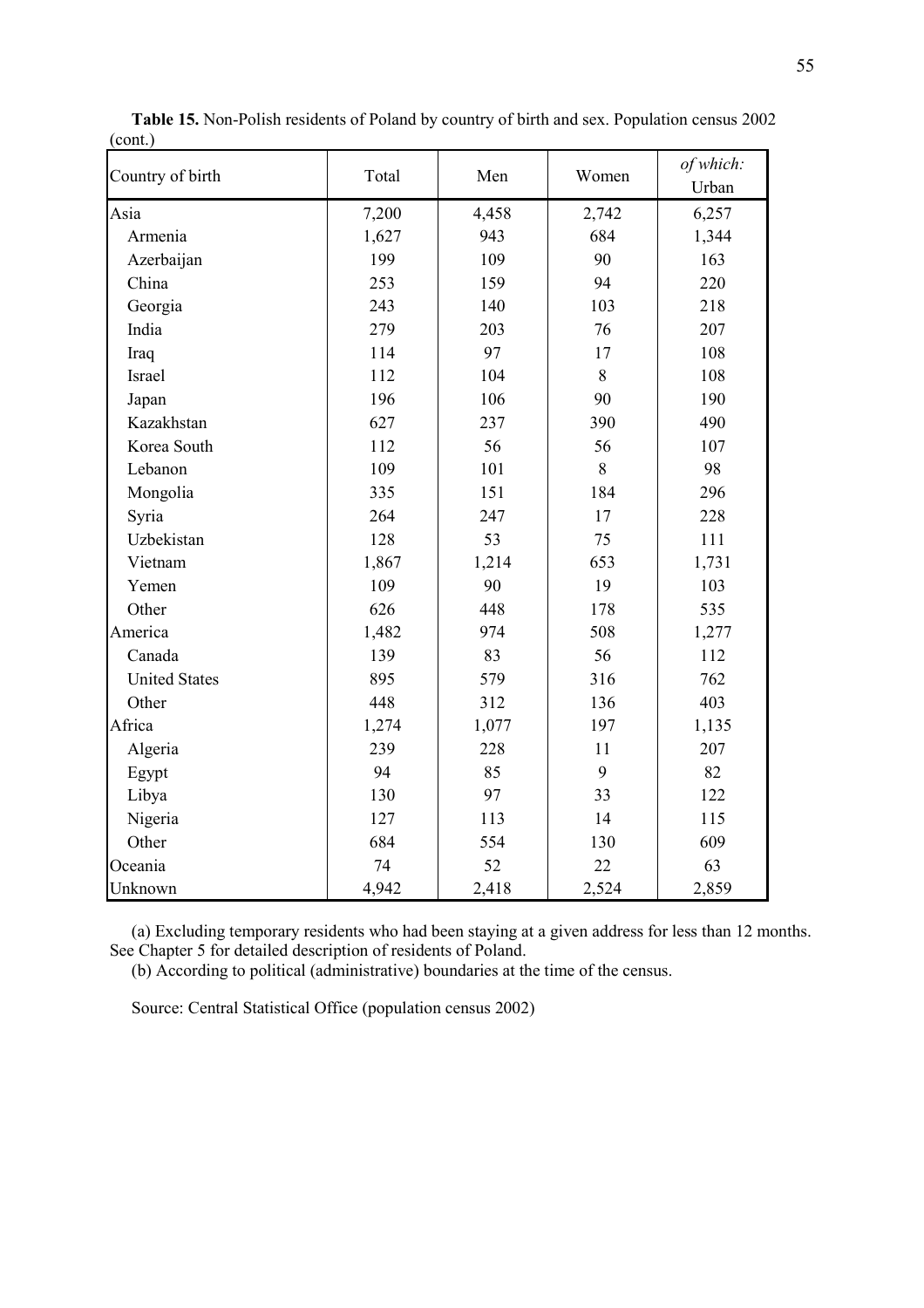|                                                           |                          | Total                   |                         | Permanent stay          | Temporary stay<br>$(12+$ months) |                     |  |
|-----------------------------------------------------------|--------------------------|-------------------------|-------------------------|-------------------------|----------------------------------|---------------------|--|
| Provinces                                                 | total                    | of which:<br>women      | Total                   | of which:<br>women      | total                            | of which:<br>women  |  |
| Total                                                     | 49,221                   | 24,659                  | 29,782                  | 15,180                  | 19,439                           | 9,479               |  |
| Dolnośląskie<br>Kujawsko-pomorskie<br>Lubelskie           | 4,261<br>1,660<br>2,069  | 2,093<br>772<br>1,202   | 2,650<br>1,164<br>965   | 1,305<br>555<br>539     | 1,611<br>496<br>1,104            | 788<br>217<br>663   |  |
| Lubuskie                                                  | 1,421                    | 701                     | 849                     | 425                     | 572                              | 276                 |  |
| Łódzkie<br>Małopolskie<br>Mazowieckie                     | 3,366<br>3,478<br>12,262 | 1,628<br>1,789<br>5,888 | 2,250<br>1,965<br>6,481 | 1,150<br>1,025<br>3,211 | 1,116<br>1,513<br>5,781          | 478<br>764<br>2,677 |  |
| Opolskie                                                  | 1,616                    | 869                     | 1,220                   | 658                     | 396                              | 211                 |  |
| Podkarpackie<br>Podlaskie                                 | 1,624<br>1,608           | 949<br>994              | 952<br>900              | 531<br>557              | 672<br>708                       | 418<br>437          |  |
| Pomorskie                                                 | 2,303                    | 1,102                   | 1,376                   | 656                     | 927                              | 446                 |  |
| <b>Slaskie</b>                                            | 6,278                    | 3,188                   | 4,840                   | 2,508                   | 1,438                            | 680                 |  |
| Świętokrzyskie                                            | 1,030                    | 550                     | 690                     | 350                     | 340                              | 200                 |  |
| Warmińsko-mazurskie                                       | 1,403                    | 743                     | 802                     | 452                     | 601                              | 291                 |  |
| Wielkopolskie                                             | 2,352                    | 995                     | 1,198                   | 527                     | 1,154                            | 468                 |  |
| Zachodniopomorskie                                        | 2,490                    | 1,196                   | 1,480                   | 731                     | 1,010                            | 465                 |  |
| Of which: arrived in<br>Poland in the period<br>1989-2002 | 29,649                   | 14,919                  | 12,995                  | 6,668                   | 16,654                           | 8,231               |  |

Table 16. Non-Polish residents of Poland (a) by provinces, the character of stay at a current place of living and sex. Population census 2002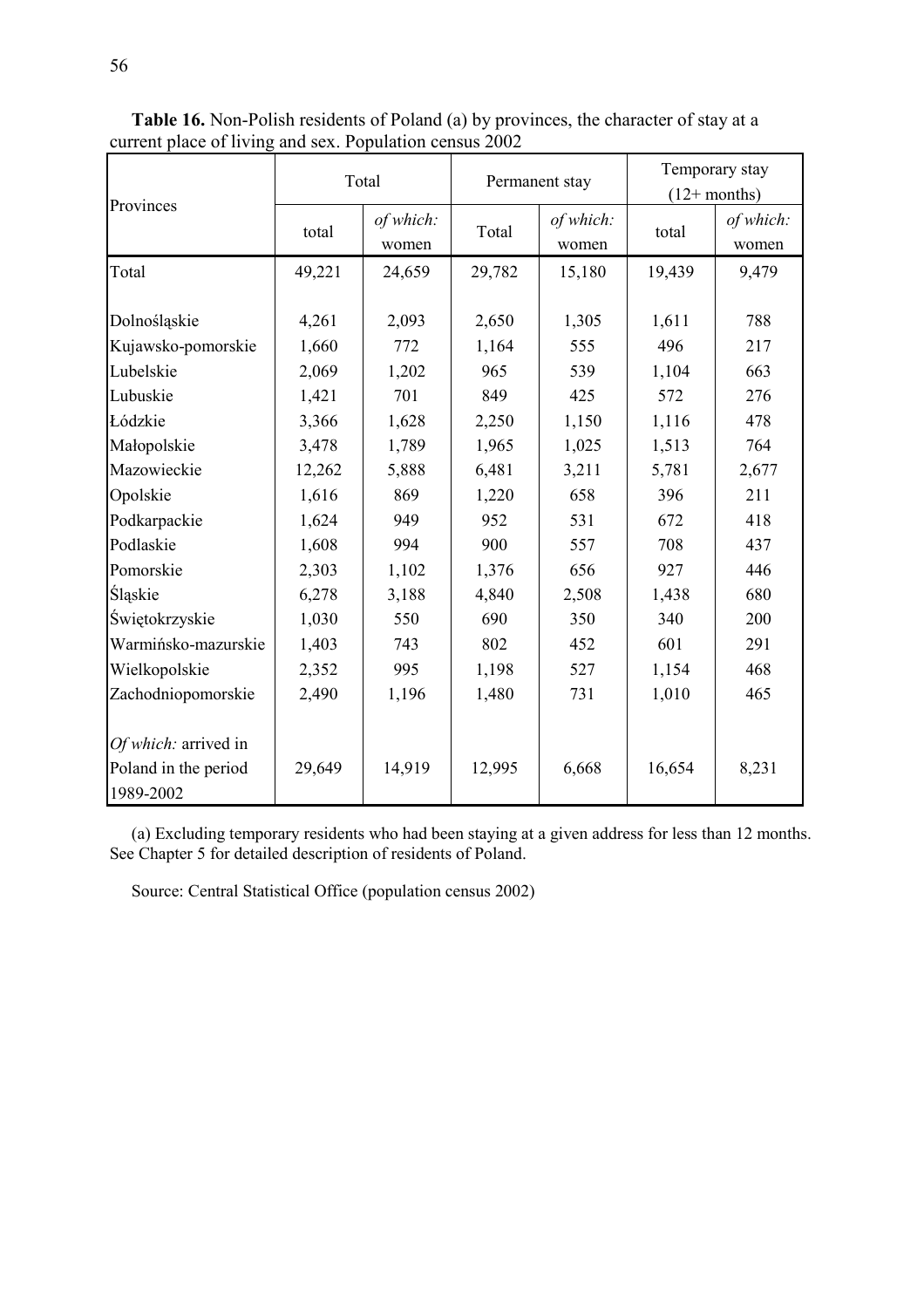| 1 U.VIV 1 / 1<br>1.911   | ᅠ                 | TODIAVIIVV | $V$ $W$           | <b>URLEVILUM</b> |                   |         | $\mu$ , 1 onana. 1990 2002 (u) |         |                   |         |
|--------------------------|-------------------|------------|-------------------|------------------|-------------------|---------|--------------------------------|---------|-------------------|---------|
|                          | 1998              |            |                   | 1999             | 2000              |         | 2001                           |         | 2002              |         |
| Citizenship              | applica-<br>tions | granted    | applica-<br>tions | Granted          | Applica-<br>tions | granted | applica-<br>tions              | granted | applica-<br>tions | granted |
| Total                    | 9,451             | 4,893      | 16,715            | 16,810           | 17,175            | 15,037  | 23,661                         | 20,773  | 30,210            | 29,547  |
| Armenia                  | 731               | 432        | 686               | 601              | 926               | 669     | 696                            | 591     | 767               | 650     |
| Austria                  | 24                | 16         | 109               | 101              | 181               | 167     | 209                            | 190     | 265               | 274     |
| <b>Belarus</b>           | 431               | 232        | 696               | 709              | 783               | 699     | 1,533                          | 1,252   | 2,715             | 2,694   |
| Belgium                  | $20\,$            | 13         | 100               | 83               | $78\,$            | 82      | 156                            | 140     | 227               | 222     |
| Bulgaria                 | 130               | 65         | 237               | 239              | 291               | 195     | 327                            | 271     | 395               | 356     |
| Canada                   | 51                | 20         | 127               | 134              | 89                | 98      | 167                            | 125     | 232               | 227     |
| China                    | 302               | 133        | 388               | 411              | 388               | 379     | 405                            | 360     | 419               | 422     |
| Czech Republic           | 48                | 30         | 90                | 91               | 132               | 116     | 171                            | 165     | 280               | 259     |
| Denmark                  | 23                | 12         | 107               | 84               | 128               | 131     | 243                            | 219     | 266               | 265     |
| Egypt                    | 32                | 16         | 57                | 65               | 83                | 60      | 62                             | 89      | 104               | 81      |
| Finland                  | 18                | 11         | 46                | 46               | 44                | 44      | 85                             | 59      | 139               | 156     |
| France                   | 105               | 41         | 626               | 545              | 895               | 873     | 1,102                          | 993     | 1,438             | 1,478   |
| Georgia                  | 34                | $18\,$     | 67                | 68               | $71\,$            | 67      | 114                            | 90      | 88                | 92      |
| Germany                  | 302               | 179        | 799               | 756              | 752               | 694     | 1,201                          | 1,063   | 1,590             | 1,566   |
| India                    | 156               | $80\,$     | 327               | 348              | 330               | 292     | 410                            | 366     | 570               | 514     |
| Italy                    | 79                | 39         | 191               | 199              | 199               | 175     | 323                            | 286     | 507               | 486     |
| Japan                    | 43                | $18\,$     | 193               | 188              | 125               | 121     | 260                            | 257     | 235               | 220     |
| Jordan                   | 65                | 31         | $70\,$            | 92               | 65                | 53      | 84                             | 82      | $71\,$            | 68      |
| Kazakhstan               | 164               | 52         | 308               | 328              | 265               | 235     | 441                            | 382     | 511               | 565     |
| Korea South              | 358               | 171        | 491               | 591              | 369               | 320     | 304                            | 341     | 321               | 275     |
| Libya                    | 192               | 47         | 285               | 378              | 178               | 158     | 163                            | 184     | 238               | 207     |
| Lithuania                | 85                | 50         | 202               | 194              | 165               | 153     | 267                            | 239     | 345               | 346     |
| Moldova                  | 33                | 21         | 90                | 67               | 103               | 86      | 200                            | 159     | 284               | 289     |
| Mongolia                 | 167               | 74         | 209               | 212              | 201               | 172     | 265                            | 226     | 294               | 267     |
| Netherlands              | 58                | 36         | 204               | 196              | 215               | 185     | 308                            | 278     | 417               | 414     |
| Nigeria                  | 45                | 13         | 66                | 74               | 82                | 66      | 110                            | 96      | 127               | 117     |
| Norway                   | 59                | 40         | 95                | $87\,$           | 51                | 57      | 98                             | 89      | 249               | 211     |
| Romania                  | 33                | 17         | 69                | 71               | 103               | 82      | 166                            | 147     | 168               | 166     |
| Russian Federation       | 715               | 384        | 1,001             | 1,037            | 1,208             | 1,033   | 1,708                          | 1,568   | 2,011             | 1,908   |
| Serbia and<br>Montenegro | 105               | 57         | 1,263             | 1,202            | 162               | 140     | 231                            | 230     | 268               | 251     |
| Slovak Republic          | 58                | 46         | 98                | $88\,$           | 98                | 92      | 160                            | 124     | 260               | 271     |
| Spain                    | 14                | $\sqrt{6}$ | 64                | 63               | 43                | 43      | 100                            | 76      | 181               | 180     |
| Sweden                   | 53                | 32         | 173               | 158              | 203               | 193     | 330                            | 283     | 438               | 468     |
| Syria                    | 75                | 33         | 136               | 146              | 126               | 105     | 125                            | 127     | 166               | 149     |
| Turkey                   | 92                | 38         | 190               | 187              | 216               | 195     | 360                            | 295     | 657               | 606     |
| Ukraine                  | 1,474             | 896        | 2,776             | 2,540            | 3,747             | 3,216   | 5,418                          | 4,660   | 6,955             | 6,816   |
| United Kingdom           | 168               | 53         | 446               | 484              | 425               | 382     | 905                            | 750     | 1,129             | 1,168   |
| <b>United States</b>     | 320               | 166        | 700               | 741              | 560               | 506     | 884                            | 740     | 1,114             | 1,160   |
| Vietnam                  | 1,525             | 733        | 1,339             | 1,433            | 1,366             | 1,146   | 1,158                          | 1,038   | 1,073             | 1,035   |
| Yemen                    | 75                | 32         | $88\,$            | 116              | 96                | 71      | 82                             | $88\,$  | 74                | 75      |
| Other                    | 989               | 510        | 1,506             | 1,657            | 1,633             | 1,390   | 2,330                          | 2,055   | 2,622             | 2,573   |

Table 17. Temporary residence permits by citizenship. Poland: 1998-2002 (a)

(a) The number of persons granted a permit in a given year may exceed the number of applicants in that year because the former also pertains to applications submitted in preceding years.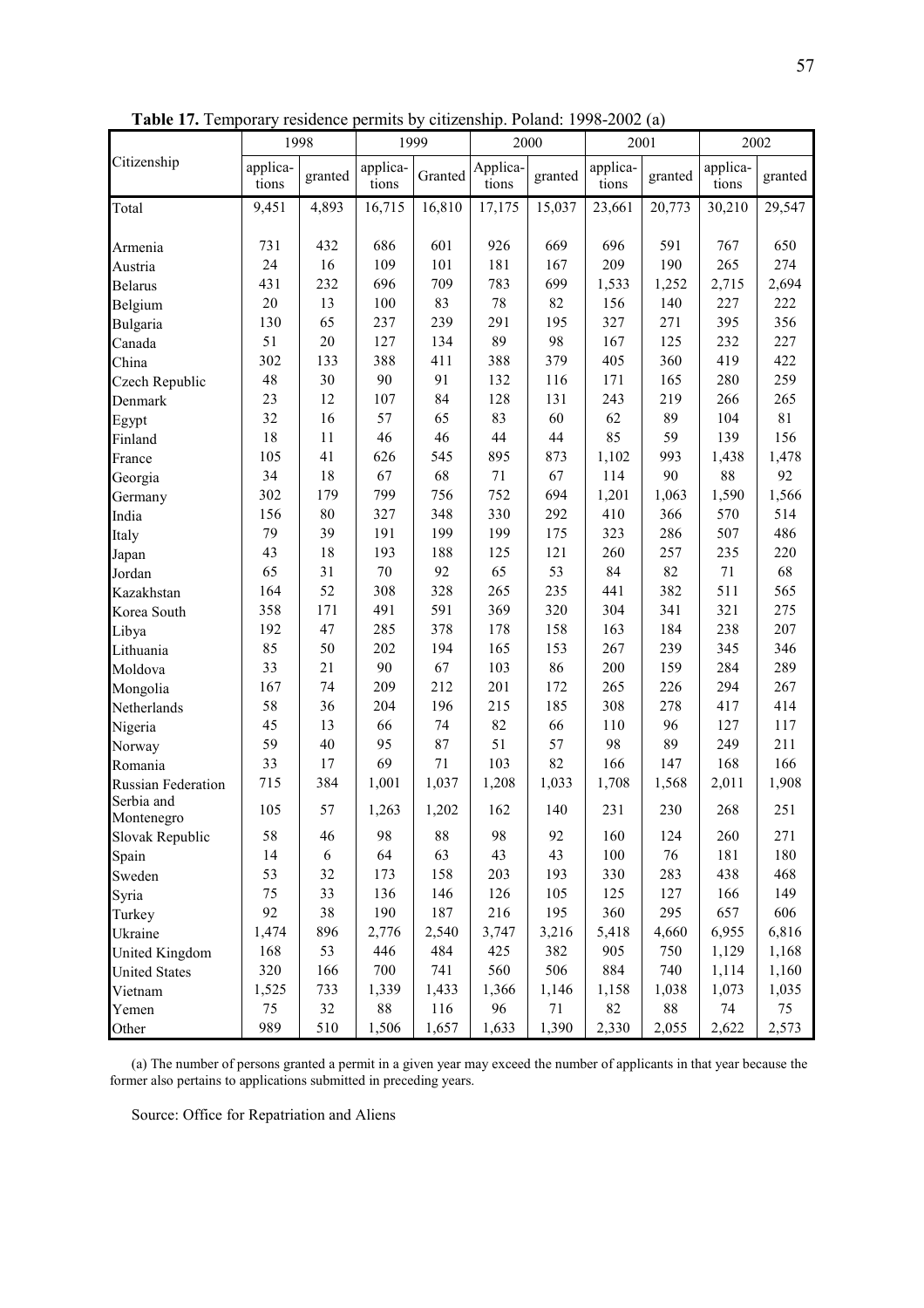|                           | 1998 $(b)$     | 1998              |                | 1999                                     |                | 2000  |                | 2001                      |                | 2002              |                |
|---------------------------|----------------|-------------------|----------------|------------------------------------------|----------------|-------|----------------|---------------------------|----------------|-------------------|----------------|
| Citizenship               | granted        | applica-<br>tions |                | granted applica-Grante applica-<br>tions | $\mathbf d$    | tions |                | granted applica-<br>tions | granted        | applica-<br>tions | granted        |
| Total                     | 1,375          | 851               | 279            | 725                                      | 547 (c)        | 1,580 | 853 (d)        | 748                       | 690(e)         | 1,138             | 603(f)         |
| Algeria                   | 13             | 20                | $\overline{4}$ | 6                                        | 8              | 13    | 5              | $\overline{4}$            | $\overline{2}$ | 6                 | $\overline{4}$ |
| Armenia                   | 76             | 38                | 7              | 44                                       | 25             | 170   | 74             | 54                        | 40             | 97                | 40             |
| Austria                   | 11             | 9                 | $\overline{2}$ | $\overline{7}$                           | 10             | 6     | 3              | 5                         | 5              | 5                 | $\overline{3}$ |
| <b>Belarus</b>            | 108            | 45                | 15             | 39                                       | 29             | 84    | 50             | 41                        | 42             | 65                | 20             |
| Bulgaria                  | 25             | 33                | 19             | 15                                       | 13             | 20    | 10             | 6                         | 10             | 17                | 3              |
| China                     | $\,8\,$        | 14                | 9              | 39                                       | 20             | 41    | 28             | 29                        | 18             | 50                | 37             |
| France                    | 17             | 7                 | 3              | 10                                       | 10             | 14    | 9              | 3                         | $\overline{2}$ | 9                 | 6              |
| Georgia                   | $\overline{2}$ | 18                | 8              | $\overline{4}$                           | $\tau$         | 11    | 7              | 12                        | 8              | 11                | 8              |
| Germany                   | 59             | 20                | 7              | 18                                       | 13             | 31    | 13             | 17                        | 20             | 23                | 6              |
| India                     | $\mathbf{1}$   | 14                | 6              | 10                                       | $\overline{4}$ | 20    | 19             | 13                        | 11             | 27                | 17             |
| Italy                     | 15             | 7                 | 1              | 10                                       | 11             | 18    | 7              | 5                         | 8              | 15                | 10             |
| Japan                     | $\overline{4}$ | 10                | 5              | 8                                        | 8              | 7     | 4              | 3                         | 6              | $\overline{4}$    | $\mathbf{1}$   |
| Jordan                    | 11             | 8                 | $\overline{2}$ | 5                                        | 3              | 9     | 7              | 5                         | 2              | $\overline{7}$    | 5              |
| Kazakhstan                | 143            | 6                 | $\overline{a}$ | 9                                        | 8              | 9     | $\overline{2}$ | 9                         | 6              | 4                 | 3              |
| Lithuania                 | 37             | 9                 | $\overline{2}$ | 6                                        | 7              | 20    | 11             | 6                         | 8              | 4                 | $\overline{2}$ |
| Mongolia                  | 8              | 17                | 5              | 5                                        | $\overline{2}$ | 30    | $8\,$          | 21                        | 12             | 28                | 12             |
| Netherlands               | 5              | $\overline{3}$    | 1              | 6                                        | $\overline{a}$ | 13    | $\overline{7}$ | $\overline{2}$            | 6              | $\overline{2}$    | 3              |
| <b>Russian Federation</b> | 102            | 93                | 26             | 99                                       | 87             | 177   | 104            | 58                        | 69             | 106               | 68             |
| Sweden                    | 19             | 9                 | $\overline{2}$ | 5                                        | 7              | 14    | 12             | 5                         | 8              | 9                 | $\overline{4}$ |
| Syria                     | 17             | 13                | 5              | 10                                       | $\overline{7}$ | 26    | 18             | 12                        | 9              | 11                | 5              |
| Turkey                    | 11             | 16                | $\overline{2}$ | 11                                       | 8              | 21    | 13             | 6                         | 4              | 12                | 5              |
| Ukraine                   | 341            | 146               | 51             | 129                                      | 92             | 328   | 160            | 162                       | 161            | 155               | 80             |
| <b>United Kingdom</b>     | 18             | 15                | $\overline{7}$ | 15                                       | 14             | 31    | 20             | 19                        | 18             | 17                | 11             |
| <b>United States</b>      | 11             | 23                | 13             | 7                                        | 5              | 25    | 11             | $\overline{4}$            | 9              | 23                | 8              |
| Vietnam                   | 142            | 82                | 23             | 78                                       | 52             | 167   | 83             | 116                       | 86             | 240               | 149            |
| other                     | 171            | 176               | 54             | 130                                      | 97             | 275   | 168            | 131                       | 120            | 191               | 93             |

Table 18. Settlement (permanent) residence permits by citizenship. Poland 1998-2002 (a)

(a) The number of persons granted a permit in a given year may exceed the number of applicants in that year because the former also pertains to applications submitted in preceding years.

(b) Settlement permits granted to those who applied for "permanent residence" (in accordance with the "old" Aliens Law) before 1 January 1998.

(c) Of which 46 persons who applied for settlement permit before 1 January 1998, of which Ukraine (13), Russian Federation (10), and Vietnam (8).

(d) Of which 5 persons who applied for settlement permit before 1 January 1998.

(e) Of which 12 persons who applied for settlement permit before 1 January 1998.

(f) Of which 5 persons who applied for settlement permit before 1 January 1998.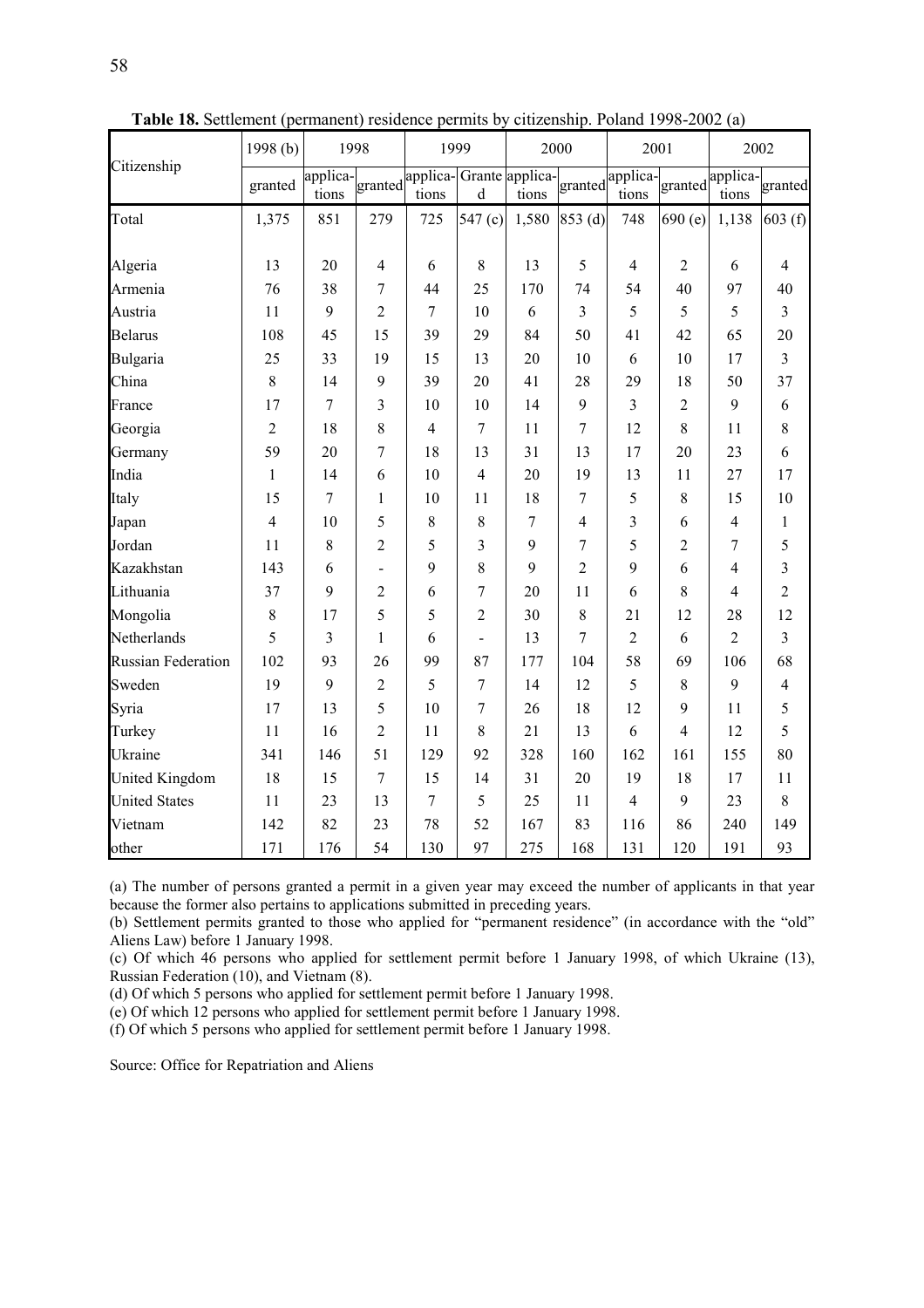|                              | mits by citizenship. Poland 2003 |                     |                      |                 |
|------------------------------|----------------------------------|---------------------|----------------------|-----------------|
|                              | permits                          |                     | Total                |                 |
|                              |                                  | Applications        |                      |                 |
| $h$ :<br>'n                  | Positive<br>decisions            | total               | of which:<br>women   | Posit<br>decis  |
| )                            | 1,805                            | 34,727              | 16,260               | 30,5            |
| $\left\langle \right\rangle$ | (138)<br>(943)                   | (5,790)<br>(17,681) | (1,611)<br>(10, 895) | (5,7)<br>(15,3) |

Table 19. Temporary and settlement (permanent) residence permits

|                          |                | Temporary permits |                | Settlement permits      |                |                | Total          |                |                |
|--------------------------|----------------|-------------------|----------------|-------------------------|----------------|----------------|----------------|----------------|----------------|
| Citizenship              |                | Applications      | Positive       |                         | Applications   | Positive       |                | Applications   | Positive       |
|                          | Total          | of which:         | decisions      | Total                   | of which:      | decisions      | total          | of which:      | decisions      |
|                          |                | women             |                |                         | women          |                |                | women          |                |
| Total                    | 31,727         | 14,800            | 28,767         | 3,000                   | 1,460          | 1,805          | 34,727         | 16,260         | 30,572         |
| $(EU-15)$                | (5,568)        | (1, 569)          | (5, 575)       | (222)                   | (42)           | (138)          | (5,790)        | (1,611)        | (5,713)        |
| (former USRR)            | (16, 055)      | (9, 777)          | (14, 452)      | (1,748)                 | (1,118)        | (943)          | (17,681)       | (10, 895)      | (15,395)       |
| Europe                   | 21,370         | 10,806            | 20,345         | 1,840                   | 1,069          | 1,067          | 23,210         | 11,875         | 21,412         |
| Albania                  | 82             | 39                | 83             | 5                       | 1              | 3              | 87             | 40             | 86             |
| Austria                  | 198            | 58                | 199            | 14                      | 4              | 9              | 212            | 62             | 208            |
| <b>Belarus</b>           | 2,429          | 1,457             | 2,382          | 206                     | 141            | 125            | 2,635          | 1,598          | 2,507          |
| Belgium                  | 184            | 59                | 196            | 8                       | 1              | 6              | 192            | 60             | 202            |
| Bulgaria                 | 393            | 160               | 338            | 48                      | 20             | 39             | 441            | 180            | 377            |
| Croatia                  | 75             | 19                | 70             | 5                       |                | $\sqrt{6}$     | 80             | 19             | 76             |
| Cyprus                   | 18             | 3                 | 19             | $\overline{\mathbf{3}}$ | $\blacksquare$ | $\overline{2}$ | 21             | 3              | 21             |
| Czech Republic           | 222            | 85                | 235            | 21                      | 15             | 16             | 243            | 100            | 251            |
| Denmark                  | 219            | 66                | 218            | $\sqrt{ }$              | 2              | $\sqrt{2}$     | 226            | 68             | 220            |
| Estonia                  | 25             | 13                | 25             | $\overline{c}$          | $\overline{c}$ | $\overline{2}$ | 27             | 15             | 27             |
| F.Y.R. Macedonia         | 69             | 17                | 55             | 12                      |                | 6              | 81             | 17             | 61             |
| Finland                  | 94             | 46                | 84             | $\mathbf{1}$            | 1              | $\mathbf{1}$   | 95             | 47             | 85             |
| France                   | 1,040          | 340               | 1,022          | 30                      | 7              | 15             | 1,070          | 347            | 1,037          |
| Germany                  | 1,443          | 370               | 1,453          | 67                      | 13             | 43             | 1,510          | 383            | 1,496          |
| Greece                   | 44             | $\,8\,$           | 47             | $\overline{4}$          | 1              | $\overline{4}$ | 48             | 9              | 51             |
| Hungary                  | 88             | 30                | 95             | 8                       | 4              | 6              | 96             | 34             | 101            |
| Ireland                  | 110            | 39                | 101            | 3                       |                | 3              | 113            | 39             | 104            |
| Italy                    | 462            | 68                | 466            | 25                      | 3              | 18             | 487            | 71             | 484            |
| Latvia                   | 72             | 53                | 70             | $\overline{c}$          | $\mathbf{1}$   | $\mathbf{1}$   | 74             | 54             | 71             |
| Lithuania                | 297            | 186               | 297            | 23                      | 18             | 17             | 320            | 204            | 314            |
| Malta                    | $\overline{4}$ | $\overline{2}$    | $\overline{4}$ |                         |                | $\blacksquare$ | $\overline{4}$ | $\overline{2}$ | $\overline{4}$ |
| Moldova                  | 270            | 154               | 248            | 24                      | 16             | 10             | 294            | 170            | 11             |
| Netherlands              | 337            | 81                | 335            | 20                      | 1              | 13             | 357            | 82             | 348            |
| Norway                   | 167            | 63                | 169            | 3                       |                | $\overline{2}$ | 170            | 63             | 171            |
| Portugal                 | 64             | 22                | 64             | $\mathbf{1}$            |                | $\mathbf{1}$   | 65             | 22             | 65             |
| Romania                  | 197            | 92                | 175            | 13                      | $\overline{4}$ | 6              | 210            | 96             | 181            |
| Russian Federation       | 1,970          | 1,206             | 1,912          | 269                     | 178            | 169            | 2,239          | 1,384          | 2,081          |
| Serbia and<br>Montenegro | 190            | 46                | 192            | 29                      | $\overline{3}$ | 20             | 219            | 49             | 212            |
| Slovak Republic          | 178            | 85                | 178            | 15                      | $\tau$         | 6              | 193            | 92             | 184            |
| Slovenia                 | 32             | 5                 | 36             | $\mathbf{1}$            |                | $\mathbf{1}$   | 33             | 5              | 37             |
| Spain                    | 181            | 84                | 179            | $\overline{\mathbf{4}}$ | 3              | $\sqrt{2}$     | 185            | 87             | 181            |
| Sweden                   | 332            | 116               | 329            | 12                      | $\overline{2}$ | 8              | 344            | 118            | 337            |
| Turkey                   | 618            | 96                | 577            | 39                      | 1              | 22             | 657            | 97             | 599            |
| Ukraine                  | 8,335          | 5,406             | 8,000          | 877                     | 612            | 456            | 9,212          | 6,018          | 8,456          |
| United Kingdom           | 854            | 211               | 879            | 25                      | $\overline{4}$ | 12             | 879            | 215            | 891            |
| Other                    | 77             | 21                | 76             | 14                      | $\overline{4}$ | 15             | 91             | 25             | 91             |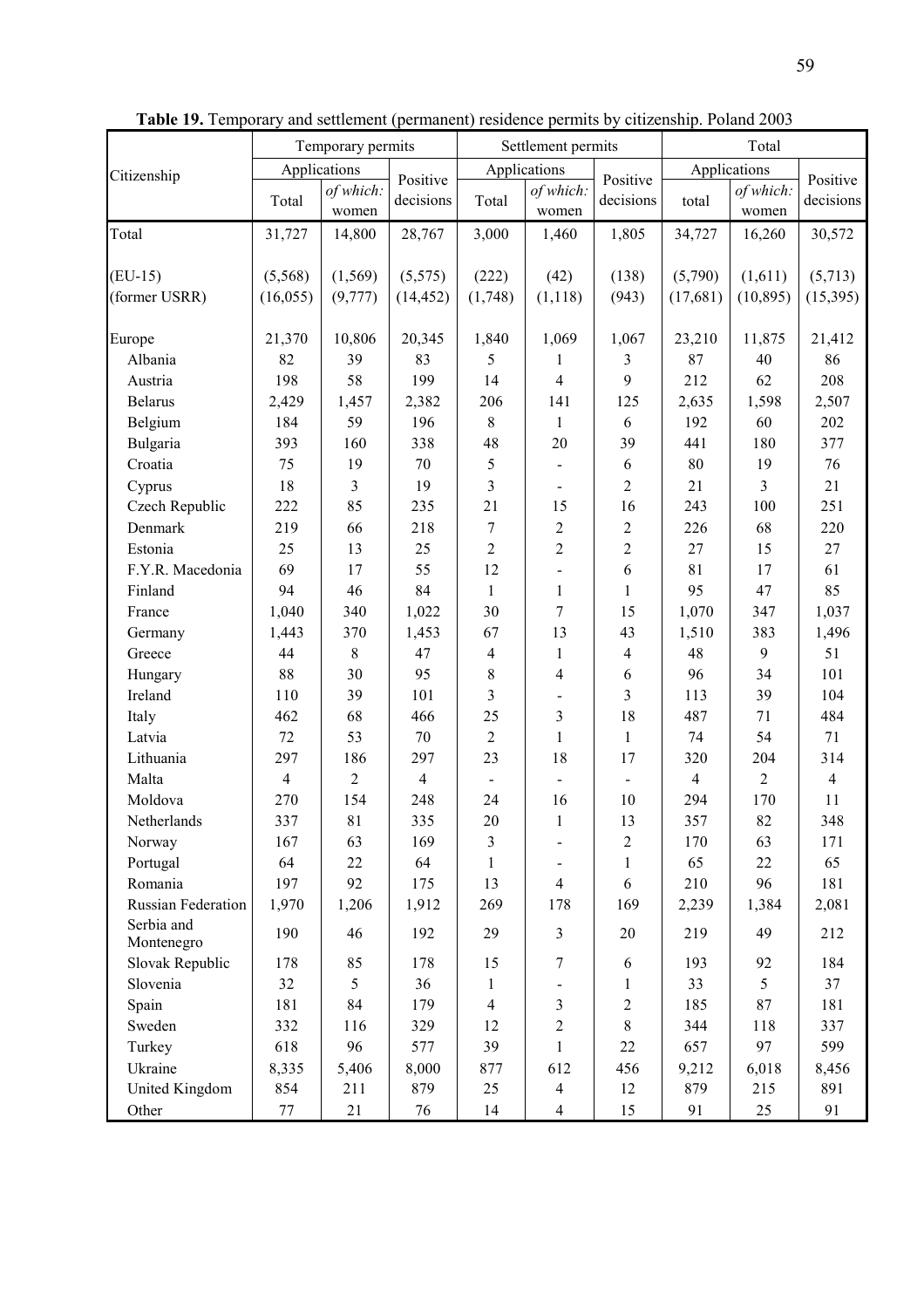|                      |                | Temporary permits  |           |                | Settlement permits       |                          |       | Total              |                |
|----------------------|----------------|--------------------|-----------|----------------|--------------------------|--------------------------|-------|--------------------|----------------|
| Citizenship          |                | Applications       | Positive  |                | Applications             | Positive                 |       | Applications       | Positive       |
|                      | Total          | of which:<br>women | decisions | Total          | of which:<br>women       | decisions                | Total | of which:<br>women | decisions      |
| Asia                 | 7,625          | 3,045              | 5,356     | 921            | 340                      | 573                      | 8,546 | 3,385              | 5,929          |
| Armenia              | 1,914          | 867                | 899       | 247            | 97                       | 119                      | 2,161 | 964                | 1,018          |
| China                | 420            | 176                | 396       | 52             | 15                       | 49                       | 472   | 191                | 445            |
| Georgia              | 124            | 59                 | 87        | 22             | 5                        | 9                        | 146   | 64                 | 96             |
| India                | 644            | 160                | 595       | 47             | 13                       | 32                       | 691   | 173                | 627            |
| Israel               | 80             | 25                 | 81        | $\overline{2}$ | $\overline{\phantom{a}}$ | $\mathbf{1}$             | 82    | 25                 | 82             |
| Japan                | 287            | 128                | 280       | 5              | 1                        | $\overline{\mathcal{A}}$ | 292   | 129                | 284            |
| Jordan               | 78             | 11                 | 74        | 10             | $\mathbf{1}$             | 8                        | 88    | 12                 | 82             |
| Kazakhstan           | 464            | 289                | 409       | 50             | 31                       | 23                       | 514   | 320                | 432            |
| Korea                | 325            | 161                | 340       | $\overline{3}$ | $\mathbf{1}$             | $\overline{2}$           | 328   | 162                | 342            |
| Mongolia             | 369            | 191                | 276       | 52             | 32                       | 21                       | 421   | 223                | 297            |
| Philippines          | 96             | 54                 | 87        | 5              | $\overline{2}$           | $\overline{3}$           | 101   | 56                 | 90             |
| Syria                | 169            | 32                 | 165       | 17             | $\overline{2}$           | 11                       | 186   | 34                 | 176            |
| Vietnam              | 1,928          | 658                | 1,080     | 317            | 113                      | 236                      | 2,245 | 771                | 1,316          |
| Yemen                | 51             | 9                  | 56        | $\,8\,$        | $\mathbf{1}$             | 6                        | 59    | 10                 | 62             |
| Other                | 676            | 225                | 807       | 84             | 26                       | 49                       | 760   | 251                | 856            |
| Africa               | 1,028          | 264                | 1,185     | 128            | 14                       | 77                       | 1,156 | 278                | 1,262          |
| Egypt                | 88             | 15                 | 79        | 10             | $\blacksquare$           | $\tau$                   | 98    | 15                 | 86             |
| Kenya                | 68             | 36                 | 64        | $\overline{2}$ | $\blacksquare$           | $\overline{4}$           | 70    | 36                 | 68             |
| Libya                | 216            | 77                 | 206       | 3              | $\overline{a}$           | 3                        | 219   | 77                 | 209            |
| Nigeria              | 139            | 19                 | 122       | 12             | $\blacksquare$           | 3                        | 151   | 19                 | 125            |
| Tunisia              | 80             | 16                 | 74        | 22             | $\overline{2}$           | 15                       | 102   | 18                 | 89             |
| Other                | 437            | 101                | 640       | 79             | 12                       | 45                       | 516   | 113                | 685            |
| America              | 1,512          | 593                | 1,717     | 84             | 26                       | 62                       | 1,596 | 619                | 1,779          |
| <b>Brazil</b>        | 79             | 35                 | 82        | 3              | $\overline{3}$           | $\boldsymbol{7}$         | 82    | 38                 | 89             |
| Canada               | 203            | 90                 | 210       | $\overline{4}$ | $\mathbf{1}$             | $\overline{4}$           | 207   | 91                 | 214            |
| <b>United States</b> | 977            | 371                | 969       | 44             | 12                       | 29                       | 1,021 | 383                | 998            |
| Other                | 253            | 97                 | 456       | 33             | 10                       | 22                       | 286   | 107                | 478            |
| Australia            | 75             | 32                 | 72        | $\overline{4}$ | $\mathbf{1}$             | $\overline{3}$           | 79    | 33                 | 75             |
| New Zealand          | 33             | 10                 | 30        |                |                          |                          | 33    | 10                 | 30             |
| <b>Stateless</b>     | 80             | 47                 | 59        | 22             | 9                        | 22                       | 102   | 56                 | 81             |
| Unknown              | $\overline{4}$ | 3                  | 3         | $\mathbf{1}$   | $\mathbf{1}$             | $\mathbf{1}$             | 5     | $\overline{4}$     | $\overline{4}$ |

Table 19. Temporary and settlement (permanent) residence permits by continents and countries. Poland 2003 (cont.)

(a) The number of persons granted a permit in a given year may exceed the number of applicants in that year because the former also pertains to applications submitted in preceding years.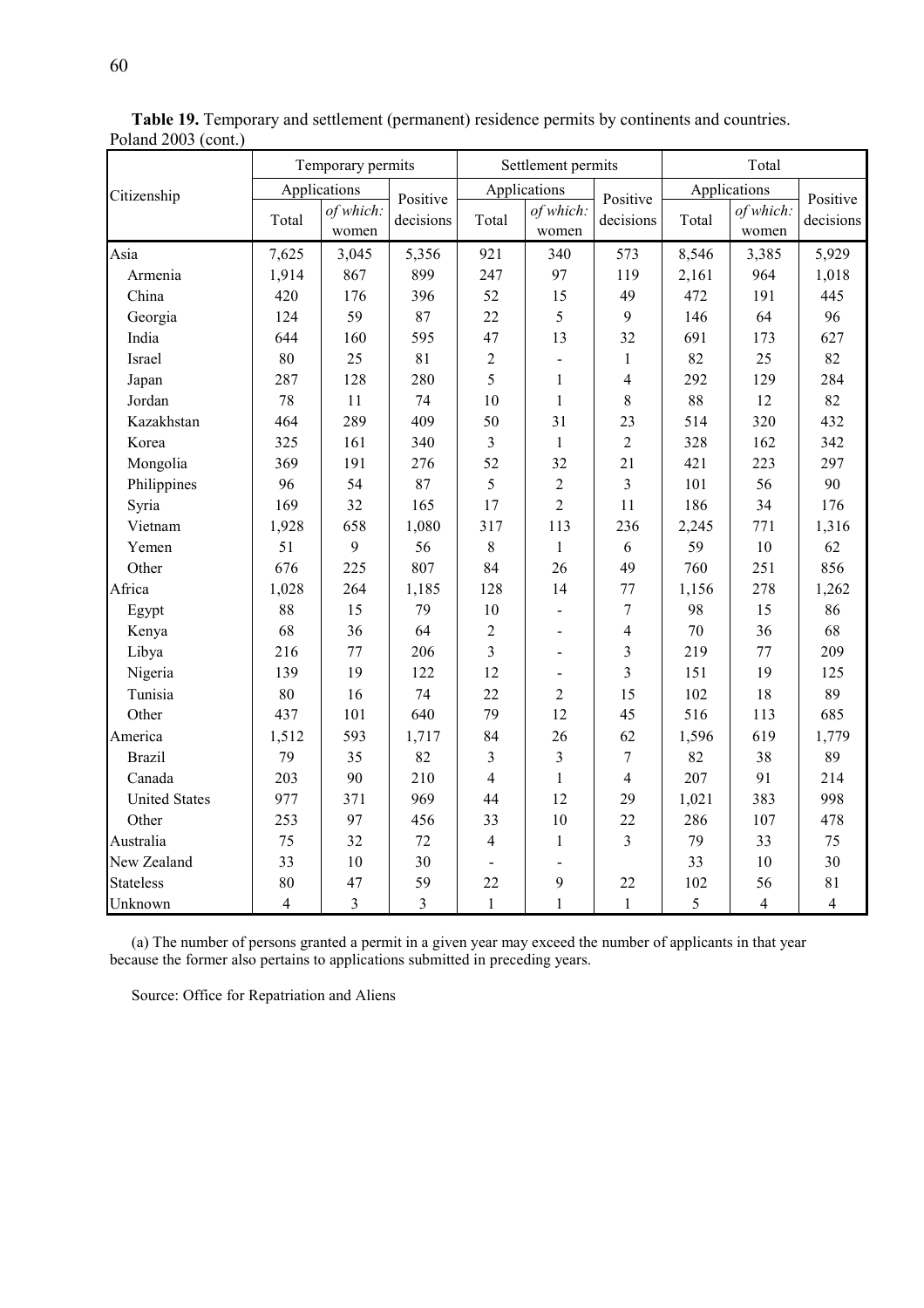|                     |       | Actual numbers |                | Per cent of the total |           |         |  |
|---------------------|-------|----------------|----------------|-----------------------|-----------|---------|--|
| Province            |       |                | of which:      |                       | of which: |         |  |
|                     | Total | Armenia        | Vietnam        | Total                 | Armenia   | Vietnam |  |
| Total               | 3,508 | 1,626          | 1,341          | 100.0                 | 100.0     | 100.0   |  |
|                     |       |                |                |                       |           |         |  |
| Dolnośląskie        | 333   | 66             | 226            | 9.5                   | 4.1       | 16.9    |  |
| Kujawsko-Pomorskie  | 167   | 99             | 41             | 4.8                   | 6.1       | 3.1     |  |
| Lubelskie           | 184   | 128            | 9              | 5.2                   | 7.9       | 0.7     |  |
| Lubuskie            | 92    | 16             | 56             | 2.6                   | 1.0       | 4.2     |  |
| Łódzkie             | 328   | 229            | 49             | 9.4                   | 14.1      | 3.7     |  |
| Małopolskie         | 452   | 229            | 163            | 12.9                  | 14.1      | 12.2    |  |
| Mazowieckie         | 1,256 | 448            | 680            | 35.8                  | 27.6      | 50.7    |  |
| Opolskie            | 4     |                | 2              | 0.1                   | 0.0       | 0.1     |  |
| Podkarpackie        | 35    | 21             | $\overline{4}$ | 1.0                   | 1.3       | 0.3     |  |
| Podlaskie           | 32    | 23             | 4              | 0.9                   | 1.4       | 0.3     |  |
| Pomorskie           | 54    | 22             | 17             | 1.5                   | 1.4       | 1.3     |  |
| Śląskie             | 223   | 128            | 57             | 6.4                   | 7.9       | 4.3     |  |
| Świętokrzyskie      | 70    | 53             | $\overline{4}$ | 2.0                   | 3.3       | 0.3     |  |
| Warmińsko-Mazurskie | 68    | 61             | 1              | 1.9                   | 3.8       | 0.1     |  |
| Wielkopolskie       | 146   | 86             | 5              | 4.2                   | 5.3       | 0.4     |  |
| Zachodniopomorskie  | 64    | 17             | 23             | 1.8                   | 1.0       | 1.7     |  |

Table 20. Regularisation program (*abolicja*); number of persons who submitted relevant applications between 1 Sep 2003 and 31 Dec 2003 by provinces and major citizenship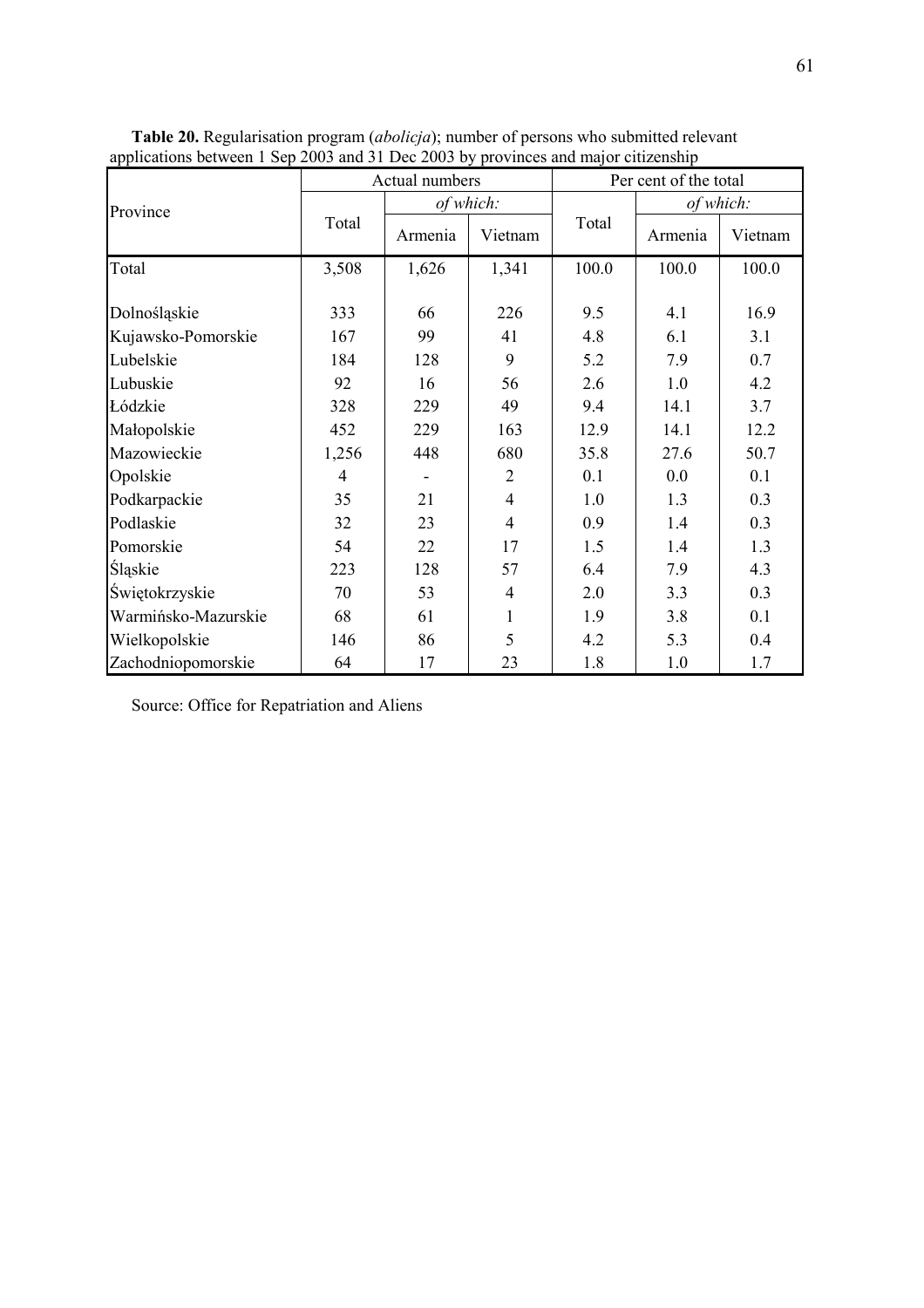|                     |                | Actual numbers   |                  |       | Per cent of the total |         |  |  |
|---------------------|----------------|------------------|------------------|-------|-----------------------|---------|--|--|
| Province            |                |                  | of which:        |       | of which:             |         |  |  |
|                     | Total          | Armenia          | Vietnam          | Total | Armenia               | Vietnam |  |  |
| Total               | 2,413          | 1,052            | 1,001            | 100.0 | 100.0                 | 100.0   |  |  |
| Dolnośląskie        | 287            | 37               | 221              | 11.9  | 3.5                   | 22.1    |  |  |
| Kujawsko-pomorskie  | 98             | 53               | 28               | 4.1   | 5.0                   | 2.8     |  |  |
| Lubelskie           | 110            | 80               | 5                | 4.6   | 7.6                   | 0.5     |  |  |
| Lubuskie            | 63             | 7                | 45               | 2.6   | 0.7                   | 4.5     |  |  |
| Łódzkie             | 233            | 161              | 36               | 9.7   | 15.3                  | 3.6     |  |  |
| Małopolskie         | 182            | 101              | 55               | 7.5   | 9.6                   | 5.5     |  |  |
| Mazowieckie         | 929            | 294              | 533              | 38.5  | 27.9                  | 53.2    |  |  |
| Opolskie            | $\overline{4}$ | $\boldsymbol{0}$ | $\overline{2}$   | 0.2   | 0.0                   | 0.2     |  |  |
| Podkarpackie        | 16             | 14               | $\mathbf{0}$     | 0.7   | 1.3                   | 0.0     |  |  |
| Podlaskie           | 19             | 16               | $\mathbf{0}$     | 0.8   | 1.5                   | 0.0     |  |  |
| Pomorskie           | 43             | 23               | 8                | 1.8   | 2.2                   | 0.8     |  |  |
| Śląskie             | 172            | 91               | 53               | 7.1   | 8.7                   | 5.3     |  |  |
| Świętokrzyskie      | 33             | 26               | $\boldsymbol{0}$ | 1.4   | 2.5                   | 0.0     |  |  |
| Warmińsko-mazurskie | 60             | 55               | 1                | 2.5   | 5.2                   | 0.1     |  |  |
| Wielkopolskie       | 127            | 78               | 5                | 5.3   | 7.4                   | 0.5     |  |  |
| Zachodniopomorskie  | 37             | 16               | 9                | 1.5   | 1.5                   | 0.9     |  |  |

Table 21. Regularisation program (*abolicja*); number of persons who were granted positive decisions taken until the end of November 2004 by provinces and major citizenship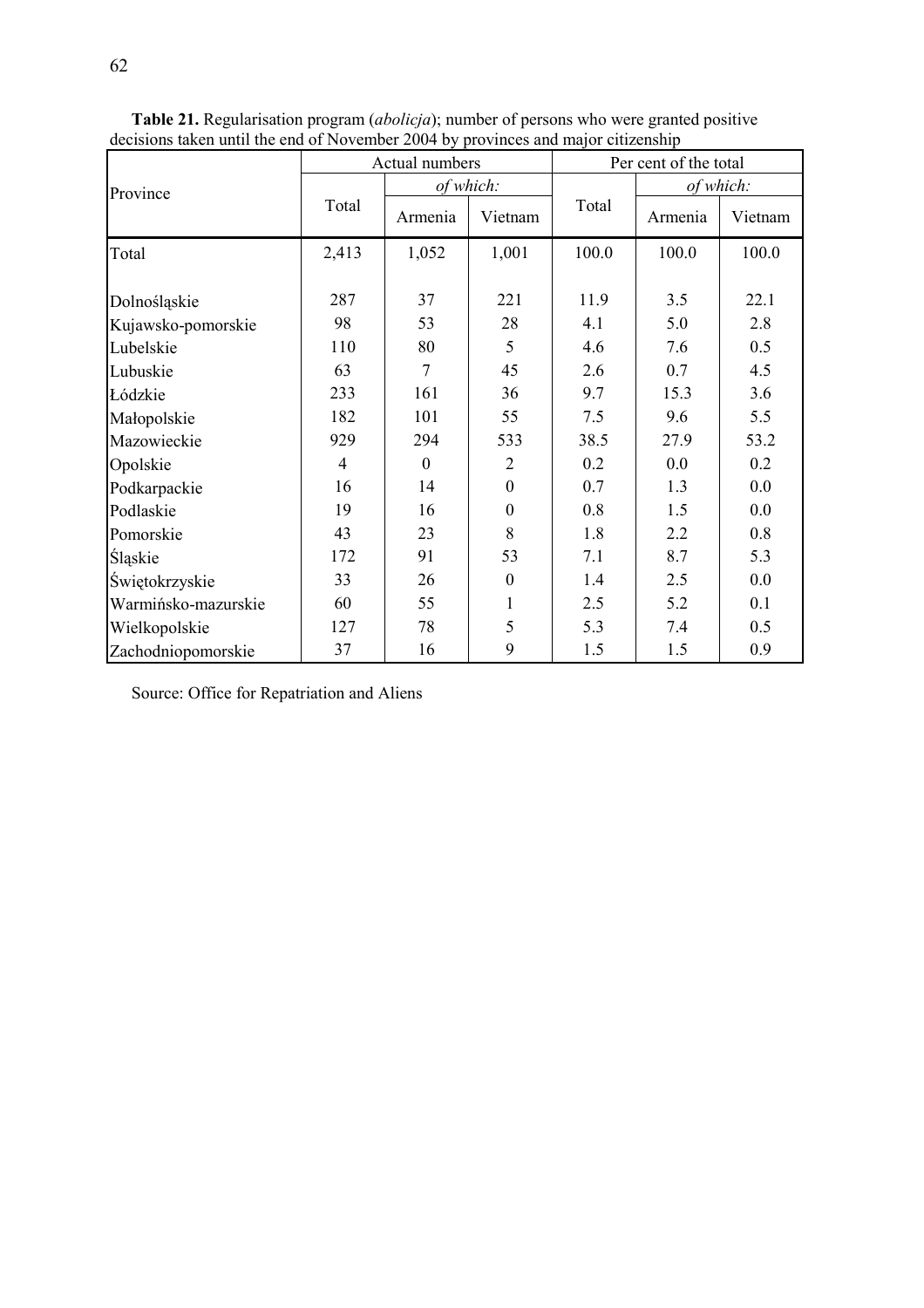Table 22. Regularisation program (*abolicja*); number of persons who submitted relevant applications between 1 Sep 2003 and 31 Dec 2003, and were granted positive decisions taken until the end of November 2004 by citizenship.

|                           |              | Actual numbers        |              | Per cent of the total |  |  |  |
|---------------------------|--------------|-----------------------|--------------|-----------------------|--|--|--|
| Citizenship               | Applications | Positive<br>decisions | Applications | Positive<br>decisions |  |  |  |
| Total                     | 3,508        | 2,413                 | 100.0        | 100.0                 |  |  |  |
| Armenia                   | 1,626        | 1,052                 | 46.4         | 43.6                  |  |  |  |
| Vietnam                   | 1,341        | 1,001                 | 38.2         | 41.5                  |  |  |  |
| Ukraine                   | 88           | 56                    | 2.5          | 2.3                   |  |  |  |
| Mongolia                  | 68           | 40                    | 1.9          | 1.7                   |  |  |  |
| Azerbaijan                | 47           | 13                    | 1.3          | 0.5                   |  |  |  |
| <b>Russian Federation</b> | 41           | 36                    | 1.2          | 1.5                   |  |  |  |
| Georgia                   | 25           | 16                    | 0.7          | 0.7                   |  |  |  |
| Algeria                   | 24           | 17                    | 0.7          | 0.7                   |  |  |  |
| Romania                   | 21           | 19                    | 0.6          | 0.8                   |  |  |  |
| Syria                     | 19           | 22                    | 0.5          | 0.9                   |  |  |  |
| Nigeria                   | 12           | 6                     | 0.3          | 0.2                   |  |  |  |
| Serbia and Montenegro     | 10           | 8                     | 0.3          | 0.3                   |  |  |  |
| China                     | 10           | 11                    | 0.3          | 0.5                   |  |  |  |
| Sudan                     | 10           | $\overline{4}$        | 0.3          | 0.2                   |  |  |  |
| India                     | 10           | 6                     | 0.3          | 0.2                   |  |  |  |
| <b>Stateless</b>          | 22           | 13                    | 0.6          | 0.5                   |  |  |  |
| Other (47 countries)      | 134          | 93                    | 3.8          | 3.9                   |  |  |  |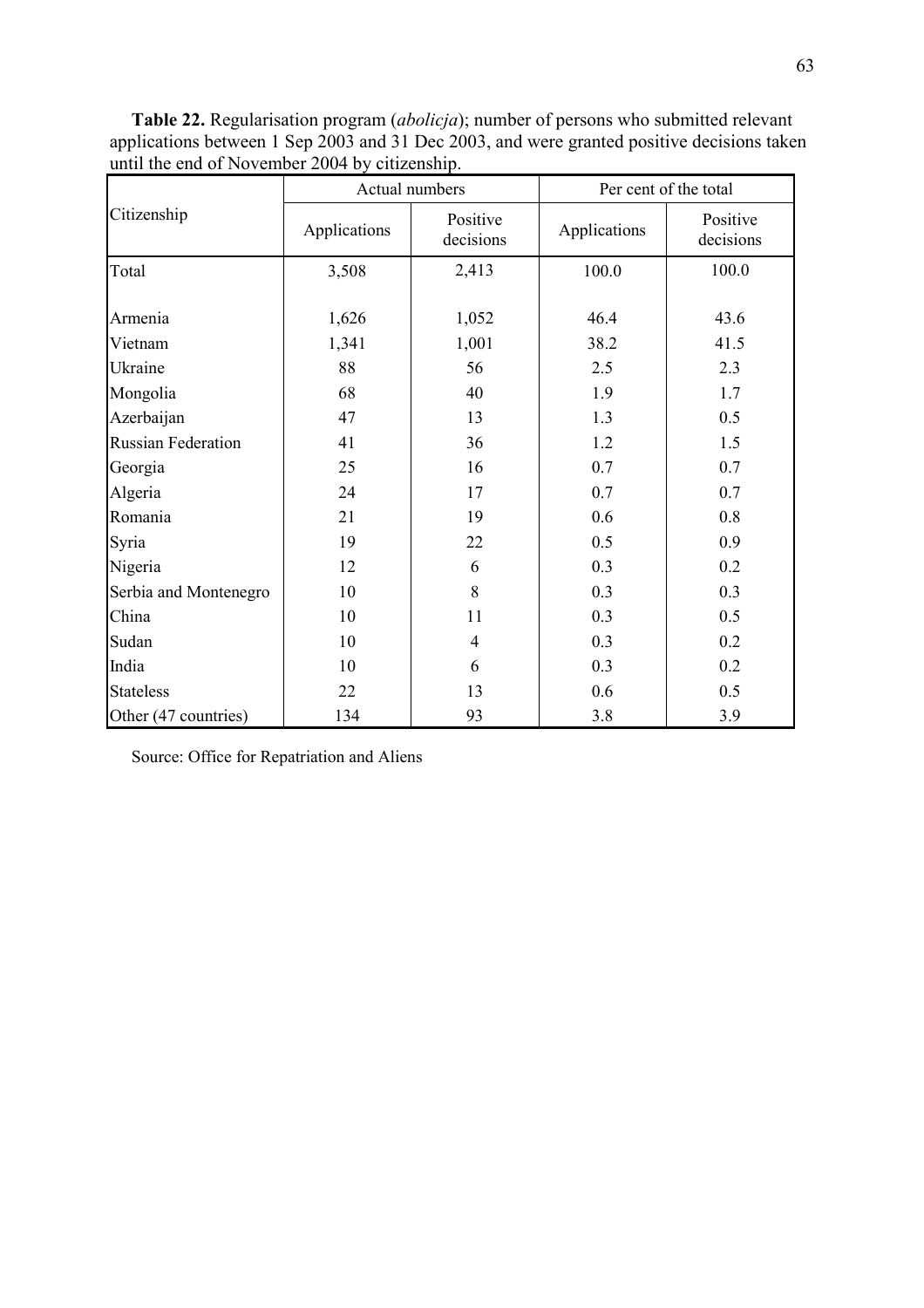| Continents and countries     | 1997   | 1998   | 1999   | 2000   | 2001   |
|------------------------------|--------|--------|--------|--------|--------|
| Total                        | 17,976 | 27,542 | 39,303 | 43,623 | 43,501 |
| Europe                       | 11,095 | 19,461 | 31,704 | 36,529 | 36,430 |
| Armenia                      | (a)    | (a)    | 988    | 878    | 697    |
| <b>Belarus</b>               | 731    | 1,384  | 1,746  | 2,157  | 2,214  |
| Bulgaria                     | 354    | 487    | 661    | 700    | 640    |
| France                       | 530    | 876    | 1,303  | 1,525  | 1,879  |
| Germany                      | 984    | 1,480  | 1,921  | 2,002  | 2,078  |
| <b>Russian Federation</b>    | 992    | 1,346  | 1,782  | 1,863  | 1,937  |
| Ukraine                      | 4,367  | 9,542  | 17,256 | 20,888 | 20,534 |
| United Kingdom               | 654    | 830    | 1,109  | 1,083  | 970    |
| Other                        | 2,483  | 3,516  | 4,938  | 5,433  | 5,481  |
| Asia                         | 5,161  | 6,034  | 5,003  | 4,456  | 4,358  |
| Africa                       | 555    | 528    | 719    | 789    | 890    |
| America North and<br>Central | 971    | 1,283  | 1,503  | 1,323  | 1,317  |
| South America                | 99     | 131    | 154    | 261    | 364    |
| Australia                    | 80     | 90     | 145    | 148    | 116    |
| Unknown                      | 15     | 15     | 75     | 117    | 26     |

Table 23. Persons arrived from abroad registered for temporary stay above two months by previous country of residence in 1997-2001 (as of December 31)

(a) Included in other.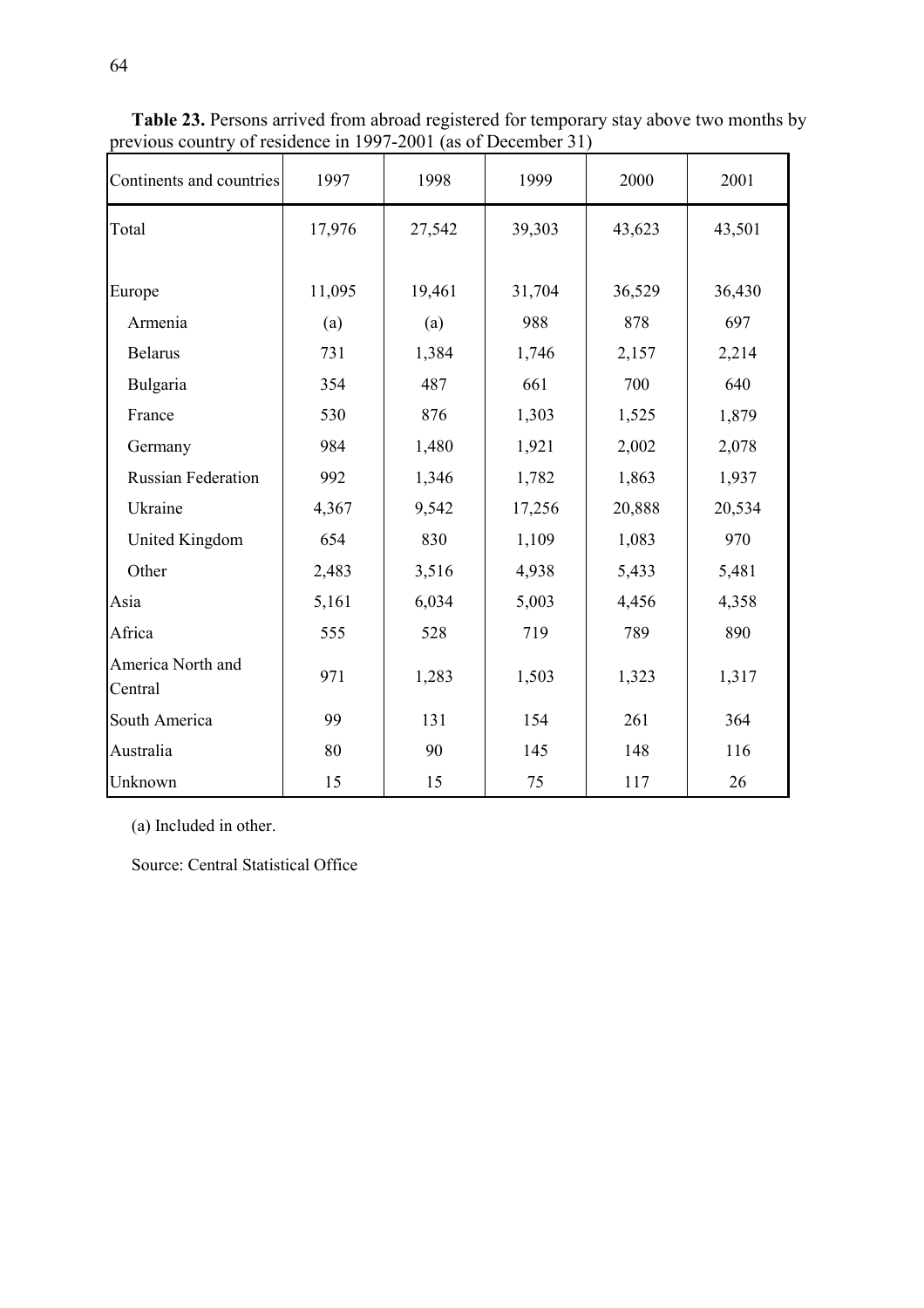|                           |           | 2002      |          |          | 2003    |           |
|---------------------------|-----------|-----------|----------|----------|---------|-----------|
| Continents and countries  | Total     | Male      | Female   | Total    | Male    | Female    |
| Total                     | 47,255    | 24,218    | 23,037   | 42,356   | 21,132  | 21,224    |
|                           |           |           |          |          |         |           |
| $(EU-15)$                 | (8,653)   | (6,004)   | (2,649)  | (9,207)  | (6,316) | (2,891)   |
| (former USSR)             | (28, 656) | (11, 571) | (17,085) | (23,209) | (8,297) | (14, 912) |
|                           |           |           |          |          |         |           |
| Europe                    | 38,776    | 18,711    | 20,065   | 33,559   | 15,645  | 17,914    |
| Austria                   | 364       | 269       | 95       | 373      | 269     | 104       |
| <b>Belarus</b>            | 2,857     | 1,063     | 1,794    | 3,290    | 1,071   | 2,219     |
| Belgium                   | 248       | 168       | 80       | 275      | 180     | 95        |
| Bulgaria                  | 587       | 323       | 264      | 518      | 289     | 229       |
| Czech Republic            | 336       | 181       | 155      | 355      | 204     | 151       |
| Denmark                   | 248       | 188       | 60       | 287      | 212     | 75        |
| France                    | 1,862     | 1,213     | 649      | 1,667    | 1,081   | 586       |
| Germany                   | 2,561     | 1,761     | 800      | 2,889    | 1,908   | 981       |
| Italy                     | 557       | 453       | 104      | 677      | 538     | 139       |
| Lithuania                 | 486       | 152       | 334      | 489      | 171     | 318       |
| Moldova                   | 297       | 116       | 181      | 274      | 108     | 166       |
| Netherlands               | 444       | 327       | 117      | 506      | 360     | 146       |
| Romania                   | 231       | 111       | 120      | 209      | 111     | 98        |
| <b>Russian Federation</b> | 2,269     | 844       | 1,425    | 2,379    | 833     | 1,546     |
| Serbia and Montenegro     | 229       | 155       | 74       | 209      | 137     | 72        |
| Slovak Republic           | 254       | 118       | 136      | 276      | 126     | 150       |
| Spain                     | 174       | 118       | 56       | 250      | 162     | $88\,$    |
| Sweden                    | 528       | 342       | 186      | 510      | 333     | 177       |
| Turkey                    | 550       | 481       | 69       | 531      | 472     | 59        |
| Ukraine                   | 21,112    | 8,584     | 12,528   | 14,914   | 5,237   | 9,677     |
| United Kingdom            | 1,274     | 919       | 355      | 1,274    | 949     | 325       |
| Other                     | 1,308     | 825       | 483      | 1,407    | 894     | 513       |
| Asia                      | 5,644     | 3,599     | 2,045    | 5,714    | 3,479   | 2,235     |
| Armenia                   | 698       | 411       | 287      | 971      | 533     | 438       |
| China                     | 360       | 250       | 110      | 317      | 208     | 109       |
| India                     | 757       | 546       | 211      | 537      | 380     | 157       |
| Israel                    | 116       | 84        | 32       | 109      | 80      | 29        |
| Japan                     | 216       | 112       | 104      | 324      | 184     | 140       |
| Kazakhstan                | 545       | 226       | 319      | 460      | 162     | 298       |
| Mongolia                  | 263       | 135       | 128      | 258      | 123     | 135       |
| South Korea               | 312       | 190       | 122      | 286      | 162     | 124       |
| Syria                     | 131       | 117       | 14       | 152      | 133     | 19        |
| Vietnam                   | 1,241     | 846       | 395      | 1,282    | 875     | 407       |
| Other                     | 1,005     | 682       | 323      | 1,018    | 639     | 379       |
| Africa                    | 833       | 634       | 199      | 951      | 719     | 232       |
| America                   | 1,846     | 1,185     | 661      | 1,980    | 1,195   | 785       |
| Canada                    | 254       | 148       | 106      | 298      | 174     | 124       |
| <b>United States</b>      | 1,206     | 785       | 421      | 1,302    | 798     | 504       |
| Other                     | 386       | 252       | 134      | 380      | 223     | 157       |
| Oceania                   | 143       | 82        | 61       | 152      | 94      | 58        |
| Unknown                   | 13        | $\tau$    | 6        |          |         |           |

Table 24. Persons arrived from abroad registered for temporary stay above two months by sex and previous country of residence. Poland 2002 and 2003 (as of December 31)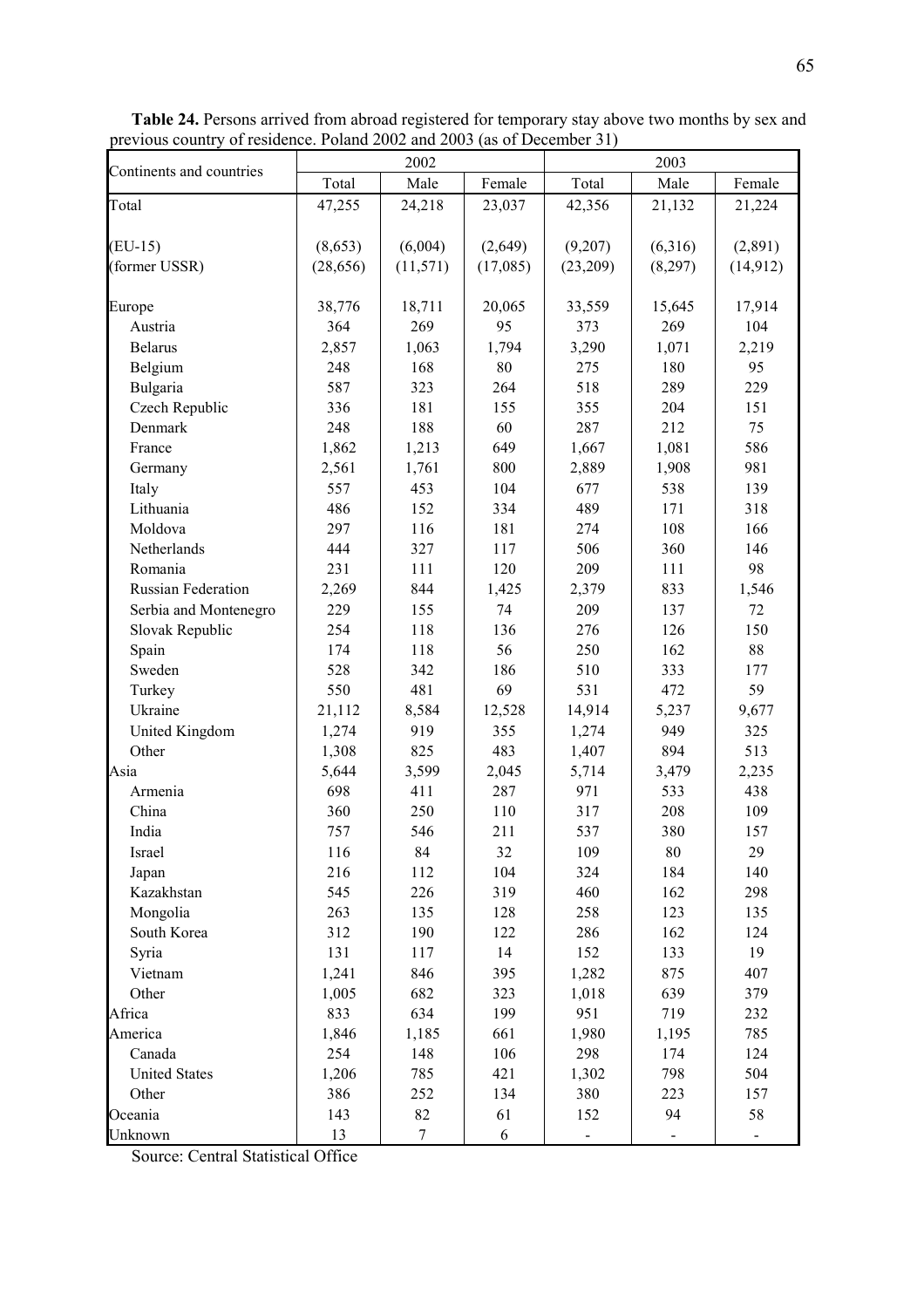|           |        | 2002   |         |        | 2003   |         |  |  |  |
|-----------|--------|--------|---------|--------|--------|---------|--|--|--|
| Age       | Total  | Males  | Females | Total  | Males  | Females |  |  |  |
| Total     | 47,255 | 24,218 | 23,037  | 42,356 | 21,132 | 21,224  |  |  |  |
|           |        |        |         |        |        |         |  |  |  |
| $0 - 4$   | 1,037  | 561    | 476     | 1,048  | 547    | 501     |  |  |  |
| $5-9$     | 1,395  | 715    | 680     | 1,402  | 690    | 712     |  |  |  |
| $10 - 14$ | 1,288  | 646    | 642     | 1,371  | 719    | 652     |  |  |  |
| 15-19     | 2,112  | 962    | 1,150   | 2,089  | 904    | 1,185   |  |  |  |
| 20-24     | 5,962  | 2,629  | 3,333   | 4,990  | 2,106  | 2,884   |  |  |  |
| 25-29     | 7,217  | 3,542  | 3,675   | 6,454  | 2,986  | 3,468   |  |  |  |
| 30-34     | 6,982  | 3,699  | 3,283   | 6,053  | 3,079  | 2,974   |  |  |  |
| 35-39     | 5,858  | 3,323  | 2,535   | 5,065  | 2,823  | 2,242   |  |  |  |
| 40-44     | 5,317  | 2,827  | 2,490   | 4,294  | 2,223  | 2,071   |  |  |  |
| 45-49     | 3,822  | 1,989  | 1,833   | 3,325  | 1,711  | 1,614   |  |  |  |
| 50-54     | 2,430  | 1,274  | 1,156   | 2,275  | 1,186  | 1,089   |  |  |  |
| 55-59     | 1,527  | 861    | 666     | 1,562  | 887    | 675     |  |  |  |
| 60-64     | 1,008  | 548    | 460     | 983    | 551    | 432     |  |  |  |
| 65-69     | 570    | 304    | 266     | 646    | 341    | 305     |  |  |  |
| 70-74     | 329    | 161    | 168     | 341    | 183    | 158     |  |  |  |
| 75-79     | 198    | 99     | 99      | 238    | 111    | 127     |  |  |  |
| $80 +$    | 203    | 78     | 125     | 220    | 85     | 135     |  |  |  |

Table 25. Persons arrived from abroad registered for temporary stay above two months by sex and age in 2002 and 2003 (as of December 31)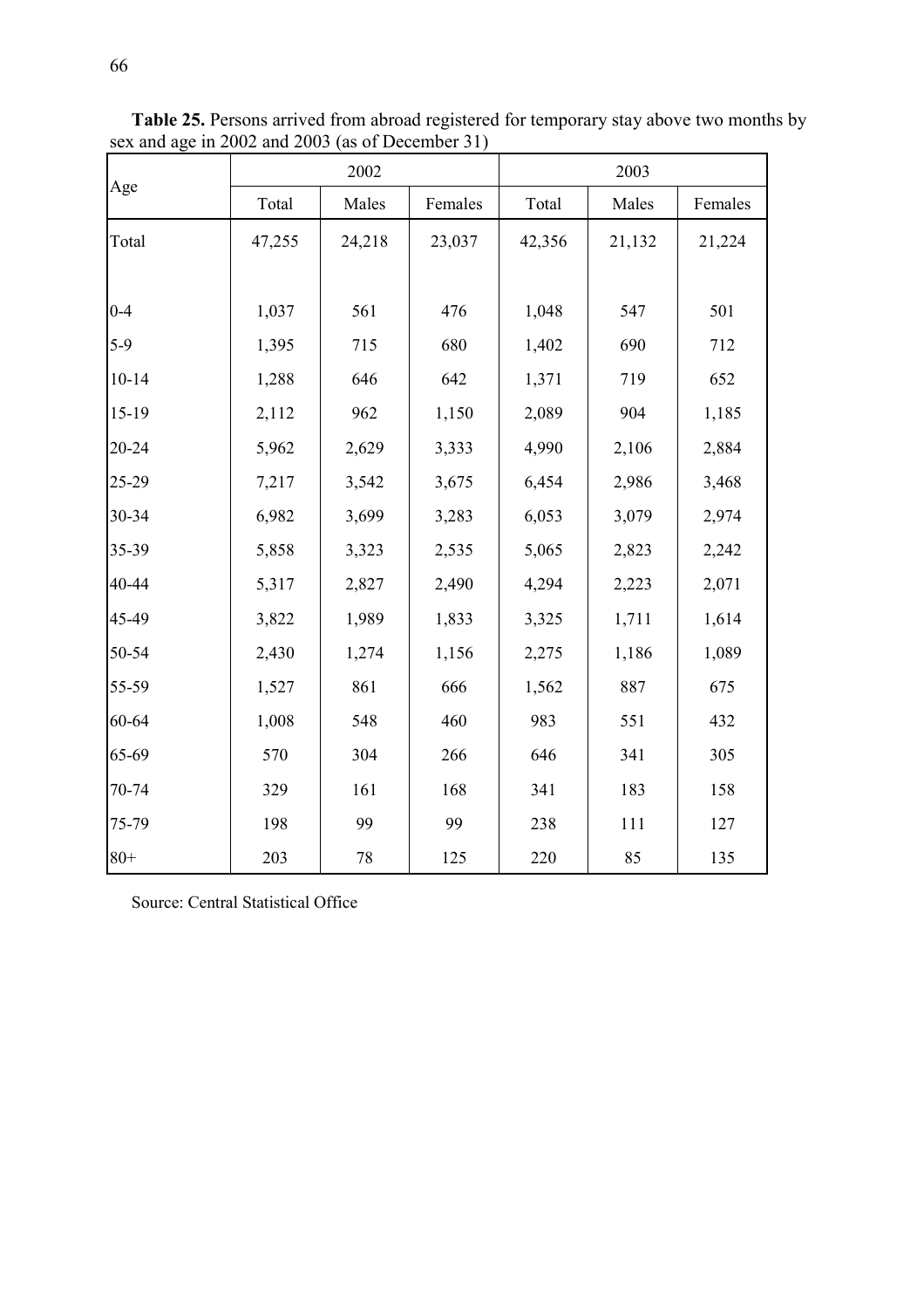|                     | 2002   |        |        |                |                |        | 2003   |        |                |                |  |
|---------------------|--------|--------|--------|----------------|----------------|--------|--------|--------|----------------|----------------|--|
| Province            | Total  | Male   | Female | Urban<br>areas | Rural<br>areas | Total  | Male   | Female | Urban<br>areas | Rural<br>areas |  |
| Total               | 47,255 | 24,218 | 23,037 | 35,446         | 11,809         | 42,356 | 21,132 | 21,224 | 33,307         | 9,049          |  |
| Dolnośląskie        | 4,042  | 2,122  | 1,920  | 2,911          | 1,131          | 3,138  | 1,608  | 1,530  | 2,467          | 671            |  |
| Kujawsko-Pomorskie  | 698    | 377    | 321    | 544            | 154            | 794    | 429    | 365    | 666            | 128            |  |
| Lubelskie           | 3,099  | 1,175  | 1,924  | 2,099          | 1,000          | 1,853  | 685    | 1,168  | 1,195          | 658            |  |
| Lubuskie            | 1,037  | 456    | 581    | 699            | 338            | 1,046  | 479    | 567    | 697            | 349            |  |
| Łódzkie             | 2,101  | 1,195  | 906    | 1,803          | 298            | 1,916  | 1,097  | 819    | 1,697          | 219            |  |
| Małopolskie         | 2,548  | 1,288  | 1,260  | 2,033          | 515            | 2,670  | 1,293  | 1,377  | 2,283          | 387            |  |
| Mazowieckie         | 18,810 | 10,131 | 8679   | 13,939         | 4,871          | 17,686 | 8,940  | 8,746  | 13,905         | 3,781          |  |
| Opolskie            | 1,296  | 734    | 562    | 839            | 457            | 900    | 454    | 446    | 577            | 323            |  |
| Podkarpackie        | 2,398  | 969    | 1,429  | 1,847          | 551            | 1,430  | 542    | 888    | 1,011          | 419            |  |
| Podlaskie           | 1,206  | 504    | 702    | 802            | 404            | 1,337  | 554    | 783    | 902            | 435            |  |
| Pomorskie           | 2,087  | 1,136  | 951    | 1,788          | 299            | 2,042  | 1,115  | 927    | 1,801          | 241            |  |
| Śląskie             | 2,440  | 1,330  | 1,110  | 2,240          | 200            | 2,755  | 1,512  | 1,243  | 2,492          | 263            |  |
| Swietokrzyskie      | 989    | 406    | 583    | 648            | 341            | 725    | 326    | 399    | 502            | 223            |  |
| Warmińsko-Mazurskie | 871    | 432    | 439    | 649            | 222            | 954    | 441    | 513    | 720            | 234            |  |
| Wielkopolskie       | 2,146  | 1,197  | 949    | 1,483          | 663            | 1,656  | 927    | 729    | 1,285          | 371            |  |
| Zachodniopomorskie  | 1,487  | 766    | 721    | 1,122          | 365            | 1,454  | 730    | 724    | 1,107          | 347            |  |

Table 26. Persons arrived from abroad registered for temporary stay above two months by sex and provinces in 2002 and 2003 (as of December 31)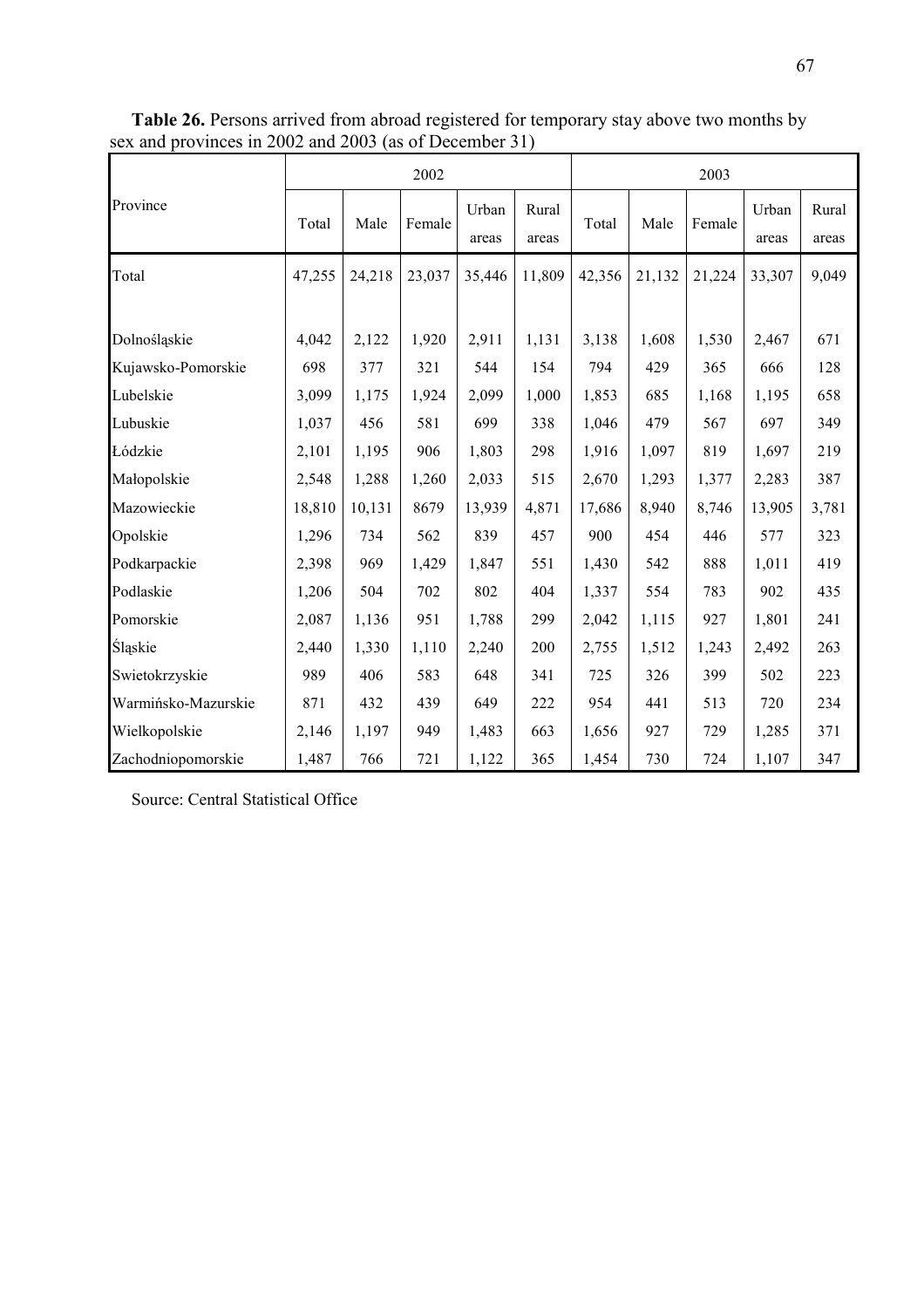|      | Total                   | Both spouses | Both spouses      |                        | Mixed marriages       |  |  |  |
|------|-------------------------|--------------|-------------------|------------------------|-----------------------|--|--|--|
| Year | marriages<br>contracted | national     | foreigners<br>(b) | foreign<br>husband (b) | foreign<br>wife $(b)$ |  |  |  |
| 1990 | 258,698                 | (a)          | (c)               | 3,329                  | 911                   |  |  |  |
| 1991 | 236,330                 | (a)          | (c)               | 3,124                  | 805                   |  |  |  |
| 1992 | 217,240                 | (a)          | (c)               | 2,588                  | 776                   |  |  |  |
| 1993 | 209,997                 | (a)          | (c)               | 2,323                  | 754                   |  |  |  |
| 1994 | 210,055                 | (a)          | (c)               | 2,366                  | 931                   |  |  |  |
| 1995 | 207,114                 | 203,841      | (c)               | 2,320                  | 920                   |  |  |  |
| 1996 | 203,679                 | 200,487      | 38                | 2,177                  | 977                   |  |  |  |
| 1997 | 204,887                 | 201,478      | 37                | 2,206                  | 1,166                 |  |  |  |
| 1998 | 209,465                 | 205,461      | 35                | 2,428                  | 1,541                 |  |  |  |
| 1999 | 219,445                 | 215,759      | 47                | 2,318                  | 1,321                 |  |  |  |
| 2000 | 211,189                 | 207,613      | 39                | 2,178                  | 1,359                 |  |  |  |
| 2001 | 195,162                 | 191,627      | 40                | 2,115                  | 1,380                 |  |  |  |
| 2002 | 191,978                 | 188,383      | 43                | 2,119                  | 1,433                 |  |  |  |
| 2003 | 195,495                 | 191,479      | 49                | 2,258                  | 1,709                 |  |  |  |

Table 27. Total marriages contracted according to the spouses' country of previous residence. Poland: 1990-2003

(a) In 1990-1994 included in 'total marriages contracted'.

(b) Living permanently abroad before marriage.

(c) In 1990-1995 included in 'foreign husband' and 'foreign wife' categories (total number of cases is probably below 40 on annual scale).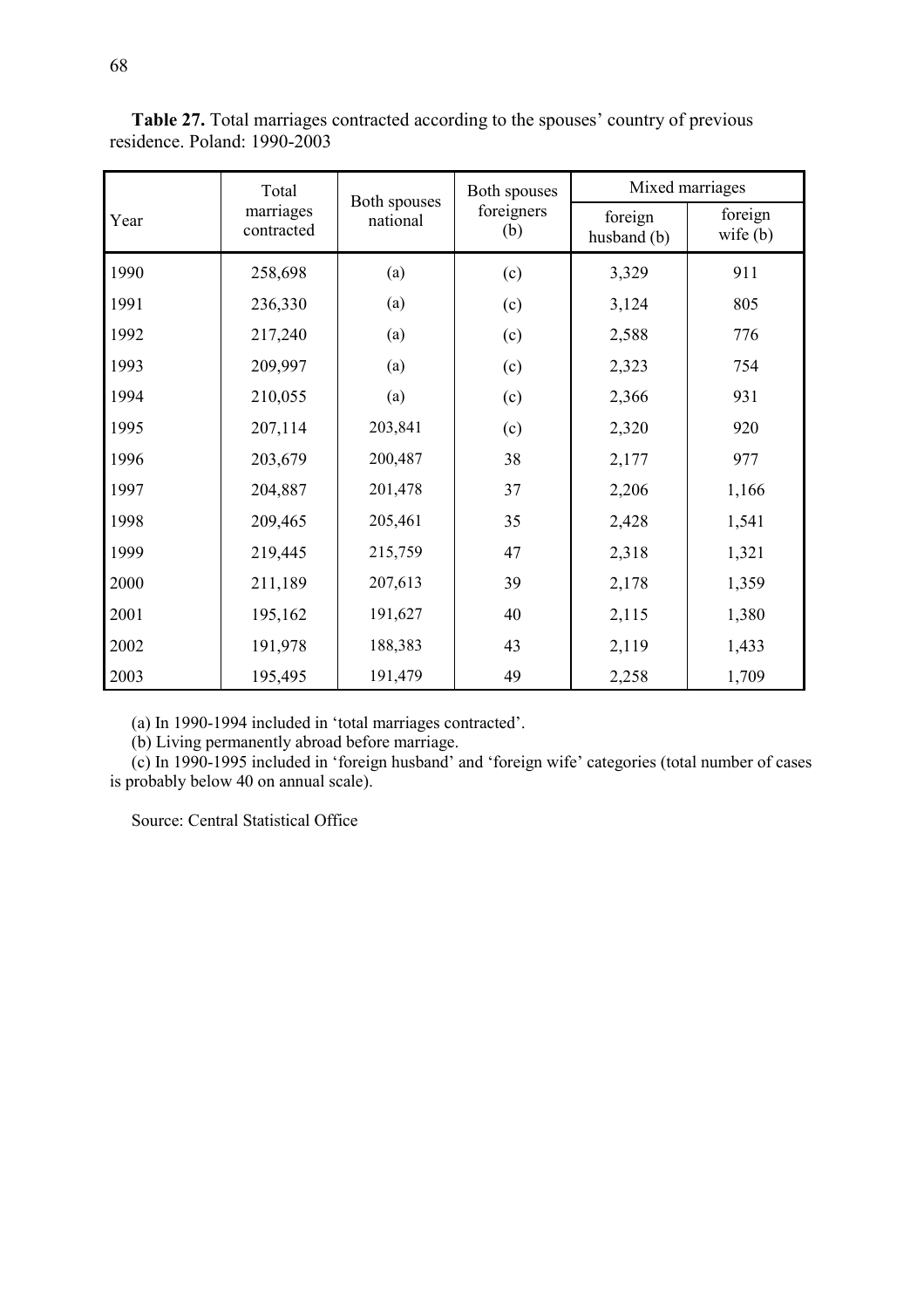| Country of<br>previous residence                                                                                                                                     | 1995                                                                                                                     | 1996                                                                                           | 1997                                                                          | 1998                                                                          | 1999                                                                          | 2000                                                                                                             | 2001                                                                         | 2002                                                                                               | 2003                                                                            |                                                                                      |
|----------------------------------------------------------------------------------------------------------------------------------------------------------------------|--------------------------------------------------------------------------------------------------------------------------|------------------------------------------------------------------------------------------------|-------------------------------------------------------------------------------|-------------------------------------------------------------------------------|-------------------------------------------------------------------------------|------------------------------------------------------------------------------------------------------------------|------------------------------------------------------------------------------|----------------------------------------------------------------------------------------------------|---------------------------------------------------------------------------------|--------------------------------------------------------------------------------------|
| of husband                                                                                                                                                           |                                                                                                                          |                                                                                                |                                                                               |                                                                               |                                                                               |                                                                                                                  |                                                                              |                                                                                                    | total                                                                           | bachelor                                                                             |
| Total                                                                                                                                                                | 2,320                                                                                                                    | 2,177                                                                                          | 2,206                                                                         | 2,428                                                                         | 2,318                                                                         | 2,178                                                                                                            | 2,115                                                                        | 2,119                                                                                              | 2,258                                                                           | 1,634                                                                                |
| $(EU-15)$<br>(former USSR)                                                                                                                                           | (1,328)<br>(250)                                                                                                         | (1,244)<br>(273)                                                                               | (1,166)<br>(294)                                                              | (997)<br>(388)                                                                | (983)<br>(393)                                                                | (1,254)<br>(332)                                                                                                 | (1, 194)<br>(306)                                                            | (1, 195)<br>(319)                                                                                  | (1,176)<br>(428)                                                                | (807)<br>(287)                                                                       |
| Albania<br>Algeria<br>Armenia<br>Australia<br>Austria<br><b>Belarus</b><br>Belgium<br>Bulgaria<br>Canada<br>Croatia<br>Czech Republic<br>Denmark<br>Egypt<br>Finland | $\overline{2}$<br>30<br>44<br>29<br>23<br>18<br>41<br>20<br>46<br>$\tau$<br>17<br>15<br>$\overline{4}$<br>$\overline{4}$ | 3<br>26<br>64<br>20<br>37<br>21<br>41<br>21<br>43<br>$8\,$<br>11<br>13<br>11<br>$\overline{2}$ | 1<br>31<br>75<br>18<br>30<br>26<br>41<br>29<br>30<br>10<br>13<br>12<br>9<br>2 | 4<br>27<br>140<br>44<br>32<br>35<br>28<br>30<br>46<br>9<br>17<br>16<br>6<br>2 | 4<br>13<br>126<br>21<br>42<br>23<br>33<br>23<br>67<br>6<br>24<br>18<br>8<br>7 | 9<br>16<br>79<br>22<br>38<br>21<br>33<br>20<br>54<br>$\overline{\mathcal{A}}$<br>10<br>21<br>$\overline{2}$<br>3 | 7<br>13<br>45<br>15<br>35<br>19<br>33<br>22<br>61<br>4<br>13<br>20<br>6<br>6 | $\overline{\phantom{a}}$<br>5<br>45<br>26<br>19<br>38<br>38<br>25<br>69<br>8<br>10<br>12<br>7<br>7 | 12<br>13<br>57<br>20<br>26<br>39<br>39<br>24<br>66<br>14<br>14<br>16<br>12<br>8 | 12<br>11<br>51<br>15<br>14<br>30<br>19<br>18<br>54<br>13<br>11<br>13<br>11<br>$\tau$ |
| France<br>Germany<br>Greece<br>Hungary                                                                                                                               | 63<br>748<br>39<br>9                                                                                                     | 76<br>698<br>22<br>6                                                                           | 61<br>649<br>31<br>3                                                          | 71<br>632<br>24<br>9                                                          | 79<br>621<br>30<br>$\overline{2}$                                             | 74<br>629<br>24<br>6                                                                                             | 94<br>538<br>17<br>9                                                         | 79<br>565<br>15<br>11                                                                              | 64<br>531<br>26<br>$\mathbf{9}$                                                 | 48<br>319<br>24<br>8                                                                 |
| India<br>Ireland<br>Israel<br>Italy<br>Lithuania                                                                                                                     | 12<br>$\overline{\phantom{a}}$<br>7<br>102<br>8                                                                          | 11<br>$\mathbf{1}$<br>$\overline{7}$<br>86<br>15                                               | $\,$ $\,$<br>$\overline{c}$<br>5<br>104<br>15                                 | 13<br>13<br>10<br>108<br>15                                                   | 7<br>8<br>8<br>111<br>15                                                      | 6<br>12<br>13<br>116<br>13                                                                                       | 6<br>15<br>6<br>120<br>14                                                    | 7<br>23<br>11<br>111<br>9                                                                          | 9<br>18<br>13<br>103<br>12                                                      | 9<br>17<br>10<br>91<br>9                                                             |
| Moldova<br>Netherlands<br>Nigeria<br>Norway<br>Peru<br>Portugal                                                                                                      | 10<br>120<br>9<br>20<br>$\,$ 8 $\,$<br>9                                                                                 | 5<br>111<br>9<br>27<br>9<br>6                                                                  | 9<br>78<br>9<br>23<br>5<br>8                                                  | 5<br>102<br>13<br>20<br>7<br>8                                                | 5<br>96<br>18<br>32<br>6<br>3                                                 | 7<br>104<br>6<br>23<br>$\overline{2}$<br>7                                                                       | 10<br>108<br>9<br>27<br>$\overline{2}$<br>9                                  | 6<br>111<br>8<br>28<br>4<br>11                                                                     | 6<br>131<br>14<br>27<br>8<br>11                                                 | $\overline{4}$<br>91<br>13<br>23<br>8<br>10                                          |
| Romania<br>Russian Federation<br>Serbia and                                                                                                                          | 11<br>51                                                                                                                 | 14<br>38                                                                                       | 17<br>38                                                                      | 18<br>46                                                                      | 21<br>42                                                                      | 17<br>33                                                                                                         | 13<br>41                                                                     | 8<br>33                                                                                            | 14<br>53                                                                        | 12<br>34                                                                             |
| Montenegro                                                                                                                                                           | 27                                                                                                                       | 12<br>$\,8\,$                                                                                  | 9                                                                             | 18                                                                            | 13                                                                            | 15<br>16                                                                                                         | 11                                                                           | 10<br>10                                                                                           | $8\,$                                                                           | $\overline{4}$                                                                       |
| Slovak Republic<br>Spain<br>Sweden<br>Switzerland                                                                                                                    | 18<br>11<br>48<br>$\boldsymbol{9}$<br>17                                                                                 | 10<br>46<br>$\boldsymbol{9}$<br>18                                                             | 8<br>9<br>37<br>12<br>24                                                      | 13<br>13<br>26<br>10<br>21                                                    | $\tau$<br>21<br>40<br>10<br>16                                                | 17<br>38<br>10<br>20                                                                                             | 6<br>18<br>31<br>15<br>29                                                    | 18<br>27<br>$\boldsymbol{9}$<br>22                                                                 | 14<br>21<br>37<br>11<br>39                                                      | 13<br>18<br>$28\,$<br>6<br>27                                                        |
| Turkey<br>Ukraine<br>United Kingdom<br><b>United States</b><br>Vietnam<br>Other                                                                                      | 89<br>100<br>185<br>45<br>245                                                                                            | 108<br>92<br>138<br>79<br>195                                                                  | 106<br>98<br>126<br>152<br>233                                                | 119<br>124<br>99<br>251<br>184                                                | 160<br>122<br>115<br>54<br>241                                                | 152<br>136<br>111<br>48<br>191                                                                                   | 156<br>150<br>128<br>73<br>161                                               | 175<br>156<br>150<br>52<br>141                                                                     | 251<br>144<br>123<br>73<br>128                                                  | 151<br>107<br>98<br>57<br>116                                                        |

Table 28. Mixed marriages; Polish wife, foreign husband – by country of previous residence of husband. Poland: 1995-2003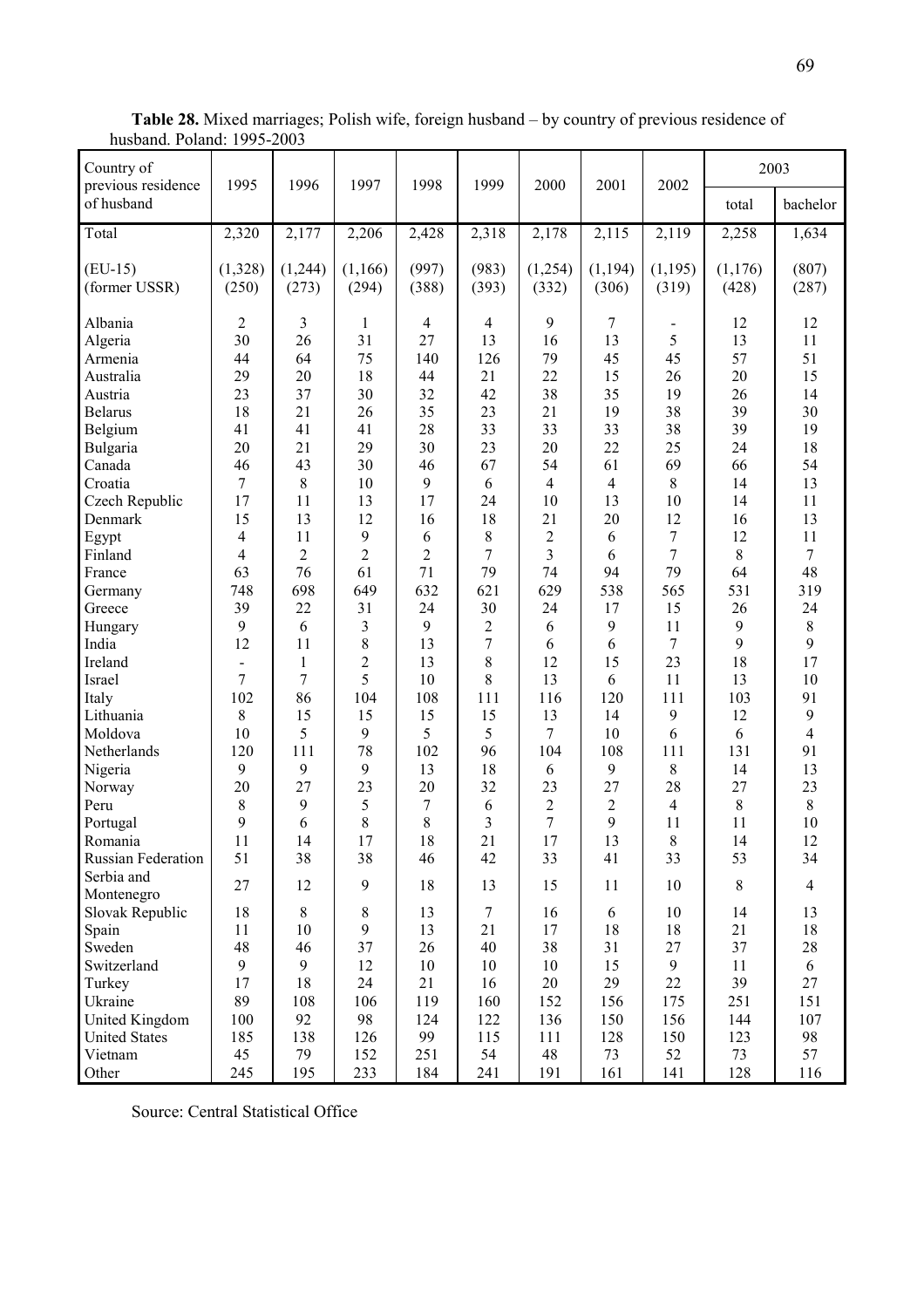| Country of previous       | 1995           | 1996           | 1997                     | 1998           | 1999                     | 2000           | 2001           | 2002           | 2003     |                  |
|---------------------------|----------------|----------------|--------------------------|----------------|--------------------------|----------------|----------------|----------------|----------|------------------|
| residence of wife         |                |                |                          |                |                          |                |                |                | total    | spinster         |
| Total                     | 920            | 977            | 1,166                    | 1,541          | 1,321                    | 1,359          | 1,380          | 1,433          | (1,709)  | (939)            |
|                           |                |                |                          |                |                          |                |                |                |          |                  |
| $(EU-15)$                 | (116)          | (103)          | (97)                     | (767)          | (850)                    | (135)          | (113)          | (125)          | (107)    | (77)             |
| (former USSR)             | (645)          | (706)          | (815)                    | (961)          | (1,023)                  | (1,046)        | (1,102)        | (1, 128)       | (1, 412) | (701)            |
| Armenia                   | 27             | 28             | 42                       | 53             | 71                       | 39             | 20             | 13             | 26       | 10               |
| Austria                   | 8              | 9              | 3                        | 6              | 12                       | $\overline{4}$ | 9              | 5              | 5        | $\overline{3}$   |
| <b>Belarus</b>            | 95             | 104            | 122                      | 124            | 125                      | 152            | 172            | 196            | 206      | 126              |
| Belgium                   | 9              | $\mathbf{1}$   | $\overline{2}$           | 3              | 3                        | $\overline{2}$ | $\overline{4}$ |                | 5        | 5                |
| Bulgaria                  | 7              | 7              | 8                        | 10             | 22                       | 16             | 16             | 11             | 11       | 9                |
| Canada                    | 17             | 15             | 7                        | 15             | 15                       | 18             | 15             | 16             | 18       | 16               |
| Czech Republic            | 8              | 10             | 13                       | 14             | 15                       | 10             | 7              | 6              | 5        | 5                |
| Estonia                   |                | $\mathbf{1}$   | $\overline{\phantom{a}}$ | $\overline{2}$ | $\mathbf{1}$             |                | $\overline{2}$ | 1              | 5        | $\overline{4}$   |
| France                    | 8              | 6              | 7                        | 7              | 6                        | 3              | 5              | $\overline{4}$ | 5        | $\overline{4}$   |
| Georgia                   | $\overline{2}$ | 6              | 3                        | 5              | $\overline{\phantom{0}}$ | 1              | $\mathbf{1}$   | ۰              | 6        | 6                |
| Germany                   | 61             | 63             | 53                       | 74             | 68                       | 82             | 63             | 79             | 62       | 39               |
| Japan                     | $\overline{4}$ | $\overline{3}$ | 7                        | $\overline{4}$ | 5                        | 3              | $\overline{4}$ | 9              | 5        | 5                |
| Kazakhstan                | 13             | 11             | 10                       | 23             | 15                       | 17             | 15             | 10             | 8        | $\boldsymbol{7}$ |
| Latvia                    | 6              | 10             | 9                        | 10             | 10                       | 10             | 15             | 10             | 5        | 5                |
| Lithuania                 | 41             | 40             | 33                       | 41             | 21                       | 28             | 29             | 29             | 20       | 18               |
| Moldova                   | 10             | 5              | 9                        | 10             | 14                       | 12             | 11             | 9              | 12       | $\,8\,$          |
| Mongolia                  | 3              | $\overline{2}$ | 6                        | 6              | 10                       | 11             | 8              | 8              | 9        | 6                |
| Romania                   | 7              | $\overline{7}$ | 8                        | 10             | 5                        | 9              | 7              | 8              | 7        | 5                |
| <b>Russian Federation</b> | 119            | 151            | 127                      | 142            | 121                      | 111            | 105            | 97             | 90       | 52               |
| Slovak Republic           | 9              | 8              | 9                        | $\mathbf{1}$   |                          | 12             | $\overline{4}$ | 13             | 12       | 10               |
| Sweden                    | 10             | 5              | 10                       | 3              | 4                        | 9              | 5              | 9              | 5        | $\overline{4}$   |
| Ukraine                   | 331            | 340            | 456                      | 537            | 640                      | 675            | 728            | 762            | 1,031    | 462              |
| United Kingdom            | 8              | $\overline{3}$ | 12                       | 5              | $8\,$                    | 15             | 8              | 15             | 13       | 12               |
| <b>United States</b>      | 46             | 33             | 39                       | 22             | 29                       | 20             | 19             | 40             | 25       | 21               |
| Vietnam                   | 15             | 42             | 110                      | 310            | 23                       | 18             | 34             | 23             | 53       | 46               |
| Other                     | 227            | 242            | 258                      | 331            | 342                      | 323            | 319            | 308            | 341      | 229              |

Table 29. Mixed marriages; Polish husband, foreign wife – by country of previous residence of wife. Poland: 1995-2003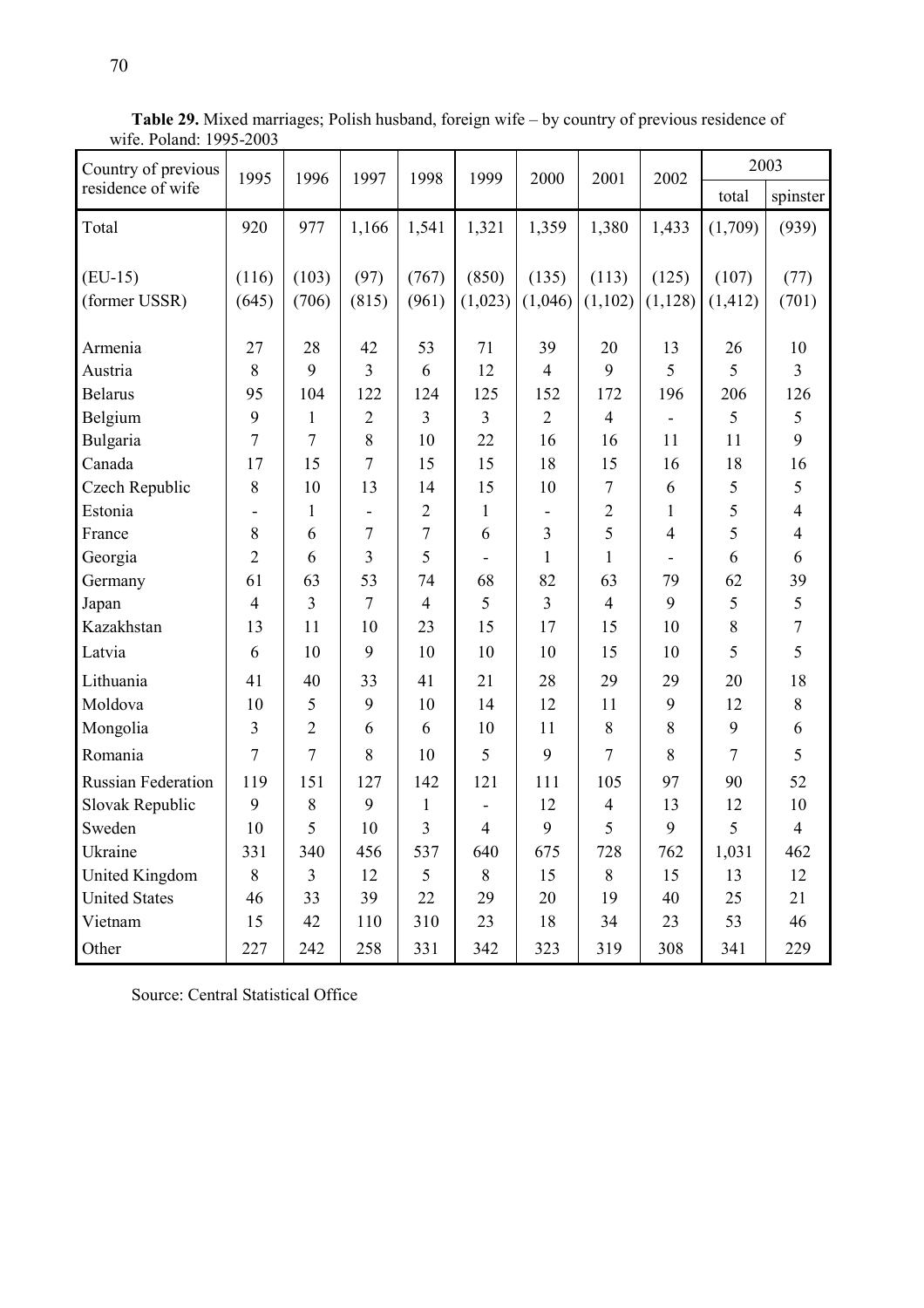| Country of citizenship    | 1998           | 1999           | 2000           | 2001             | 2002           | 2003           |
|---------------------------|----------------|----------------|----------------|------------------|----------------|----------------|
| Total                     | 5,541          | 6,025          | 6,563          | 7,380            | 7,608          | 8,106          |
|                           |                |                |                |                  |                |                |
| Afghanistan               | 11             | 6              | 5              | $\overline{3}$   | $\overline{2}$ | 12             |
| Armenia                   | 16             | 19             | 26             | 24               | 28             | 43             |
| Austria                   | 27             | 8              | $\,$ $\,$      | 15               | 19             | 27             |
| Bangladesh                | $\overline{4}$ | 6              | $\overline{2}$ | 9                | $\overline{2}$ | $\mathbf{1}$   |
| <b>Belarus</b>            | 693            | 831            | 909            | 1,002            | 1,088          | 1,171          |
| Bulgaria                  | 117            | 127            | 136            | 117              | 114            | 105            |
| Canada                    | 97             | 98             | 101            | 116              | 127            | 152            |
| China                     | 32             | 37             | 34             | 39               | 37             | 51             |
| Czech Republic            | 251            | 265            | 229            | 229              | 242            | 208            |
| France                    | 33             | 20             | 28             | 18               | 28             | 32             |
| Germany                   | 138            | 147            | 154            | 133              | 148            | 182            |
| Georgia                   | 8              | 8              | 10             | $\boldsymbol{0}$ | 21             | 30             |
| India                     | 13             | 12             | 22             | 24               | 28             | 104            |
| Iraq                      | 14             | 11             | 6              | 6                | $\overline{4}$ | $\tau$         |
| Italy                     | 16             | 15             | 18             | 20               | 20             | 18             |
| Kazakhstan                | 321            | 363            | 409            | 411              | 430            | 422            |
| Libya                     | 83             | 56             | 31             | 24               | 26             | 42             |
| Lithuania                 | 467            | 515            | 634            | 753              | 628            | 543            |
| Moldova                   | 23             | 33             | 45             | 55               | 64             | 70             |
| Mongolia                  | 36             | 43             | 44             | 51               | 64             | 72             |
| Netherlands               | 5              | 8              | 9              | 6                | $\overline{3}$ | $\overline{4}$ |
| Nigeria                   | 57             | 60             | 50             |                  | 54             | 52             |
| Norway                    | 266            | 311            | 343            | 383              | 411            | 451            |
| Pakistan                  | $\overline{4}$ | 8              | 21             | 10               | $\overline{7}$ | 16             |
| Romania                   | 38             | 40             | 45             | 48               | 43             | 36             |
| <b>Russian Federation</b> | 251            | 262            | 289            | 291              | 346            | 381            |
| Serbia and Montenegro     | 32             | 31             | 33             | 40               | 33             | 33             |
| Slovak Republic           | 57             | 60             | 73             | 109              | 180            | 119            |
| Sri Lanka                 | $\overline{2}$ | $\overline{2}$ | $\overline{2}$ | 1                | $\overline{2}$ | 1              |
| Sweden                    | 69             | 83             | 92             | 97               | 102            | 117            |
| Syria                     | 87             | 75             | 59             | 61               | 54             | 54             |
| Ukraine                   | 868            | 1,073          | 1,272          | 1,693            | 1,809          | 1,880          |
| <b>United Kingdom</b>     | 22             | 24             | 21             | 28               | 26             | 22             |
| <b>United States</b>      | 232            | 270            | 339            | 439              | 359            | 545            |
| Vietnam                   | 187            | 168            | 156            | 133              | 148            | 161            |
| Other                     | 964            | 930            | 908            | 992              | 911            | 942            |

Table 30. Foreign students (excluding trainees) by selected nationalities. Poland 1998- 2003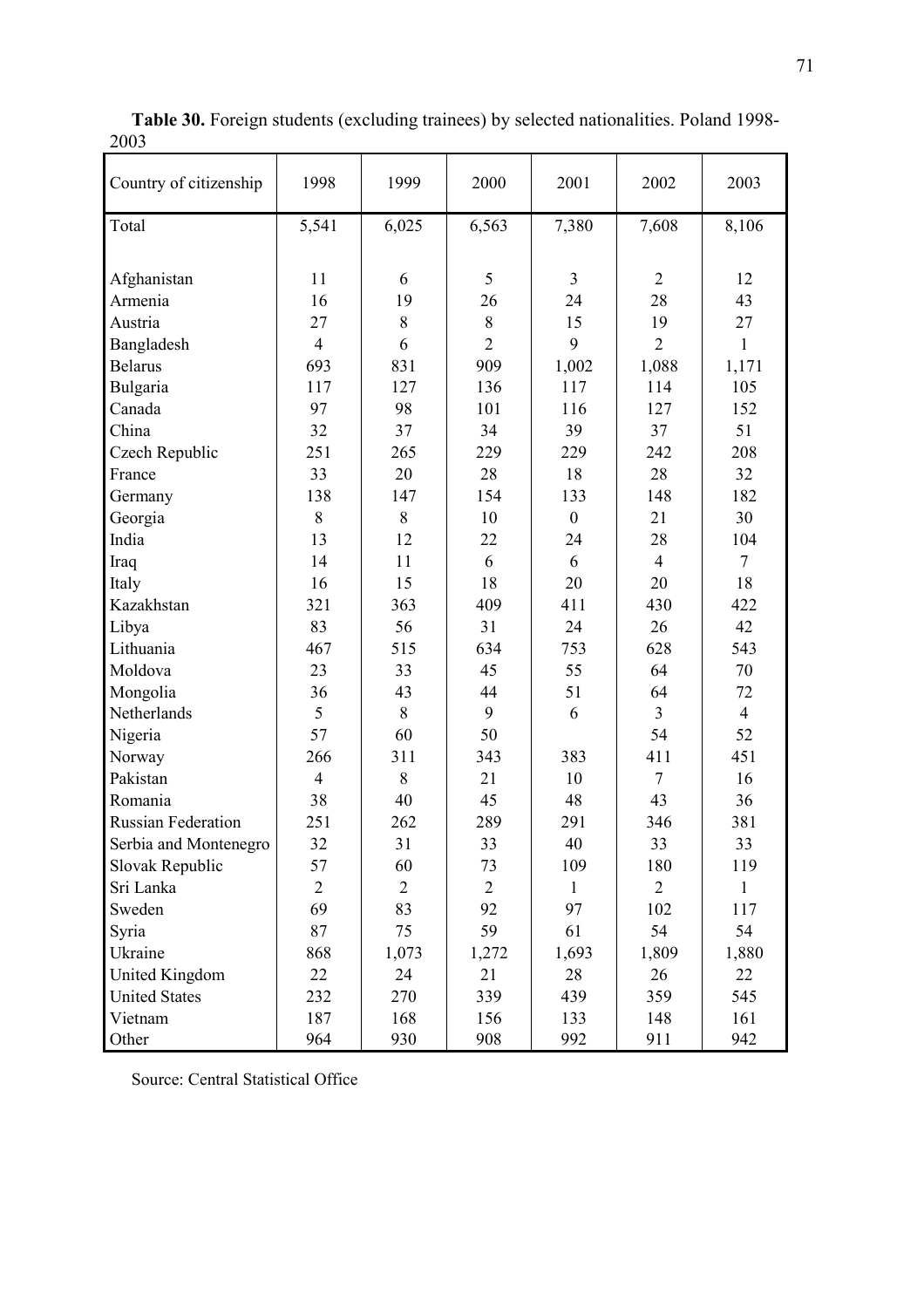|                                                                      |                                       | All migrants                      |                                      |                                  | Duration of stay<br>abroad (in months)      |                                                      | migrant workers                                     | Of which:                                          |                                        |
|----------------------------------------------------------------------|---------------------------------------|-----------------------------------|--------------------------------------|----------------------------------|---------------------------------------------|------------------------------------------------------|-----------------------------------------------------|----------------------------------------------------|----------------------------------------|
| Date of LFS                                                          | Total                                 | Males                             | Females                              | $2 - 11$                         | $12+$                                       | Total                                                | Males                                               | Females                                            | Per cent<br>of total                   |
| 1994<br>February<br>May<br>August<br>November                        | (196)<br>167<br>207<br>209<br>200     | (117)<br>97<br>121<br>131<br>119  | (79)<br>70<br>86<br>78<br>81         | (83)<br>71<br>78<br>88<br>95     | (113)<br>96<br>129<br>121<br>105            | ÷,<br>٠<br>144<br>150<br>139                         | $\overline{a}$<br>$\blacksquare$<br>89<br>100<br>90 | $\blacksquare$<br>$\blacksquare$<br>56<br>50<br>49 | $\frac{1}{2}$<br>69.5<br>71.7<br>69.5  |
| 1995<br>February<br>May<br>August<br>November                        | (183)<br>179<br>178<br>188<br>186     | (110)<br>103<br>104<br>116<br>116 | (73)<br>76<br>74<br>72<br>70         | (89)<br>91<br>83<br>91<br>90     | (94)<br>89<br>95<br>97<br>96                | 126<br>130<br>139<br>138                             | 82<br>83<br>90<br>92                                | 44<br>46<br>49<br>46                               | 70.3<br>73.0<br>73.9<br>74.1           |
| 1996<br>February<br>May<br>August<br>November                        | (162)<br>155<br>168<br>165<br>160     | (92)<br>86<br>97<br>94<br>92      | (70)<br>69<br>71<br>71<br>68         | (72)<br>62<br>79<br>79<br>69     | (90)<br>93<br>89<br>86<br>91                | $\blacksquare$<br>109<br>119<br>112<br>108           | $\blacksquare$<br>68<br>75<br>70<br>68              | 40<br>44<br>42<br>40                               | 70.3<br>70.8<br>67.8<br>67.5           |
| 1997<br>February<br>May<br>August<br>November                        | (144)<br>148<br>137<br>148<br>142     | (83)<br>85<br>78<br>85<br>82      | (61)<br>63<br>59<br>64<br>60         | (62)<br>62<br>55<br>67<br>66     | (82)<br>86<br>82<br>81<br>77                | 105<br>94<br>101<br>102                              | $\blacksquare$<br>66<br>59<br>63<br>64              | 38<br>36<br>39<br>37                               | 70.9<br>68.6<br>68.2<br>71.8           |
| 1998<br>February<br>May<br>August<br>November                        | (133)<br>130<br>137<br>141<br>125     | (76)<br>73<br>76<br>83<br>73      | (57)<br>57<br>61<br>58<br>52         | (60)<br>62<br>62<br>63<br>55     | (73)<br>68<br>75<br>79<br>70                | 96<br>100<br>104<br>93                               | 60<br>62<br>66<br>59                                | 36<br>38<br>38<br>34                               | 73.8<br>72.9<br>73.7<br>74.4           |
| 1999<br>February (b)<br>4th quarter                                  | 112<br>136                            | 63<br>80                          | 49<br>56                             | 50<br>62                         | 61<br>74                                    | 89<br>94                                             | 66<br>54                                            | 34<br>35                                           | 79.5<br>69.1                           |
| 2000<br>1st quarter<br>2nd quarter<br>3rd quarter<br>4th quarter     | (132)<br>127<br>137<br>124<br>142     | (75)<br>75<br>78<br>65<br>82      | (57)<br>52<br>59<br>59<br>60         | (69)<br>62<br>70<br>65<br>80     | (63)<br>65<br>67<br>59<br>61                | 94<br>106<br>95<br>108                               | $\blacksquare$<br>65<br>66<br>56<br>70              | 29<br>40<br>39<br>38                               | 74.0<br>77.4<br>76.6<br>76.0           |
| 2001<br>1st quarter<br>2nd quarter<br>3rd quarter<br>4th quarter     | (168)<br>166<br>169<br>160<br>176     | (97)<br>97<br>99<br>92<br>100     | (71)<br>69<br>$70\,$<br>68<br>76     | (99)<br>98<br>104<br>99<br>97    | (68)<br>67<br>64<br>61<br>79                | $\overline{\phantom{a}}$<br>131<br>134<br>125<br>138 | $\blacksquare$<br>82<br>85<br>78<br>87              | $\overline{\phantom{a}}$<br>49<br>49<br>47<br>52   | $\sim$<br>78.9<br>79.3<br>78.1<br>78.4 |
| 2002<br>1st quarter<br>2nd quarter<br>3rd quarter<br>4th quarter     | (178)<br>166<br>179<br>186<br>180     | (102)<br>97<br>102<br>106<br>104  | (78)<br>69<br>77<br>$80\,$<br>$77\,$ | (97)<br>95<br>102<br>98<br>91    | (81)<br>$71\,$<br>$77 \,$<br>$\bf 88$<br>89 | 134<br>142<br>148<br>136                             | 83<br>85<br>90<br>85                                | 51<br>58<br>57<br>51                               | 80.7<br>79.3<br>79.6<br>75.6           |
| 2003<br>1st quarter<br>2nd quarter (c)<br>3rd quarter<br>4th quarter | (206)<br>177<br>197<br>$222\,$<br>226 | (112)<br>99<br>104<br>117<br>126  | (94)<br>$78\,$<br>94<br>104<br>100   | (109)<br>95<br>105<br>116<br>118 | (97)<br>82<br>92<br>106<br>108              | $\blacksquare$<br>129<br>149<br>175<br>172           | $\blacksquare$<br>79<br>87<br>100<br>105            | $\overline{\phantom{a}}$<br>51<br>63<br>75<br>68   | 72.9<br>75.6<br>78.8<br>76.1           |
| 2004<br>1st quarter<br>2nd quarter                                   | 218<br>238                            | 127<br>135                        | 91<br>104                            | 119<br>153                       | 99<br>85                                    | $\blacksquare$<br>165<br>193                         | $\Box$<br>98<br>120                                 | $\blacksquare$<br>66<br>74                         | $\omega$<br>75.7<br>81.1               |

Table 31. Polish citizens staying abroad for longer than two months who at the time of each Labour Force Survey (LFS) were the members of households in Poland by sex, duration of stay abroad and main activity abroad (in thousand; rounded). Poland: 1994-2004 (a)

(a) Numbers in brackets denote annual averages based on four surveys.

(b) LFS was temporarily discontinued after February 1999.

(c) Since the second quarter of 2003, data from the LFS were adjusted on the basis of the 2002 population census. Earlier data were adjusted on the basis of the 1988 population census. Consequently, caution needs to be exercised in comparing data across the two periods.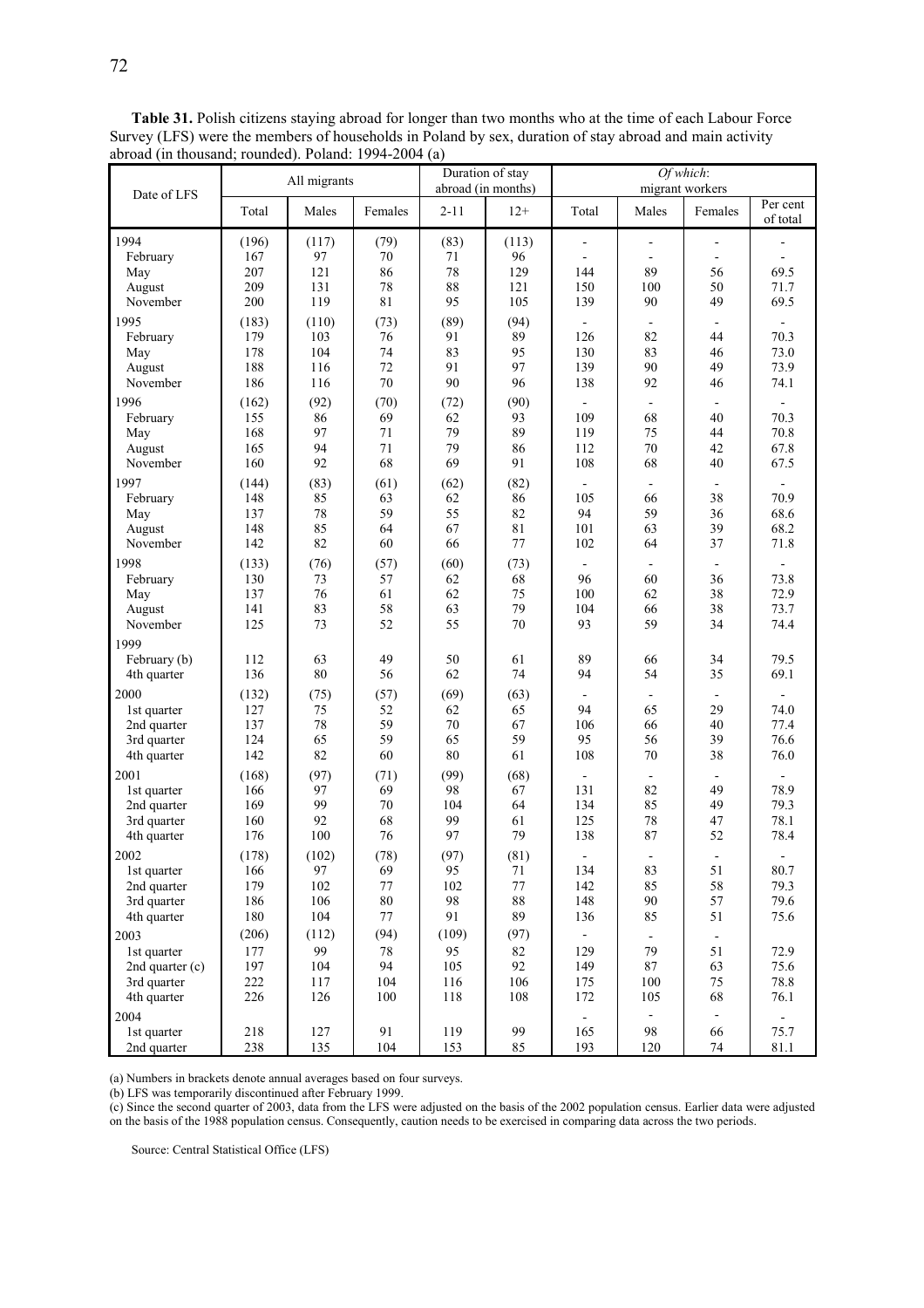Table 32. Polish citizens staying abroad for longer than two months who at the time of each Labour Force Survey (LFS) were the members of households in Poland by sex, age and duration of stay abroad (in thousand; rounded). Poland: second quarter 2001, second quarter 2002, second quarter 2003 and second quarter 2004 (a)

|          |                | Males              |                  | Females                  |
|----------|----------------|--------------------|------------------|--------------------------|
| Age      |                | of which: duration |                  | of which: duration       |
|          | Total          | of stay less than  | Total            | of stay less than        |
|          |                | 12 months          |                  | 12 months                |
| 2001     |                |                    |                  |                          |
| Total    | 99             | 63                 | 70               | 41                       |
| $0 - 17$ | $\mathbf{1}$   | $\mathbf{1}$       | $\mathbf{1}$     | $\mathbf{1}$             |
| 18-24    | 20             | 14                 | 21               | 16                       |
| 25-34    | 36             | 24                 | 26               | 13                       |
| 35-44    | 20             | 13                 | 10               | $\boldsymbol{7}$         |
| 45-54    | 15             | $\boldsymbol{9}$   | $\boldsymbol{7}$ | $\mathbf{1}$             |
| $55+$    | 6              | $\overline{2}$     | $\overline{4}$   | $\sqrt{2}$               |
| 2002     |                |                    |                  |                          |
| Total    | 102            | 58                 | 77               | 43                       |
| $0 - 17$ | $\overline{3}$ | $\overline{2}$     | $\overline{2}$   | $\overline{2}$           |
| 18-24    | 20             | 13                 | 24               | 15                       |
| 25-34    | 38             | 23                 | 31               | 17                       |
| 35-44    | 21             | 11                 | 11               | $\,8\,$                  |
| 45-54    | 15             | $\boldsymbol{9}$   | 5                | $\overline{2}$           |
| $55+$    | 5              | $\mathbf{1}$       | $\overline{4}$   |                          |
| 2003     |                |                    |                  |                          |
| Total    | 104            | 54                 | 94               | 51                       |
| $0 - 17$ | $\overline{2}$ | $\mathbf{1}$       | $\mathbf{1}$     | $\overline{\phantom{a}}$ |
| 18-24    | 18             | 14                 | 32               | 19                       |
| 25-34    | 36             | 21                 | 30               | 14                       |
| 35-44    | 20             | 9                  | 12               | $\,$ $\,$                |
| 45-54    | 22             | 9                  | 11               | 5                        |
| $55+$    | 5              |                    | $\,8\,$          | $\overline{4}$           |
| 2004     |                |                    |                  |                          |
| Total    | 135            | 84                 | 104              | 69                       |
| $0 - 17$ | $\mathbf{1}$   | $\blacksquare$     | $\overline{3}$   | $\mathbf{1}$             |
| 18-24    | 20             | 14                 | 33               | 26                       |
| 25-34    | 55             | 36                 | 37               | 25                       |
| 35-44    | 30             | 20                 | 10               | $\boldsymbol{7}$         |
| 45-54    | 24             | 13                 | 11               | 5                        |
| $55+$    | $\overline{4}$ | $\mathbf{1}$       | 10               | 6                        |

(a) Since the second quarter of 2003, data from the LFS were adjusted on the basis of the 2002 population census. Earlier data were adjusted on the basis of the 1988 population census. Consequently, caution needs to be exercised in comparing data across the two periods.

Source: Central Statistical Office (LFS)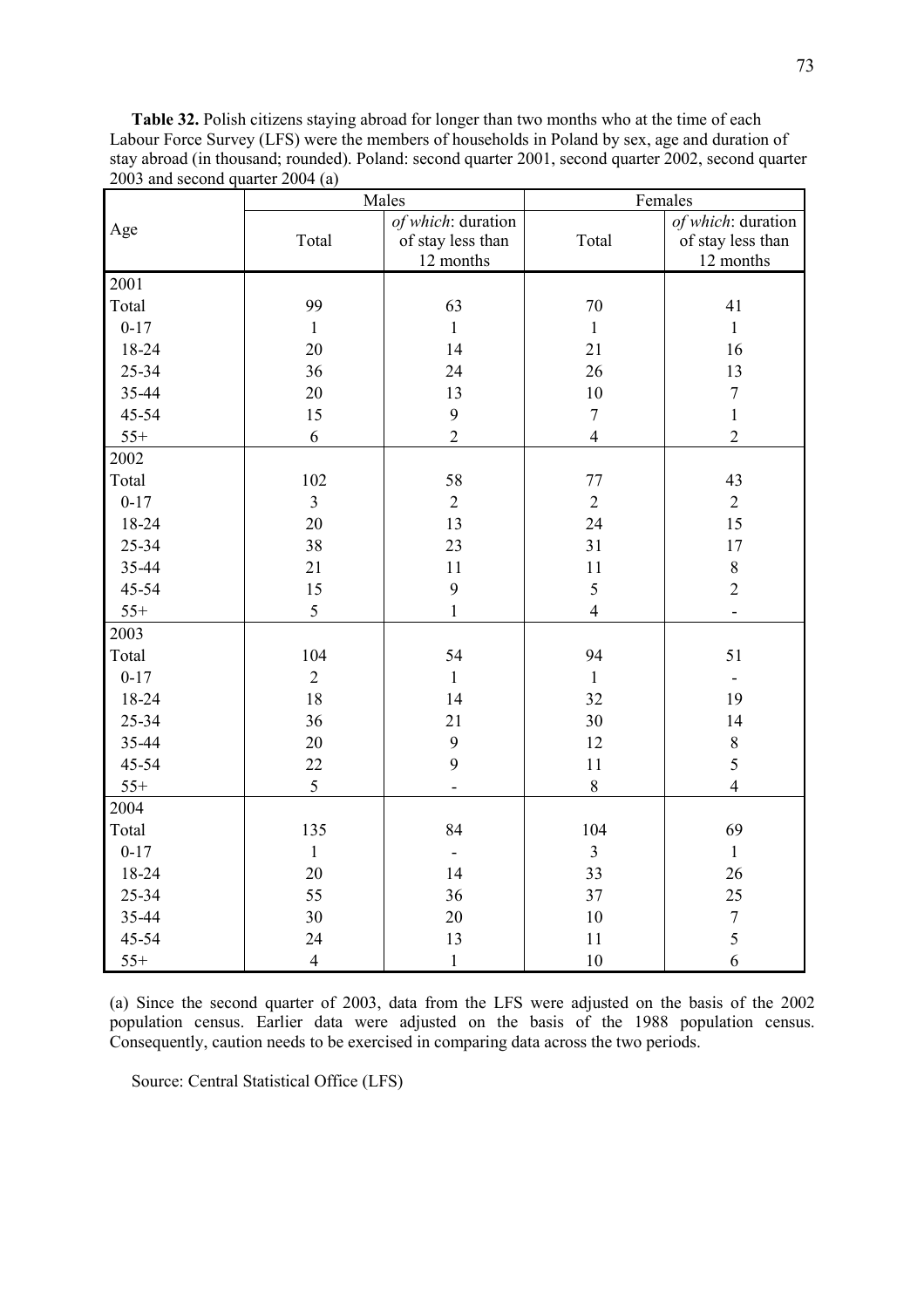Table 33. Polish citizens staying abroad for longer than two months who at the time of each Labour Force Survey (LFS) were the members of households in Poland (of which: migrant workers) by country of destination (in thousand; rounded). Poland: second quarter 2001, second quarter 2002, second quarter 2003 and second quarter 2004 (b)

|                       | Duration of stay abroad (in month) |                |                         |                           |                |                |                         |                |
|-----------------------|------------------------------------|----------------|-------------------------|---------------------------|----------------|----------------|-------------------------|----------------|
|                       |                                    | $2 - 11$       |                         |                           |                |                | $12+$                   |                |
| Country               | 2nd                                | 2nd            | 2nd                     | 2nd                       | 2nd            | 2nd            | 2nd                     | 2nd            |
|                       | quarter                            | quarter        | quarter                 | quarter                   | quarter        | quarter        | quarter                 | quarter        |
|                       | 2001                               | 2002           | 2003                    | 2004                      | 2001           | 2002           | 2003                    | 2004           |
|                       |                                    |                |                         | All migrants              |                |                |                         |                |
| Total                 | 104                                | 102            | 105                     | 153                       | 64             | 77             | 92                      | 85             |
|                       |                                    |                |                         |                           |                |                |                         |                |
| Austria               | $\overline{4}$                     | $\overline{4}$ | $\mathbf{2}$            | 5                         | $\mathbf{1}$   | $\mathbf{1}$   | $\mathbf{1}$            | $\overline{2}$ |
| Belgium               | 5                                  | 6              | $\overline{4}$          | $\overline{3}$            | $\mathbf{1}$   | $\mathbf{1}$   | $\overline{2}$          | $\mathbf{1}$   |
| France                | 5                                  | $\overline{3}$ | 6                       | 5                         | $\overline{4}$ | $\mathbf{1}$   | $\overline{3}$          | 8              |
| Germany               | 42                                 | 45             | 41                      | 51                        | 20             | 15             | 21                      | 19             |
| Ireland               | $\overline{\phantom{0}}$           |                | $\mathbf{1}$            | $\overline{4}$            |                |                |                         | $\overline{2}$ |
| Italy                 | 11                                 | 14             | 12                      | 18                        | 3              | 11             | 13                      | 9              |
| Netherlands           | $\overline{4}$                     | $\overline{4}$ | $\overline{3}$          | 3                         | $\overline{2}$ | 5              | 5                       | $\overline{3}$ |
| Spain                 | $\overline{2}$                     | 3              | $\overline{4}$          | 6                         | $\overline{2}$ | $\overline{2}$ | $\overline{\mathbf{3}}$ | $\overline{4}$ |
| Sweden                | (a)                                | $\overline{2}$ | 1                       | 6                         | (a)            |                | $\overline{2}$          | $\mathbf{1}$   |
| <b>United Kingdom</b> | 6                                  | $\overline{4}$ | 9                       | 18                        | 5              | 8              | 8                       | $\overline{7}$ |
| <b>United States</b>  | 14                                 | 9              | 16                      | 22                        | 25             | 25             | 24                      | 24             |
| Other                 | 11                                 | 10             | 6                       | 12                        | $\mathbf{1}$   | 8              | 10                      | 5              |
|                       |                                    |                |                         | Of which: migrant workers |                |                |                         |                |
| Total                 | 83                                 | 86             | 83                      | 126                       | 51             | 56             | 66                      | 67             |
|                       |                                    |                |                         |                           |                |                |                         |                |
| Austria               | $\mathfrak{Z}$                     | $\mathfrak{Z}$ | $\mathbf{1}$            | $\overline{4}$            | $\mathbf{1}$   | 1              | 1                       | $\mathbf{1}$   |
| Belgium               | $\overline{4}$                     | 5              | $\overline{\mathbf{3}}$ | $\overline{3}$            | $\mathbf{1}$   | $\mathbf{1}$   | $\overline{2}$          | $\mathbf{1}$   |
| France                | $\overline{3}$                     | $\overline{3}$ | 5                       | $\overline{4}$            | $\overline{2}$ |                | $\overline{2}$          | 8              |
| Germany               | 39                                 | 41             | 33                      | 44                        | 15             | 12             | 16                      | 14             |
| Ireland               |                                    |                | $\mathbf{1}$            | $\overline{4}$            |                |                |                         | $\mathbf{2}$   |
| Italy                 | 10                                 | 12             | 10                      | 17                        | $\overline{2}$ | 10             | 12                      | 9              |
| Netherlands           | 3                                  | $\overline{4}$ | $\overline{2}$          | 3                         | $\overline{2}$ | $\overline{4}$ | $\overline{4}$          | $\overline{3}$ |
| Spain                 | $\overline{2}$                     | 3              | $\overline{4}$          | 6                         | $\overline{2}$ | $\overline{2}$ | $\overline{3}$          | $\overline{4}$ |
| Sweden                | (a)                                | $\overline{2}$ | $\mathbf{1}$            | $\overline{4}$            | (a)            |                | $\mathbf{1}$            | $\mathbf{1}$   |
| <b>United Kingdom</b> | 5                                  | $\overline{4}$ | $\overline{7}$          | 10                        | $\overline{3}$ | $\overline{3}$ | $\overline{3}$          | $\overline{4}$ |
| <b>United States</b>  | 5                                  | 5              | 9                       | 15                        | 21             | 18             | 14                      | 17             |
| Other                 | 9                                  | $\overline{4}$ | $\overline{7}$          | 12                        | $\overline{2}$ | 5              | 8                       | $\overline{3}$ |

(a) Included in other.

(b) Since the second quarter of 2003, data from the LFS were adjusted on the basis of the 2002 population census. Earlier data were adjusted on the basis of the 1988 population census. Consequently, caution needs to be exercised in comparing data across the two periods.

Source: Central Statistical Office (LFS)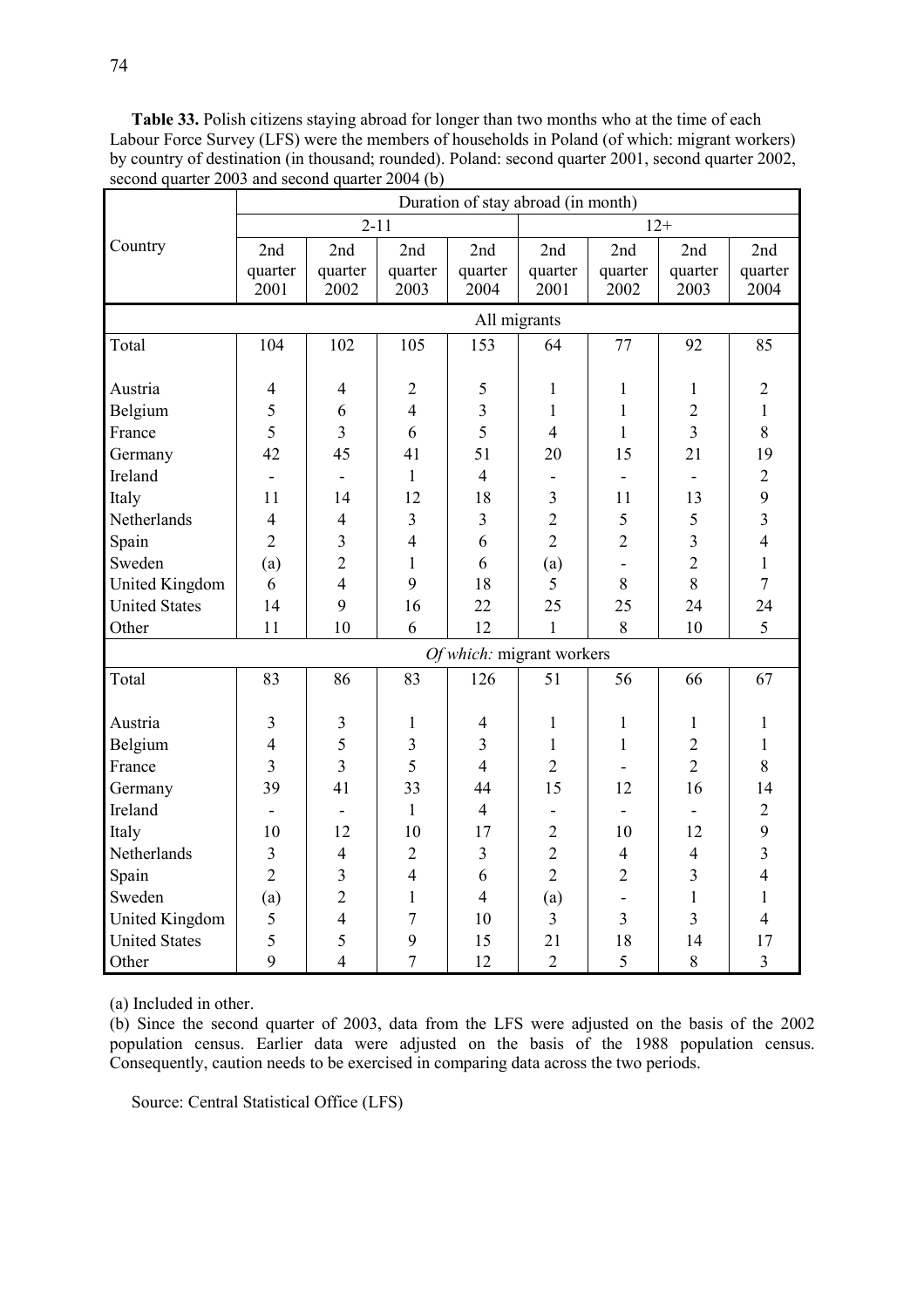|                       |                         |                         | Duration of stay abroad (in month) |                           |
|-----------------------|-------------------------|-------------------------|------------------------------------|---------------------------|
| Country               | All migrants            |                         |                                    | Of which: migrant workers |
|                       | $2 - 11$                | $12+$                   | $2 - 11$                           | $12+$                     |
| Males                 |                         |                         |                                    |                           |
| Total                 | 84                      | 51                      | 76                                 | 44                        |
|                       |                         |                         |                                    |                           |
| Austria               | $\overline{3}$          | $\mathbf{1}$            | 3                                  | $\mathbf{1}$              |
| Belgium               | $\overline{2}$          | $\mathbf{1}$            | $\mathbf{1}$                       | $\mathbf{1}$              |
| France                | $\overline{3}$          | 5                       | $\overline{2}$                     | 5                         |
| Germany               | 34                      | 14                      | 32                                 | 12                        |
| Ireland               | $\overline{2}$          | $\mathbf{1}$            | $\overline{2}$                     | 1                         |
| Italy                 | $\overline{4}$          | 3                       | $\overline{4}$                     | $\overline{\mathbf{3}}$   |
| Netherlands           | $\overline{2}$          | $\overline{3}$          | $\overline{2}$                     | $\overline{3}$            |
| Spain                 | $\overline{3}$          | $\overline{3}$          | $\overline{3}$                     | $\overline{3}$            |
| Sweden                | $\overline{3}$          |                         | $\overline{\mathbf{3}}$            |                           |
| <b>United Kingdom</b> | 8                       | $\overline{2}$          | 5                                  | 1                         |
| <b>United States</b>  | 11                      | 14                      | 8                                  | 11                        |
| Other                 | 9                       | $\overline{4}$          | 11                                 | $\overline{\mathbf{3}}$   |
| Females               |                         |                         |                                    |                           |
| Total                 | 69                      | 34                      | 50                                 | 23                        |
|                       |                         |                         |                                    |                           |
| Austria               | $\overline{2}$          | $\mathbf{1}$            | $\mathbf{1}$                       |                           |
| Belgium               | $\overline{2}$          |                         | $\overline{2}$                     |                           |
| France                | $\overline{2}$          | $\overline{\mathbf{3}}$ | $\overline{2}$                     | $\overline{2}$            |
| Germany               | 17                      | 5                       | 11                                 | $\overline{2}$            |
| Ireland               | $\overline{2}$          | $\mathbf{1}$            | $\overline{2}$                     | $\mathbf{1}$              |
| Italy                 | 13                      | 6                       | 12                                 | 6                         |
| Netherlands           | $\mathbf{1}$            |                         | $\mathbf{1}$                       |                           |
| Spain                 | $\overline{\mathbf{3}}$ | 1                       | $\overline{\mathbf{3}}$            | 1                         |
| Sweden                | $\overline{3}$          | 1                       | 1                                  | 1                         |
| United Kingdom        | 10                      | 5                       | 5                                  | 3                         |
| <b>United States</b>  | 11                      | 10                      | $\overline{7}$                     | 6                         |
| Other                 | $\overline{3}$          | $\mathbf{1}$            | $\overline{3}$                     | $\mathbf{1}$              |

Table 34. Polish citizens staying abroad for longer than two months who at the time of each Labour Force Survey (LFS) were the members of households in Poland (of which: migrant workers) by country of destination and sex (in thousand; rounded). Poland: second quarter 2004

Source: Central Statistical Office (LFS)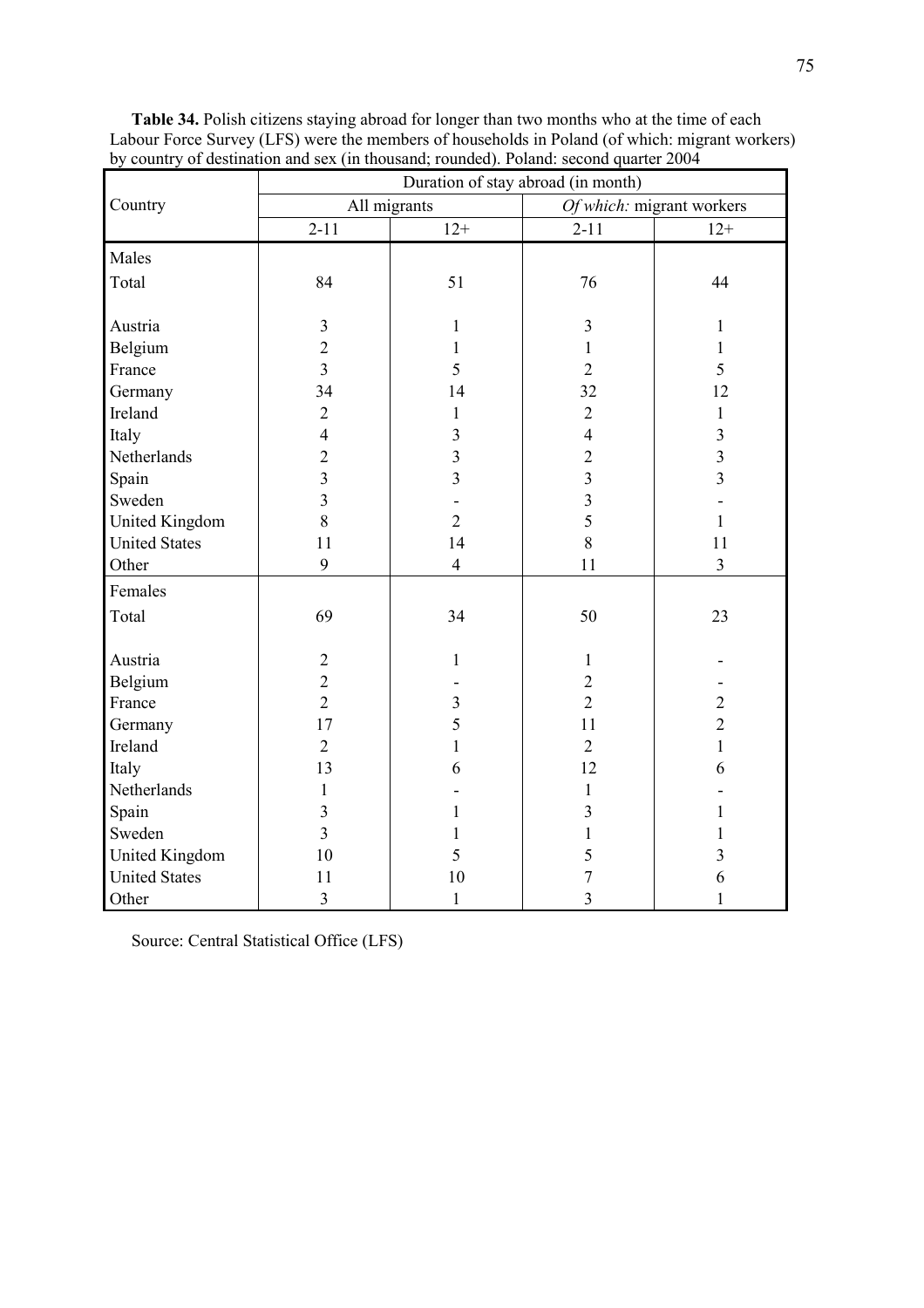| industry of employment (fifteen top districts of origin). Poland: 2001-2003 (a) |               |                |             |            |       |
|---------------------------------------------------------------------------------|---------------|----------------|-------------|------------|-------|
| $\overline{\text{D}}$ istrict (b)                                               | Total         | Agriculture    | Exhibitions | Hotels     | Other |
| 2001                                                                            |               |                |             |            |       |
| Total                                                                           | 261,133       | 247,102        | 6,302       | 5,791      | 1,938 |
|                                                                                 |               |                |             |            |       |
| Kielce                                                                          | 18,475        | 18,059         | 147         | 171        | 98    |
| Wrocław                                                                         | 13,721        | 13,000         | 218         | 418        | 85    |
| Konin                                                                           | 12,549        | 11,935         | 342         | 86         | 186   |
| Jelenia Góra                                                                    | 11,085        | 10,410         | 269         | 335        | 71    |
| Opole                                                                           | 10,665        | 10,252         | 122         | 227        | 64    |
| Wałbrzych                                                                       | 9,382         | 8,756          | 226         | 326        | 74    |
| Zamość                                                                          | 9,310         | 9,037          | 91          | 86         | 96    |
| Szczecin                                                                        | 8,672         | 8,194          | 207         | 216        | 55    |
| Legnica                                                                         | 8,158         | 7,728          | 151         | 176        | 103   |
| Katowice                                                                        | 7,974         | 7,333          | 248         | 325        | 68    |
| Kraków                                                                          |               | 7,049          | 61          | 216        | 61    |
| Kalisz                                                                          | 7,387         |                | 163         |            | 34    |
|                                                                                 | 7,231         | 6,918          |             | 116<br>198 | 45    |
| Bydgoszcz                                                                       | 6,888         | 6,378          | 267         |            |       |
| Olsztyn                                                                         | 6,713         | 6,293          | 133         | 248        | 39    |
| Rzeszów                                                                         | 6,416         | 6,137          | 90          | 135        | 54    |
| All other                                                                       | 116,507       | 109,623        | 3,567       | 2,512      | 805   |
| 2002                                                                            |               |                |             |            |       |
| Total                                                                           | 282,826       | 268,407        | 6,325       | 6,374      | 1,720 |
|                                                                                 |               |                |             |            |       |
| Kielce                                                                          | 20,635        | 20,162         | 152         | 196        | 125   |
| Wrocław                                                                         | 14,185        | 13,406         | 236         | 458        | 85    |
| Konin                                                                           | 13,762        | 13,313         | 255         | 88         | 106   |
| Jelenia Góra                                                                    | 11,902        | 11,211         | 289         | 344        | 58    |
| Opole                                                                           | 11,223        | 10,794         | 163         | 223        | 43    |
| Zamość                                                                          | 10,430        | 10,180         | 93          | 99         | 58    |
| Szczecin                                                                        | 9,955         | 9,376          | 277         | 256        | 46    |
| Wałbrzych                                                                       | 9,641         | 9,011          | 260         | 310        | 60    |
| Legnica                                                                         | 8,335         | 7,889          | 144         | 185        | 117   |
| Katowice                                                                        | 8,104         | 7,463          | 245         | 353        | 43    |
| Kalisz                                                                          | 8,031         | 7,706          | 131         | 158        | 36    |
| Kraków                                                                          | 7,941         | 7,544          | 113         | 250        | 34    |
| Olsztyn                                                                         | 7,363         | 6,953          | 122         | 258        | 30    |
| Rzeszów                                                                         | 7,159         | 6,951          | 73          | 112        | 23    |
| Lublin                                                                          | 7,004         | 6,728          | 130         | 101        | 45    |
| All other                                                                       | 127,156       | 119,720        | 3,642       | 2,983      | 811   |
| $\overline{2003}$ (a)                                                           |               |                |             |            |       |
| Total                                                                           | $302,544$ (c) | 285,031        | 7,608       | 8,135      | 1,770 |
|                                                                                 |               |                |             |            |       |
| Kielce                                                                          | 21,568        | 21,045         | 270         | 173        | 80    |
| Wrocław                                                                         | 14,567        | 13,629         | 528         | 275        | 135   |
| Konin                                                                           | 14,363        | 13,714         | 127         | 422        | 100   |
| Jelenia Góra                                                                    | 12,453        | 11,402         | 460         | 487        | 104   |
| Opole                                                                           | 11,905        | 11,414         | 271         | 155        | 65    |
| Wałbrzych                                                                       | 11,903        | 11,140         | 350         | 328        | 85    |
| Szczecin                                                                        | 11,179        | 10,485         | 364         | 271        | 59    |
| Zamość                                                                          | 11,120        | 10,773         | 142         | 93         | 112   |
| Legnica                                                                         | 8,967         | 8,405          | 267         | 229        | 66    |
| Zielona Góra                                                                    | 8,716         | 8,238          | 226         | 180        | 72    |
| Kalisz                                                                          | 8,395         | 7,985          | 175         | 171        | 64    |
| Kraków                                                                          | 8,373         |                | 293         | 195        | 44    |
| Olsztyn                                                                         | 7,860         | 7,841<br>7,302 | 270         | 246        | 42    |
|                                                                                 |               |                | 358         | 266        | 30    |
| Katowice                                                                        | 7,637         | 6,983          |             |            |       |

Table 35. Contracts for seasonal work in Germany (2001-2002), and Germany and Spain (2003) by

(a) in 2003 data include also Spain; (b) according to previous administrative division of Poland (in existence until 1998 which included 49 districts – now 16 provinces); (c) of which 291,925 seasonal contracts in Germany and 10,619 seasonal contracts in Spain

Rzeszów 1 7,633 | 7,360 | 157 | 95 | 21 All other 135,905 127,315 3,350 4,549 691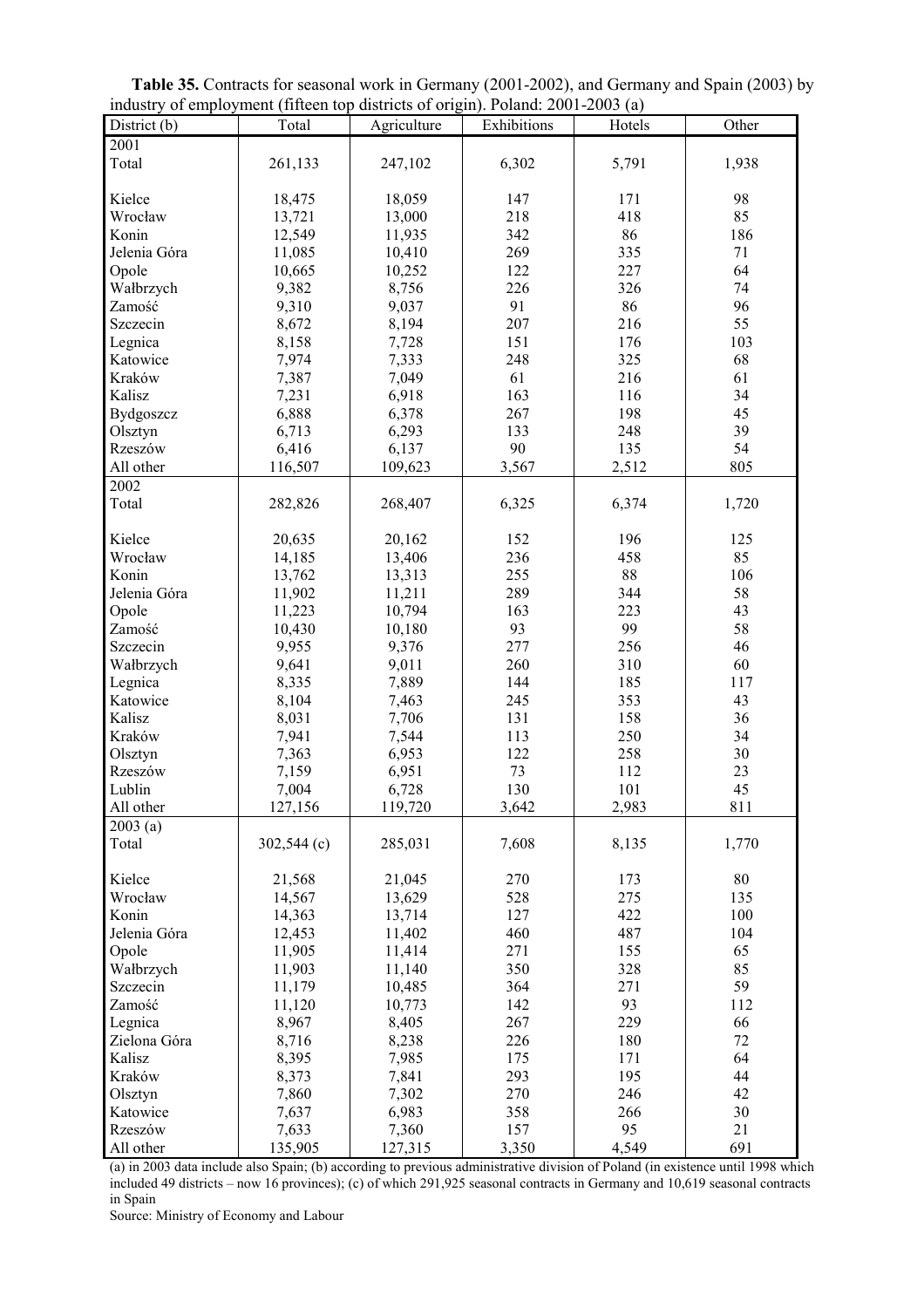| permit and number of employees. Follend 2003<br>Country of permanent | Total    |                | Duration of work permit<br>(in months) |               | Number of employees |                |                                       |
|----------------------------------------------------------------------|----------|----------------|----------------------------------------|---------------|---------------------|----------------|---------------------------------------|
| residence                                                            |          | $0 - 2$        | $3+$                                   | $0 - 9$       | 10-49               | 50-249         | $250+$                                |
|                                                                      |          |                |                                        |               |                     |                |                                       |
| Total                                                                | 18,841   | 2,572          | 16,269                                 | 6,482         | 5,297               | 3,589          | 3,473                                 |
| $(EU-15)$                                                            | (7, 845) | (1, 148)       | (6,697)                                | (1, 588)      | (1,894)             | (2,025)        | (2,338)                               |
| (former USSR)                                                        | (4,931)  | (600)          | (4, 331)                               | (2,199)       | (1, 598)            | (804)          | (330)                                 |
| Europe                                                               | 13,730   | 2,026          | 11,704                                 | 3,996         | 3,833               | 3,017          | 2,884                                 |
| Austria                                                              | 341      | 40             | 301                                    | 88            | 84                  | 92             | 77                                    |
| <b>Belarus</b>                                                       | 828      | 124            | 704                                    | 304           | 308                 | 152            | 64                                    |
| Belgium                                                              | 255      | 17             | 238                                    | 55            | 71                  | 58             | 71                                    |
| Bulgaria                                                             | 166      | 50             | 116                                    | 119           | 24                  | 13             | 10                                    |
| Czech Republic                                                       | 397      | 162            | 235                                    | 92            | 217                 | 45             | 43                                    |
| Denmark                                                              | 386      | 43             | 343                                    | 101           | 86                  | 114            | 85                                    |
| France                                                               | 1,491    | 207            | 1,284                                  | 215           | 301                 | 399            | 576                                   |
| Germany                                                              | 1,865    | 348            | 1,517                                  | 347           | 448                 | 491            | 579                                   |
| Hungary                                                              | 101      | 18             | 83                                     | 12            | 28                  | 16             | 45                                    |
| Ireland                                                              | 187      | 32             | 155                                    | 45            | 43                  | 36             | 63                                    |
| Italy                                                                | 676      | 131            | 545                                    | 110           | 143                 | 192            | 231                                   |
| Lithuania                                                            | 179      | 25             | 154                                    | 66            | 41                  | 43             | 29                                    |
| Moldova                                                              | 99       | 6              | 93                                     | 30            | 60                  | $\overline{7}$ | $\overline{2}$                        |
| Netherlands                                                          | 455      | 57             | 398                                    | 116           | 116                 | 107            | 116                                   |
| Russian Federation                                                   | 698      | 92             | 606                                    | 353           | 130                 | 133            | 82                                    |
| Serbia and Montenegro                                                | 119      | 13             | 106                                    | 72            | 21                  | 15             | 11                                    |
| Slovak Republic                                                      | 147      | 27             | 120                                    | 26            | 46                  | 38             | 37                                    |
| Spain                                                                | 151      | 15             | 136                                    | 38            | 53                  | 36             | 24                                    |
| Sweden                                                               | 361      | 31             | 330                                    | 92            | 75                  | 103            | 91                                    |
| Ukraine                                                              | 2,750    | 300            | 2,450                                  | 1,175         | 1,001               | 434            | 140                                   |
| United Kingdom                                                       | 1,438    | 206            | 1,232                                  | 339           | 415                 | 354            | 330                                   |
| Other                                                                | 640      | 82             | 558                                    | 201           | 122                 | 139            | 178                                   |
| Asia                                                                 | 3,563    | 366            | 3197                                   | 2,013         | 987                 | 269            | 294                                   |
| Armenia                                                              | 227      | 36             | 191                                    | 196           | 25                  | $\overline{4}$ |                                       |
| China                                                                | 245      | 9              | 236                                    | 140           | 90                  | 13             | $\begin{array}{c} 2 \\ 2 \end{array}$ |
| India                                                                | 597      | 87             | 510                                    | 289           | 172                 | 23             | 113                                   |
| Japan                                                                | 231      | 32             | 199                                    | 51            | 67                  | 50             | 63                                    |
| Korea South                                                          | 208      | 12             | 196                                    | 81            | 27                  | 56             | 44                                    |
| Mongolia                                                             | 136      | 16             | 120                                    | 121           | 11                  | $\overline{3}$ | $\mathbf{1}$                          |
| Turkey                                                               | 665      | 79             | 586                                    | 367           | 252                 | 29             | 17                                    |
| Vietnam                                                              | 630      | 40             | 590                                    | 468           | 148                 | 14             | $\blacksquare$                        |
| Other                                                                | 624      | 5              | 569                                    | 300           | 195                 | $77\,$         | 52                                    |
| America                                                              | 1,145    | 139            | 1,006                                  | 367           | 342                 | 224            | 212                                   |
| Canada                                                               | 176      | 30             | 146                                    | 48            | 62                  | 31             | 35                                    |
| <b>United States</b>                                                 | 846      | 98             | 748                                    | 300           | 257                 | 141            | 148                                   |
| Other                                                                | 123      | 11             | 112                                    | 19            | 23                  | 52             | 29                                    |
| Africa                                                               | 263      | 26             | 237                                    | 83            | 85                  | 51             | 44                                    |
| Oceania                                                              | 127      | 15             | 112                                    | 18            | 42                  | 28             | 39                                    |
| Unknown                                                              | 13       | $\blacksquare$ | 13                                     | $\mathfrak s$ | $8\,$               | $\blacksquare$ | $\blacksquare$                        |
|                                                                      |          |                |                                        |               |                     |                |                                       |

Table 36. Work permits granted individually by country of permanent residence, duration of work permit and number of employees. Poland 2003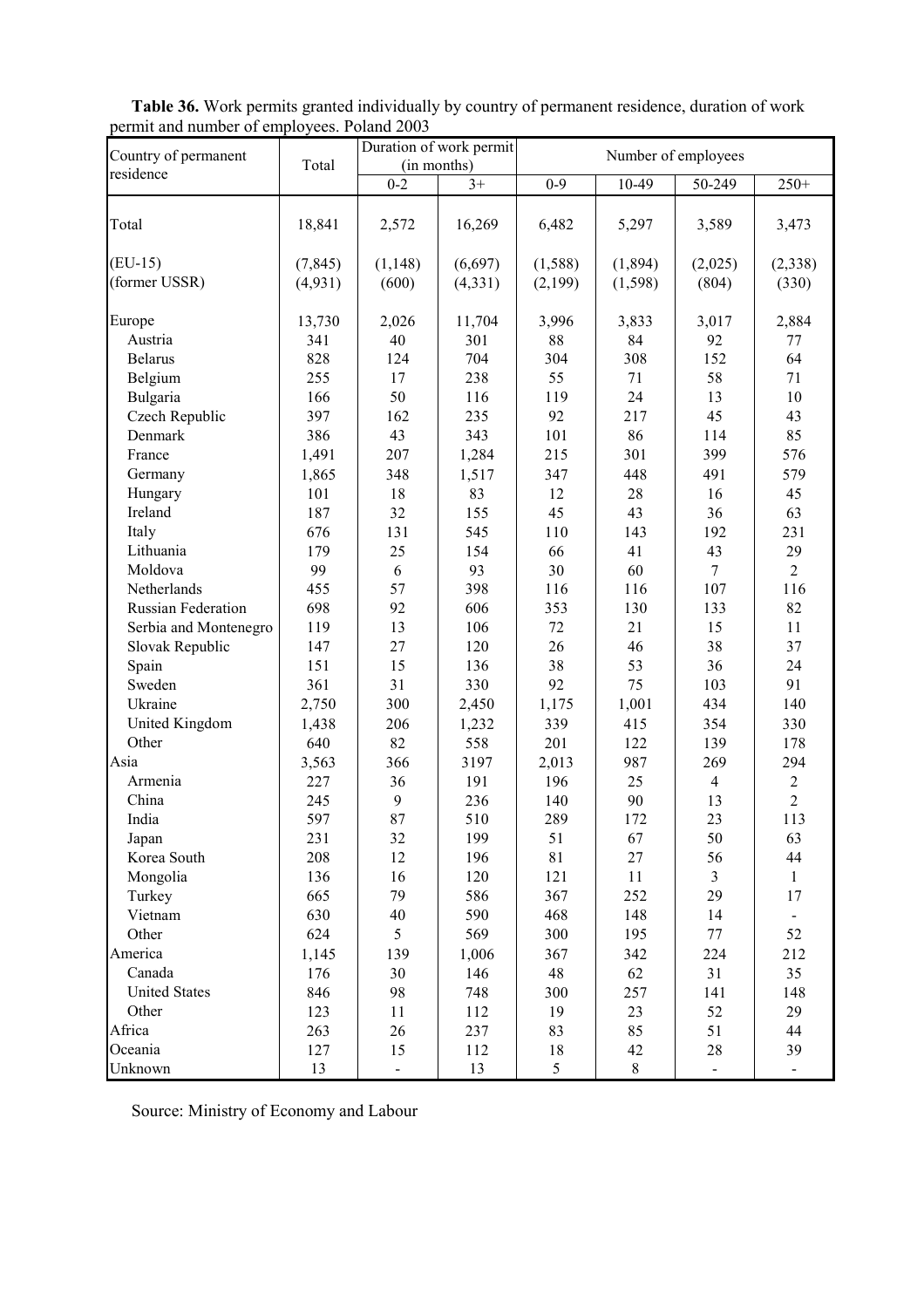| и от общественной и принимательной состоят в состоятеля с предлагается в состоятеля в состоятеля в состоятели по состоятели в состоятели в состоятели в состоятели в состоятели в состоятели в состоятели в состоятели в сост |                       |                                       |                                                 |                                                        |                                                                                 |                                                                                                                                                                                                                                | Branch of economic activity    |                                                       |                            |                                                                                                                         |                                                                                                         |                                                                              |
|-------------------------------------------------------------------------------------------------------------------------------------------------------------------------------------------------------------------------------|-----------------------|---------------------------------------|-------------------------------------------------|--------------------------------------------------------|---------------------------------------------------------------------------------|--------------------------------------------------------------------------------------------------------------------------------------------------------------------------------------------------------------------------------|--------------------------------|-------------------------------------------------------|----------------------------|-------------------------------------------------------------------------------------------------------------------------|---------------------------------------------------------------------------------------------------------|------------------------------------------------------------------------------|
| Country of permanent<br>residence                                                                                                                                                                                             | Total                 | Agriculture<br>forestry<br>fishing    | Manufacturing<br>mining                         | Construction                                           | Trade                                                                           | restaurants<br>Hotels                                                                                                                                                                                                          | communication<br>Transport     | intermediation<br>Financial                           | Real estates<br>activities | Education                                                                                                               | social work<br>Health                                                                                   | Other                                                                        |
| 01.01-31.12.2002<br>Total                                                                                                                                                                                                     | 22,776                | 234                                   | 4,117                                           | ,102                                                   | 5,332                                                                           | 1,137                                                                                                                                                                                                                          | 598                            | 843                                                   | 2,488                      | 3,238                                                                                                                   | 468                                                                                                     | 3,219                                                                        |
| (former USSR)<br>$(EU-15)$                                                                                                                                                                                                    | (9,941)<br>(5, 512)   | (151)<br>(67)                         | (2,667)<br>(675)                                | $(645)$<br>(127)                                       | $(1,637)$<br>$(1,426)$                                                          | (134)                                                                                                                                                                                                                          | $(291)$<br>$(132)$             | $(624)$<br>(39)                                       | $(1,572)$<br>$(225)$       | $(1, 042)$<br>$(1, 541)$                                                                                                | $(39)$<br>$(25)$                                                                                        | $(1, 139)$<br>(983)                                                          |
| Germany<br>Ukraine                                                                                                                                                                                                            | 3,081<br>2,311        | $\overline{4}$<br>27                  | 817<br>298                                      |                                                        |                                                                                 |                                                                                                                                                                                                                                |                                |                                                       |                            |                                                                                                                         |                                                                                                         |                                                                              |
| United Kingdom<br>United States<br>France                                                                                                                                                                                     | 1,938<br>1,902<br>959 | $\overline{c}$<br>$\overline{ }$<br>4 |                                                 | $\begin{array}{l} 5788 \\ 1638 \\ 1638 \\ \end{array}$ | $63370$ $570$ $470$ $583$ $571$ $571$ $583$ $571$ $573$ $571$ $573$ $574$ $575$ | $48.4128$ $5.293$ $-7.89$ $-2.89$ $-1.89$ $-1.89$ $-1.89$ $-1.89$ $-1.89$ $-1.89$ $-1.89$ $-1.89$ $-1.89$ $-1.89$ $-1.89$ $-1.89$ $-1.89$ $-1.89$ $-1.89$ $-1.89$ $-1.89$ $-1.89$ $-1.89$ $-1.89$ $-1.89$ $-1.89$ $-1.89$ $-1$ | 3 7 8 2 4 2 3 3 3 4 5 6 7 9 7  | $125.82249288 - 287.86$                               | 19388871788                | $\frac{172}{172}$ $\frac{28}{172}$ $\frac{28}{172}$ $\frac{28}{172}$ $\frac{28}{172}$ $\frac{28}{172}$ $\frac{28}{172}$ | $13.6$ m $\infty$ m $ 25.0$ $\pi$ $-$ m $ 22.0$                                                         | 552<br>252 233 353 47<br>392 353 47<br>47<br>1,292                           |
| Vietnam                                                                                                                                                                                                                       | 947                   |                                       | $2408$ $-1770$<br>$-1770$                       |                                                        |                                                                                 |                                                                                                                                                                                                                                |                                |                                                       |                            |                                                                                                                         |                                                                                                         |                                                                              |
| <b>Belarus</b><br>Italy                                                                                                                                                                                                       | 880<br>807            | ニ<br>$\blacksquare$                   |                                                 |                                                        |                                                                                 |                                                                                                                                                                                                                                |                                |                                                       |                            |                                                                                                                         |                                                                                                         |                                                                              |
| Russian Federation                                                                                                                                                                                                            | 774                   | $\overline{z}$                        |                                                 |                                                        |                                                                                 |                                                                                                                                                                                                                                |                                |                                                       |                            |                                                                                                                         |                                                                                                         |                                                                              |
| Turkey<br>India                                                                                                                                                                                                               | 750<br>577            |                                       | 59<br>$\overline{0}$                            |                                                        |                                                                                 |                                                                                                                                                                                                                                |                                |                                                       |                            |                                                                                                                         |                                                                                                         |                                                                              |
| Sweden<br>Other                                                                                                                                                                                                               | 7,309<br>541          | 110                                   | 1,332<br>173                                    |                                                        |                                                                                 |                                                                                                                                                                                                                                | $\frac{24}{169}$               |                                                       | 683882                     |                                                                                                                         |                                                                                                         |                                                                              |
| 01.01-31.12.2003                                                                                                                                                                                                              |                       |                                       |                                                 |                                                        |                                                                                 |                                                                                                                                                                                                                                |                                |                                                       |                            |                                                                                                                         |                                                                                                         |                                                                              |
| Total                                                                                                                                                                                                                         | 18,841                | $\widehat{\mathbf{e}}$                | 3,785                                           | 763                                                    | 4,660                                                                           | 1,045                                                                                                                                                                                                                          | $\mathbf{G}$                   | 2,945                                                 |                            | 2,665                                                                                                                   | 408                                                                                                     | 2,570                                                                        |
| $(EU-15)$                                                                                                                                                                                                                     | (7, 845)              | $\mathbf{G}$                          | (2,279)                                         | $(465)$<br>(102)                                       | $(1,355)$<br>$(1,400)$                                                          | $(147)$<br>(81)                                                                                                                                                                                                                | $\mathbf{G}$                   | $(1,765)$<br>$(321)$                                  |                            | $(782)$<br>(1,292)                                                                                                      | $(19)$<br>$(24)$                                                                                        | $(1,033)$<br>$(801)$                                                         |
| (former USSR)                                                                                                                                                                                                                 | (4,931)               | $\odot$                               | (710)                                           |                                                        |                                                                                 |                                                                                                                                                                                                                                | $\odot$                        |                                                       |                            |                                                                                                                         |                                                                                                         |                                                                              |
| Ukraine                                                                                                                                                                                                                       | 2,750                 | $\widehat{a}$                         | 310                                             |                                                        |                                                                                 | 43                                                                                                                                                                                                                             | $\bigcirc$                     |                                                       |                            |                                                                                                                         |                                                                                                         |                                                                              |
| Germany<br>France                                                                                                                                                                                                             | 1,865<br>1,491        | $\mathbf{a}$<br>$\mathbf{G}$          | 665                                             | $47.5$ $25.7$ $37.3$ $25.8$ $37.5$ $30.5$              | 688411825883858111                                                              | 29                                                                                                                                                                                                                             | $\widehat{a}$<br>$\widehat{a}$ |                                                       |                            |                                                                                                                         | $\frac{15}{17}$ $\triangleright$ $-4$ $\circ$ $\frac{14}{14}$ $\circ$ $-1$ $-1$ $\circ$ $\frac{28}{18}$ | $\begin{array}{c} 87.7887128122222424233 \\ 201.782242222424233 \end{array}$ |
| United Kingdom                                                                                                                                                                                                                | 1,438                 | $\mathbf{G}$                          | 424<br>179                                      |                                                        |                                                                                 |                                                                                                                                                                                                                                | $\odot$                        |                                                       |                            |                                                                                                                         |                                                                                                         |                                                                              |
| United States                                                                                                                                                                                                                 | 846                   | $\mathbf{G}$                          | 112                                             |                                                        |                                                                                 |                                                                                                                                                                                                                                | $\bigcirc$                     |                                                       |                            |                                                                                                                         |                                                                                                         |                                                                              |
| <b>Belarus</b>                                                                                                                                                                                                                | 828<br>698            | $\mathbf{G}$                          | 149                                             |                                                        |                                                                                 |                                                                                                                                                                                                                                | $\odot$                        |                                                       |                            |                                                                                                                         |                                                                                                         |                                                                              |
| Russian Federation<br>Italy                                                                                                                                                                                                   | 676                   | $\mathbf{G}$<br>$\mathbf{G}$          | $\begin{array}{c} 137 \\ 342 \\ 80 \end{array}$ |                                                        |                                                                                 | $54 - 4758$                                                                                                                                                                                                                    | $\odot$<br>$\odot$             |                                                       |                            |                                                                                                                         |                                                                                                         |                                                                              |
| Turkey                                                                                                                                                                                                                        | 665                   | $\odot$                               |                                                 |                                                        |                                                                                 |                                                                                                                                                                                                                                | $\widehat{a}$                  |                                                       |                            |                                                                                                                         |                                                                                                         |                                                                              |
| Vietnam                                                                                                                                                                                                                       | 630                   | $\odot$                               | $\overline{\phantom{0}}$                        |                                                        |                                                                                 | 262                                                                                                                                                                                                                            | $\bigcirc$                     |                                                       |                            |                                                                                                                         |                                                                                                         |                                                                              |
| India                                                                                                                                                                                                                         | 597                   | $\mathbf{G}$                          | 35                                              |                                                        |                                                                                 |                                                                                                                                                                                                                                | $\widehat{a}$                  |                                                       |                            |                                                                                                                         |                                                                                                         |                                                                              |
| Netherlands                                                                                                                                                                                                                   | 455                   | $\mathbf{G}$                          | 147                                             |                                                        |                                                                                 | 457                                                                                                                                                                                                                            | $\odot$                        | $\begin{array}{c}\n 13 \\ \hline\n 990\n \end{array}$ |                            |                                                                                                                         |                                                                                                         |                                                                              |
| Other                                                                                                                                                                                                                         | 5.902                 | $\odot$                               | 1,204                                           |                                                        |                                                                                 |                                                                                                                                                                                                                                | $\Xi$                          |                                                       |                            |                                                                                                                         |                                                                                                         |                                                                              |
| (a) In $2003$ included in other.                                                                                                                                                                                              |                       |                                       |                                                 |                                                        |                                                                                 |                                                                                                                                                                                                                                |                                |                                                       |                            |                                                                                                                         |                                                                                                         |                                                                              |

## **Table 37.** Work permits granted individually by branch of economic activity (twelve top countries of origin). Poland: 2002 and 2003 Table 37. Work permits granted individually by branch of economic activity (twelve top countries of origin). Poland: 2002 and 2003

(a) In 2003 included in other.<br>Source: Ministry of Economy and Labour Source: Ministry of Economy and Labour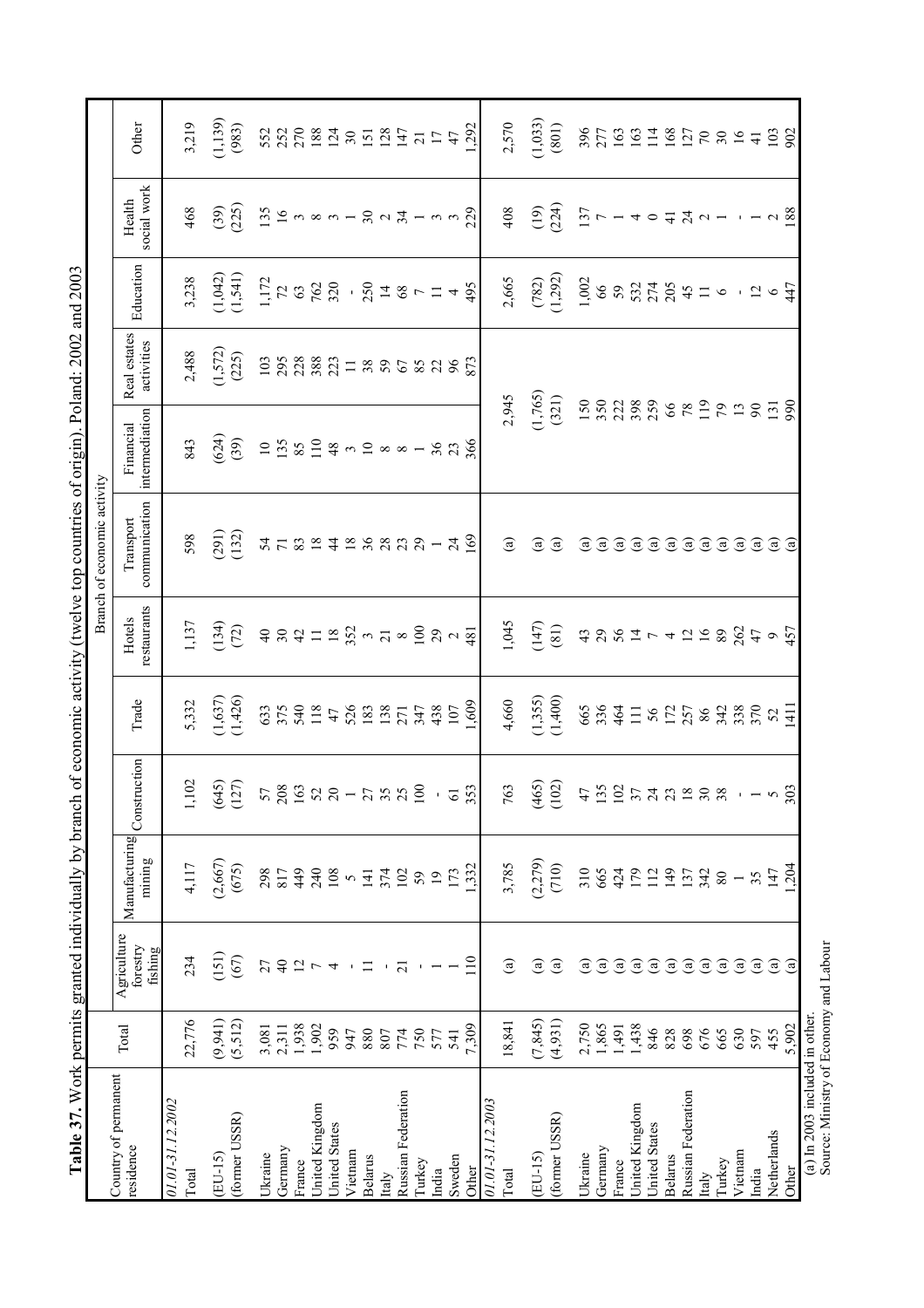Table 38. Work permits granted individually by country of permanent residence and qualification/occupation. Poland 2003

|                                   |                     |                                 | of which: by qualification |                   |                          |                              |                          | of which: by occupation  |                  |
|-----------------------------------|---------------------|---------------------------------|----------------------------|-------------------|--------------------------|------------------------------|--------------------------|--------------------------|------------------|
| Country of permanent<br>residence | Total               | manager<br>expert<br>consultant | owner                      | skilled<br>worker | unskilled<br>worker      | IT<br>worker                 | artist                   | medical<br>worker        | teacher          |
| Total                             | 18,841              | 8,632                           | 4,835                      | 1,992             | 339                      | 218                          | 337                      | 378                      | 2,909            |
| $(EU-15)$<br>(former USSR)        | (7, 845)<br>(4,931) | (4,227)<br>(1,738)              | (2, 430)<br>(884)          | (300)<br>(702)    | (7)<br>(111)             | (67)<br>(97)                 | (16)<br>(262)            | (23)<br>(210)            | (898)<br>(1,370) |
| Europe                            | 13,730              | 6,363                           | 3,427                      | 1,189             | 279                      | 184                          | 299                      | 245                      | 2,312            |
| Austria                           | 341                 | 145                             | 162                        | 14                | 3                        | $\overline{2}$               |                          |                          | 15               |
| <b>Belarus</b>                    | 828                 | 336                             | 108                        | 163               | 8                        | 10                           | 63                       | 36                       | 234              |
| Belgium                           | 255                 | 140                             | 103                        | $\boldsymbol{7}$  |                          | 2                            |                          |                          | 1                |
| Bulgaria                          | 166                 | 43                              | 33                         | 72                | 4                        | $\overline{4}$               | 8                        | 6                        | 3                |
| Czech Republic                    | 397                 | 107                             | 39                         | 55                | 161                      | 13                           | 13                       | 5                        | 5                |
| Denmark                           | 386                 | 214                             | 156                        | 12                |                          | $\overline{\mathcal{A}}$     |                          | $\mathbf{1}$             | $\mathbf{1}$     |
| France                            | 1,491               | 958                             | 401                        | 50                | $\overline{\phantom{a}}$ | 7                            | $\overline{2}$           | $\blacksquare$           | 75               |
| Germany                           | 1,865               | 963                             | 686                        | 82                | $\overline{\phantom{a}}$ | 16                           | $\mathbf{1}$             | 12                       | 103              |
| Hungary                           | 101                 | 50                              | 16                         | 26                |                          |                              |                          | $\mathbf{1}$             | 5                |
| Ireland                           | 187                 | 100                             | 22                         | $\,8\,$           | $\blacksquare$           | 1                            | $\blacksquare$           | $\overline{4}$           | 77               |
| Italy                             | 676                 | 373                             | 227                        | 38                |                          | 8                            | 3                        | $\mathbf{1}$             | 17               |
| Lithuania                         | 179                 | 83                              | 20                         | 23                | 6                        | $\overline{2}$               | 3                        | 14                       | 33               |
| Moldova                           | 99                  | 40                              | 16                         | 24                | 3                        | $\mathbf{1}$                 | $\overline{\mathcal{L}}$ | 6                        | $\overline{7}$   |
| Netherlands                       | 455                 | 254                             | 162                        | 7                 | 1                        | $\overline{c}$               | $\overline{2}$           | $\overline{2}$           | 13               |
| Russian Federation                | 698                 | 331                             | 151                        | 84                | 6                        | 6                            | 57                       | 23                       | 48               |
| Serbia and Montenegro             | 119                 | 31                              | 34                         | 30                | $\overline{c}$           | $\overline{\phantom{0}}$     | $\sqrt{2}$               | $\mathbf{1}$             | 16               |
| Slovak Republic                   | 147                 | 82                              | 22                         | 21                | $\mathbf{1}$             | $\overline{a}$               | $\overline{c}$           |                          | 13               |
| Spain                             | 151                 | 89                              | 27                         | 10                |                          | 5                            | $\overline{a}$           | $\overline{\phantom{a}}$ | 21               |
| Sweden                            | 361                 | 196                             | 143                        | 12                | $\overline{\phantom{a}}$ | 2                            | $\mathbf{1}$             | $\overline{\phantom{a}}$ | $8\,$            |
| Ukraine                           | 2,750               | 832                             | 450                        | 340               | 75                       | 78                           | 128                      | 122                      | 1,030            |
| United Kingdom                    | 1,438               | 650                             | 265                        | 47                | 3                        | 15                           | 7                        | 3                        | 564              |
| Other                             | 640                 | 346                             | 184                        | 64                | 6                        | 6                            | 3                        | 8                        | 23               |
| Asia                              | 3,563               | 1,577                           | 1,068                      | 700               | 48                       | 17                           | 18                       | 117                      | 50               |
| Armenia                           | 227                 | 69                              | 113                        | 25                | $\overline{c}$           | $\overline{a}$               | 3                        | 5                        | $\sqrt{2}$       |
| China                             | 245                 | 76                              | $77$                       | 89                |                          | $\qquad \qquad \blacksquare$ |                          | $\mathbf{1}$             | $\mathbf{1}$     |
| India                             | 597                 | 401                             | 131                        | 40                | 5                        | 11                           |                          |                          | 12               |
| Japan                             | 231                 | 147                             | 55                         | 17                |                          |                              | 3                        |                          | $\mathbf{1}$     |
| Korea South                       | 208                 | 148                             | 37                         | $20\,$            |                          |                              |                          | $\overline{3}$           | $\overline{c}$   |
| Mongolia                          | 136                 | 58                              | 34                         | 10                |                          |                              | $\mathfrak{Z}$           | 54                       | $\overline{2}$   |
| Turkey                            | 665                 | 289                             | 246                        | 113               | 5                        | 3                            |                          | $\mathbf{1}$             | 5                |
| Vietnam                           | 630                 | 166                             | 228                        | 223               | 3                        | $\mathbf{1}$                 | $\mathbf{1}$             |                          | $\overline{4}$   |
| Other                             | 624                 | 223                             | 147                        | 163               | 33                       | $\overline{2}$               | $8\,$                    | 53                       | 21               |
| America                           | 1,145               | 532                             | 304                        | 44                | 6                        | 8                            | 6                        | $\overline{4}$           | 424              |
| Canada                            | 176                 | 84                              | 22                         | 5                 |                          | 1                            |                          |                          | 97               |
| <b>United States</b>              | 846                 | 395                             | 273                        | 26                | 1                        | 7                            | 3                        | $\overline{3}$           | 286              |
| Other                             | 123                 | 53                              | $\mathbf{9}$               | 13                | 5                        |                              | 3                        | $\mathbf{1}$             | 41               |
| Africa                            | 263                 | 88                              | 20                         | 51                | 6                        | $\overline{\mathcal{A}}$     | 14                       | 6                        | 70               |
| Oceania                           | 127                 | 68                              | 15                         | $\overline{4}$    |                          | 5                            |                          | $\overline{2}$           | 52               |
| Unknown                           | 13                  | $\overline{4}$                  | $\mathbf{1}$               | $\overline{4}$    | $\overline{\phantom{a}}$ |                              |                          | $\overline{4}$           | $\mathbf{1}$     |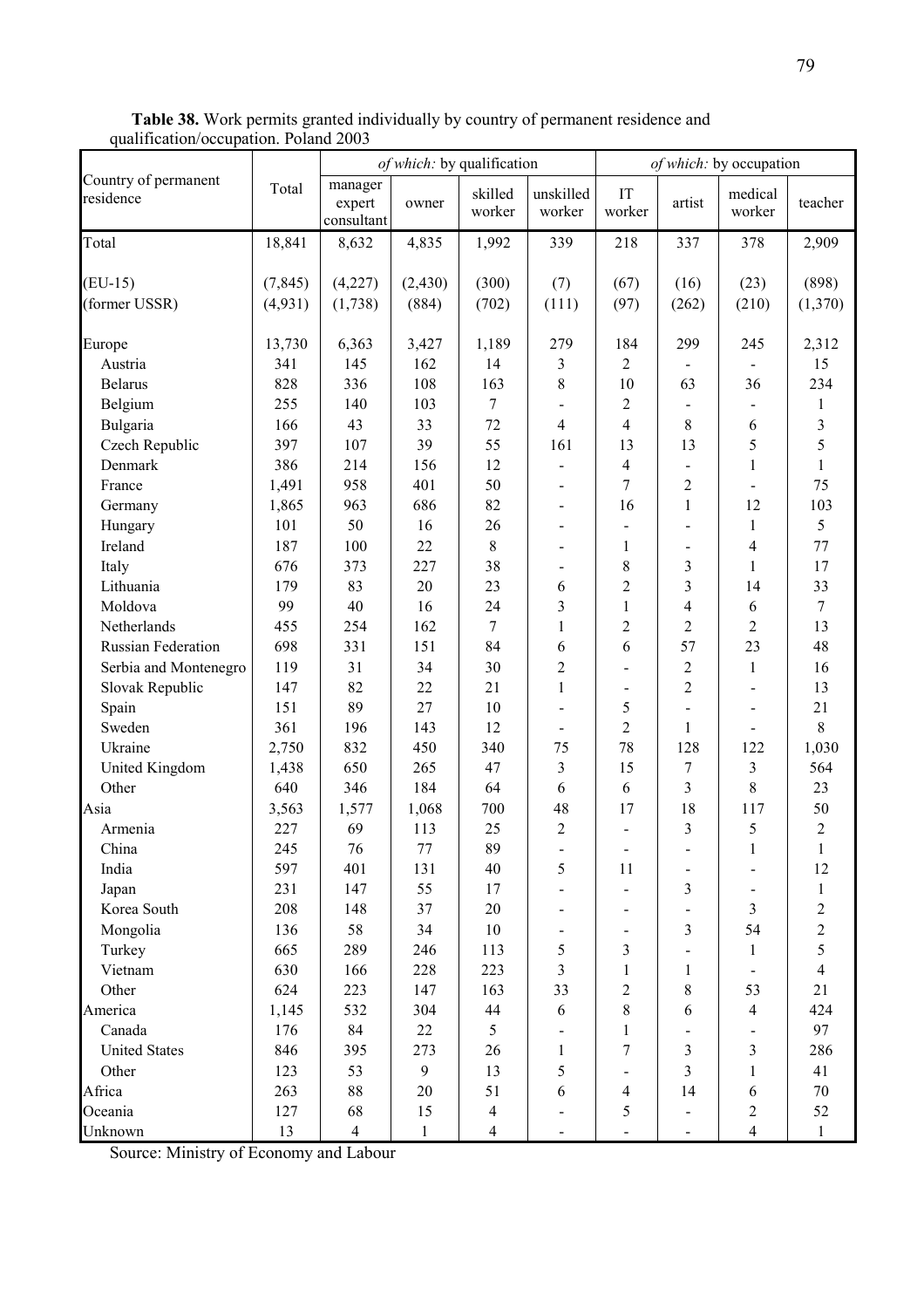| Province            | Number of inspections |     | Number of recognised cases<br>of illegal employment<br>of which:<br>Total<br>Foreigners<br>7,922<br>2,711<br>587<br>231<br>25<br>116<br>1,276<br>989<br>49<br>273<br>793<br>114<br>358<br>107<br>743<br>388<br>43<br>193<br>762<br>28<br>418<br>133<br>9<br>225 |  |  |  |
|---------------------|-----------------------|-----|-----------------------------------------------------------------------------------------------------------------------------------------------------------------------------------------------------------------------------------------------------------------|--|--|--|
|                     |                       |     |                                                                                                                                                                                                                                                                 |  |  |  |
| Total               | 25,766                |     |                                                                                                                                                                                                                                                                 |  |  |  |
| Dolnośląskie        | 2,135                 |     |                                                                                                                                                                                                                                                                 |  |  |  |
| Kujawsko-pomorskie  | 1,346                 |     |                                                                                                                                                                                                                                                                 |  |  |  |
| Lubelskie           | 2,262                 |     |                                                                                                                                                                                                                                                                 |  |  |  |
| Lubuskie            | 1,650                 |     |                                                                                                                                                                                                                                                                 |  |  |  |
| Łódzkie             | 1,668                 |     |                                                                                                                                                                                                                                                                 |  |  |  |
| Małopolskie         | 654                   |     |                                                                                                                                                                                                                                                                 |  |  |  |
| Mazowieckie         | 2,854                 |     |                                                                                                                                                                                                                                                                 |  |  |  |
| Opolskie            | 459                   |     |                                                                                                                                                                                                                                                                 |  |  |  |
| Podkarpackie        | 1,436                 |     |                                                                                                                                                                                                                                                                 |  |  |  |
| Podlaskie           | 1,244                 |     |                                                                                                                                                                                                                                                                 |  |  |  |
| Pomorskie           | 1,850                 |     |                                                                                                                                                                                                                                                                 |  |  |  |
| Śląskie             | 1,981                 | 105 | 25                                                                                                                                                                                                                                                              |  |  |  |
| Świętokrzyskie      | 1,649                 | 842 | 355                                                                                                                                                                                                                                                             |  |  |  |
| Warmińsko-mazurskie | 863                   | 289 | 22                                                                                                                                                                                                                                                              |  |  |  |
| Wielkopolskie       | 2,573                 | 771 | 124                                                                                                                                                                                                                                                             |  |  |  |
| Zachodniopomorskie  | 1,142                 | 171 | 69                                                                                                                                                                                                                                                              |  |  |  |

Table 39. Monitoring of the legality of employment and the cases of illegal employment of foreigners by provinces. Poland 2003

Source: Ministry of Economy and Labour

| Citizenship               | 2003  |
|---------------------------|-------|
| Total                     | 2,711 |
|                           |       |
| Armenia                   | 158   |
| <b>Belarus</b>            | 358   |
| Bulgaria                  | 323   |
| France                    | 20    |
| Mongolia                  | 58    |
| Germany                   | 37    |
| <b>Russian Federation</b> | 45    |
| Romania                   | 22    |
| Sweden                    | 24    |
| Turkey                    | 21    |
| Ukraine                   | 1,378 |
| <b>United States</b>      | 25    |
| Vietnam                   | 85    |
| Other                     | 157   |

| Table 40. The recognised cases of illegal employment of foreigners by citizenship. Poland 2003 |  |  |  |
|------------------------------------------------------------------------------------------------|--|--|--|
|------------------------------------------------------------------------------------------------|--|--|--|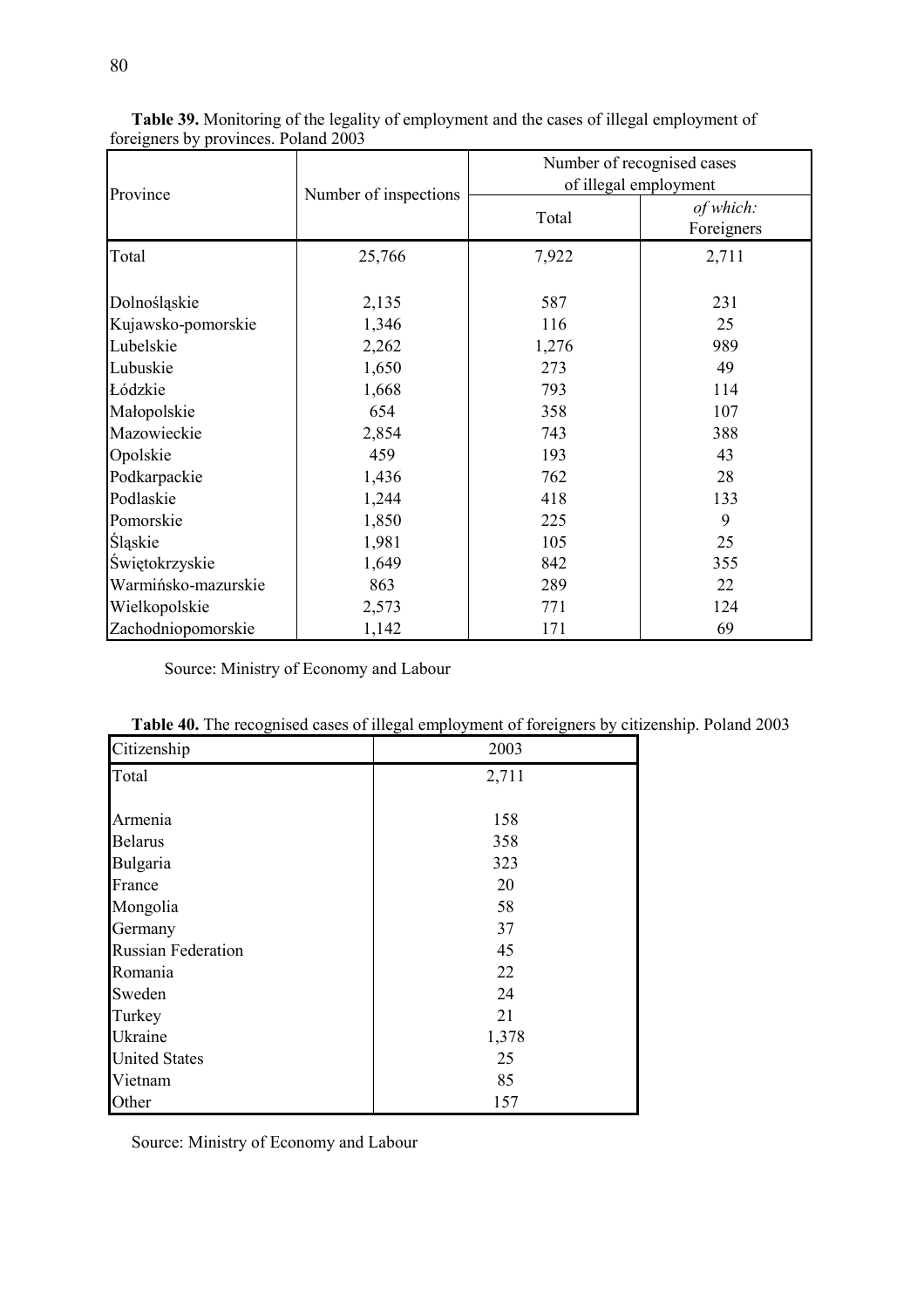| Category                                                                                                      | 1997 | 1998 | 1999 | 2000  | 2001  | 2002 | 2003 |
|---------------------------------------------------------------------------------------------------------------|------|------|------|-------|-------|------|------|
| Applications concerning repatriation                                                                          | 671  | 898  | 1014 | 1,026 | 1,083 | 801  | 586  |
| Applications for a repatriation visa                                                                          |      | 808  | 937  | 929   | 956   | 717  | 552  |
| Applications of members of families<br>having nationality other than Polish<br>for temporary residence permit |      | 90   | 77   | 97    | 127   | 84   | 34   |
| Repatriation visas issued                                                                                     | 316  | 281  | 278  | 662   | 804   | 613  | 301  |
| Persons who arrived within repatriation                                                                       | 267  | 399  | 362  | 944   | 1,000 | 832  | 455  |

Table 41. Repatriation to Poland in 1997-2003

Source: Office for Repatriation and Aliens (after CSO)

| <b>Table 42.</b> Repatriation visas to Poland issued in 1997-2003 by countries of previous |  |  |
|--------------------------------------------------------------------------------------------|--|--|
| residence of repatriates                                                                   |  |  |

| Country of previous residence | 1997 | 1998           | 1999           | 2000 | 2001           | 2002           | 2003           |
|-------------------------------|------|----------------|----------------|------|----------------|----------------|----------------|
| Total                         | 316  | 281            | 278            | 662  | 804            | 613            | 301            |
| <b>Belarus</b>                |      | 10             | 15             | 45   | 140            | 127            | 43             |
| Czech Republic                |      |                |                |      | $\overline{2}$ | $\overline{4}$ | 1              |
| Georgia                       |      |                |                |      |                | $\mathbf{1}$   | $\overline{3}$ |
| Kazakhstan                    | 316  | 245            | 172            | 361  | 216            | 194            | 156            |
| Lithuania                     |      |                | 11             | 16   | 20             | 3              |                |
| Latvia                        |      | 1              | $\mathbf{1}$   | 10   |                |                |                |
| Moldova                       |      | 1              | $\overline{2}$ | 10   | 9              | 5              | $\overline{2}$ |
| <b>Russian Federation</b>     |      | $\overline{7}$ | 8              | 10   | 36             | 31             | 11             |
| Ukraine                       |      | 15             | 69             | 210  | 381            | 245            | 77             |
| Uzbekistan                    |      | $\overline{2}$ |                |      |                | $\overline{2}$ | 8              |

Source: Office for Repatriation and Aliens (after CSO)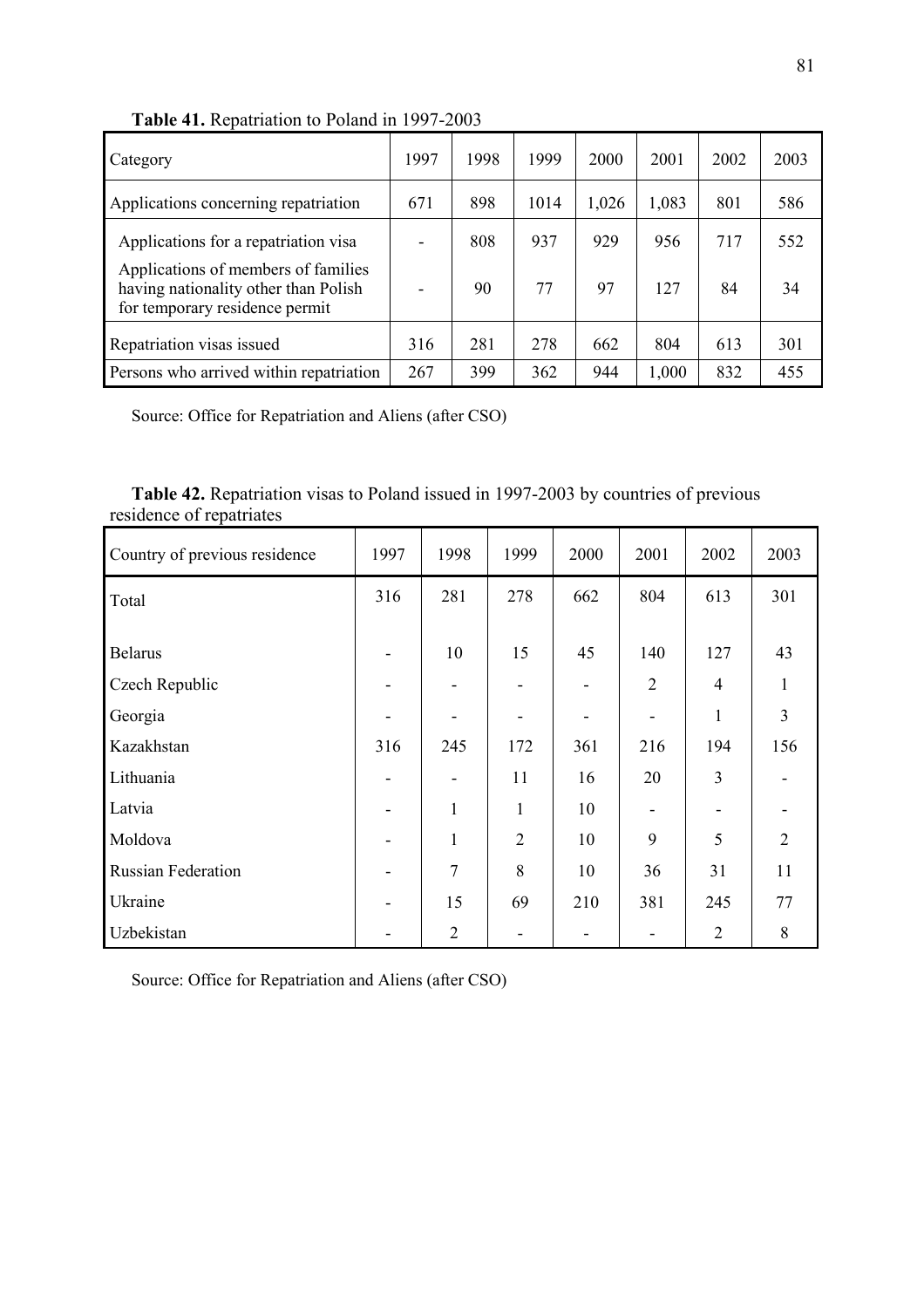| Province            | Families             |           | Persons settled |      |
|---------------------|----------------------|-----------|-----------------|------|
|                     | settled<br>1998-2003 | 1998-2003 | 2002            | 2003 |
| Total               | 1,531                | 3,992     | 832             | 455  |
|                     |                      |           |                 |      |
| Dolnośląskie        | 171                  | 525       | 68              | 43   |
| Kujawsko-pomorskie  | 44                   | 120       | 31              | 12   |
| Lubelskie           | 134                  | 248       | 43              | 40   |
| Lubuskie            | 56                   | 128       | 44              | 10   |
| Łódzkie             | 72                   | 181       | 33              | 12   |
| Małopolskie         | 167                  | 354       | 77              | 50   |
| Mazowieckie         | 307                  | 672       | 152             | 60   |
| Opolskie            | 65                   | 143       | 29              | 26   |
| Podkarpackie        | 46                   | 197       | 36              | 38   |
| Podlaskie           | 85                   | 221       | 96              | 37   |
| Pomorskie           | 67                   | 208       | 48              | 33   |
| Śląskie             | 113                  | 328       | 50              | 43   |
| Świętokrzyskie      | 12                   | 59        | 9               | 5    |
| Warmińsko-mazurskie | 42                   | 105       | 15              | 6    |
| Wielkopolskie       | 88                   | 244       | 40              | 8    |
| Zachodniopomorskie  | 62                   | 259       | 61              | 32   |

Table 43. Repatriation to Poland in 1998-2003 by provinces of settlement

Source: Office for Repatriation and Aliens (after CSO)

| Category                                                    | 2001  | 2002 | 2003 |
|-------------------------------------------------------------|-------|------|------|
| Families                                                    | 429   | 355  | 175  |
| Persons                                                     | 1,000 | 832  | 455  |
| Repatriates                                                 | 904   | 741  | 408  |
| of which: children below 19                                 | 182   | 151  | 87   |
| Members of families having nationality<br>other than Polish | 96    | 91   | 47   |

Table 44. Persons and families who arrived in Poland within repatriation in 2001-2003

Source: Office for Repatriation and Aliens (after CSO)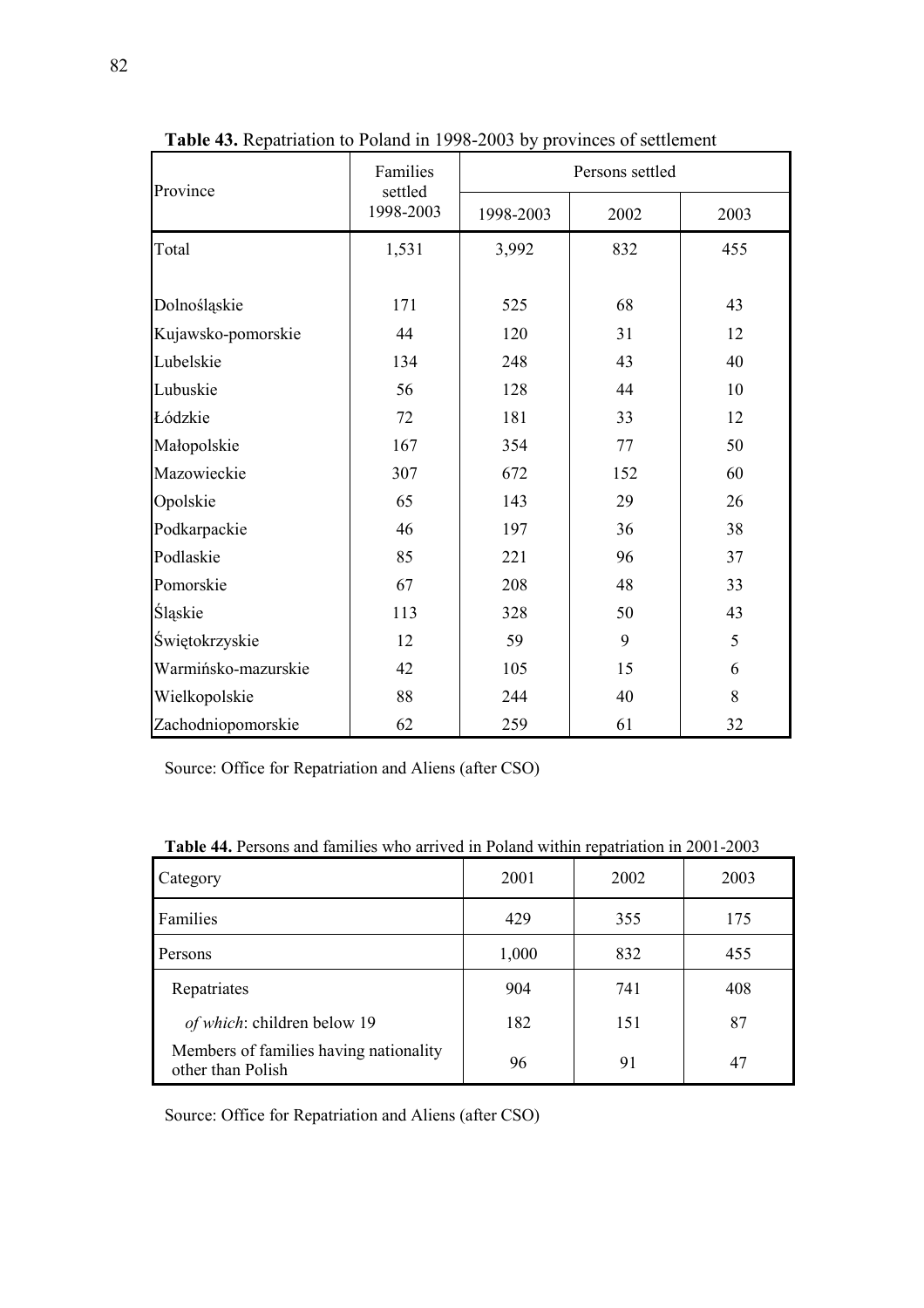Table 45. Asylum seekers by country of origin. Poland 1998-2004 (a)

|                           |                |                |              |                 |                |                | 2003                         |                              | 2004(a)                      |               |
|---------------------------|----------------|----------------|--------------|-----------------|----------------|----------------|------------------------------|------------------------------|------------------------------|---------------|
| Citizenship               | 1998           | 1999           | 2000         | 2001            | 2002           |                | of which:                    | Total                        | of which:                    | 1998-2004 (a) |
|                           |                |                |              |                 |                | total          | women                        |                              | women                        |               |
| Total                     | 3,423          | 3,061          | 4,662        | 4,528           | 5,169          | 6,909          | 2,826                        | 6,086                        | 2,658                        | 33,838        |
| Afghanistan               | 335            | 577            | 301          | 416             | 598            | 251            | 24                           | 52                           | 3                            | 2,530         |
| Algeria                   | 21             | 19             | 15           | 8               | 3              | 13             | $\blacksquare$               | $\tau$                       | $\blacksquare$               | 86            |
| Armenia                   | 1,007          | 888            | 844          | 638             | 224            | 104            | 37                           | 17                           | 3                            | 3,722         |
| Azerbaijan                | 16             | 47             | 147          | 70              | 14             | 5              | $\overline{c}$               | $8\,$                        | 3                            | 307           |
| Bangladesh                | 136            | 33             | 13           | 12              | $\blacksquare$ | 4              | $\overline{\phantom{0}}$     | $\overline{2}$               | $\qquad \qquad \blacksquare$ | 200           |
| Belarus                   | 23             | 51             | 63           | 76              | 68             | 58             | 12                           | 45                           | 21                           | 384           |
| Bulgaria                  | 34             | 185            | 340          | 178             | 36             | 15             | 5                            | 6                            | 3                            | 794           |
| Cameroon                  | 11             | 7              | 3            | $\overline{2}$  | 2              | 1              | $\overline{\phantom{0}}$     | $\overline{\phantom{a}}$     | $\overline{\phantom{m}}$     | 26            |
| China                     | 1              | 4              | 26           | 28              | 35             | 15             | $\mathbf{1}$                 | 15                           | 11                           | 124           |
| Ethiopia                  | 6              | 8              | 4            | $\overline{2}$  | 3              | $\overline{2}$ | 1                            | $\mathbf{1}$                 | $\mathbf{1}$                 | 26            |
| Georgia                   | 20             | 39             | 78           | 92              | 39             | 30             | $\tau$                       | 38                           | 9                            | 336           |
| India                     | 94             | 25             | 13           | 43              | 200            | 236            | $\qquad \qquad \blacksquare$ | 138                          | $\overline{c}$               | 749           |
| Iran                      | 6              | $\overline{2}$ | $\mathbf{1}$ | 3               | 13             | 9              | $\mathbf{1}$                 | $8\,$                        | $\mathbf{1}$                 | 42            |
| Iraq                      | 130            | 47             | 30           | 109             | 137            | 75             | 13                           | 6                            | $\mathbf{1}$                 | 534           |
| Kazakhstan                | 9              | 10             | 30           | 16              | $\,8\,$        | 6              | $\mathbf{1}$                 | 25                           | 11                           | 104           |
| Liberia                   | $\overline{2}$ | 3              | $\mathbf{1}$ | $\blacksquare$  | 3              | 3              | -                            | $\mathbf{1}$                 | $\blacksquare$               | 13            |
| Lithuania                 |                | 68             | 7            | 6               | $\overline{4}$ | $\mathbf{1}$   | $\qquad \qquad \blacksquare$ | $\mathbf{1}$                 | $\blacksquare$               | 87            |
| Moldova                   | $\overline{4}$ | 18             | 9            | 272             | 169            | 21             | 8                            | 10                           | 6                            | 503           |
| Mongolia                  | 12             | 163            | 188          | 240             | 156            | 27             | 16                           | 3                            | $\mathbf{1}$                 | 789           |
| Nigeria                   | 25             | 7              | 9            | 26              | 7              | 15             | $\overline{2}$               | 6                            | $\blacksquare$               | 95            |
| Pakistan                  | 181            | 54             | 30           | 31              | 55             | 150            | $\qquad \qquad \blacksquare$ | 178                          | $\mathfrak{2}$               | 679           |
| Romania                   | 12             | 214            | 907          | 266             | 44             | 10             | $\overline{7}$               | 5                            | 4                            | 1458          |
| <b>Russian Federation</b> | 52             | 125            | 1,182        | 1,501           | 3,054          | 5,569          | 2,620                        | 5,317                        | 2,523                        | 16,800        |
| Serbia and<br>Montenegro  | 423            | 144            | 10           | 6               |                | 1              | $\blacksquare$               | $\mathbf{1}$                 |                              | 585           |
| Sierra Leone              | 9              | 3              | 1            | $\overline{4}$  | 5              | $\blacksquare$ | 1                            | $\qquad \qquad \blacksquare$ | $\qquad \qquad \blacksquare$ | 22            |
| Somalia                   | 49             | 9              | 8            | 6               | $\overline{3}$ | 23             |                              | 19                           | 3                            | 117           |
| Sri Lanka                 | 641            | 93             | 44           | 24              | 36             | 32             | $\blacksquare$               | $\mathfrak{Z}$               | $\blacksquare$               | 873           |
| Sudan                     | 9              | 6              | 6            | 11              | $\overline{4}$ | 1              | $\blacksquare$               | $\qquad \qquad \blacksquare$ | $\blacksquare$               | 37            |
| Syria                     | $\tau$         | 16             | $\tau$       | 10              | $\mathbf{1}$   | $\overline{4}$ | 3                            | $\overline{7}$               | $\blacksquare$               | 52            |
| Turkey                    | 19             | 19             | 9            | 9               | 6              | 22             | 3                            | 28                           | 5                            | 112           |
| Ukraine                   | 29             | 29             | 70           | 145             | 103            | 85             | 3                            | 59                           | 28                           | 520           |
| Uzbekistan                | 6              | 5              | 12           | $7\phantom{.0}$ | 8              | $\tau$         | $\mathfrak{Z}$               | $\overline{\phantom{0}}$     | $\blacksquare$               | 45            |
| Vietnam                   | 10             | 26             | 161          | 197             | 48             | 25             |                              | 15                           | $\overline{4}$               | 482           |
| <b>Stateless</b>          | 22             | 26             | 19           | 11              | 10             | 12             | $\overline{2}$               | $\boldsymbol{7}$             | $\sqrt{2}$                   | 107           |
| All other                 | 84             | 117            | 93           | 74              | 83             | 77             | 24                           | 58                           | 11                           | 586           |

(a) January - October

Source: Office for Repatriation and Aliens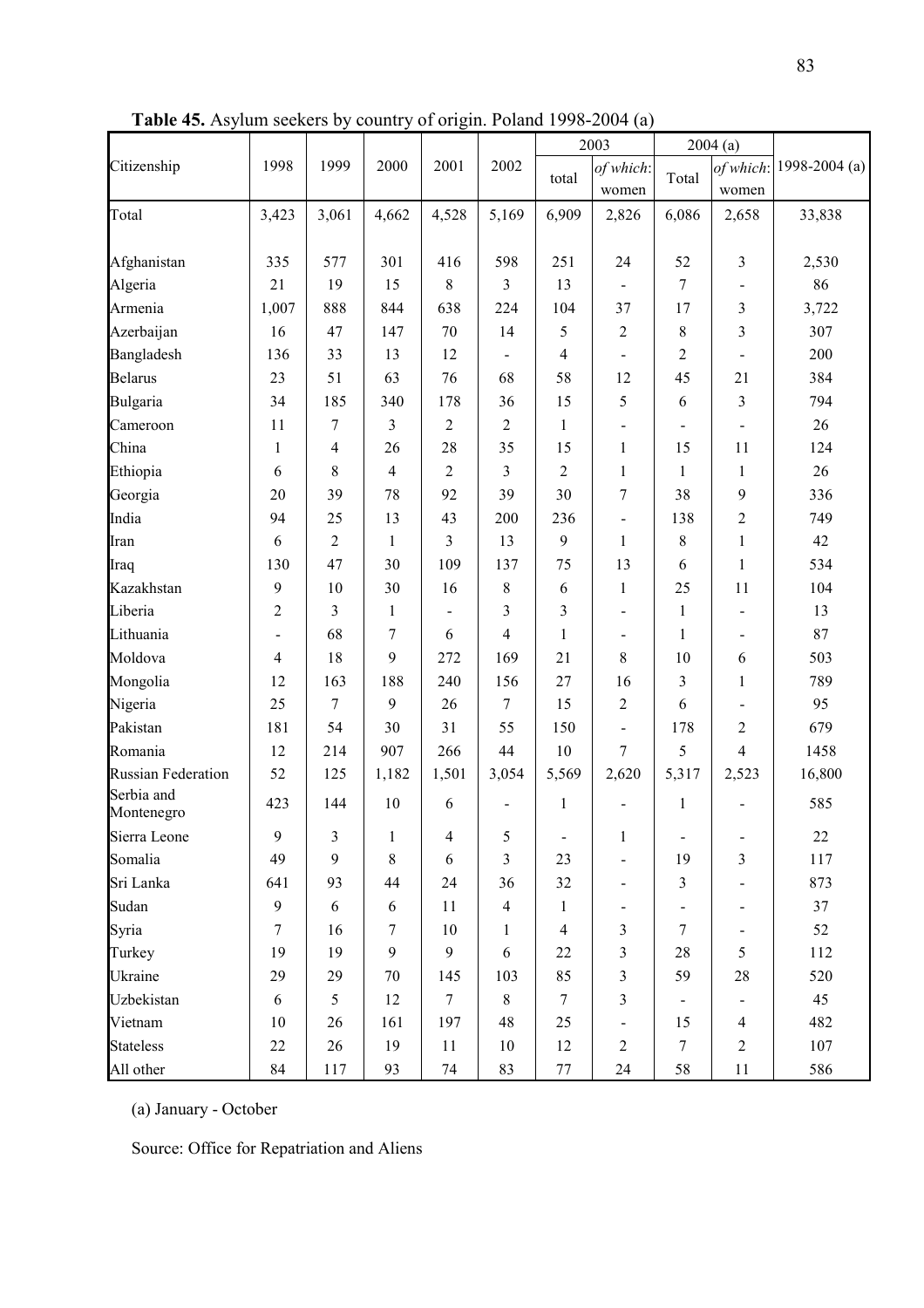| Country of origin                | 1998                         | 1999                     | 2000                         | 2001                         | 2002                         | 2003                         | 2004(a)                      |                | 1998-2004 (a)                |
|----------------------------------|------------------------------|--------------------------|------------------------------|------------------------------|------------------------------|------------------------------|------------------------------|----------------|------------------------------|
|                                  |                              |                          |                              |                              |                              |                              |                              | Total          | of which:<br>in 1st Instance |
| Total                            | 66                           | 49                       | 75                           | 294                          | 279                          | 245                          | 188                          | 1,196          | 1,080                        |
| Afghanistan                      | 11                           | 4                        | 1                            | 13                           | 1                            | 4                            | $\overline{\phantom{a}}$     | 34             | 30                           |
| Albania                          | -                            |                          | $\overline{\phantom{0}}$     | 1                            |                              |                              | $\blacksquare$               | 1              | 1                            |
| Algeria                          | $\qquad \qquad \blacksquare$ | $\overline{\phantom{0}}$ | $\blacksquare$               | $\qquad \qquad \blacksquare$ | 1                            | $\qquad \qquad \blacksquare$ | $\overline{\phantom{a}}$     | $\mathbf{1}$   | 1                            |
| Angola                           | $\qquad \qquad \blacksquare$ | $\overline{a}$           | 1                            | 1                            | 1                            | $\qquad \qquad \blacksquare$ | $\blacksquare$               | 3              | 2                            |
| Armenia                          | $\qquad \qquad \blacksquare$ | $\overline{a}$           | $\mathbf{1}$                 | $\qquad \qquad \blacksquare$ | $\sqrt{2}$                   | -                            | $\qquad \qquad \blacksquare$ | 3              | $\overline{2}$               |
| <b>Belarus</b>                   | 6                            | $\overline{4}$           | $\overline{c}$               | 29                           | 12                           | 10                           | 13                           | 76             | 69                           |
| Bosnia and Herzegovina           | $\overline{a}$               | $\overline{a}$           | $\qquad \qquad \blacksquare$ | $\mathbf{1}$                 | $\overline{a}$               | -                            | $\overline{\phantom{a}}$     | $\mathbf{1}$   | 1                            |
| Cameroon                         | $\mathbf{1}$                 | $\mathfrak{Z}$           | 3                            | $\overline{c}$               | 1                            | $\qquad \qquad \blacksquare$ | $\qquad \qquad \blacksquare$ | 10             | $\,$ $\,$                    |
| China                            | $\overline{a}$               | $\blacksquare$           | $\blacksquare$               | $\blacksquare$               | $\overline{a}$               | 2                            | $\blacksquare$               | $\overline{c}$ | $\overline{2}$               |
| Comoros                          | $\overline{a}$               |                          | $\overline{\phantom{0}}$     | $\blacksquare$               | $\qquad \qquad \blacksquare$ | $\overline{c}$               | $\blacksquare$               | $\overline{c}$ |                              |
| Congo                            | $\qquad \qquad \blacksquare$ | $\overline{a}$           | $\overline{\phantom{0}}$     | $\overline{2}$               | 3                            | -                            | $\overline{\phantom{0}}$     | 5              | 5                            |
| Congo, Democratic<br>Republic of | 4                            | $\overline{a}$           | $\overline{\phantom{0}}$     | 1                            | 3                            | $\mathbf{1}$                 | $\overline{\phantom{0}}$     | 9              | 5                            |
| Cuba                             | $\qquad \qquad \blacksquare$ | $\overline{\phantom{0}}$ | $\overline{\phantom{0}}$     | $\frac{1}{2}$                | 1                            | 2                            | $\overline{\phantom{0}}$     | 3              | $\overline{2}$               |
| Eritrea                          | -                            | -                        |                              | $\qquad \qquad \blacksquare$ | $\mathbf{1}$                 | -                            | $\blacksquare$               | $\mathbf{1}$   | 12                           |
| Ethiopia                         | 3                            | 1                        | 6                            | 1                            | $\sqrt{2}$                   | $\mathbf{1}$                 | $\mathbf{1}$                 | 15             | 9                            |
| Georgia                          | $\overline{a}$               | $\mathbf{1}$             | 4                            | 2                            | $\qquad \qquad \blacksquare$ | 6                            | $\blacksquare$               | 13             | $\boldsymbol{7}$             |
| Iran                             | $\mathbf{1}$                 |                          |                              | $\qquad \qquad \blacksquare$ | $\overline{a}$               | $\qquad \qquad \blacksquare$ | $\overline{2}$               | 3              | 7                            |
| Iraq                             | 5                            | $\mathbf{1}$             | $\blacksquare$               | $\overline{\phantom{0}}$     | $\blacksquare$               | $\overline{a}$               | $\blacksquare$               | 6              | 1                            |
| Kazakhstan                       | $\overline{a}$               | ۰                        | $\blacksquare$               | 1                            | $\overline{a}$               | $\qquad \qquad \blacksquare$ | $\overline{\phantom{0}}$     | $\mathbf{1}$   | 1                            |
| Kenya                            | $\qquad \qquad \blacksquare$ | 1                        | $\overline{\phantom{0}}$     | $\overline{\phantom{0}}$     | $\qquad \qquad \blacksquare$ | -                            | $\blacksquare$               | 1              | 1                            |
| Laos                             | $\qquad \qquad \blacksquare$ | $\overline{\phantom{0}}$ | $\overline{\phantom{0}}$     | $\qquad \qquad \blacksquare$ | 1                            | -                            | $\overline{\phantom{0}}$     | $\mathbf{1}$   | 1                            |
| Lebanon                          | $\qquad \qquad \blacksquare$ | $\overline{2}$           | $\blacksquare$               | 1                            |                              | $\blacksquare$               | $\blacksquare$               | 3              | 1                            |
| Liberia                          | 1                            | $\overline{2}$           | $\overline{2}$               | $\frac{1}{2}$                | 5                            | -                            | $\blacksquare$               | 10             | 8                            |
| Maroco                           | $\overline{a}$               | $\blacksquare$           | $\overline{\phantom{0}}$     | $\overline{\phantom{0}}$     | $\overline{\phantom{a}}$     | 1                            | $\blacksquare$               | $\mathbf{1}$   | 1                            |
| Mongolia                         | $\overline{a}$               | $\blacksquare$           | $\blacksquare$               | 2                            | $\blacksquare$               | -                            | $\overline{a}$               | $\overline{c}$ |                              |
| Myanmar                          | $\qquad \qquad \blacksquare$ | 1                        | -                            | $\qquad \qquad \blacksquare$ | $\overline{a}$               | -                            | 1                            | $\overline{c}$ | 2                            |
| Nigeria                          | $\qquad \qquad \blacksquare$ | $\overline{\phantom{0}}$ | $\mathbf{1}$                 | $\overline{\phantom{0}}$     | $\qquad \qquad \blacksquare$ | $\qquad \qquad \blacksquare$ | $\overline{\phantom{0}}$     | $\,1\,$        | 1                            |
| Pakistan                         | 1                            | $\overline{2}$           | $\overline{a}$               | 1                            | $\mathbf{1}$                 | $\overline{\phantom{a}}$     | $\overline{2}$               | $\overline{7}$ | 5                            |
| Russia                           | 1                            | $\overline{4}$           | 26                           | 207                          | 225                          | 211                          | 162                          | 836            | 783                          |
| Rwanda                           | 5                            |                          |                              |                              | $\mathbf{2}$                 |                              |                              | 7              | 6                            |
| Sierra Leone                     |                              |                          | $\mathbf{1}$                 | $\overline{2}$               | $\sqrt{2}$                   |                              |                              | 5              | $\overline{4}$               |
| Somalia                          | 8                            | $\overline{7}$           | 10                           | 10                           | $\overline{3}$               | $\mathbf{1}$                 |                              | 39             | 33                           |
| Sri Lanka                        | 8                            | $\mathbf{1}$             | $\mathbf{1}$                 | $\overline{2}$               | 6                            | ۰                            | $\overline{\phantom{a}}$     | 18             | 16                           |
| Sudan                            | $\overline{2}$               | 8                        | $\mathfrak{Z}$               | 6                            | $\sqrt{2}$                   | $\mathbf{1}$                 | $\overline{\phantom{a}}$     | 22             | 17                           |
| Syria                            |                              |                          |                              | $\overline{2}$               |                              |                              |                              | $\overline{2}$ | $\mathbf{1}$                 |
| Turkey                           |                              |                          | $\overline{7}$               | $\overline{3}$               | $\mathbf{1}$                 | -                            | $\overline{2}$               | 13             | 5                            |
| Uzbekistan                       |                              |                          |                              |                              |                              | $\mathbf{1}$                 | $\mathbf{1}$                 | $\overline{2}$ | $\overline{2}$               |
| Vietnam                          |                              |                          |                              |                              |                              | $\mathbf{1}$                 |                              | $\mathbf{1}$   | $\mathbf{1}$                 |
| Yugoslavia                       | $\overline{2}$               | $\overline{2}$           | 5                            | $\overline{4}$               | $\blacksquare$               | $\qquad \qquad \blacksquare$ | $\overline{\phantom{0}}$     | 13             | $8\,$                        |
| West Bank and Gaza Strip         |                              | $\mathfrak{Z}$           | $\overline{\phantom{0}}$     |                              | $\overline{2}$               | 1                            | $\blacksquare$               | 6              | 5                            |
| <b>Stateless</b>                 | $\overline{7}$               | $\overline{2}$           | $\mathbf{1}$                 |                              | $\mathbf{1}$                 |                              | $\overline{4}$               | 15             | 18                           |

Table 46. Refugee statuses granted by country of origin. Poland 1998-2004 (a)

(a) January-September

Source: Office for Repatriation and Aliens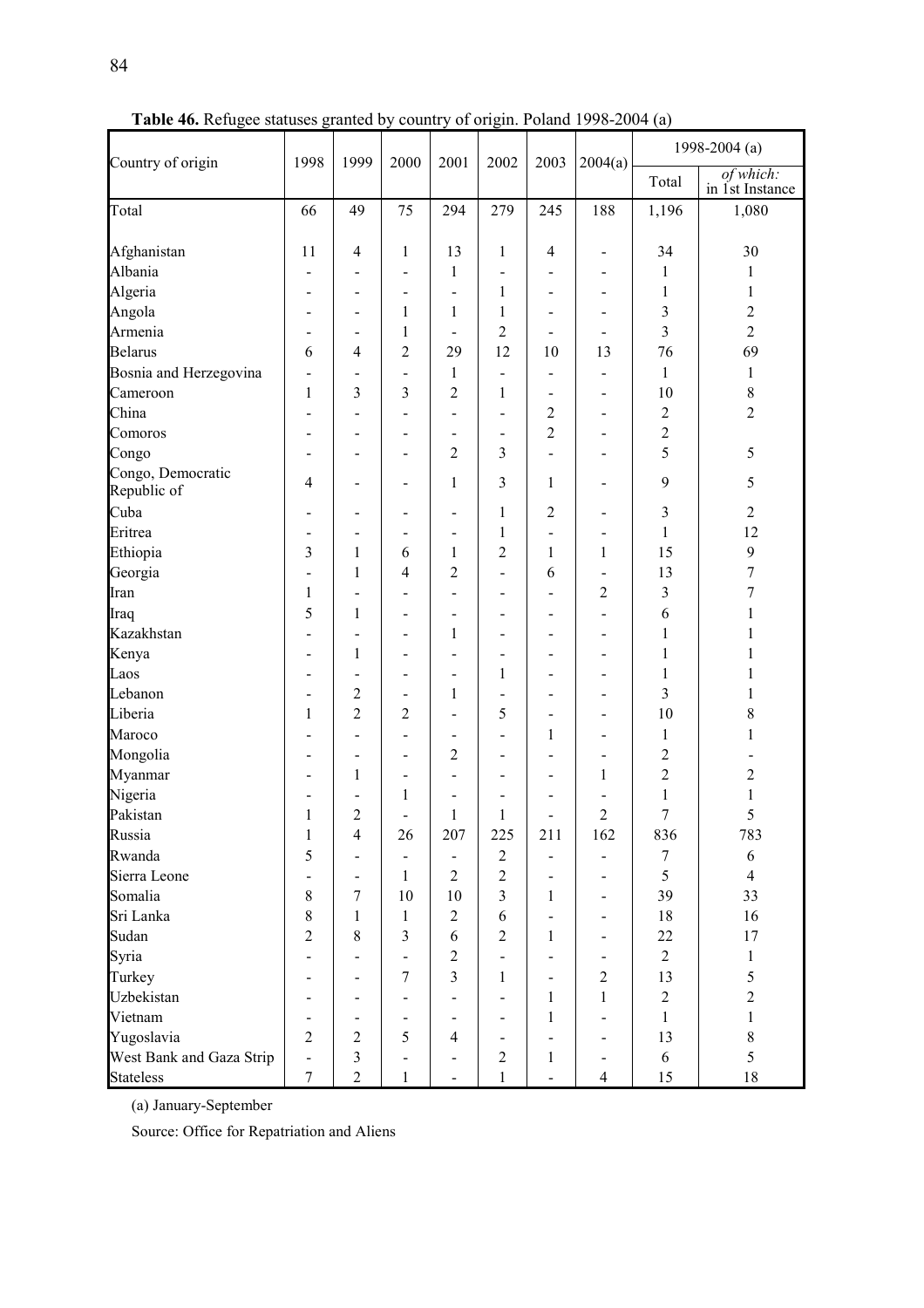| Categories                                                                                                                 | 1998  | 1999  | 2000  | 2001  | 2002  | 2003  | 2004(a) |
|----------------------------------------------------------------------------------------------------------------------------|-------|-------|-------|-------|-------|-------|---------|
| Total                                                                                                                      | 7,024 | 5,289 | 6,481 | 6,075 | 5,105 | 5,928 | 4,125   |
| Apprehended<br>independently by BG                                                                                         | 3,748 | 2,974 | 3,787 | 3,652 | 3,086 | 3,592 | 2,473   |
| Apprehended by BG<br>thanks to information<br>provided by Police and<br>Border Guard services of<br>neighbouring countries | 365   | 204   | 235   | 167   | 138   | 212   | 153     |
| Apprehended by Police<br>and handed over to BG                                                                             | 94    | 39    | 45    | 32    | 27    | 38    | 18      |
| Readmitted to Poland                                                                                                       | 2,817 | 2,072 | 2,414 | 2,224 | 1,856 | 2,086 | 1,481   |
| of which:<br>Apprehended in<br>organised groups                                                                            | 2,140 | 1,866 | 1,893 | 2,534 | 2,100 | 2,288 | 776     |
| of which:<br>Apprehended at the<br>Polish-German border                                                                    | 4,877 | 3,565 | 4,494 | 3,873 | 3,212 | 3,808 | 2,710   |

Table 47. Foreigners apprehended by the Border Guard (BG). Poland 1998-2004 (a)

(a) January – August.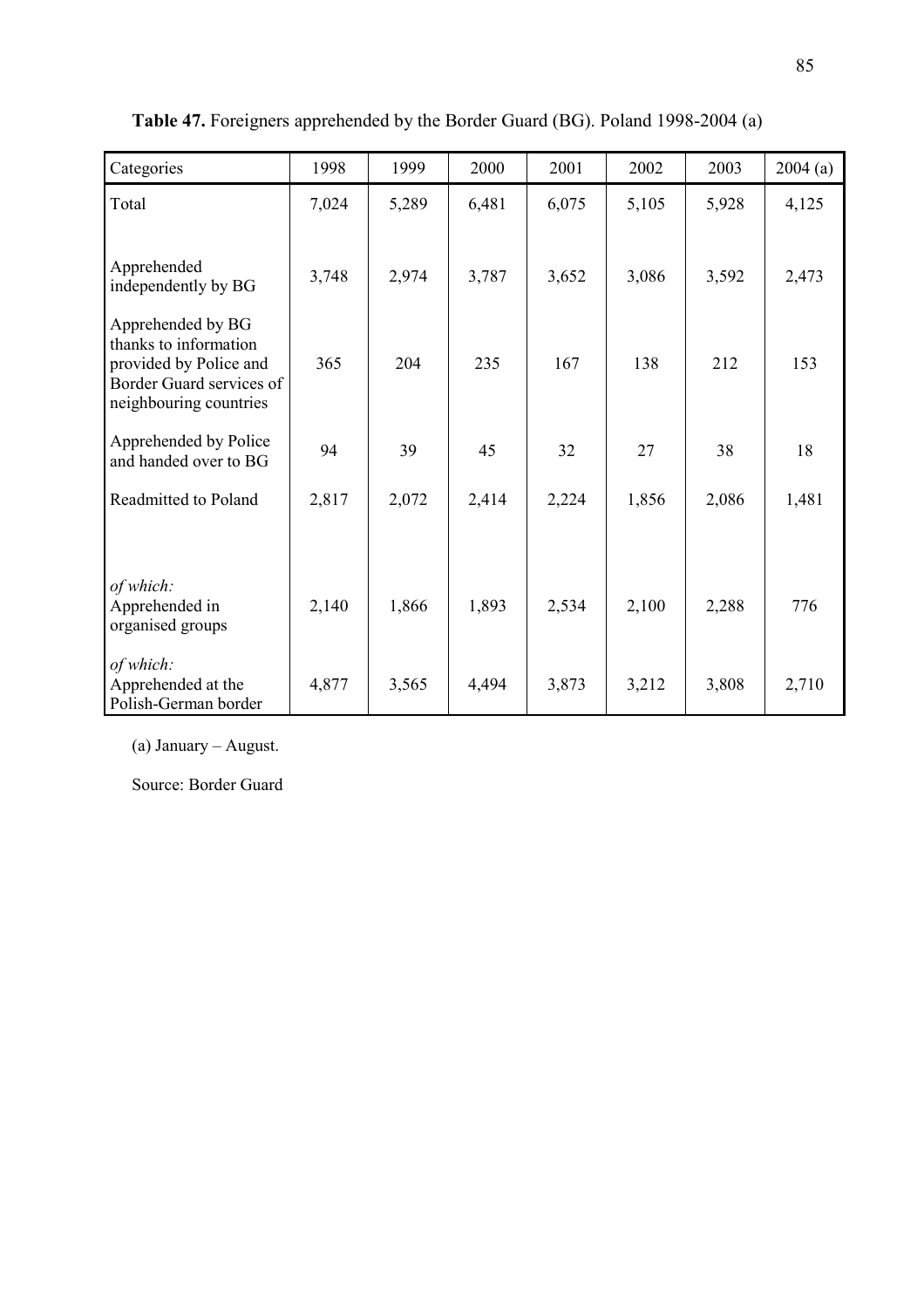| Table 48. Foreigners apprehended by Border Guard for illegal border crossing (a). Poland 1998-2004 (b)                                                                                         |                       |                    |                          |                          |                          |                          |                     |                          |                    |                        |                 |                          |                     |                          |
|------------------------------------------------------------------------------------------------------------------------------------------------------------------------------------------------|-----------------------|--------------------|--------------------------|--------------------------|--------------------------|--------------------------|---------------------|--------------------------|--------------------|------------------------|-----------------|--------------------------|---------------------|--------------------------|
|                                                                                                                                                                                                |                       | 1998               |                          | 1999                     | 2000                     |                          | 2001                |                          |                    | 2002                   | 2003            |                          | 2004 <sub>(b)</sub> |                          |
| Total                                                                                                                                                                                          |                       | 4,207              |                          | 3,217                    | 4,067                    |                          | 3,851               |                          | 3,251              |                        | 3,842           |                          | 2,644               |                          |
|                                                                                                                                                                                                | Poland<br>from        | Poland<br>$\Omega$ | Poland<br>from           | Poland<br>$\overline{a}$ | Poland<br>from           | Poland<br>$\mathbf{Q}$   | Poland<br>from      | Poland<br>$\mathbf{c}$   | Poland<br>from     | Poland<br>$\mathbf{c}$ | Poland<br>from  | Poland<br>$\mathbf{c}$   | Poland<br>from      | Poland<br>$\overline{c}$ |
| Total                                                                                                                                                                                          | 2,339                 | 1,868              | 1,743                    | 1,474                    | 2,295                    | 1,772                    | 1,921               | 1,930                    | 1,739              | 1,512                  | 1,974           | 1,868                    | 1,516               | 1,128                    |
| Border with:                                                                                                                                                                                   |                       |                    |                          |                          |                          |                          | At border crossings |                          |                    |                        |                 |                          |                     |                          |
|                                                                                                                                                                                                |                       |                    |                          |                          |                          |                          |                     |                          |                    |                        |                 |                          |                     |                          |
| Total                                                                                                                                                                                          | 483                   | 334                | 457                      | 287                      | 836                      | 318                      | 566                 | 369                      | 587                | 275                    | 902             | 294                      | 856                 | 190                      |
| Russian Federation                                                                                                                                                                             | $\overline{10}$       | $\overline{16}$    | 3                        | ç                        | $\overline{\phantom{0}}$ | $\mathbf{\sim}$          | $\circ$             | 5                        | 7                  | $\overline{10}$        | $\circ$         | 4                        | 4                   | $\mathbf{I}$             |
| Lithuania                                                                                                                                                                                      | $\infty$              | $\overline{1}$     | $\epsilon$               | $\overline{c}$           |                          |                          | $\circ$             | 23                       | $\overline{ }$     | $\overline{1}$         | $\infty$        | $\Omega$                 | 4                   | $\overline{10}$          |
| <b>Belarus</b>                                                                                                                                                                                 | $\sim$                | 55                 | 50000                    | $\overline{ }$           | $\sim$ $\sim$            | $23$ 16                  | $\sim$              | $\infty$                 | 13                 | $\overline{16}$        | $\overline{ }$  | $\overline{4}$           | $\overline{10}$     | $\mathbf{c}$             |
| Ukraine                                                                                                                                                                                        | $\overline{31}$       | $\overline{19}$    |                          | $\overline{5}$           | 50                       |                          | 38                  | $\overline{4}$           | 30                 | 23                     | 39              | $\overline{\mathcal{E}}$ | $\overline{19}$     | $\mathcal{L}$            |
| Slovak Republic                                                                                                                                                                                | $\infty$              | 17                 |                          | $\tilde{\phantom{a}}$    | $\overline{r}$           | $\overline{\phantom{a}}$ | $\sigma$            | $\mathbf I$              | $\overline{10}$    | $\overline{ }$         | $\overline{ }$  | $\overline{ }$           | $\overline{21}$     | $\mathbf{z}$             |
| Czech Republic                                                                                                                                                                                 | $\overline{c}$        | 17                 | $13\,$                   | 17                       | 25                       | $19$                     | 36                  | $\overline{16}$          | 37                 | 27                     | 118             | 59                       | 137                 | $50\,$                   |
| Germany                                                                                                                                                                                        | 322                   | 96                 | 307                      | 22                       | 649                      | 203                      | 377                 | 203                      | $\overline{40}$    | 163                    | 597             | 153                      | 601                 | $\overline{7}$           |
| Sea border                                                                                                                                                                                     | $\overline{4}$        | $\overline{15}$    | $\overline{4}$           | 23                       | 27                       | $\mathbf{\hat{z}}$       | $18\,$              | $\circ$                  | $\overline{1}$     | $\Box$                 | $\overline{16}$ | $\sim$ $\infty$          | $\sim$              | $\sim$                   |
| Airports                                                                                                                                                                                       | 34                    | 85                 | 51                       | 33                       | 93                       | $\overline{16}$          | 78                  | 12                       | 68                 | $\overline{10}$        | 104             |                          | 57                  | $\overline{10}$          |
| Border with:                                                                                                                                                                                   |                       |                    |                          |                          |                          |                          |                     | Outside border crossings |                    |                        |                 |                          |                     |                          |
| Total                                                                                                                                                                                          | 1,856                 | 1,534              | 1,286                    | 187<br>$\overline{-}$    | 1,459                    | 1,454                    | 1,355               | 1,561                    | 1,152              | 1,237                  | 1,072           | 1,574                    | 660                 | 938                      |
| Russian Federation                                                                                                                                                                             |                       | 4                  | $\mathbf{I}$             | $\overline{c}$           |                          | 18                       |                     | $\infty$                 |                    | 17                     |                 | 57                       | п.                  | $\overline{c}$           |
| Lithuania                                                                                                                                                                                      |                       | 302                | $\mathbf I$              | $\vec{C}$                | т.                       | 45                       | $\overline{2}$      | 42                       |                    | 33                     | $\mathbf I$     | 56                       | $\epsilon$          | 28                       |
| <b>Belarus</b>                                                                                                                                                                                 |                       | 23                 | $\mathbf I$              | 46                       |                          | 63                       |                     | 104                      |                    | 28                     | $\blacksquare$  | 15                       | $\sim 1$            | $\overline{4}$           |
| Ukraine                                                                                                                                                                                        | 5                     | 305                | $\overline{\phantom{a}}$ | $200\,$                  | $\sim$                   | 426                      | 4                   | 488                      | $\overline{ }$     | 419                    | $\mathbf{r}$    | 579                      | $\epsilon$          | 403                      |
| Slovak Republic                                                                                                                                                                                | $\overline{ }$        | 263                | $\overline{19}$          | 247<br>536               | $\infty$                 | 297                      | 12                  | 234                      | $\mathbf{\hat{c}}$ | 248                    | 4               | 193                      | $\mathbf I$         | $\overline{6}$           |
| Czech Republic                                                                                                                                                                                 | 230                   | 503                | 196                      |                          | 221                      | 507                      | 251                 | 584                      | 262                | 420                    | 105             | 393                      | 37                  | 196                      |
| Germany                                                                                                                                                                                        | 1,610                 | 131                | 1,064                    | 96                       | .227                     | 97                       | 1,086               | 66                       | 869                | 68                     | 947             | 140                      | 617                 | 106                      |
| Sea border                                                                                                                                                                                     | $\tilde{\mathcal{E}}$ | $\epsilon$         | $\mathbf{I}$             | $\mathbf{I}$             |                          | $\overline{ }$           | f,                  | $\mathbf{C}$             | 4                  | 4                      | $\sim$          | $\sim$                   | $\mathbf{I}$        | $\overline{16}$          |
| Inside country                                                                                                                                                                                 |                       |                    | $\mathbf{I}$             | $\blacksquare$           |                          |                          |                     |                          |                    |                        | $\blacksquare$  | 113                      | $\blacksquare$      | 79                       |
| (a) Including apprehensions by the Polish Police and thanks to information provided by Police and Border Guard services of neighbouring countries. (b) January-August.<br>Source: Border Guard |                       |                    |                          |                          |                          |                          |                     |                          |                    |                        |                 |                          |                     |                          |

86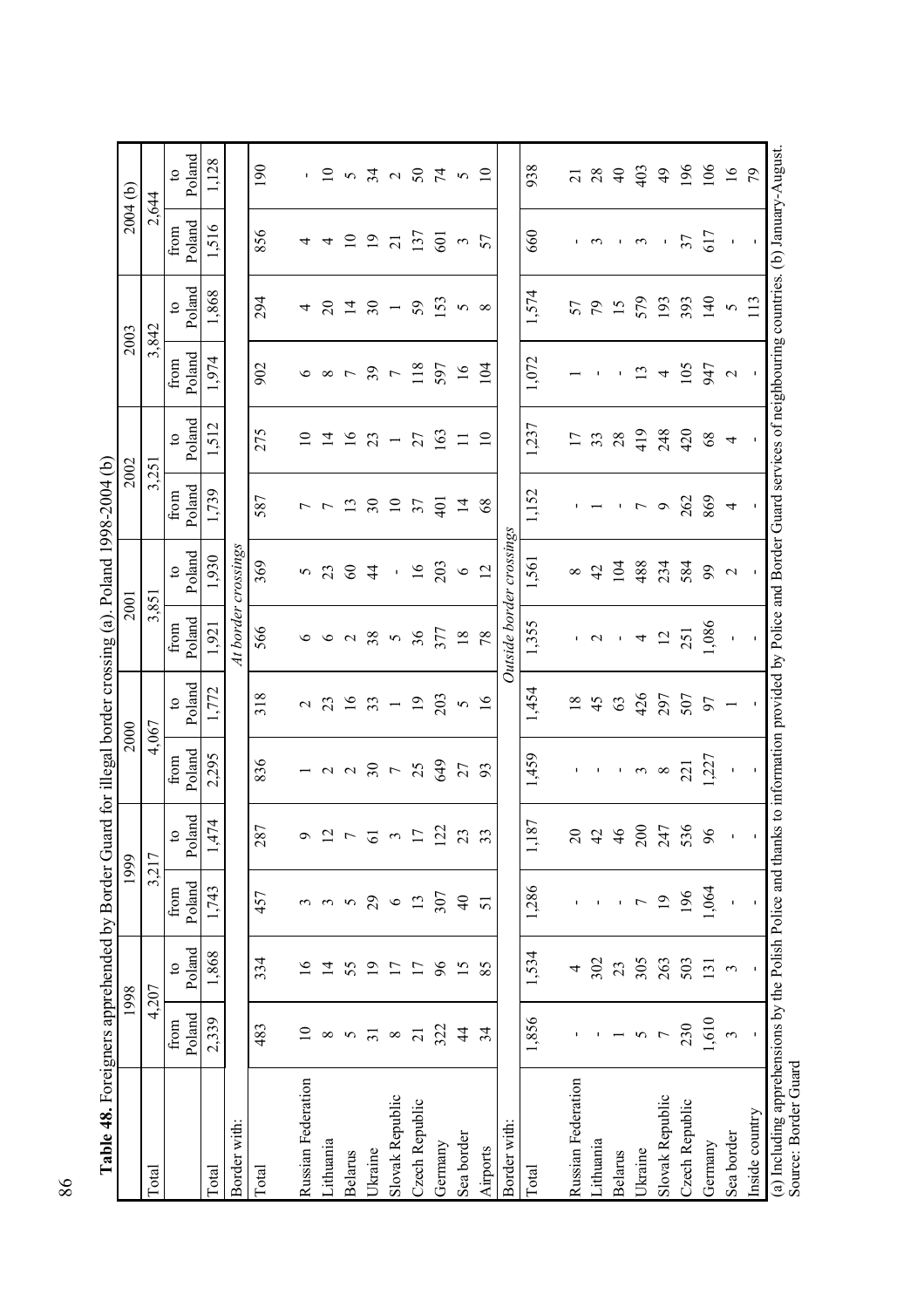| Border with:              | 1998           | 1999           | 2000  | 2001           | 2002                                                                         | 2003           | 2004(a)        |
|---------------------------|----------------|----------------|-------|----------------|------------------------------------------------------------------------------|----------------|----------------|
| Total                     | 2,817          | 2,072          | 2,414 | 2,224          | 1,856                                                                        | 2,086          | 1,481          |
|                           |                |                |       |                |                                                                              |                |                |
| <b>Russian Federation</b> | $\overline{3}$ |                |       | $\mathbf{1}$   |                                                                              |                | 3              |
| Lithuania                 | $\mathbf{1}$   | $\mathbf{1}$   |       | 1              | 3                                                                            |                |                |
| <b>Belarus</b>            |                | 5              | 5     | 1              | 6                                                                            |                | $\overline{2}$ |
| Ukraine                   | 8              | $\overline{4}$ | 6     | $\overline{3}$ | 5                                                                            |                | $\mathbf{1}$   |
| Slovak Republic           | 53             | 43             | 41    | 63             | 14                                                                           | 35             | 6              |
| Czech Republic            | 41             | 40             | 39    | 33             | 115                                                                          | 73             | 146            |
| Germany                   | 2,710          | 1,976          | 2,318 | 2,108          | 1,713                                                                        | 1,971          | 1,312          |
| Airports                  | $\mathbf{1}$   | $\overline{3}$ | 5     | 14             |                                                                              |                |                |
| Sea                       |                |                |       |                |                                                                              | $\overline{7}$ | 11             |
|                           |                |                |       |                | of which: readmitted after illegally crossing the border in organised groups |                |                |
| Total                     | 1,519          | 786            | 928   | 1,097          | 865                                                                          | 924            | 577            |

Table 49. Foreigners readmitted to Poland. 1999-2004 (a)

(a) January - August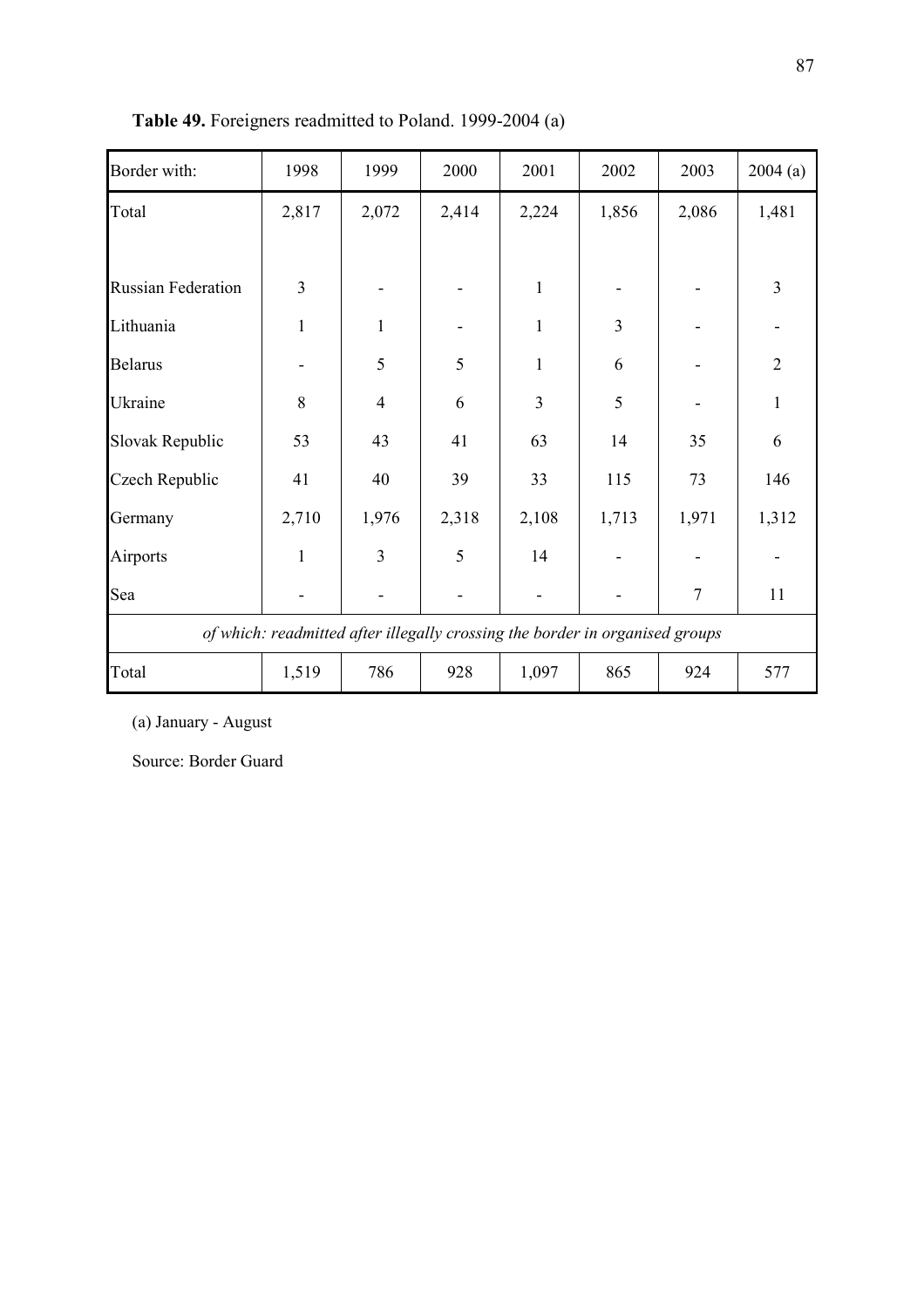| Citizenship               | 1998           | 1999           | 2000           | 2001           | 2002                         | 2003           | 2004(a)        |
|---------------------------|----------------|----------------|----------------|----------------|------------------------------|----------------|----------------|
| Total                     | 4,207          | 3,217          | 4,067          | 3,851          | 3,251                        | 3,842          | 2,644          |
|                           |                |                |                |                |                              |                |                |
| Afghanistan               | 514            | 456            | 318            | 451            | 383                          | 160            | 54             |
| Albania                   | 41             | $\overline{7}$ | 5              | $\mathbf{1}$   | 5                            | 3              | $\overline{2}$ |
| Armenia                   | 95             | 30             | 74             | 118            | 86                           | 43             | 43             |
| Azerbaijan                | 16             | 13             | 99             | 52             | 6                            | $\overline{2}$ | $\overline{3}$ |
| Bangladesh                | 202            | 51             | $\overline{3}$ | 9              | $\qquad \qquad \blacksquare$ | $\mathbf{1}$   | $\mathbf{1}$   |
| <b>Belarus</b>            | 56             | 71             | 108            | 71             | 51                           | 62             | 53             |
| Bulgaria                  | 86             | 109            | 55             | 47             | 10                           | 13             | $\overline{4}$ |
| China                     | $\overline{3}$ | 19             | 27             | 15             | 167                          | 216            | 110            |
| Czech Republic            | 480            | 468            | 634            | 631            | 566                          | 536            | 248            |
| FYR Macedonia             | 29             | $\overline{7}$ | $\overline{7}$ | $\overline{2}$ | 18                           |                |                |
| Georgia                   | 12             | 40             | 58             | 65             | 8                            | 24             | 25             |
| Germany                   | 83             | 51             | 70             | 100            | 83                           | 113            | 111            |
| India                     | 98             | 52             | 30             | 55             | 129                          | 264            | 86             |
| Iraq                      | 125            | 41             | 62             | 228            | 87                           | 29             | 12             |
| Kazakhstan                | $\overline{3}$ | 26             | 18             | 15             | 11                           | 8              |                |
| Latvia                    | 16             | 13             | 25             | 9              | $\overline{7}$               | 14             | 6              |
| Lithuania                 | 75             | 64             | 130            | 119            | 90                           | 93             | 52             |
| Moldova                   | 99             | 143            | 263            | 185            | 73                           | 152            | 90             |
| Mongolia                  | 46             | 10             | 12             | 17             | $\boldsymbol{0}$             | 8              | 6              |
| Pakistan                  | 176            | 35             | 19             | 34             | 15                           | 178            | 146            |
| Romania                   | 322            | 337            | 303            | 286            | 22                           | 13             | 15             |
| <b>Russian Federation</b> | 90             | 141            | 365            | 245            | 371                          | 329            | 225            |
| Serbia and Montenegro     | 216            | 98             | 11             | 11             | 3                            | 9              | $\overline{3}$ |
| Slovak Republic           | 79             | 102            | 84             | 68             | 87                           | 97             | 34             |
| Somalia                   | 26             | 6              | $\overline{2}$ |                | 1                            | 28             | 16             |
| Sri Lanka                 | 568            | 58             | 20             |                | 34                           | 34             | $\overline{2}$ |
| Turkey                    | 31             | 29             | 17             | 16             | 25                           | 41             | 25             |
| Ukraine                   | 312            | 481            | 908            | 576            | 588                          | 907            | 1,038          |
| Vietnam                   | 101            | 61             | 156            | 289            | 163                          | 243            | 103            |
| <b>Stateless</b>          | 22             | 24             | 29             | 25             | 11                           | 22             | 10             |
| Unknown                   | 22             | 41             | 47             | 26             | 62                           | 73             | 59             |
| all other                 | 163            | 133            | 108            | 85             | 89                           | 127            | 62             |

Table 50. Foreigners apprehended by the Border Guard (a) for illegal border crossing by citizenship. Poland 1998-2004 (a)

(a) January – August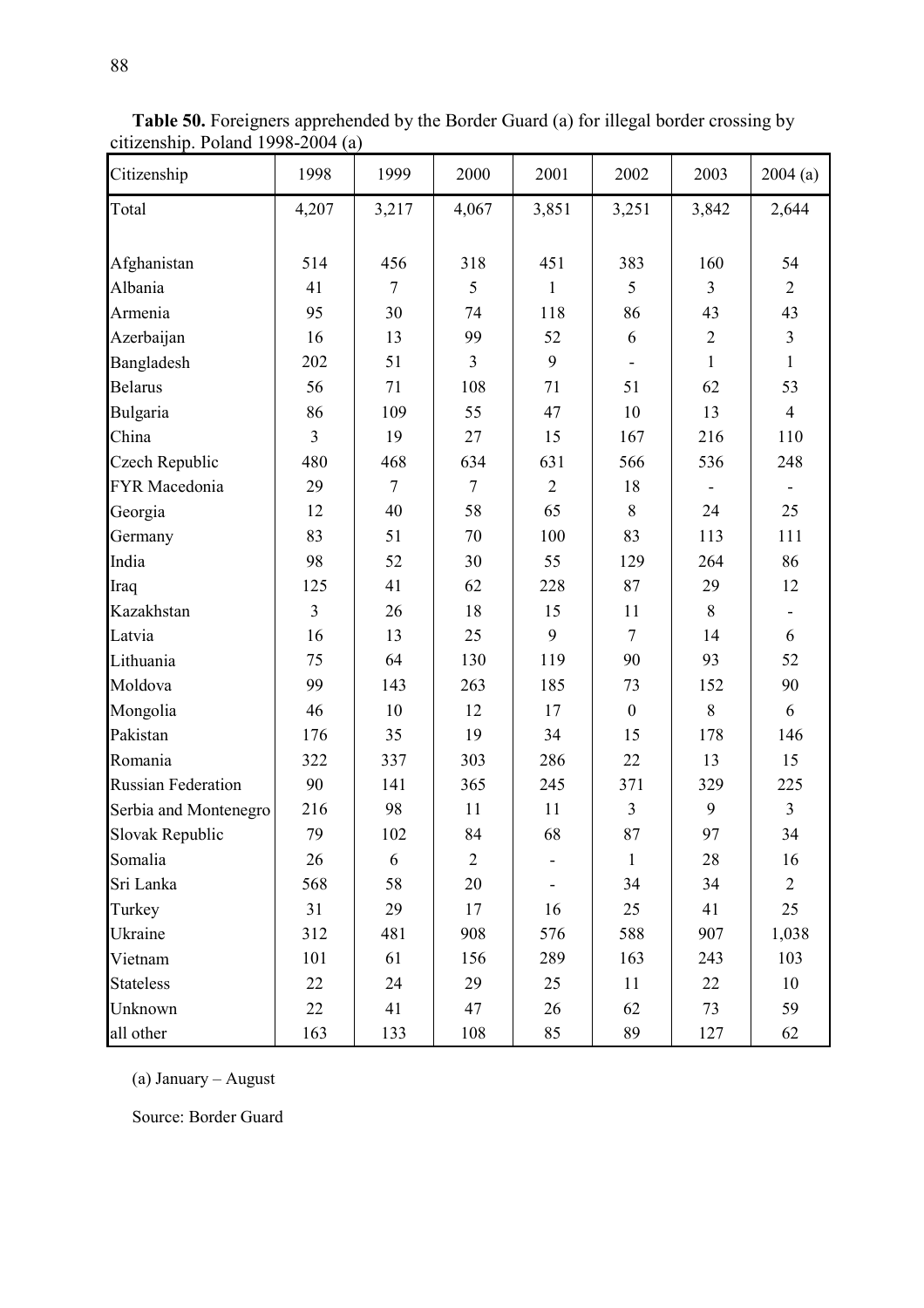| Citizenship               | 1998           | 1999           | 2000           | 2001         | 2002           | 2003           | 2004(a)        |
|---------------------------|----------------|----------------|----------------|--------------|----------------|----------------|----------------|
| Total                     | 2,817          | 2,072          | 2,414          | 2,224        | 1,856          | 2,086          | 1,481          |
|                           |                |                |                |              |                |                |                |
| Afghanistan               | 427            | 546            | 337            | 451          | 293            | 83             | 6              |
| Armenia                   | 144            | 23             | 49             | 150          | 39             | 17             | 6              |
| Azerbaijan                | 21             | 62             | 138            | 87           | 10             | $\mathbf{1}$   | $\mathbf{1}$   |
| Bangladesh                | 58             | 24             | $\overline{3}$ | $\mathbf{1}$ | $\overline{4}$ |                |                |
| <b>Belarus</b>            | 53             | 51             | 63             | 63           | 14             | 38             | 26             |
| China                     | $\overline{7}$ | $\overline{4}$ | 20             | 15           | 53             | 135            | 25             |
| Czech Republic            | 39             | 36             | 30             | 50           | 8              | 28             | $\mathbf{1}$   |
| FYR Macedonia             | 69             | 17             | $\tau$         | 29           | $\overline{2}$ |                | $\mathbf{1}$   |
| Georgia                   | 39             | 100            | 79             | 37           | 6              | 12             | 5              |
| India                     | 48             | 38             | $\overline{3}$ | 13           | 136            | 140            | 55             |
| Iraq                      | 117            | 29             | 33             | 133          | 75             | 28             | $\mathfrak{Z}$ |
| Kazakhstan                | $\overline{4}$ | 9              | 31             | 14           | 9              | 5              | $\overline{3}$ |
| Lithuania                 | 49             | $\overline{7}$ | $\overline{3}$ | 10           | $\overline{4}$ | $\overline{7}$ | $\overline{4}$ |
| Moldova                   | 275            | 318            | 452            | 221          | 108            | 188            | 83             |
| Pakistan                  | 65             | 32             | 20             | 8            | 39             | 76             | 35             |
| Romania                   | $\mathbf{1}$   | $\overline{2}$ | 8              | 87           | 3              | $\overline{2}$ | $\overline{2}$ |
| <b>Russian Federation</b> | 78             | 144            | 446            | 283          | 461            | 454            | 251            |
| Serbia and Montenegro     | 462            | 112            | 11             |              |                |                |                |
| Sri Lanka                 | 342            | 80             | 6              | 20           | 34             | 14             | $\overline{2}$ |
| Turkey                    | 32             | 21             | 15             | 11           | 27             | 20             | 19             |
| Ukraine                   | 268            | 310            | 476            | 270          | 220            | 601            | 884            |
| Vietnam                   | 42             | 29             | 88             | 194          | 231            | 182            | 41             |
| All other                 | 177            | 78             | 96             | $77 \,$      | 80             | 55             | 28             |

Table 51. Foreigners readmitted to Poland by citizenship. Poland: 1998-2004 (a)

(a) January – August.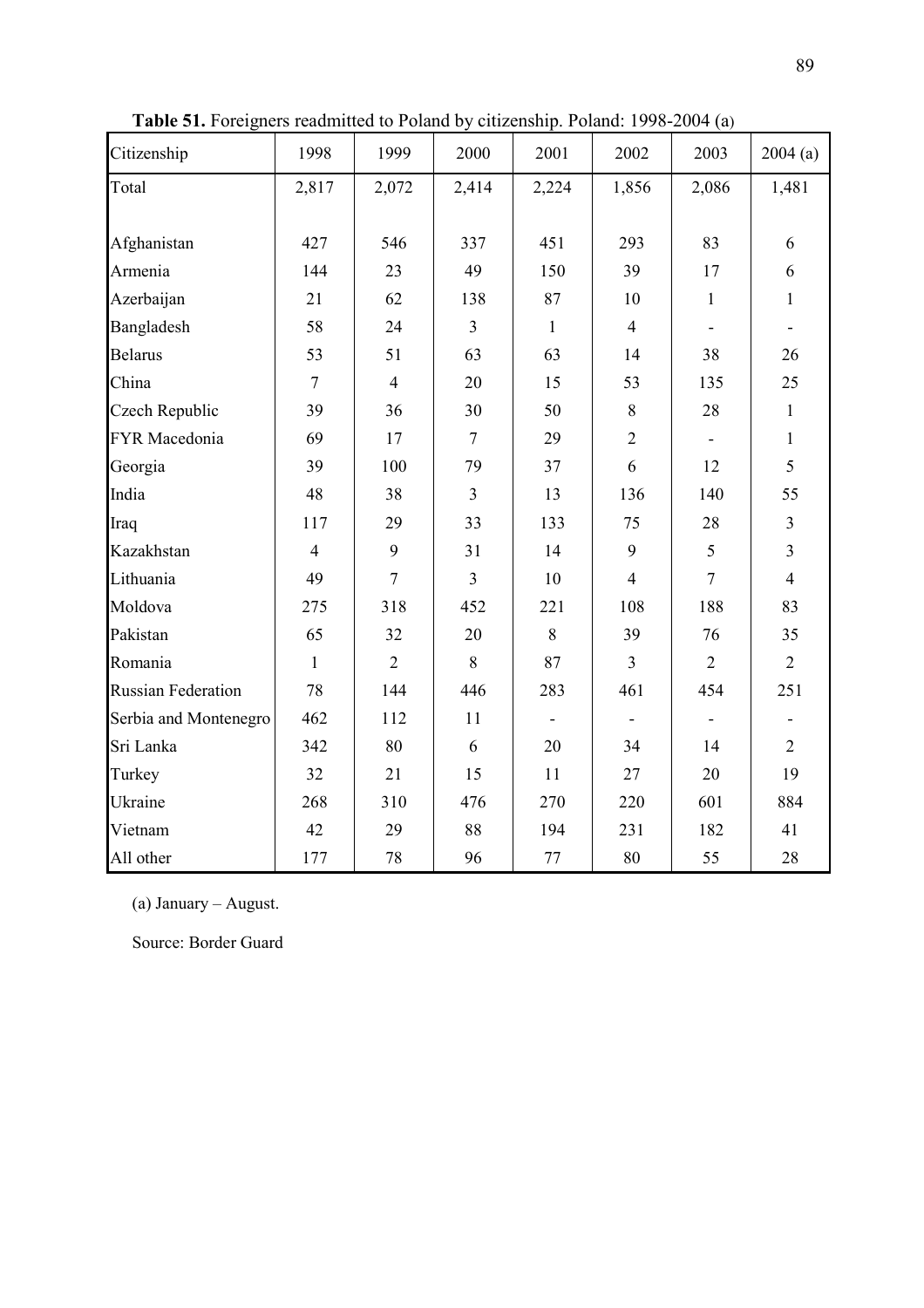| Border with:              | 1998                         | 1999           | 2000                   | 2001           | 2002         | 2003                     | 2004(b)                      |
|---------------------------|------------------------------|----------------|------------------------|----------------|--------------|--------------------------|------------------------------|
|                           |                              |                | Number of groups       |                |              |                          |                              |
| Total                     | 200                          | 194            | 252                    | 283            | 233          | 278                      | 79                           |
|                           |                              |                |                        |                |              |                          |                              |
| <b>Russian Federation</b> | $\qquad \qquad \blacksquare$ | $\mathbf{1}$   |                        |                | $\mathbf{1}$ | $\overline{2}$           | $\mathbf{1}$                 |
| Lithuania                 | 10                           | $\overline{2}$ | $\overline{2}$         | $\overline{2}$ | $\mathbf{1}$ | $\overline{\mathbf{3}}$  | $\mathbf{1}$                 |
| <b>Belarus</b>            | 6                            | $\mathbf{1}$   | $\overline{4}$         | 5              | $\mathbf{1}$ | $\overline{\phantom{a}}$ | $\overline{2}$               |
| Ukraine                   | 16                           | $\tau$         | 18                     | 32             | 32           | 43                       | 29                           |
| Slovak Republic           | 11                           | $\overline{4}$ | 10                     | 5              | 6            |                          | $\mathbf{1}$                 |
| Czech Republic            | 13                           | 23             | 6                      | 14             | 11           | 8                        | $\overline{4}$               |
| Germany                   | 135                          | 149            | 211                    | 224            | 178          | 220                      | 41                           |
| Other (c)                 | $\boldsymbol{9}$             | $\overline{7}$ | 1                      | $\mathbf{1}$   | 3            | $\overline{2}$           | $\blacksquare$               |
|                           |                              |                | Number of migrants     |                |              |                          |                              |
| Total                     | 2,140                        | 1,866          | 1,893                  | 2,534          | 2,100        | 2,288                    | 776                          |
|                           |                              |                |                        |                |              |                          |                              |
| <b>Russian Federation</b> |                              | 9              |                        |                | 5            | 26                       | 18                           |
| Lithuania                 | 279                          | 25             | 27                     | 27             | 8            | 45                       | $\tau$                       |
| <b>Belarus</b>            | 42                           | 19             | 36                     | 113            | 10           |                          | 19                           |
| Ukraine                   | 234                          | 76             | 182                    | 346            | 355          | 502                      | 312                          |
| Slovak Republic           | 84                           | 35             | 74                     | 55             | 149          |                          | 5                            |
| Czech Republic            | 159                          | 172            | 46                     | 119            | 119          | 67                       | 34                           |
| Germany                   | 1,280                        | 1,468          | 1,522                  | 1,869          | 1,424        | 1,634                    | 381                          |
| Other (c)                 | 37                           | 62             | 6                      | 5              | 30           | 14                       | $\qquad \qquad \blacksquare$ |
|                           |                              |                | Number of facilitators |                |              |                          |                              |
| Total                     | 64                           | 74             | 123                    | 154            | 172          | 225                      | 109                          |
|                           |                              |                |                        |                |              |                          |                              |
| Poles                     | 63                           | 69             | 99                     | 129            | 159          | 208                      | 93                           |
| Foreigners                | $\mathbf{1}$                 | 5              | 24                     | 25             | 13           | 17                       | 16                           |

Table 52. Foreigners apprehended for illegal border crossing in organised groups (a). Poland: 1998-2004 (b)

(a) By the Polish Border Guard and Police and Border Guard services of neighbouring countries (mainly Germany).

(b) January – August.

(c) Including airports, sea border and groups apprehended inside country.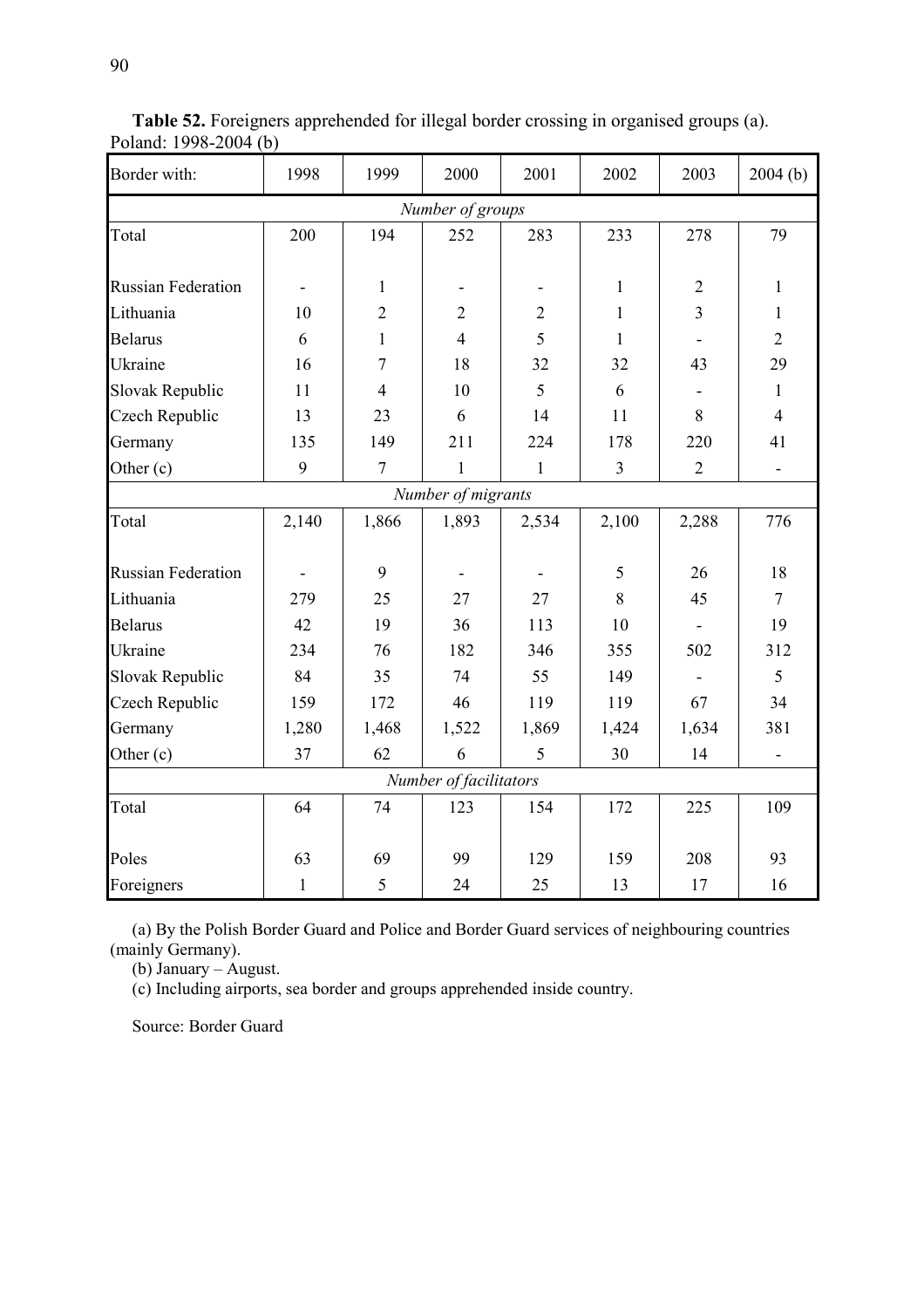| $\cdots$<br>Citizenship   | 1998                     | 1999                     | 2000           | 2001                     | 2002                     | 2003                     | 2004(b)                  |
|---------------------------|--------------------------|--------------------------|----------------|--------------------------|--------------------------|--------------------------|--------------------------|
| Total                     | 2,140                    | 1,866                    | 1,893          | 2,534                    | 2,100                    | 2,288                    | 776                      |
|                           |                          |                          |                |                          |                          |                          |                          |
| Afghanistan               | 469                      | 834                      | 538            | 801                      | 514                      | 197                      | 45                       |
| Armenia                   | 48                       | 17                       | 49             | 171                      | 44                       | 13                       | 20                       |
| Azerbaijan                | $\overline{7}$           | 24                       | 116            | 93                       | 14                       | $\mathbf{1}$             | $\overline{\phantom{a}}$ |
| Bangladesh                | 193                      | 57                       | $\overline{2}$ | $8\,$                    |                          |                          | $\,1\,$                  |
| <b>Belarus</b>            |                          |                          | 9              | $11\,$                   |                          | 6                        |                          |
| China                     |                          | 12                       | 10             | 13                       | 229                      | 298                      | 106                      |
| FYR Macedonia             | 5                        | 8                        | $\mathfrak{Z}$ | 19                       | 11                       | $\overline{\phantom{a}}$ |                          |
| Georgia                   | $\overline{\phantom{a}}$ | 71                       | 53             | 58                       | $\mathbf{1}$             | 10                       | $\mathbf{1}$             |
| India                     | 94                       | 70                       | 22             | 65                       | 218                      | 291                      | 66                       |
| Iraq                      | 93                       | 41                       | 59             | 259                      | 139                      | 44                       | $\overline{\phantom{0}}$ |
| Kazakhstan                |                          |                          | 17             | 5                        | 5                        | $\mathbf{1}$             | $\overline{\phantom{a}}$ |
| Moldova                   | 13                       | 31                       | 203            | 135                      | 21                       | 68                       | 19                       |
| Pakistan                  | 147                      | 42                       | 12             | 32                       | 38                       | 193                      | 127                      |
| Romania                   | 125                      | 171                      | 119            | 200                      |                          |                          | $\overline{2}$           |
| <b>Russian Federation</b> | ÷,                       | 42                       | 420            | 230                      | 409                      | 509                      | 101                      |
| Serbia and Montenegro     | 209                      | 143                      | $\overline{3}$ | $\overline{\phantom{a}}$ | $\overline{\phantom{a}}$ | $\overline{\phantom{a}}$ |                          |
| Sri Lanka                 | 566                      | 135                      | 14             | 12                       | 42                       | 39                       | $\overline{2}$           |
| Somalia                   | 23                       |                          |                |                          |                          | 15                       | 11                       |
| Turkey                    | 16                       | $\overline{\phantom{a}}$ | 10             | $\overline{3}$           | 24                       | 37                       | 9                        |
| Ukraine                   | 12                       | 49                       | 68             | 47                       | 123                      | 260                      | 200                      |
| Vietnam                   | 42                       | 29                       | 131            | 344                      | 250                      | 287                      | 63                       |
| all other                 | 78                       | 90                       | 35             | $28\,$                   | 18                       | 19                       | $\mathfrak{Z}$           |

Table 53. Foreigners apprehended in organised groups (a) by citizenship. Poland: 1998- 2004 (b)

(a) By the Polish Border Guard and Border Guard services of neighbouring countries (mainly Germany).

(b) January – August.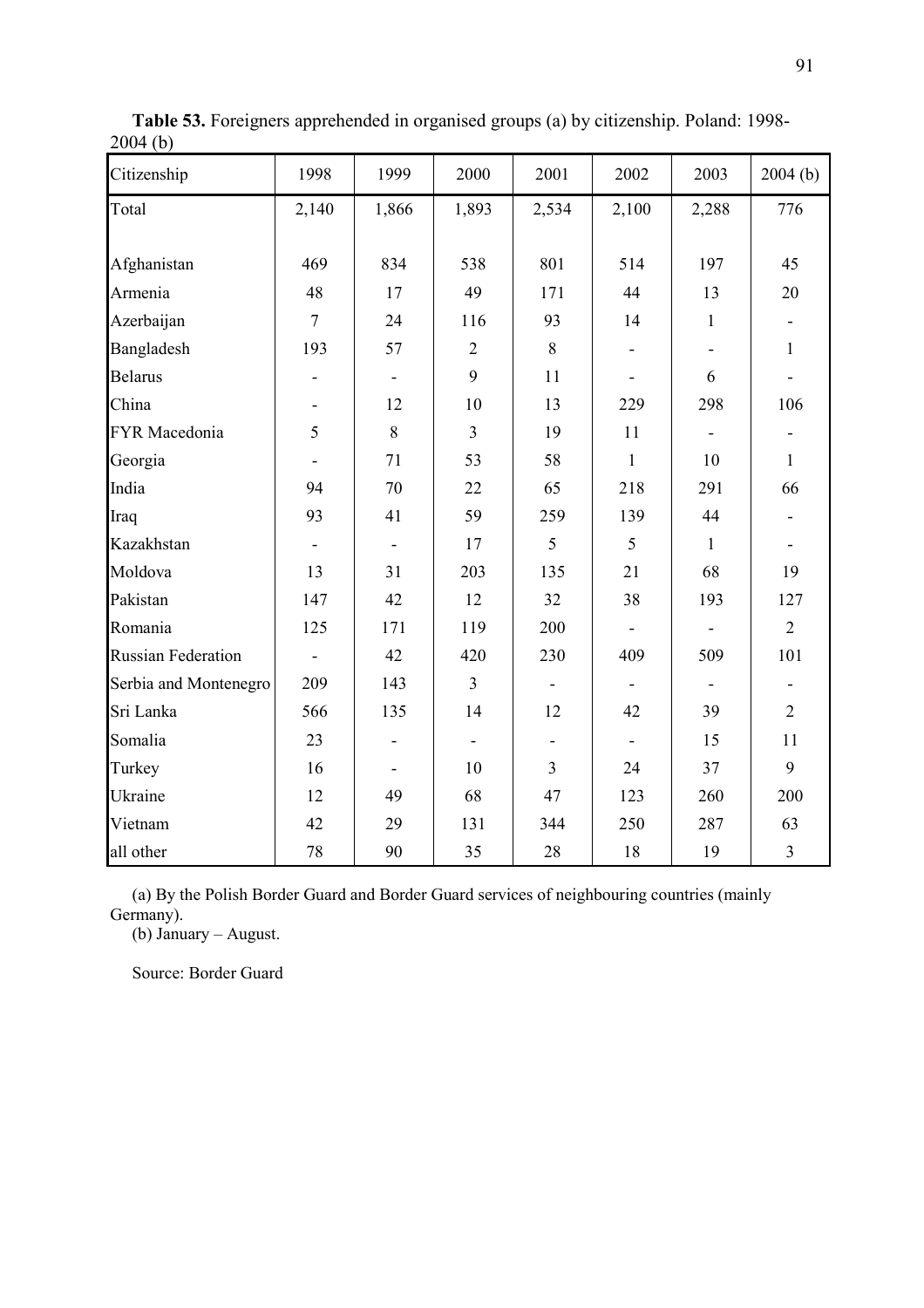| Citizenship               | 1998  | 1999           | 2000         | 2001                    | 2002           | 2003           | 2004(a)        |
|---------------------------|-------|----------------|--------------|-------------------------|----------------|----------------|----------------|
| Total                     | 7,079 | 6,518          | 6,847        | 5,954                   | 4,836          | 5,943          | 4,185          |
|                           |       |                |              |                         |                |                |                |
| Afghanistan               | 160   | 274            | 42           | $8\,$                   | 27             | 65             | 14             |
| Armenia                   | 481   | 366            | 243          | 334                     | 272            | 289            | 165            |
| Azerbaijan                | 34    | 32             | 81           | 16                      | 12             | 6              | $\overline{2}$ |
| Bangladesh                | 300   | 38             | 9            | 9                       | $\overline{2}$ |                |                |
| <b>Belarus</b>            | 193   | 295            | 335          | 397                     | 341            | 274            | 244            |
| Bulgaria                  | 874   | 704            | 623          | 552                     | 769            | 579            | 309            |
| China                     | 16    | 31             | 14           | $\overline{7}$          | 151            | 108            | 56             |
| Czech Republic            | 286   | 196            | 348          | 342                     | 286            | 424            | 121            |
| Georgia                   | 44    | 120            | 94           | 67                      | 19             | 30             | 46             |
| India                     | 90    | 51             | 23           | 21                      | 68             | 111            | 66             |
| Iraq                      | 42    | 19             | 29           | 93                      | 10             | $\overline{4}$ | $\mathbf{1}$   |
| Lithuania                 | 95    | 64             | 52           | 87                      | 74             | 76             | 32             |
| FYR Macedonia             | 58    | 21             | 11           | 30                      | 17             | $\overline{3}$ | $\overline{2}$ |
| Moldova                   | 313   | 426            | 647          | 397                     | 186            | 273            | 195            |
| Mongolia                  | 45    | 63             | 41           | 53                      | 50             | 51             | 39             |
| Pakistan                  | 91    | 26             | 12           | 21                      | $\overline{2}$ | 49             | 52             |
| Romania                   | 1,976 | 1,033          | 906          | 856                     | 303            | 263            | 129            |
| <b>Russian Federation</b> | 179   | 250            | 267          | 181                     | 185            | 189            | 108            |
| Serbia and Montenegro     | 64    | 28             | 11           | $\tau$                  | 6              | 5              | $\overline{2}$ |
| Slovak Republic           | 84    | 115            | 79           | 72                      | 83             | 102            | 25             |
| Somalia                   | 14    | $\overline{4}$ | $\mathbf{1}$ |                         | $\mathbf{1}$   | 9              | 11             |
| Sri Lanka                 | 180   | 55             | 6            | $\overline{\mathbf{3}}$ | 8              | $\overline{7}$ | $\overline{2}$ |
| Turkey                    | 41    | 17             | 13           | 25                      | 38             | 44             | 22             |
| Ukraine                   | 1,027 | 1,999          | 2,559        | 2,032                   | 1,701          | 2,581          | 2,288          |
| Vietnam                   | 131   | 87             | 141          | 134                     | 47             | 123            | 73             |
| all other                 | 262   | 204            | 260          | 210                     | 178            | 278            | 181            |

Table 54. Foreigners expelled from Poland by citizenship: 1998-2004 (a)

(a) January - August